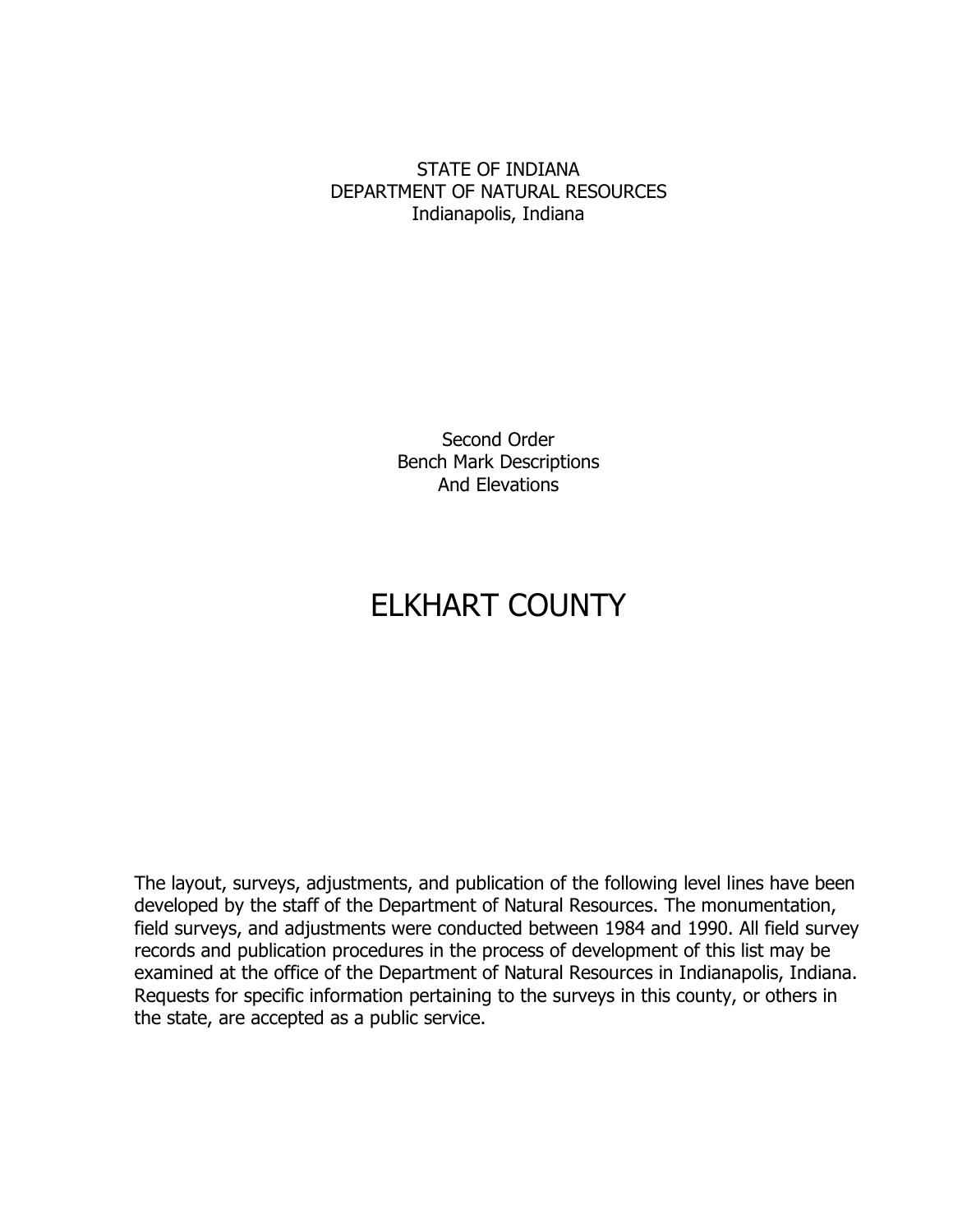#### DNR BM ELK 101, 1986

In Elkhart County, Bristol Quad., in the NW 1/4 of Sec. 26, T. 38 N., R. 6 E., 2<sup>nd</sup> PM.; at Bristol; at the State Road 15 Bridge over Little Elkhart River; set in the top of the northeast concrete headwall of the bridge, 23.1 feet southeast of the centerline of the highway, 1.5 feet northeast of the southwest face of the headwall,0.3 foot above the road; a Indiana Department of Natural Resources control station tablet, stamped "ELK 101 1986".

761.021 feet N.G.V.D. 1929

## DNR BM ELK 102, 1986

In Elkhart County, Bristol Quad., in the NE Corner of Sec. 26, T. 38 N., R. 6 E., 2<sup>nd</sup> PM.; about 0.5 mile east of Bristol; at the State Road 120 bridge over the Little Elkhart River; set in the top at the west end of the south concrete curbing for bridge, 17.0 feet south of the centerline of the highway, 0.9 foot east of the west end of the curbing, 0.8 foot above the road; a Indiana Department of Natural Resources control station tablet, stamped "ELK 102 1986".

766.745 feet N.G.V.D. 1929

## DNR BM ELK 103, 1986

In Elkhart County, Bristol Quad., in the NE 1/4 of Sec 25 T. 38 N., R. 6 E., 2<sup>nd</sup> PM.; about 1.5 miles east of Bristol; 2.0 miles generally east along State Road 120 from its intersection with State Road 15, in Bristol, to a private driveway south, (mailbox #6100); set in the top of a concrete post, 134.0 feet east of the centerline of the driveway south, 38.0 feet south of the centerline of the highway, 47.6 feet west of a 24" Maple tree, (in row of Maple trees), 10.6 feet north of power pole # 1-055-407, level with the ground; a Indiana Department of Natural Resources control station tablet, stamped "ELK 103, 1986".

772.579 feet N.G.V.D. 1929

## USC&GS VISTULA RM # 1

In Elkhart County, Bristol Quad., in the NE 1/4 of Sec. 30, T. 38 N., R. 7 E., 2<sup>nd</sup> PM.; about 2.0 miles east of Bristol; at the intersection of State Road 120 and a north south road leading to Bonneyville Mills, in the south west corner of the intersection; set in the top of a concrete post, 85 feet southwest of the intersection of the roads, 49 feet south of the centerline of State Road 120; a US Coast and Geodetic Survey reference mark disk, stamped "Vistula No 1 1947".

779.360 feet N.G.V.D. 1929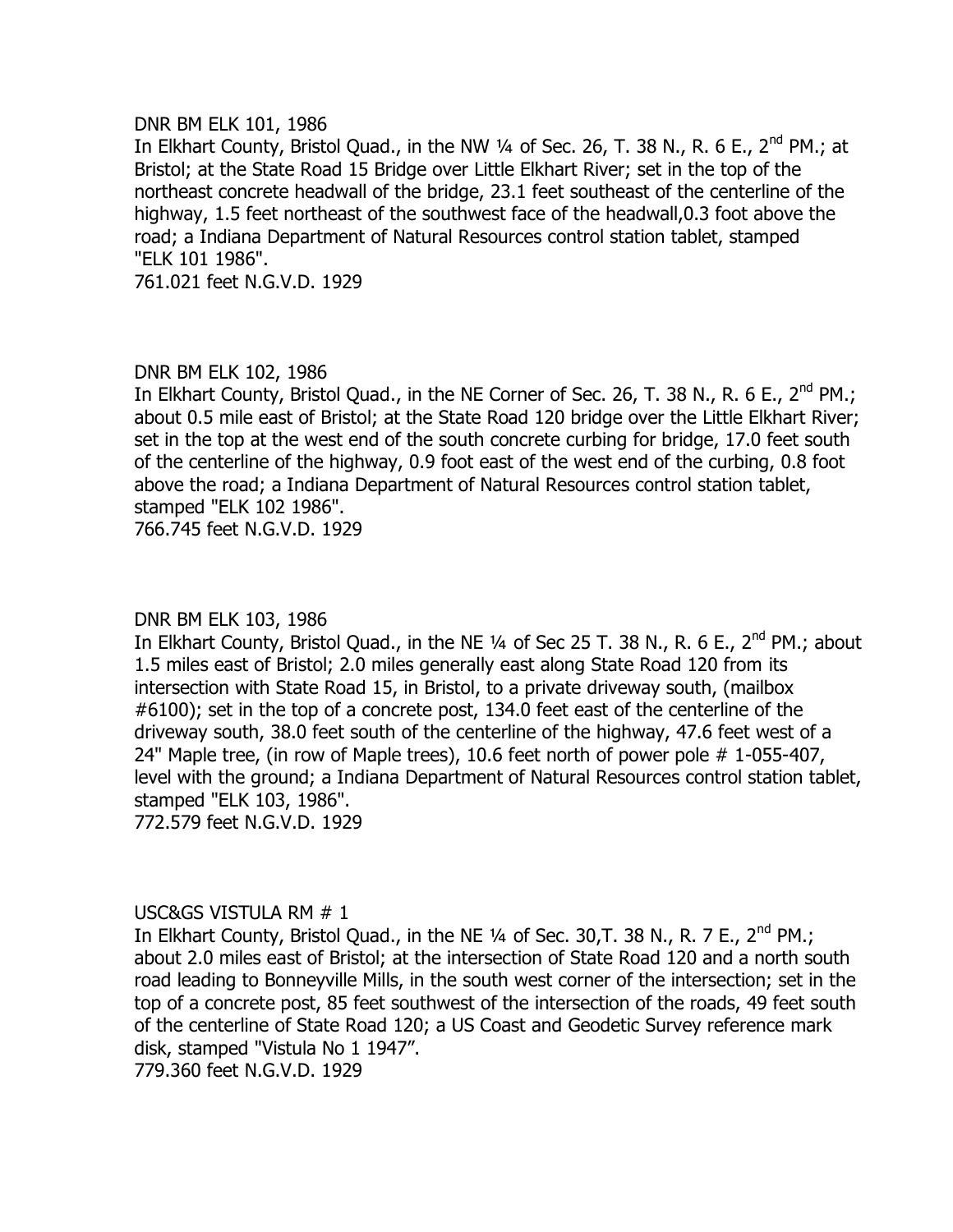#### DNR BM ELK 104 1986

In Elkhart County, Bristol Quad., in the NE  $\frac{1}{4}$  of Sec 30, T. 38 N., R. 7 E., 2<sup>nd</sup> PM.; about 2.0 miles east of Bristol; at the Bonneyville Mills Park Dam over the Little Elkhart River; set in the top of the southeast concrete wingwall of the dam, 7.6 feet east of the centerline of the wooden foot bridge over the dam, 4.7 feet northwest of the southeast end of the wingwall, 0.4 foot above the ground; a Indiana Department of Natural Resources control station tablet, stamped "ELK 104 1986" 775.997 feet N.G.V.D. 1929

## DNR BM ELK 97, 1986

In Elkhart County, Bristol Quad., in the SW  $\frac{1}{4}$  of Sec. 10, T. 38 N, R. 6 E., 2<sup>nd</sup> PM.; about 2.0 miles north-northwest of Bristol; 2.3 miles northwest and north along County Road 23, from its intersection with State Highway 15, in Bristol to an east-west road, (County Road 2), thence 0.3 mile west to a road north, (continuation of County Road 23), and Round Lake; set in the top of a concrete post, 62.5 feet southwest of a 24 inch Pine tree, 28.6 feet east of the extended centerline of County Road 23, 21.2 feet north of the centerline of County Road 2, level with the ground; a Indiana Department of Natural Resources control station tablet, stamped "ELK 97 1986". 770.240 feet N.G.V.D. 1929

## DNR BM ELK 94, 1986

In Elkhart County, Bristol Quad., in the NE  $\frac{1}{4}$  of Sec. 31, T. 38 N., R. 6 E., 2<sup>nd</sup> PM.; about 2.0 miles southwest of Bristol; at the State Highway 120 sixty inch cmp over Sheep Creek; set in top of a concrete post, 112.0 feet northeast of the cmp, 23.5 feet northwest of the centerline of the highway, 4.0 feet south of power pole # 1-057/341, level with the ground; a Indiana Department of Natural Resources control station tablet, stamped "ELK 94 1986".

751.255 feet N.G.V.D. 1929

## DNR BM ELK 95, 1986

In Elkhart County, Bristol Quad., in the SE  $\frac{1}{4}$  of Sec. 29, T. 38 N., R. 6 E., 2<sup>nd</sup> PM.; about 1.5 miles southwest of Bristol; 2.1 miles southwest along State Highway 120, from its intersection with State Highway 15, in Bristol, to a private road south; set in the top of a concrete post, 56.0 feet southeast of the centerline of the highway, 19.9 feet east of the centerline of the private road south, 39.6 feet west of power pole # 547/736, 1.5 feet above the highway, level with the ground; a Indiana Department of Natural Resources control station tablet, stamped "ELK 95 1986". 763.859 feet N.G.V.D. 1929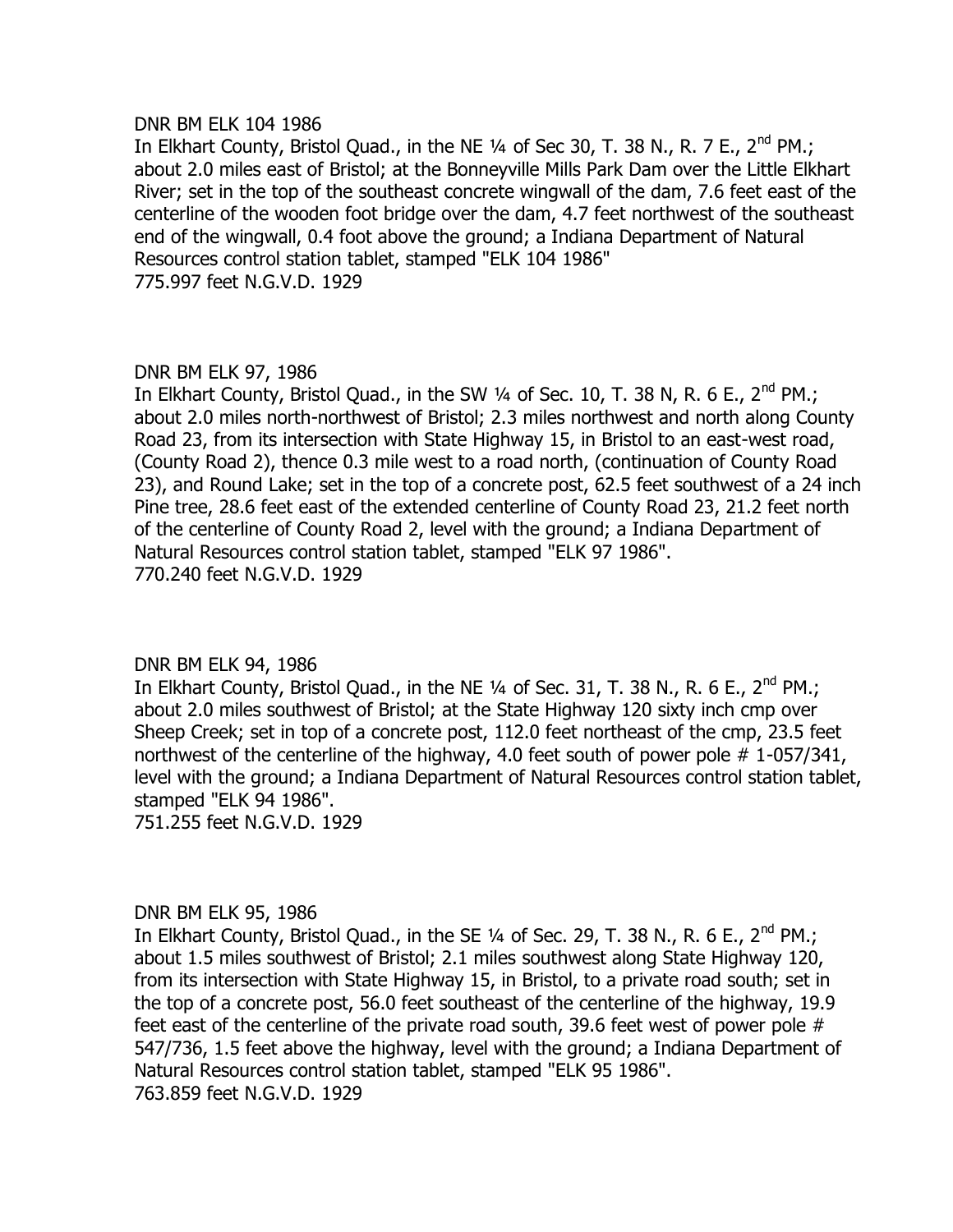#### DNR BM ELK 96, 1986

In Elkhart County, Bristol Quad., in the East  $1/2$  of Sec. 28, T. 38 N., R. 6 E., 2<sup>nd</sup> PM.; about 0.5 mile southwest of Bristol; 1.0 mile southwest along State Highway 120 from its intersection with State Highway 15 in Bristol to a driveway south, the F.T. Cassell residence; set in the top of a concrete post, 42.0 feet east of the centerline of the driveway south, 35.1 feet south of the centerline of the highway, 4.0 feet northeast of power pole # 545/197, 0.1 foot below the ground; a Indiana Department of Natural Resources control station tablet, stamped "ELK 96 1986". 762.929 feet N.G.V.D. 1929

#### DNR BM ELK 8 RESET 1986

In Elkhart County, Bristol Quad., in the NE 1/4 of Sec. 27, T. 38 N., R. 6 E., 2<sup>nd</sup> PM.; at Bristol; at the Division Street Bridge over the St. Joseph River; set in the top of the northeast concrete headwall of the bridge, 21.8 feet east of the centerline of the bridge, 1.9 feet north of the south end of the headwall, level with the road; a Indiana Department of Natural Resources control station tablet, stamped "ELK 8 RESET 1986". 765.005 feet N.G.V.D. 1929

## DNR BM ELK 100, 1986

In Elkhart County, Bristol Quad., in the NW  $\frac{1}{4}$  of Sec. 23, T. 38 N., R. 6 E., 2<sup>nd</sup> PM.; about 0.5 mile north of Bristol; 1.0 mile generally northeast along County Road 25 from its intersection with State Road 15 in Bristol to where County Road 25 goes under the Interstate 80/90 Toll Road; set in the top of an 8 foot concrete culvert, 78.4 feet south of the centerline of the east bound Interstate 80/90 Toll Road Bridge over St. Joseph River, 25.7 feet west of the centerline of County Road 25, 3.5 feet below County Road 25, 5.4 feet north of the south end of the culvert; a Indiana Department of Natural Resources control station tablet, stamped "ELK 100 1986". 762.134 feet N.G.V.D. 1929

## DNR BM ELK 99, 1986

In Elkhart County, Bristol Quad., in the NW  $\frac{1}{4}$  of Sec. 14, T. 38 N., R. 6 E., 2<sup>nd</sup> PM.; about 1.8 miles north of Bristol; at the County Road 25 twin ten foot cmp's over Trout Creek; set in the top, near the center of a concrete slab wall for the cmp's, 15.3 feet northeast of the centerline of the road, 16.5 feet northwest of the southeast end of the slab wall, 0.2 foot below the road; a Indiana Department of Natural Resources control station tablet, stamped "ELK 99 1986". 759.667 feet N.G.V.D. 1929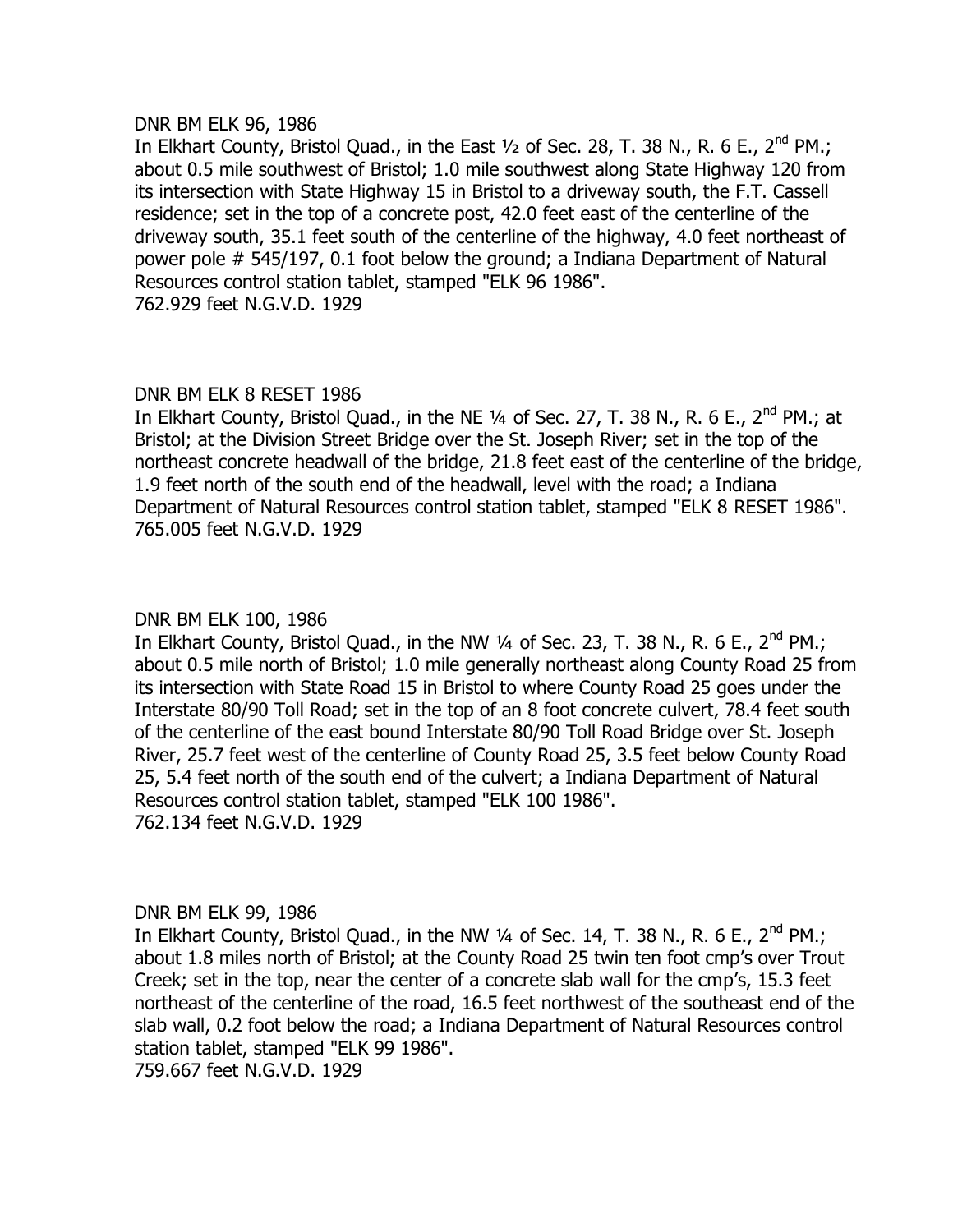#### DNR BM ELK 98, 1986

In Elkhart County, Bristol Quad., in the SW corner of Sec. 11, T. 38 N., R. 6 E., 2<sup>nd</sup> PM.; about 2.0 miles north of Bristol; at the County Road 2 twenty-four foot concrete bridge over Trout Creek; set in the top of the north concrete headwall of the bridge, 26.4 feet north of the centerline of the road, 8.6 feet southwest of the northeast end of the northeast wingwall, 0.2 foot above the ground; a Indiana Department of Natural Resources control station tablet, stamped "ELK 98 1986". 758.297 feet N.G.V.D. 1929

## DNR BM ELK 63, 1984

In Elkhart County, Elkhart Quad., in SE 1/4 of Sec. 18, T. 38 N., R. 5 E., 2<sup>nd</sup> PM.; about 1.0 mile north of Elkhart; at the County Road 4 sixty-three foot bridge over Christiana Creek; set in the top at the west end of the north concrete curbing of the bridge, 13.3 feet north of the centerline of the bridge, 0.9 foot above the road, 0.9 foot east of the west end of the curbing; a Indiana Department of Natural Resources control station tablet, stamped "ELK 63 1984".

774.611 feet N.G.V.D. 1929

#### DNR BM ELK 62, 1984

In Elkhart County, Elkhart Quad., in the SE  $\frac{1}{4}$  of Sec 17, T. 38 N., R. 5 E., 2<sup>nd</sup> PM.; about 1.0 mile north of Elkhart; at the intersection of State Road 19 (Cassopolis Street) and County Road 4, in the northeast 1/4 of the intersection; set in the top of and at the southwest corner of the concrete foundation base for a traffic signal, 35.0 feet east of the centerline of State Road 19, 25.4 feet north of the centerline of County Road 4, level with the ground; a Indiana Department of Natural Resources control station tablet, stamped "ELK 62, 1984".

783.507 feet N.G.V.D. 1929

## DNR TBM TT F 6

In Elkhart County, Elkhart Quad., in the NE 1/4 of Sec. 20, T. 38 N., R. 5 E., 2<sup>nd</sup> PM.; about 0.7 mile north of Elkhart; about 0.25 north along State Road 19 (Cassopolis Street) from the center of the State Road 19 (Cassopolis Street) bridge over I-90/80 to the entrance to the toll road on the east side of State Road 19; South 10 degrees West 35 feet from a steel light pole, 45.2 feet north of the centerline of the toll road entrance, 18.3 feet east of the centerline of State Road 19, at the north end of a white stripe; a cut "X" in the concrete.

778.601 feet N.G.V.D. 1929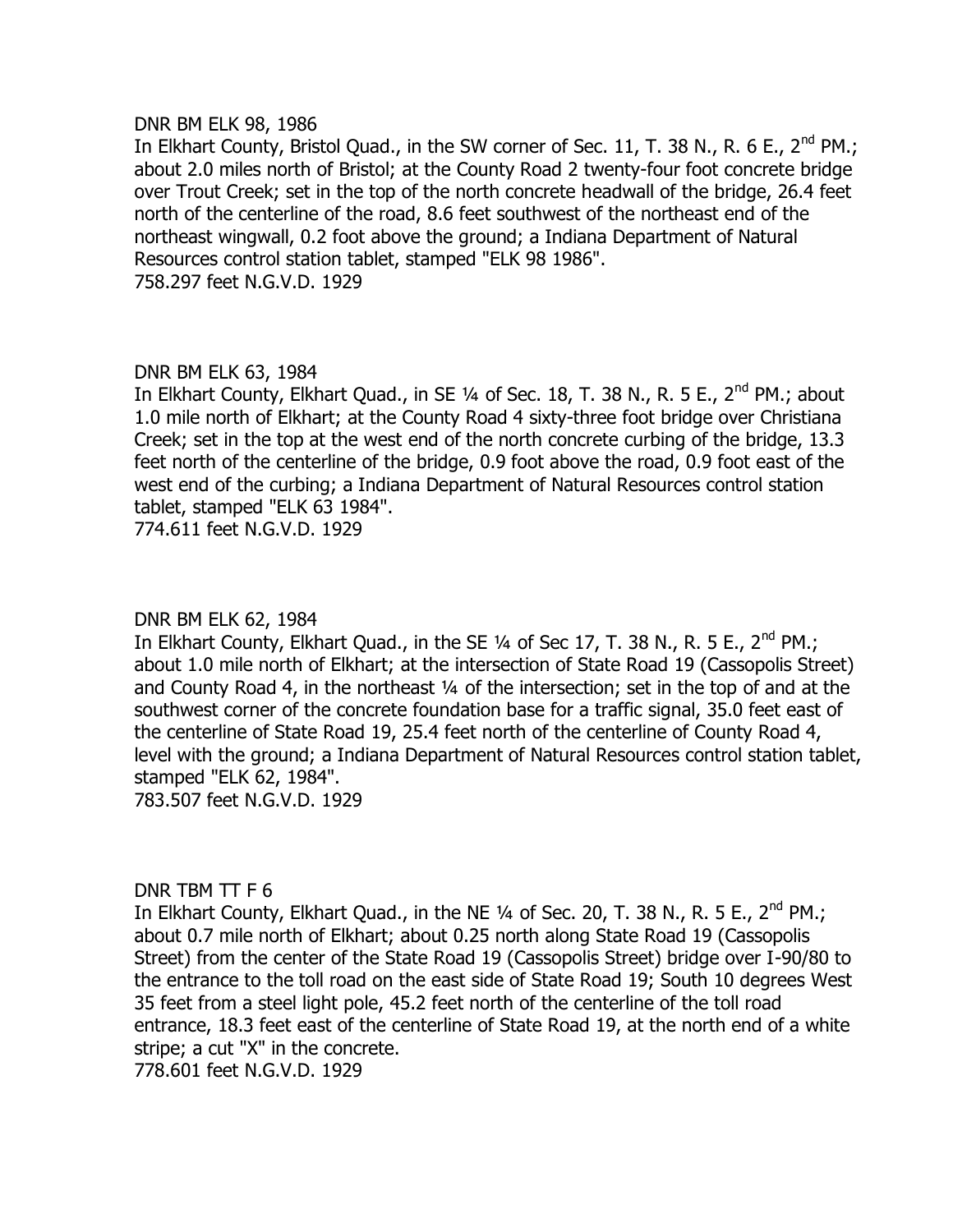#### DNR BM ELK 61 RESET 1987

In Elkhart County, Elkhart Quad., in the SW 1/4 of Sec. 20, T. 38 N., R. 5 E., 2<sup>nd</sup> PM.; AT Elkhart; 0.5 mile south of the Indiana Toll Road, 0.65 mile west along Heaton Lake Road (County Road 6) from its intersection with State Road 19 (Cassopolis Street) to a driveway north of the P.C. Stemm Sr. residence at 27081 County Road 6 W; set in a concrete post, 123.2 feet north of the centerline of County Road 6, 60.1 feet southwest of the southwest corner of the brick house, 14.0 feet east of a asphalt driveway, 2.8 feet east of power pole  $# E$  146/109, 0.2 foot below the ground; a Indiana Department of Natural Resources control station tablet, stamped "ELK 61 RESET 1987". 763.723 feet N.G.V.D. 1929

# DNR TBM ELK 61 A 1987

In Elkhart County, Elkhart Quad., in the NW 1/4 of Sec. 29, T. 38 N., R. 5 E., 2<sup>nd</sup> PM.; at Elkhart; 0.65 mile west along Heaton Lake Road (County Road 6) from its intersection with State Road 19 (Cassopolis Street) to a road south (Creekside Lane); set in the northwest side of power pole # E 167/144, 83.0 feet south of the centerline of Heaton Lake Road (County Road 6), 11.0 feet west of the centerline of the asphalt road, 0.9 foot above the ground; a railroad spike and aluminum tag, stamped "DNR TBM ELK 61 A 1987". 764.132 feet N.G.V.D. 1929

## DNR BM ELK 60, 1984

In Elkhart County, Elkhart Quad., on the North edge of Sec. 29, T. 38 N. R. 5 E., 2<sup>nd</sup> PM.; at Elkhart; at the intersection of State Road 19 (Cassopolis Street) and County Road 6, in the southwest quarter of the intersection; set in the west corner of a concrete base for a traffic signal pole, 37.2 feet south of the centerline of County Road 6, 29.6 feet west of the centerline of State Road 19 (Cassopolis Street), 0.2 foot above the ground; a Indiana Department of Natural Resources control station tablet, stamped "ELK 60 1984".

771.386 feet N.G.V.D. 1929

## DNR TBM TT F 4

In Elkhart County, Elkhart Quad., near the center of Sec. 29, T. 38 N., R. 5 E.,  $2^{nd}$  PM.; at Elkhart; about 1.0 mile north along State Road 19 (Cassopolis Street) from its intersection with Bristol Street, about 150 feet north of South Drive Street; set at the north edge of a driveway leading west, 21.6 feet north of mailbox # 2243, 17.3 feet west of the centerline of State Road 19 (Cassopolis Street), 15.7 feet southeast of a lamp post; a chiseled "X".

765.112 feet N.G.V.D. 1929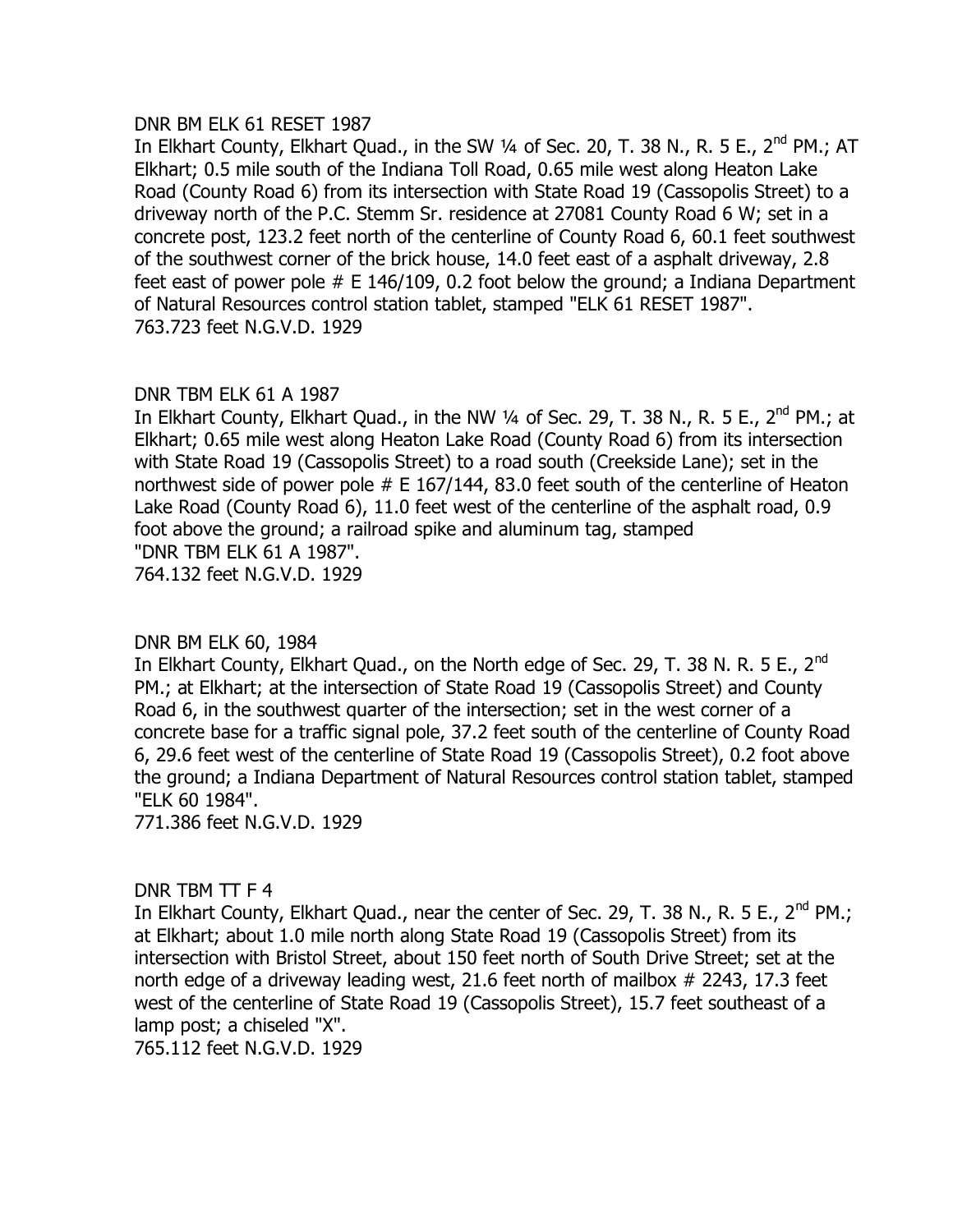#### DNR BM ELK 59, 1986

In Elkhart County, Elkhart Quad., in the SE 1/4 of Sec. 29, T. 38 N., R. 5 E., 2<sup>nd</sup> PM.; at Elkhart; 0.6 mile north along State Road 19 (Cassopolis Street) from its junction with State Road 112 (Bristol Street) in Elkhart to a road west (McDowell Street); set in the top of a concrete post, in the northwest quarter of the intersection, directly west and across the road from a Volvo-White truck sales building, 24.5 feet west of the centerline of Cassopolis Street (State Road 19), 34.0 feet north of the centerline of McDowell Street, 4.0 feet north of a telephone pole, level with the ground; a Indiana Department of Natural Resources control station tablet, stamped "ELK 59 1986". 762.729 feet N.G.V.D. 1929

### USC&GS BM Z 8, 1946

In Elkhart County, Elkhart Quad., in the SE 1/4 of Sec. 5, T. 37 N., R.5 E., 2<sup>nd</sup> PM.; at Elkhart; at the entrance to the Elkhart City Hall; a US Coast and Geodetic Survey bench mark disk, stamped "ELEV 748.427 FT Z8 Z9". 748.427 feet N.G.V.D. 1929

## USC&GS BM X-8, 1946

In Elkhart county, Elkhart Quad., in the NE  $\frac{1}{4}$  of Sec. 8, T. 37 N., R. 5 E., 2<sup>nd</sup> PM.; at the Conrail Railroad Station; set vertically in the stone face of the east wall of the building, 1.6 feet north of the southeast corner of the building, 3.4 feet above the ground; a US Coast and Geodetic Survey bronze disk stamped, "X 8 ELEV 757.243 FT.". 757.243 feet N.G.V.D. 1929

#### DNR BM ELK 12 RESET 1986

In Elkhart County, Elkhart Quad., near the center of Sec. 4, T. 37 N., R. 5 E., 2<sup>nd</sup> PM.; at Elkhart; at the American Park Road Bridge over the St. Joseph River; set in the top of the northeast concrete bridge seat, 7.0 feet northeast of the centerline of the bridge, 1.0 foot below the top of concrete curbing, 0.7 foot southeast of the northwest face of the bridge seat; a Indiana Department of Natural Resources control station tablet, stamped "ELK 12 RESET 1986". 733.997 feet N.G.V.D. 1929

#### USGS BM WSM 21, 1954

In Elkhart County, Elkhart Quad., in the SE 1/4 of Sec. 4, T. 37 N., R. 5 E., 2<sup>nd</sup> PM.; at Elkhart; on Goshen Avenue; about 0.48 miles southeast along Goshen Avenue from its intersection with Jackson Boulevard, at the "Rice School"; set in the east end of the concrete steps, at main entrance to school; a US Geological Survey bronze bench mark tablet, stamped "21 WSM 1954 754".

753.950 feet N.G.V.D. 1929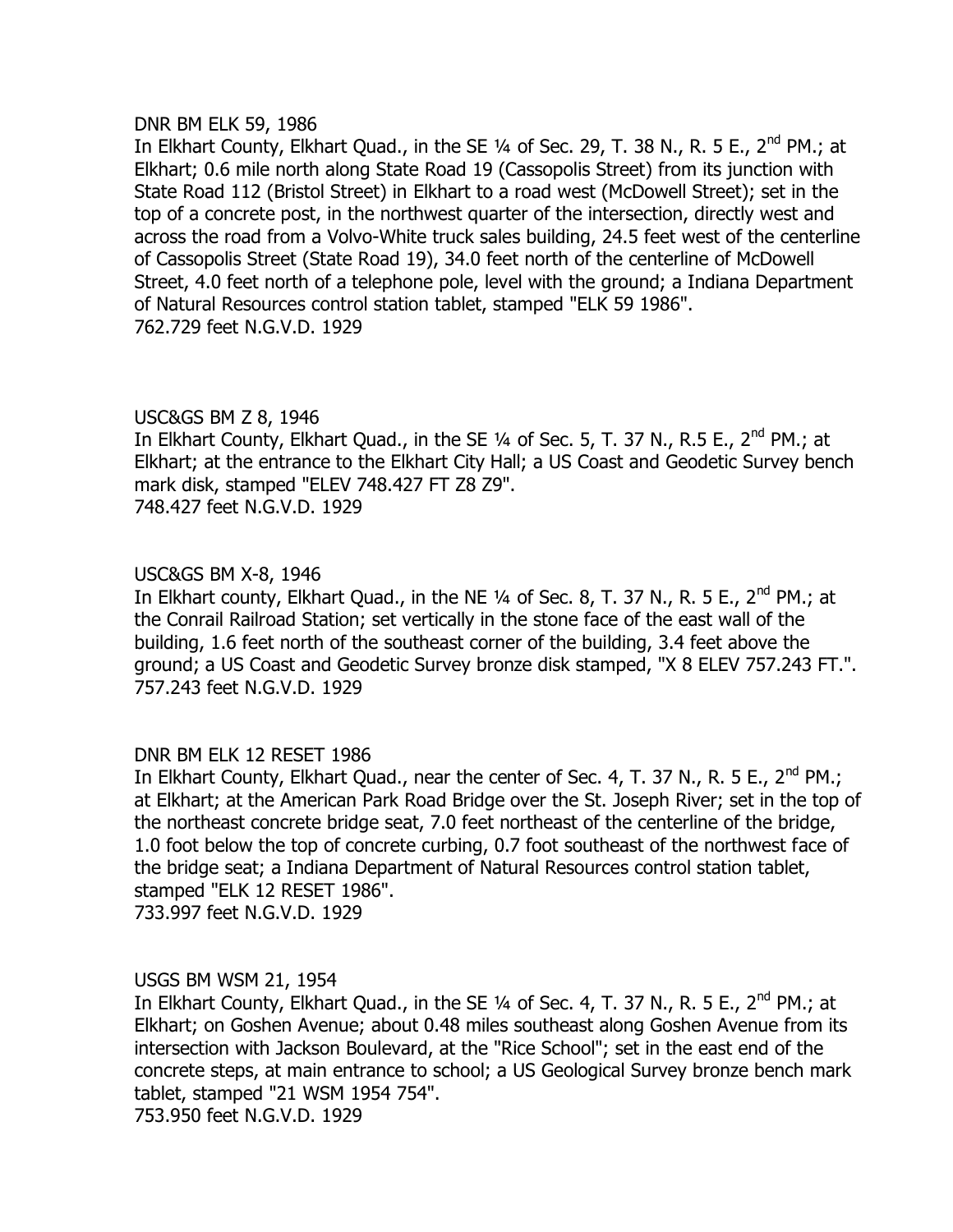#### USC&GS STA ELKHART

In Elkhart County, Elkhart Quad., in the SE 1/4 of Sec. 4, T. 37 N., R. 5 E., 2<sup>nd</sup> PM.; at Elkhart; at the intersection of Goshen Avenue, Conrail Railroad and Gladstone Avenue, 71 feet west of the intersection of Gladstone Avenue and Goshen Avenue, 60 feet southwest of the intersection of Goshen Avenue and the Conrail railroad, 40 feet south of the south rail of the Conrail railroad, 14 feet north of a fence line, about flush with the ground; a US Coast and Geodetic Survey triangulation station bronze disk stamped "ELKHART 1947".

754.526 feet N.G.V.D. 1929

# IFC&WRC BM ELK 13

In Elkhart County, Elkhart Quad., in the SW 1/4 of Sec 4, T.37 N., R. 5 E., 2<sup>nd</sup> PM.; at Elkhart; at the Middlebury Street Bridge over the Elkhart River; set on the north handrail, 15 feet east of the west end of the handrail, 25 feet north of the centerline of the bridge, 3.9 feet above the sidewalk; a Indiana Flood Control and Water Resources Commission bronze control station tablet, stamped "ELK 13". 748.573 feet N.G.V.D. 1929

## DNR BM ELK 15 RESET 1984

In Elkhart County, Elkhart Quad., in the NE 1/4 of Sec. 14, T. 37 N., R. 5 E., 2<sup>nd</sup> PM.; about 1.5 miles north of Dunlap; at the County Road 18 Bridge over the Elkhart River; set in the top of the southeast concrete headwall of the bridge, 21.7 feet south of the centerline of the bridge, 0.9 foot east of the west face of the headwall, level with the road; a Indiana Department of Natural Resources control station tablet, stamped "ELK 15 RESET 1984".

756.731 feet N.G.V.D. 1929

## DNR TBM ER 124, 1959

In Elkhart County, Elkhart Quad., in the NE  $\frac{1}{4}$  of Sec. 23, T. 37 N., R. 5 E., 2<sup>nd</sup> PM.; about 4.3 miles southeast of Elkhart; about 1.6 miles east along Hively Avenue and County Road 18 (at the junction of County Roads 18, which runs east-west, and County Road 13, which runs north, and County Road 115 which leads south), thence 0.85 mile southeast along County Road 115; set in the southwest side of powerpole # E 276/97, 400.0 feet northwest of the "Simon Hochstetler" mailbox, 18.0 feet northeast of the centerline of the road, 64.0 feet east of and across the road from a 24 inch concrete corner post, 1.1 feet above the ground; a railroad spike driven through an aluminum tag, stamped "TBM ER 124 1959".

780.546 feet N.G.V.D. 1929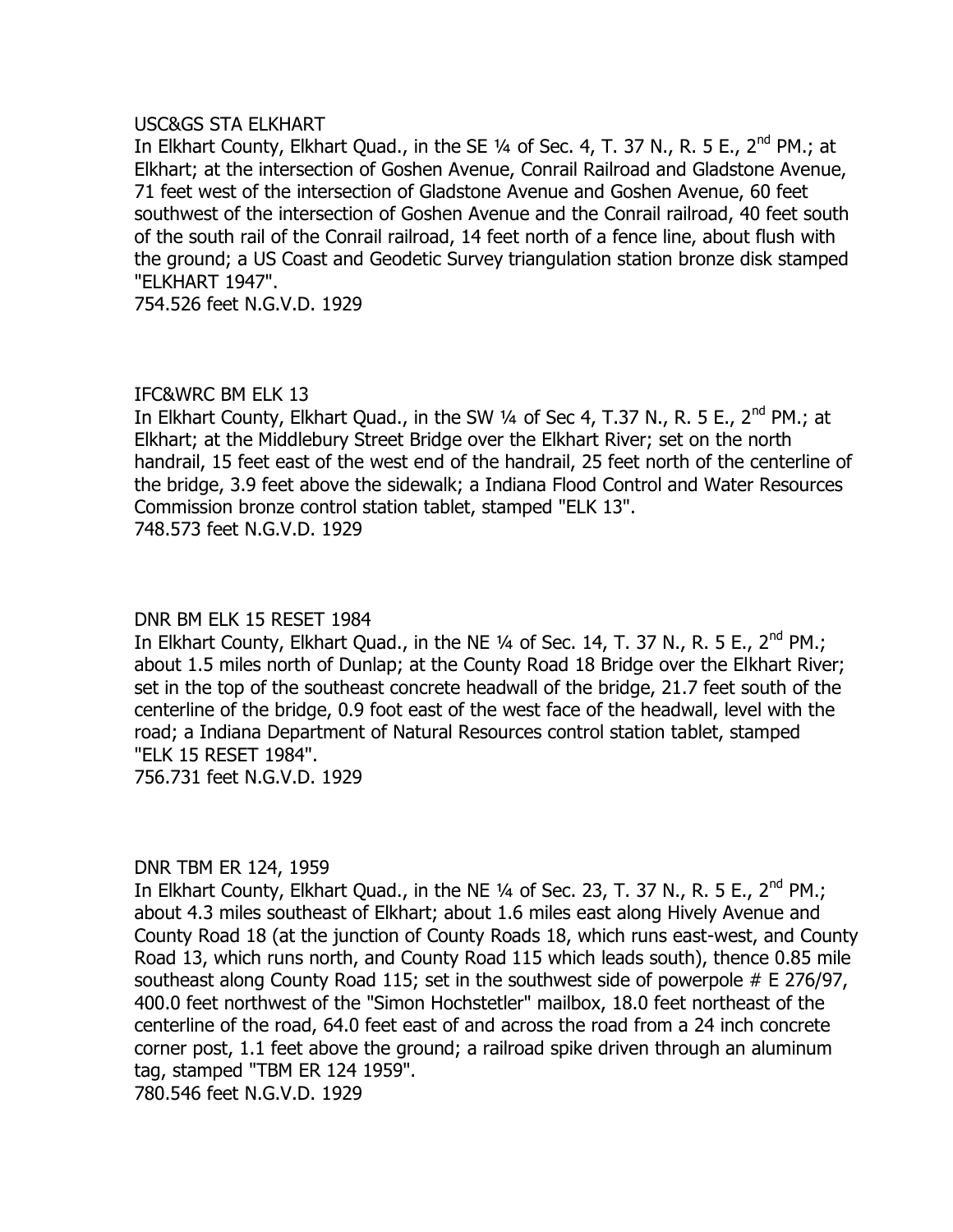## IFC&WRC BM ELK 14 RESET

In Elkhart County, Elkhart Quad., in the SW 1/4 of Sec. 10, T. 37 N., R. 5 E., 2<sup>nd</sup> PM.; at Elkhart; at the East Indiana Avenue 3-span concrete bridge over the Elkhart River; set in the top at the west end of the south concrete sidewalk of the bridge, 24 feet south of the centerline of the road, 1.7 feet east of the west edge of the south sidewalk of the bridge, 0.7 foot above the road; a Indiana Flood Control and Water Resources Commission bronze control station tablet, stamped "ELK 14 RESET". 746.075 feet N.G.V.D. 1929

# DNR TBM EC 3, 1986

In Elkhart County, Elkhart Quad., in the SE 1/4 of Sec. 15, T. 37 N., R. 5 E., 2<sup>nd</sup> PM.; at Elkhart; at the Hively Avenue (County Road 18) 44 foot concrete bridge over Yellow Creek; set in the top of the northeast concrete headwall of the bridge, 17.0 feet north of the centerline of the road, 0.5 foot east of the west corner of the headwall, 0.4 foot below the road; a chiseled triangle.

747.491 feet N.G.V.D. 1929

# DNR TBM EC 4, 1986

In Elkhart County, Elkhart Quad., in the NW  $\frac{1}{4}$  of Sec. 25, T. 37 N., R. 5 E., 2<sup>nd</sup> PM.; about 0.8 mile east of Dunlap; 1.6 miles north along Lewis Street from its junction with US Highway 33 (South Main Street) in Dunlap to an east-west road Hively Avenue (County Road 18), thence 0.35 mile east to a road south (County Road 115), thence 1.8 miles southeast to the Lowell S. Felthouse farm; set in the east side of a 26 inch Black Walnut tree, 24.0 feet east of the centerline of a farm driveway, 14.8 feet south of the centerline of the road, 1.2 foot above the ground; a railroad spike driven through an aluminum tag, stamped "DNR TBM EC 4 1986". 805.217 feet N.G.V.D. 1929

## USC&GS BM W 8 RESET

In Elkhart County, Elkhart Quad., in the SW 1/4 of Sec. 25, T. 37 N., R. 5 E., 2<sup>nd</sup> PM.; about 1.0 mile southeast of Dunlap; about 3 miles northwest along the Conrail railroad from Goshen, at the County Infirmary, in the southeast corner of the yard in front of the building, in a clump of shrubbery; set in the top of a concrete post, 6 feet from the hedge along the lane, 2 feet from the hedge along the highway, projecting 2 inches above the ground; a US Coast and Geodetic Survey disk, stamped "ELEV 782.531 FT W 8". 782.531 feet N.G.V.D. 1929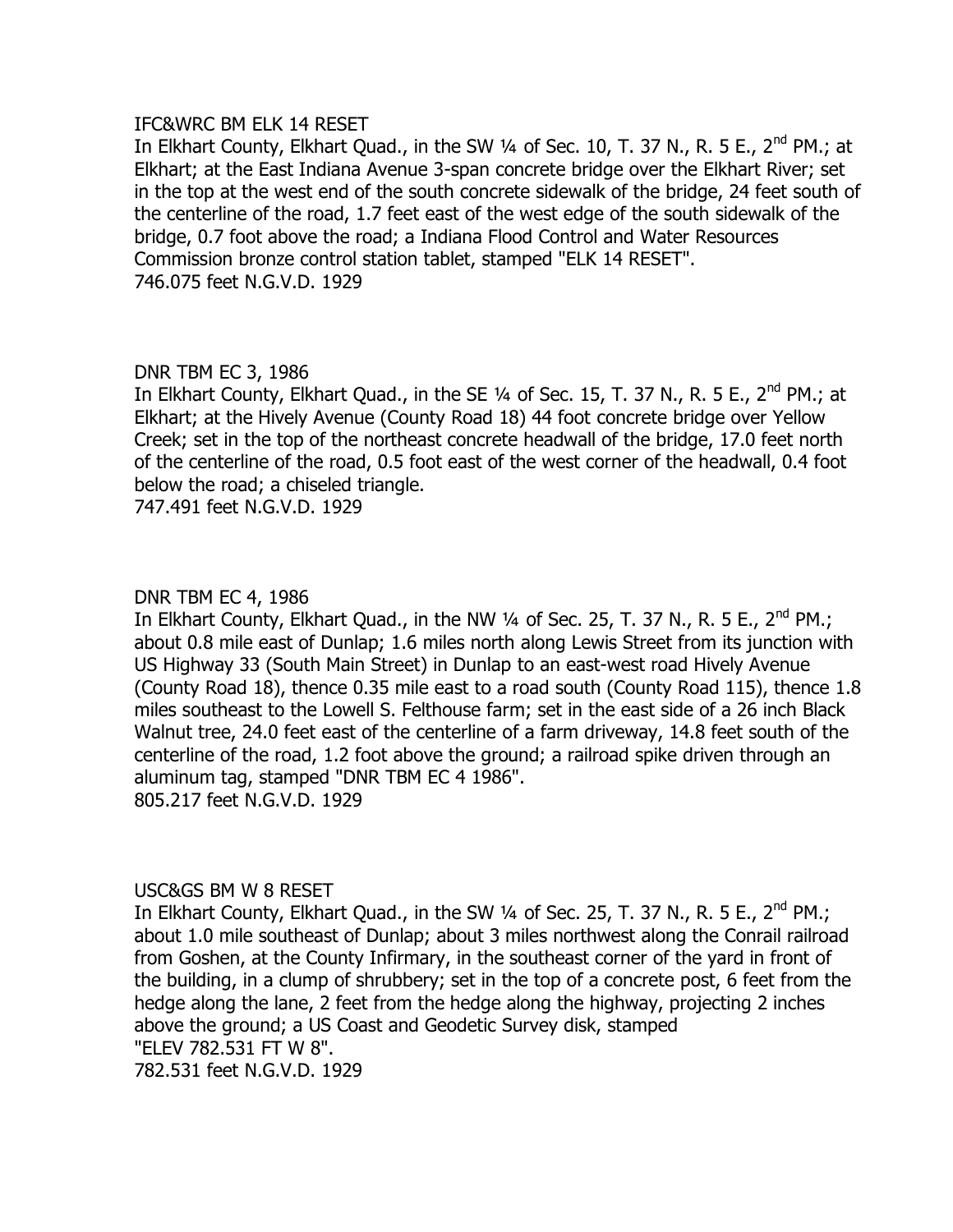### DNR BM ELK 67, 1986

In Elkhart County, Elkhart Quad., in the SW  $\frac{1}{4}$  of Sec. 12, T. 38 N., R. 5 E.,  $2^{nd}$  PM.; about 1.0 mile north-northeast of Elkhart; at the County Road 4 twenty-six foot concrete bridge over Mather Ditch; set in the top of the northwest concrete wingwall of the bridge, 14.5 feet north of the centerline of the road, 0.6 foot southwest of the northeast face of the wingwall, 0.6 foot above the ground; a Indiana Department of Natural Resources control station tablet, stamped "ELK 67 1986". 773.427 feet N.G.V.D. 1929

# DNR TBM HL 5, 1977

In Elkhart County, Elkhart Quad., in the NE 1/4 of Sec. 23, T. 38 N., R. 5 E., 2<sup>nd</sup> PM.; at the west end of Heaton Lake; about 0.4 mile north of the Indiana Toll Road, at the southwest tip of Heaton Lake; set in the southeast side of the 20 inch trunk of a sixtrunk Cottonwood tree, 20.0 feet south of the south edge of the lake, 15.0 feet east of the centerline of a private road leading to a one story (painted red) lake cabin, 0.4 foot above the ground; a railroad spike driven through an aluminum tag, stamped "DNR TBM HL 5 1977".

770.843 feet N.G.V.D. 1929

## DNR BM ELK 68, 1986

In Elkhart County, Elkhart Quad., in the NW 1/4 of Sec. 24, T. 38 N., R. 5 E., 2<sup>nd</sup> PM.; at Heaton Lake; 0.5 mile north along State Road 19 (Cassopolis Street) from its crossing with Interstate 80/90 to an east-west crossroad (County Road 4), thence 4.0 miles east to a north-south crossroad (County Road 15), thence 0.25 mile south to a road west (Lake Shore Drive), thence 0.25 mile west to curve in the road to the northwest (on the north side of Heaton Lake); set in the top of a concrete post, 26.8 feet southeast of I&ME power pole # E 151/53, 17.5 feet north of the centerline of the curve in the road, 3.5 feet south of a fence corner post, 0.1 foot above the ground; a Indiana Department of Natural Resources control station tablet, stamped "ELK 68 1986". 774.499 feet N.G.V.D. 1929

## DNR TBM HL 4, 1977

In Elkhart County, Elkhart Quad., in the SE 1/4 of Sec. 23, T. 38 N., R. 5 E., 2<sup>nd</sup> PM.; about 0.3 mile south of Heaton Lake; at the County Road 113 overpass bridge over the Indiana Toll Road; set in the top at the north end of the east concrete guardrail base of the bridge, 14.0 feet east of the centerline of County Road 113, 1.6 feet above the bridge curb; a chiseled triangle. 798.229 feet N.G.V.D. 1929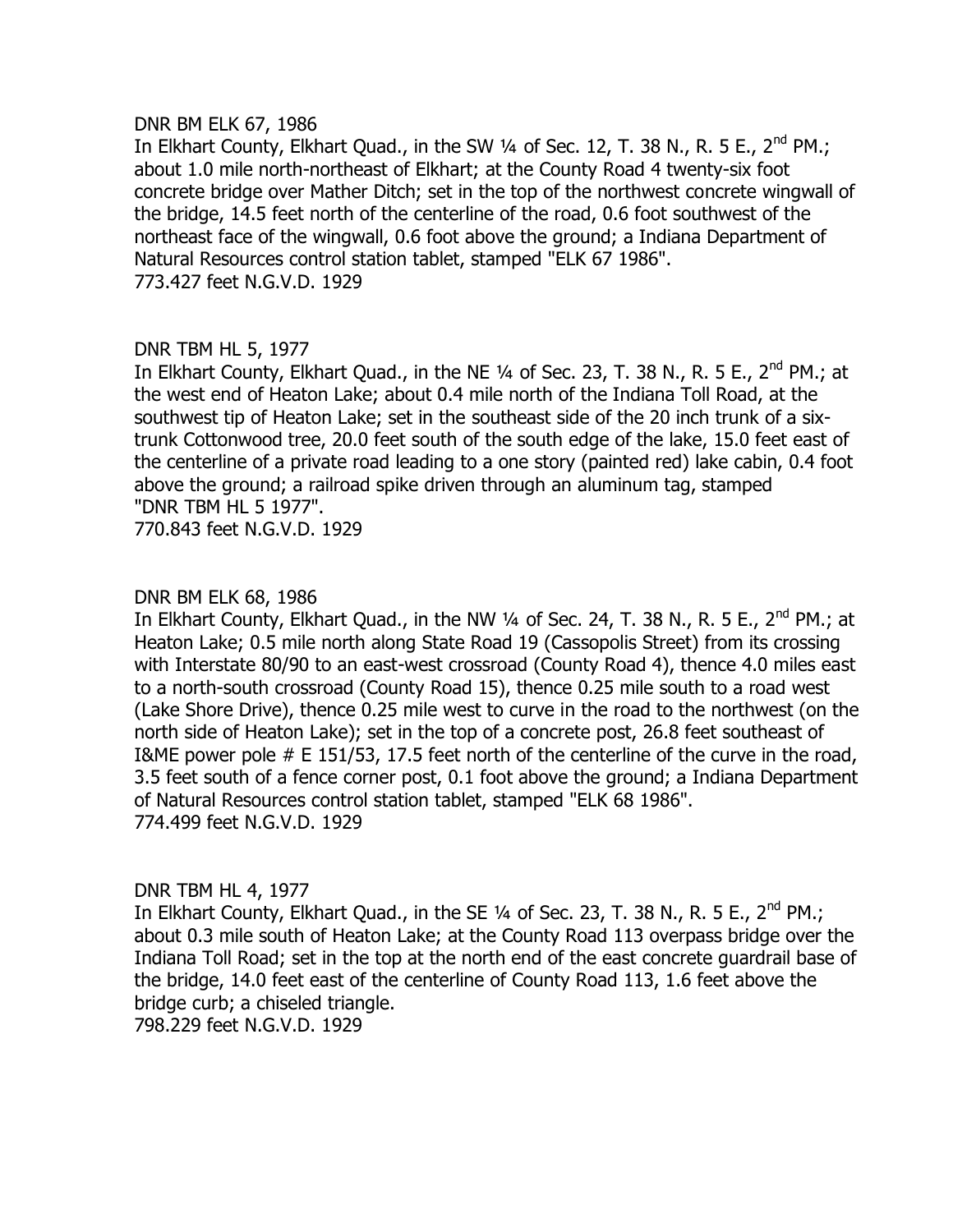#### DNR TBM HL 3, 1977

In Elkhart County, Elkhart Quad., in the NW 1/4 of Sec. 26, T. 38 N., R. 5 E., 2<sup>nd</sup> PM.; at Elkhart; about 0.4 mile south along County Road 13 from the overpass bridge over the Indiana Toll Road; set in the southwest side of a 17 inch Locust tree, 105.0 feet south of the centerline of Heaton Lake Road (County Road 6), 17.5 feet east of the centerline of County Road 13, 0.7 foot above the ground; a railroad spike and aluminum tag, stamped "DNR TBM HL 3 1977".

726.468 feet N.G.V.D. 1929

## DNR BM ELK 69, 1984

In Elkhart County, Elkhart Quad., in the NW  $\frac{1}{4}$  of Sec. 25, T. 38 N., R. 5 E., 2<sup>nd</sup> PM.; about 1.0 mile northeast of Elkhart; at the Eastwood School (Osolo School); set in the top at the south end of sidewalk for a flag pole, 141.0 feet west of the centerline of County Road 15, 51.2 feet northeast of the southeast corner of the school, 1.9 feet south of the flag pole, level with the sidewalk; a Indiana Department of Natural Resources control station tablet, stamped "ELK 69 1984".

Note : See DNR BM ELK 69 RESET 1994

772.089 feet N.G.V.D. 1929

## DNR BM ELK 69 RESET 1994

In Elkhart County, Elkhart Quad., in the NW  $\frac{1}{4}$  of Sec. 25, T. 38 N., R. 5 E., 2<sup>nd</sup> PM.; about 1.0 mile northeast of Elkhart; at the Eastwood Elementary School (Osolo School); set in the sidewalk near the flag pole, 19.7 feet west of the east edge of the concrete curb of the parking lot, 10.9 feet east of the east face of the school building, 5.5 feet northwest of a flag pole, 0.7 foot south of the north edge of the sidewalk, 0.6 foot east of the west edge of the sidewalk; a Indiana Department of Natural Resources control station tablet, stamped "ELK 69 RES 1994".

3<sup>rd</sup> ORDER

771.991 feet N.G.V.D. 1929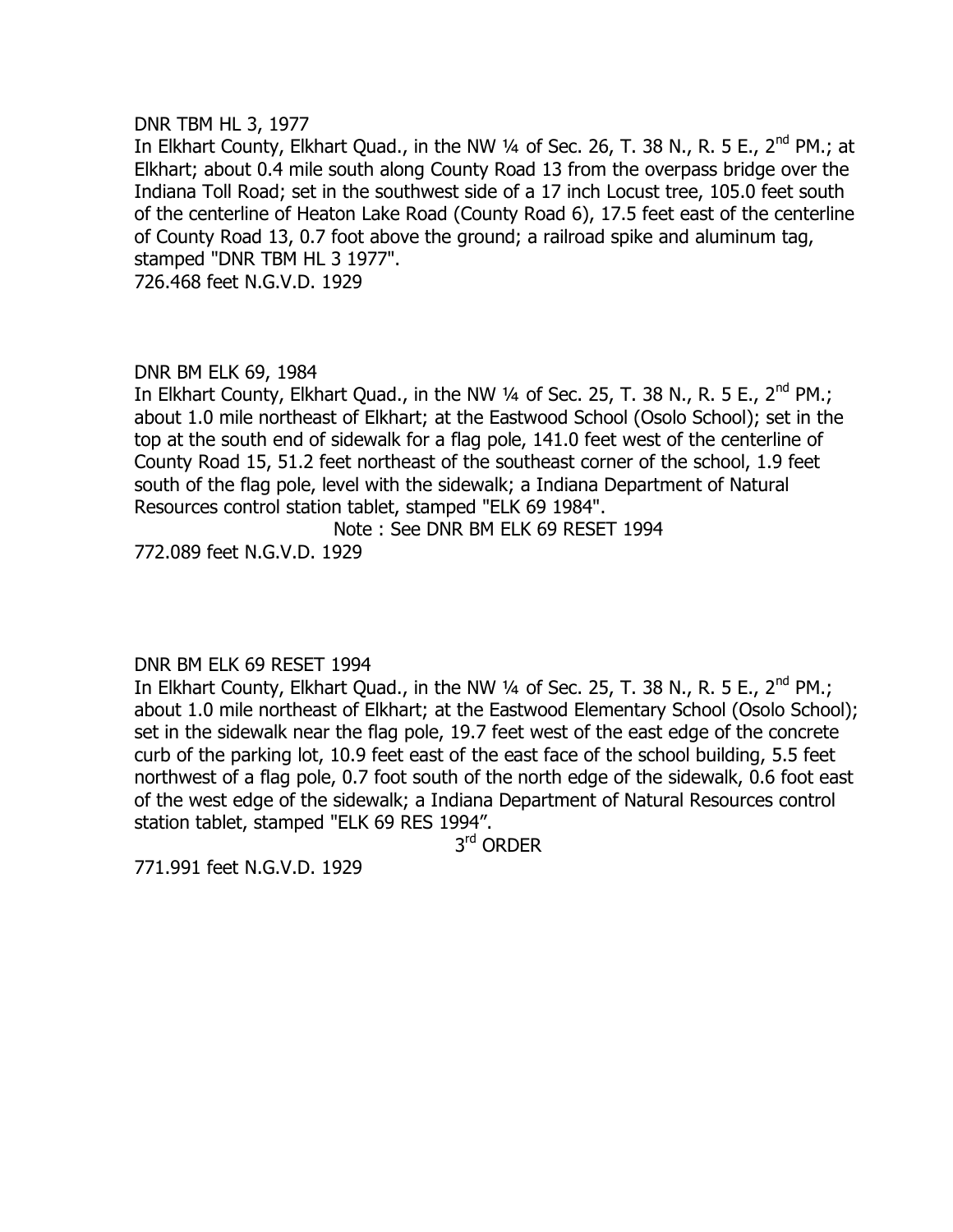#### DNR TBM ELK 69 A 1992

In Elkhart County, Elkhart Quad., in the NW  $\frac{1}{4}$  of Sec. 25, T. 38 N., R. 5 E., 2<sup>nd</sup> PM.; about 1.0 mile northeast of Elkhart; at the Eastwood Elementary School (Osolo School); set in the west side of powerpole  $#E 172/67$ , east of and across the road from the north most entrance to the school, 22.0 feet east of the centerline of County Road 15, 21.0 feet north of a private gravel drive to the east, 3.6 feet east of a decayed fence line, 0.7 foot above the ground; a railroad spike with a aluminum tag, stamped "IDNR TBM ELK 69 A 1992" nailed above the railroad spike.

3<sup>rd</sup> ORDER

772.651 feet N.G.V.D. 1929

## DNR TBM ELK 69 B 1992

In Elkhart County, Elkhart Quad., in the NW 1/4 of Sec. 25, T. 38 N., R. 5 E., 2<sup>nd</sup> PM.; about 1.0 mile northeast of Elkhart; at the Eastwood Elementary School (Osolo School); set in the west side of a 36 inch tree, east of and across the road from the south most entrance to the school, 19.0 feet east of the centerline of County Road 15, 16.0 feet north of a fence line, 15.3 feet north of a cable tv and guy pole  $#E$  176/69, 0.6 foot above the ground; a railroad spike with a aluminum tag, stamped "IDNR TBM ELK 69 B 1992" nailed above the railroad spike.

3<sup>rd</sup> ORDER

772.061 feet N.G.V.D. 1929

## DNR TBM HL 2, 1977

In Elkhart County, Elkhart Quad., in the SE 1/4 of Sec. 27, T. 38 N., R. 5 E., 2<sup>nd</sup> PM.; at Elkhart; about 1.0 mile south along County Road 13 from the overpass bridge over the Indiana Toll Road to an east-west crossroad (County Road 106); set in the east side of a 30 inch Oak tree, 150 feet south of the centerline of County Road 106, 16.5 feet west of the centerline of County Road 13, 0.8 foot above the ground; a railroad spike driven through an aluminum tag, stamped "DNR TBM HL 2 1977". 770.451 feet N.G.V.D. 1929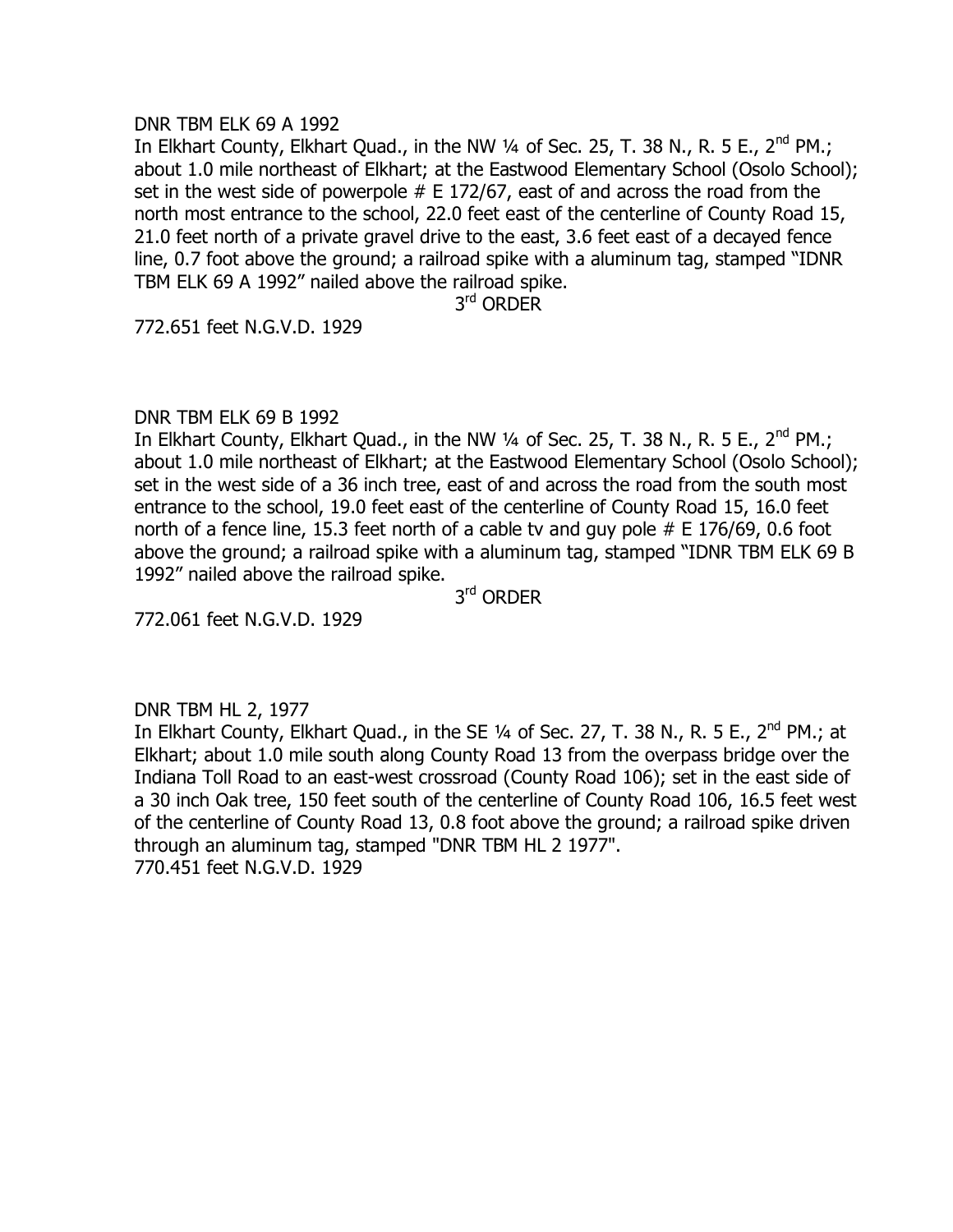#### DNR BM ELK 2 RESET 1984

In Elkhart County, Elkhart Quad., in the NE 1/4 of Sec. 7, T. 37 N. R. 5 E., 2<sup>nd</sup> PM.; at Elkhart; at the Arcade Avenue Bridge over the St. Joseph River; set in the top at the west end of the south concrete guardrail of the bridge, 27.5 feet south of the centerline of the bridge, 4.2 feet above the sidewalk, 2.1 feet east of the west end of the concrete guardrail; a Indiana Department of Natural Resources control station tablet, stamped, "ELK 2 RESET 1984".

735.089 feet N.G.V.D. 1929 **Destroyed -- See ELK 2 RESET 2009**

# USC&GS BM Q 20, 1934

In Elkhart County, Elkhart Quad., East 1/2 of Sec. 7, T. 37 N., R. 5 E., 2<sup>nd</sup> PM.; at Elkhart; at the Contrail Railroad bridge over Oakland Avenue; set in a drill hole in the top of the second step at the south end of the west concrete abutment, 13.5 feet southeast of the southeast rail of the southeast side track, about 3 feet below the track, 3 feet south of the north end of the first step, 1 foot north of the top of a sloping retaining wall; a US Coast and Geodetic Survey brass disk, stamped "Q 20 1934". 753.184 feet N.G.V.D. 1929

## DNR BM ELK 3

In Elkhart County, Elkhart Quad., in the SW 1/4 of Sec. 5, T. 37 N., R. 5 E., 2<sup>nd</sup> PM.; at Elkhart; at the southwest corner of the West Lexington Street Bridge over the St. Joseph River; set on the floodwall, 2 feet south of the south handrail, 2 feet below the sidewalk; a Indiana Flood Control and Water Resources Commission bronze bench mark tablet, stamped "ELK 3".

731.390 feet N.G.V.D. 1929

## DNR BM ELK 4, 1984

In Elkhart County, Elkhart Quad., in the West 1/2 of Sec. 5, T. 37 N., R. 5 E., 2<sup>nd</sup> PM.; at Elkhart; at south east corner of the West Sherman Street Bridge over the St. Joseph River; set in the east end of the south sidewalk of the bridge, 16.6 feet south of the centerline of the bridge, 10.6 feet west of the east end of the concrete guardrail, level with the sidewalk; a Indiana Department of Natural Resources control station tablet, stamped "ELK 4 RESET 1984".

730.873 feet N.G.V.D. 1929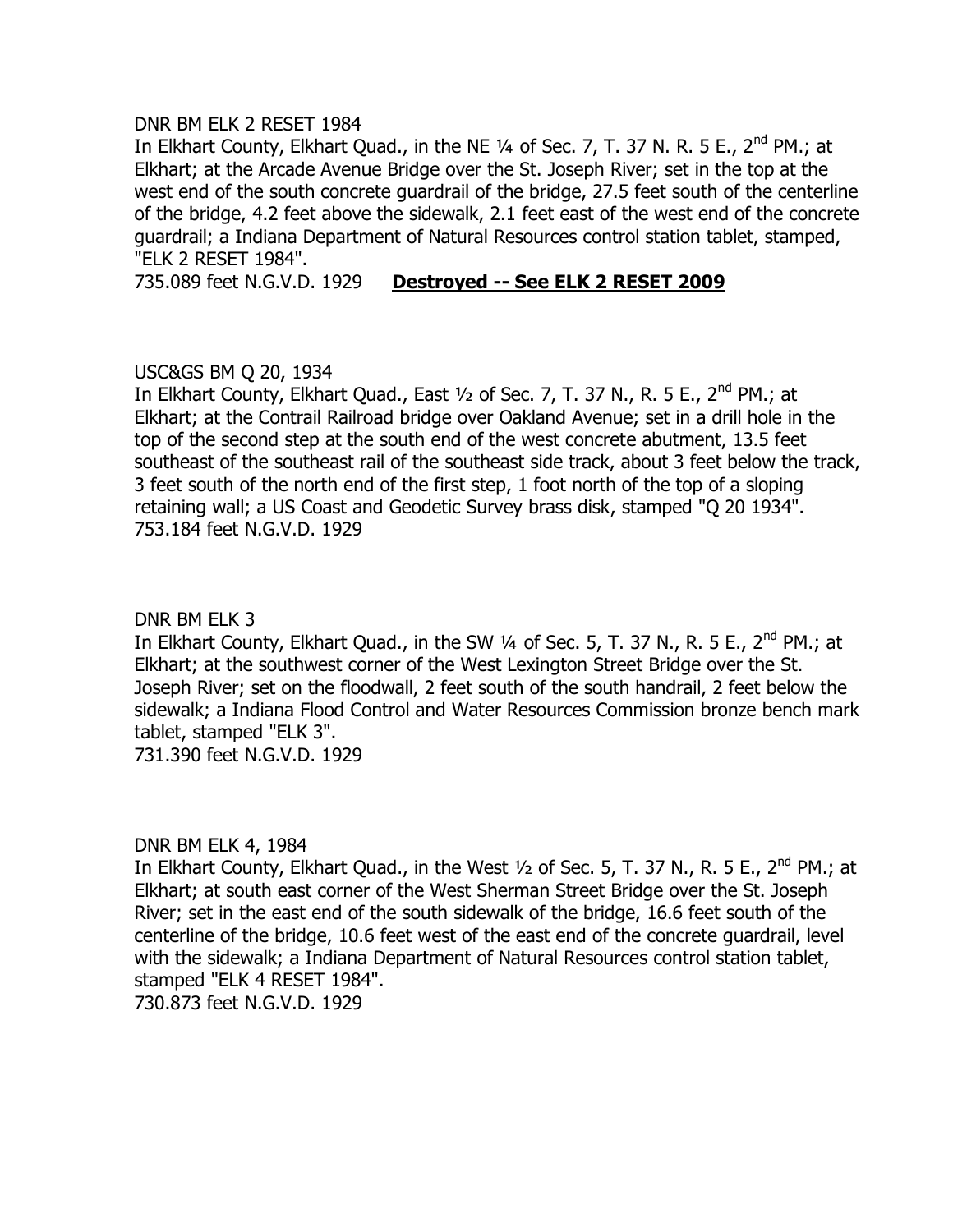#### DNR BM ELK 5 RESET 1986

In Elkhart County, Elkhart Quad., in the North  $1/2$  of Sec. 5, T. 37 N., R. 5 E., 2<sup>nd</sup> PM.; at Elkhart; at the State Road 19 (North Main Street) bridge over the St. Joseph River; set in the top of a concrete foundation base for a street light, at the southwest end of the bridge, 46.0 feet northwest of the centerline of Potowatomi Drive, 40.0 feet southwest of the centerline of the bridge, 12.6 feet northwest of the southeast end of the bridge, level with the sidewalk; a Indiana Department of Natural Resources control station tablet, stamped "ELK 5 RESET 1986".

736.694 feet N.G.V.D. 1929

# ISHC BM F 42 ELK

In Elkhart County, Elkhart Quad., in the North  $1/2$  of Sec. 5, T. 34 N., R. 5 E.,  $2^{nd}$  PM.; at Elkhart; at the State Road 19 (North Main Street) bridge over the St. Joseph River; set in the top of a concrete sidewalk, on the east side of the railing at the southeast end of the bridge, 39.6 feet southeast of the centerline of the bridge, 24.5 feet northeast of the southwest end of the bridge, 34.5 feet northeast of the centerline of Potowatomi Drive; a Indiana State Highway Commission benchmark tablet stamped "F 42 ELK". 736.760 feet N.G.V.D. 1929

## DNR TBM EC 1, 1986

In Elkhart County, Elkhart Quad., in the SE 1/4 of Sec. 32, T. 38 N., R. 5 E., 2<sup>nd</sup> PM.; at Elkhart; at the intersection of State Road 112 (East Bristol Street) and State Road 19 (Cassopolis Street), in the southwest quarter of the intersection; set in the top at the east corner of a 3 foot square concrete foundation base for a signal pole, 49.0 feet south of the centerline of State Road 112 (East Bristol Street), 37.5 feet west of the centerline of State Road 19 (Cassopolis Street), 9.5 feet southwest of a fire hydrant, level with the ground; a chiseled triangle. 756.257 feet N.G.V.D. 1929

## DNR BM ELK 57, 1984

In Elkhart County, Elkhart Quad., in the NE 1/4 of Sec. 5, T. 37 N., R. 5 E., 2<sup>nd</sup> PM.; at Elkhart; at the State Road 19 (Cassopolis Street) 49 foot concrete bridge over Christiana Creek; set in the top at the south end of the east concrete headwall of the bridge, 20.0 feet east of the centerline of the bridge, 4.8 feet north of the south end of the headwall, 3.4 feet above the sidewalk; a Indiana Department of Natural Resources control station tablet, stamped "ELK 57 1984".

745.386 feet N.G.V.D. 1929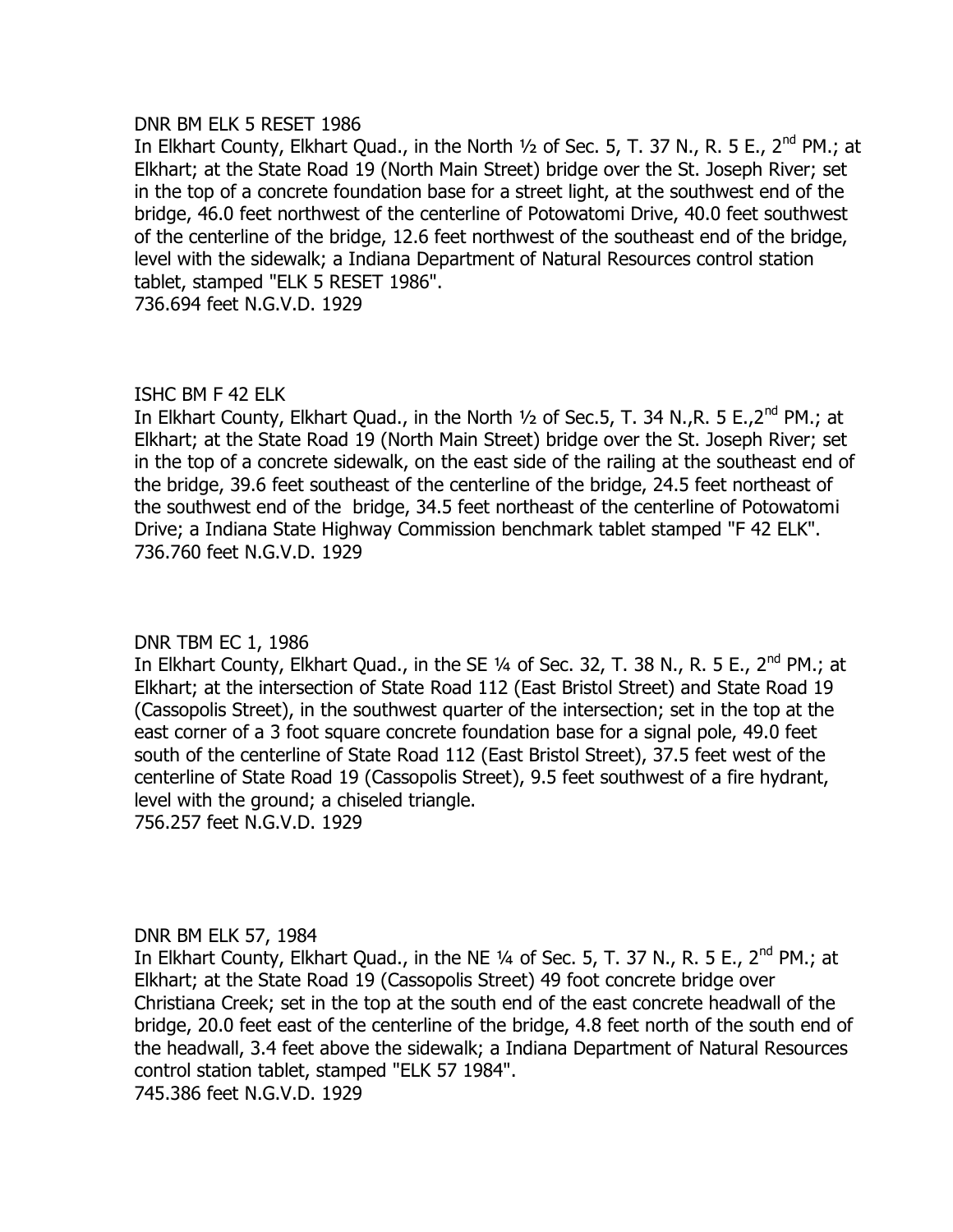#### DNR BM ELK 74, 1984

In Elkhart County, Elkhart Quad., in the SW 1/4 of Sec. 33, T. 38 N., R. 5 E., 2<sup>nd</sup> PM.; at Elkhart; at the Bristol Street 20 foot concrete culvert over Osolo Township Ditch; set in the top near the center of the south concrete headwall, 27.0 feet south of the centerline of Bristol Street, 23.9 feet east of the centerline of Van Buren Street, 1.0 foot above the ground; a Indiana Department of Natural Resources control station tablet, stamped "ELK 74 1984".

755.504 feet N.G.V.D. 1929

### DNR BM ELK 54, 1984

In Elkhart County, Elkhart Quad., in the NW 1/4 of Sec. 4, T. 37 N., R. 5 E., 2<sup>nd</sup> PM.; at Elkhart; at the intersection of East Jackson Boulevard (State Road 20) and Goshen Avenue (State Road 120); set in the top at the southwest corner of a concrete base for a traffic signal pole, 18.9 feet east of the extended centerline of Goshen Avenue, 16.9 feet north of the centerline of East Jackson Boulevard, 0.4 foot above the ground, level with the sidewalk; a Indiana Department of Natural Resources control station tablet, stamped "ELK 54 1984".

745.502 feet N.G.V.D. 1929

#### DNR TBM ELK 151, 1977

In Elkhart County, Elkhart Quad., in the SW 1/4 of Sec. 34, T. 38 N., R. 5 E., 2<sup>nd</sup> PM.; at Elkhart; at the Greenleaf Boulevard 43 foot concrete bridge over Puterbaugh Creek; set in the top of the north concrete guardrail base of the bridge, 30.0 feet north of the centerline of the road, 16.8 feet east of the west end of the guardrail, 0.8 foot above the ground; a chiseled triangle.

748.023 feet N.G.V.D. 1929

#### DNR BM ELK 55, 1986

In Elkhart County, Elkhart Quad., in the NW 1/4 of Sec. 3, T. 37 N., R. 5 E., 2<sup>nd</sup> PM.; at Elkhart; at the intersection of Riverview Avenue and East Jackson Boulevard (State Highway 20), in the southeast quarter of the intersection; set in the top of a concrete post, 45.0 feet south of the centerline of East Jackson Boulevard (State Highway 120), 16.5 feet east of the centerline of Riverview Avenue, 12.8 feet southwest of a fire hydrant, 0.2 foot below the ground; a Indiana Department of Natural Resources control station tablet, stamped "ELK 55 1986".

753.440 feet N.G.V.D. 1929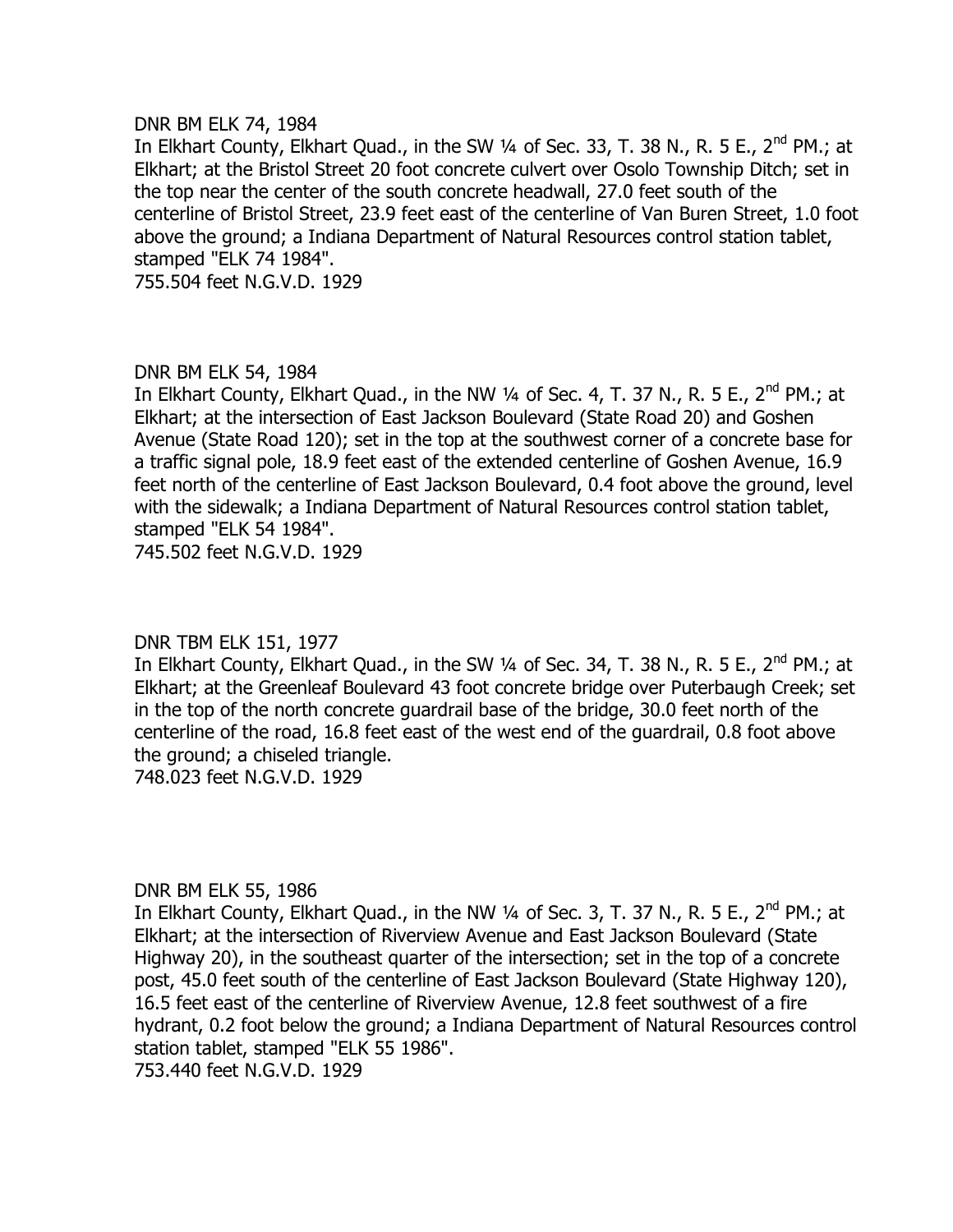### DNR TBM HL 1, 1977

In Elkhart County, Elkhart Quad., in the NE 1/4 of Sec. 34, T. 38 N., R. 5 E., 2<sup>nd</sup> PM.; at Elkhart; at the junction of Bristol Street and a "T"-road north (Jeanwood Drive); set in the top of the southeast bolt head of a "STOP LIGHT" signal tower, in the northwest 1/4 of the junction; a filed cross.

768.347 feet N.G.V.D. 1929

## DNR BM ELK 72, 1984

In Elkhart County, Elkhart Quad., in the SW 1/4 of Sec. 35, T. 38 N., R. 5 E., 2<sup>nd</sup> PM.; at Elkhart; near the intersection of Holly Drive and Greenleaf Boulevard, at a 10 foot concrete headwall over a small tributary to the St. Joseph River; set in the top at the southeast end of the headwall of the culvert, 119.5 feet northwest of the centerline of Holly Drive, 23.5 feet southwest of the centerline of Greenleaf Boulevard, 0.6 foot northwest of the southeast end of the headwall, 0.5 foot above the road; a Indiana Department of Natural Resources control station tablet, stamped "ELK 72 1984". 746.790 feet N.G.V.D. 1929

## DNR BM ELK 70, 1986

In Elkhart County, Elkhart Quad., in the SW  $\frac{1}{4}$  of Sec. 25, T. 38 N., R. 5 E., 2<sup>nd</sup> PM.; about 1.0 mile northeast of Elkhart; 0.5 mile south along State Road 19 (Cassopolis Street) from its crossing with Interstate 80/90 to an east-west crossroad Heaton Lake Road (County Road 6), thence 3.5 miles east to a north-south crossroad (County Road 15), thence 0.8 mile south to a power line crossing; set in the top of a concrete post, 15.8 feet west of the centerline of the road, 18.7 feet north of a three-trunked Oak tree, 195 feet south of a field entrance road east, directly under power line, level with the ground; a Indiana Department of Natural Resources control station tablet, stamped, "ELK 70 1986".

767.864 feet N.G.V.D. 1929

## DNR TBM 1-07283 RESET 1986

In Elkhart County, Elkhart Quad., in the NW  $\frac{1}{4}$  of Sec. 36, T. 38 N., R. 5 E., 2<sup>nd</sup> PM.; about 0.5 mile northeast of Elkhart; in the northwest quarter of the junction of County Road 10 and County Road 15; set in I & ME powerpole  $#E$  193/297, directly below the old TBM; a railroad spike.

769.393 feet N.G.V.D. 1929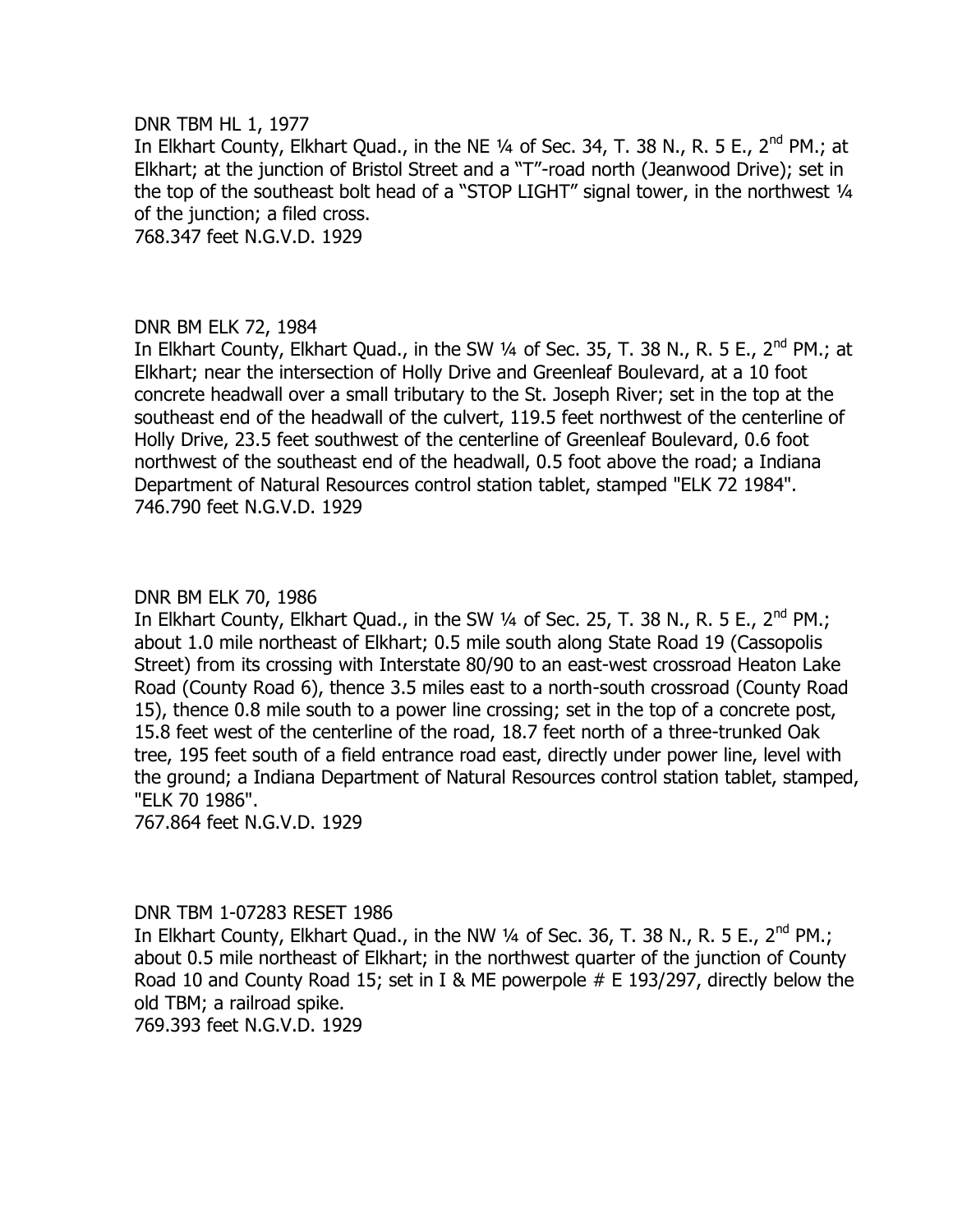### DNR BM ELK 71, 1986

In Elkhart County, Elkhart Quad., in the SW 1/4 of Sec. 36, T. 38 N., R. 5 E., 2<sup>nd</sup> PM.; at Elkhart; at the intersection of Greenleaf Boulevard and County Road 15, in the northeast quarter of the intersection; set in the top of a concrete post, 35.5 feet east of the centerline of County Road 15, 40.0 feet north of the centerline of Greenleaf Boulevard, 1.9 feet south of a concrete light pole, 0.1 foot below the ground; a Indiana Department of Natural Resources control station tablet, stamped "ELK 71 1986". 759.589 feet N.G.V.D. 1929

## USC&GS TBM A 9

Elkhart County, Elkhart Quad., in the North  $\frac{1}{2}$  of Sec. 1, T. 37 N., R. 5 E., 2<sup>nd</sup> PM.; about 0.5 mile east of Elkhart; 2.8 miles northeast along the Conrail (New York Central) Railroad from its crossing with US Highway 20 (Goshen Avenue) in Elkhart to a 35 foot bridge over Pine Creek; set in the top of the north end of the east stone abutment, at the northwest corner of the top stone, 8.7 feet north of the north rail of the track, 1.6 feet below the top of the rails; a chiseled square, partially chipped off. 759.021 feet N.G.V.D. 1929

## DNR BM ELK 56, 1986

In Elkhart County, Elkhart Quad., in the NW 1/4 of Sec.31, T. 38 N., R. 6 E., 2<sup>nd</sup> PM.: about 1.0 mile east of Elkhart; 3.0 miles generally east along State Highway 120 (East Jackson Boulevard) from its junction with US Highway 20 in Elkhart to a north-south crossroad (County Road 17), thence 0.5 mile north to a road east (County Road 8); set in the top of a concrete post, in the northwest corner of a traffic island, about 400 feet north of the north end of a bridge over the St. Joseph River, 32.0 feet east of the centerline of County Road 17, 29.0 feet south of the centerline of County Road 8, level with the ground; a Indiana Department of Natural Resources control station tablet, stamped "ELK 56 1986". 767.474 feet N.G.V.D. 1929

# DNR BM ELK 7 RESET 1983

In Elkhart County, Elkhart Quad., in the NW  $\frac{1}{4}$  of Sec. 31, T. 38 N., R. 6 E., 2<sup>nd</sup> PM.; about 1.0 mile east of Elkhart; at the County Road 17 six-span bridge over the St. Joseph River; set in the north end of the east side of the concrete handrail of the bridge; a Indiana Department of Natural Resources control station tablet, stamped "ELK 7 RESET 1983".

754.957 feet N.G.V.D. 1929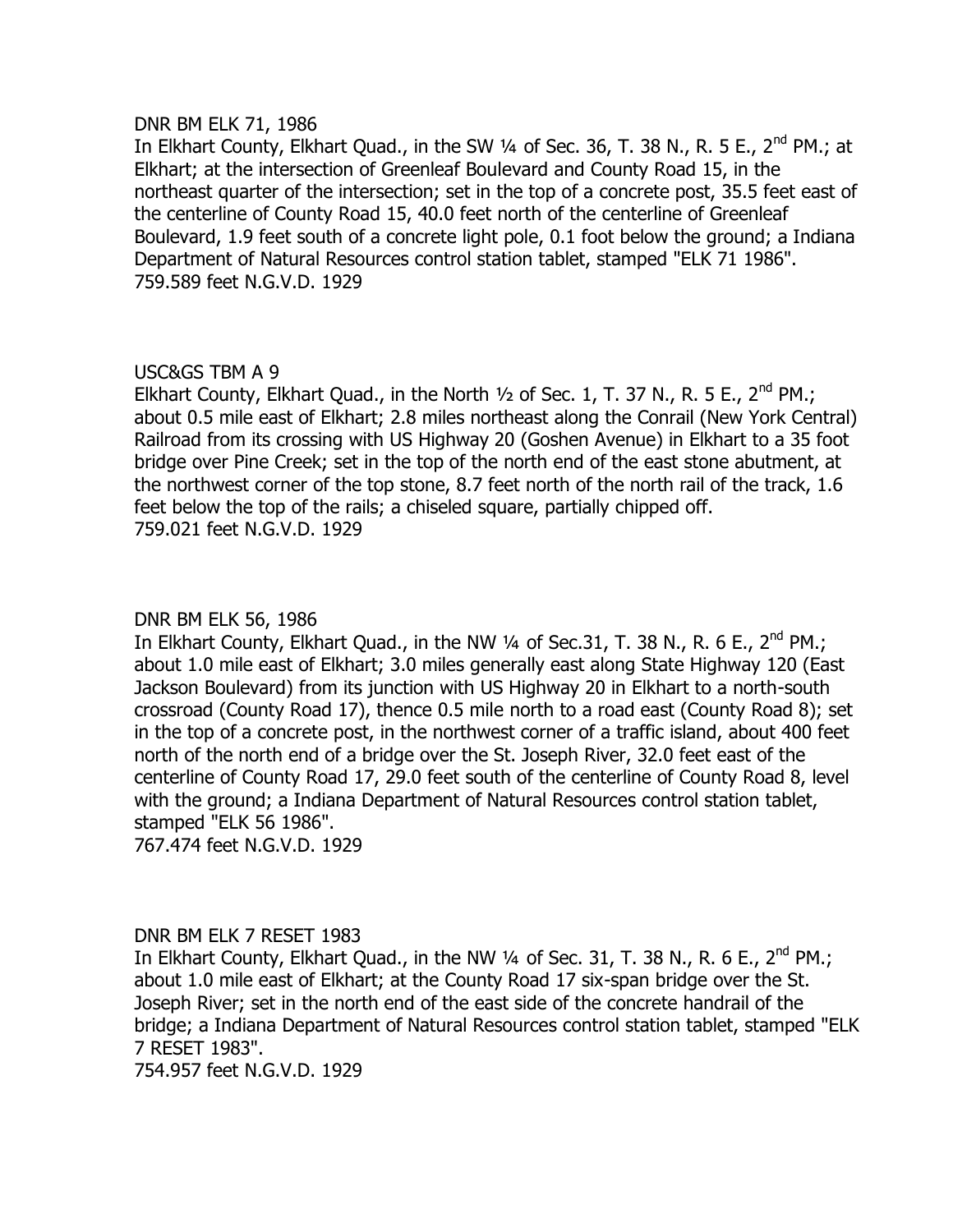#### DNR TBM 2-07283

In Elkhart County, Elkhart Quad., in the NE  $\frac{1}{4}$  of Sec. 36, T. 38 N., R. 5 E., 2<sup>nd</sup> PM.; about 1.0 mile east of Elkhart; at the County Road 17 bridge over St. Joseph River; set on the southwest corner of the west concrete guardrail of the bridge, 27.35 feet west of the centerline of County Road 17, 1.4 feet above the sidewalk; a chiseled square. 754.179 feet N.G.V.D. 1929

# DNR TBM 3-07283

In Elkhart County, Elkhart Quad., in the NE 1/4 of Sec. 36, T. 38 N., R. 5 E., 2<sup>nd</sup> PM.: about 1.0 mile east of Elkhart; at the County Road 17 bridge over St. Joseph River; set on south east corner of southwest wingwall of the bridge, 29.2 feet west of the centerline of County Road 17, 0.6 foot below the sidewalk; a chiseled triangle. 751.713 feet N.G.V.D. 1929

# DNR BM ELK 64, 1986

In Elkhart County, Elkhart Quad., on the South edge of Sec. 16, T. 38 N., R. 5 E., 2<sup>nd</sup> PM.; about 1.0 mile north of Elkhart; 0.5 mile north along State Road 19 (Cassopolis Street) from its crossing with Interstate 80/90 to an east-west crossroad (County Road 4), thence 0.85 mile east to a road north (County Road 109); set in the top of a concrete post, in the northeast quarter of the intersection, 54.0 feet north of the centerline of County Road 4, 27.0 feet east of the centerline of County Road 109, 3.1 feet south of powerpole  $#E$  127/32 (with a transformer on top), level with the ground; a Indiana Department of Natural Resources control station tablet, stamped, "ELK 64 1986".

774.463 feet N.G.V.D. 1929

## DNR BM ELK 65, 1986

In Elkhart County, Elkhart Quad., in the South  $\frac{1}{2}$  of Sec. 9, T. 38 N., R. 5 E., 2<sup>nd</sup> PM.; about 3.0 miles north of Elkhart; 1.0 mile north along State Road 19 (Cassopolis Street) from its crossing with Interstate 80/90 to a road east (Lake Drive), thence 1.0 mile generally east to a north-south road (County Road 109), thence about 1.0 mile north to the Simonton Lake Public Fishing Site; set in the top of a concrete post, at the south tip of a cul-de-sac, 240 feet south of the south edge of Simonton Lake, 15.0 feet west of the centerline of County Road 109, 4.0 feet south of the "Simonton Lake Public Access Site" sign, 0.1 foot above the ground; a Indiana Department of Natural Resources control station tablet, stamped "ELK 65 1986".

775.610 feet N.G.V.D. 1929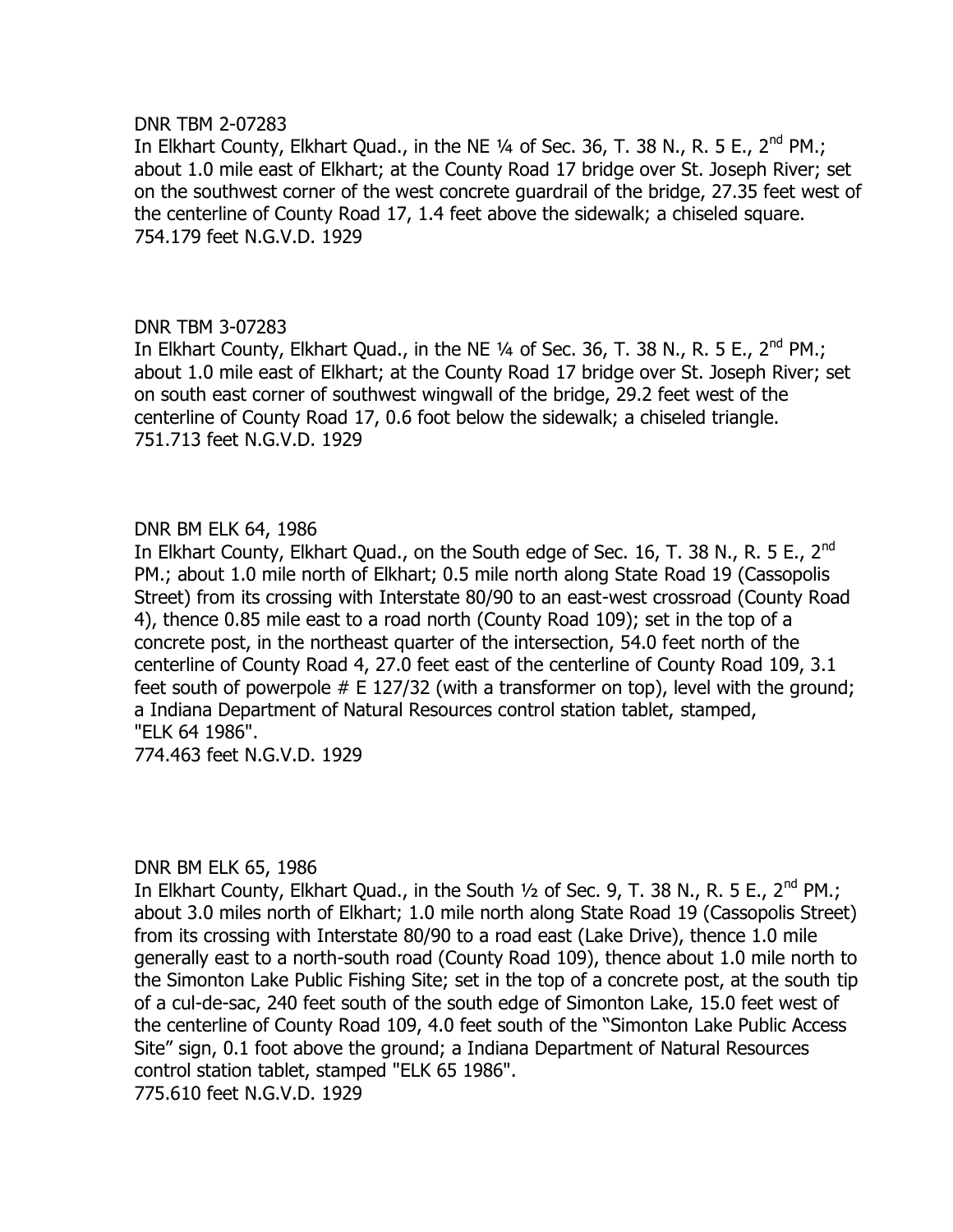### DNR BM ELK 66, 1986

In Elkhart County, Elkhart Quad., in the NW  $\frac{1}{4}$  of Sec. 15, T. 38 N., R. 5 E., 2<sup>nd</sup> PM.; about 1.5 miles north of Elkhart; 0.5 mile north along State Road 19 (Cassopolis Street) from its crossing with Interstate 80/90 to an east-west crossroad (County Road 4), thence 1.8 miles east to a road north (County Road 11), thence 0.7 mile north to a road west (Aqua Drive); set in the top of a concrete post, in the southwest quarter of the junction, 36.5 feet west of the centerline of County Road 11, 14.9 feet south of the centerline of Aqua Drive, 9.1 feet north of power pole (I&ME  $#E$  128/56 L 26 D 1 B 1), level with the ground; a Indiana Department of Natural Resources control station tablet, stamped "ELK 66 1986". 775.602 feet N.G.V.D. 1929

# DNR TBM OTD 1, 1984

In Elkhart County, Elkhart Quad., in the SW 1/4 of Sec. 21, T. 38 N., R. 5 E., 2<sup>nd</sup> PM.; at Elkhart; at the Heaton Lake Road culverts over Osolo Township Ditch; set in the south side of I & ME power pole  $#E$  148/137, 57.4 feet east of the centerline of the east most culvert, 20.5 feet north of the centerline of the road, 1.0 foot above the ground; a railroad spike and stamped aluminum tag. 770.065 feet N.G.V.D. 1929 3rd ORDER

# DNR TBM OTD 2, 1984

In Elkhart County, Elkhart Quad., in the NW  $\frac{1}{4}$  of Sec. 21, T. 38 N., R. 5 E., 2<sup>nd</sup> PM.; about 0.5 mile north of Elkhart; about 0.2 mile east along County Road 4 from the County Road 4 three CMP culverts over Osolo Township Ditch, at a 90 degree bend in the ditch; set in the west side of I & ME power pole  $#E$  148/168, 853 feet east of the middle culvert, 46 feet south of and across the road from a 14" Oak tree, 19.9 feet south of the centerline of County Road 4, 1.0 foot above the ground; a railroad spike and stamped aluminum tag.

773.112 feet N.G.V.D. 1929 3rd Order 773.06 feet NGVD 1929 (Readjusted May 29, 2012) 772.63 feet NAVD 1988

## DNR TBM OTD 3, 1984

In Elkhart County, Elkhart Quad., in the NE  $\frac{1}{4}$  of Sec. 16, T. 38 N., R. 5 E.,  $2^{nd}$  PM.; about 1.0 mile north of Elkhart; at the Simonton Lake outlet into Osolo Township Ditch, in the vicinity of the confluence of Osolo Township Ditch and a east-west ditch; set in the west side of a 19 inch Black Oak tree, about 40 feet west of the west bank of Osolo Township Ditch, 27 feet north of the north bank of the east-west ditch, 21 feet southeast of a clump of 3 and 4 inch maple trees, 1.6 feet above the ground; a railroad spike and aluminum tag.

775.049 feet N.G.V.D. 1929 3  $3<sup>rd</sup>$  ORDER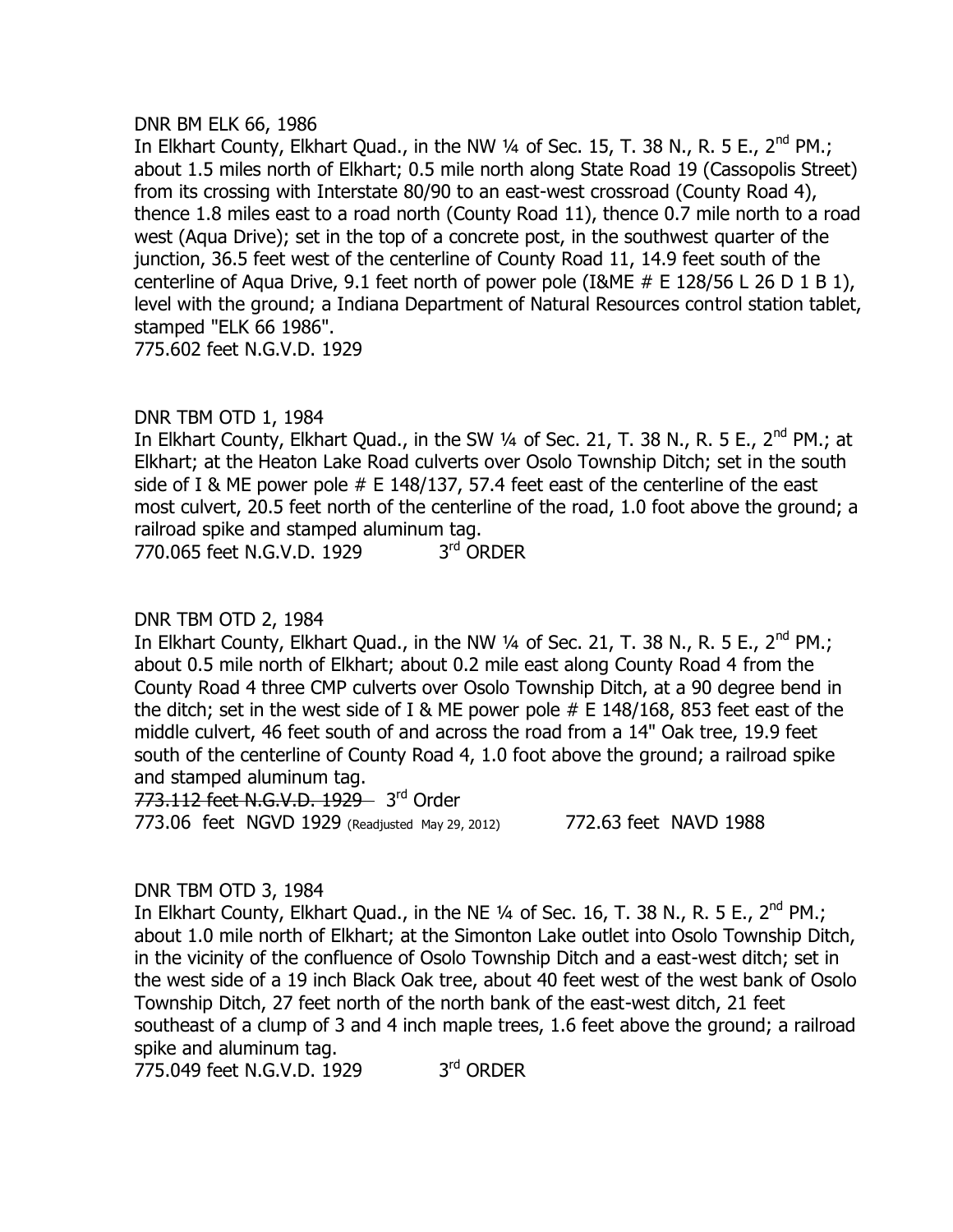DNR TBM OTD 4, 1984

In Elkhart County, Elkhart Quad., in the NE  $\frac{1}{4}$  of Sec. 21, T. 38 N., R. 5 E., 2<sup>nd</sup> PM.; about 1.0 mile north of Elkhart; at the County Road 4 three cmp culverts over Osolo Township Ditch; the top of the south down stream end of the middle culvert. Note : not a permanent mark – unstable do not use.

## DNR TBM OTD 5, 1984

In Elkhart County, Elkhart Ouad., in the NE 1/4 of Sec. 28, T. 38 N., R. 5 E., 2<sup>nd</sup> PM.; at Elkhart; at the "T" road intersection of County Road 106 and Walnut Street (County Road 11); set in the east side of I & ME pole  $#E$  169/18 (pole is also General Telephone Line # 32600 pole # 20), 24.3 feet west of the centerline of Walnut Street (County Road 11), about 19 feet north of the extended centerline of County Road 106, 10.0 feet northwest of a "road" sign post, 1.1 feet above the ground; a railroad spike and stamped aluminum tag.

3<sup>rd</sup> ORDER

763.480 feet N.G.V.D. 1929

# DNR TBM OTD 6, 1984

In Elkhart County, Elkhart Quad., in the SE  $\frac{1}{4}$  of Sec. 21, T. 38 N., R. 5 E., 2<sup>nd</sup> PM.; at Elkhart; at the intersection of Heaton Lake Road (County Road 6) and Walnut Street (County Road 11); set in the north side of I & ME pole  $#E$  148/19, 25.5 feet west of the centerline of Walnut Street (County Road 11), 23.0 feet north of the centerline of Heaton Lake Road (County Road 6), 17.3 feet southwest of a "STOP" sign post, 3.0 feet northeast of a "road" sign post, 1.0 foot above the ground; a railroad spike and stamped aluminum tag.

3<sup>rd</sup> ORDER

768.686 feet N.G.V.D. 1929

## USGS RM 8 SIMONTON LAKE

In Elkhart County, Elkhart Quad., in the NE 1/4 of Sec. 17, T. 38 N., R. 5 E., 2<sup>nd</sup> PM.; about 1.0 mile north of Elkhart; at the west end of Simonton Lake, 0.1 mile north along State Road 19 from its "T" road intersection with Roseland Road, at Lynnes Swift Shop on the east side of State Road 19; set in the top of a concrete lake level monument with a lake level monument sign, 44.0 feet east of the centerline of State Road 19, 37.7 feet west of the west of the west most northwest corner of Lynnes Swift Shop, 18.5 feet southeast of a power pole with a transformer, 8.4 feet southeast of a 4 inch by 4 inch concrete right of way marker, 6.7 feet west of the west edge of a asphalt parking lot, level with the ground; a US Geological Survey gaging station disk.

3 rd ORDER

776.674 feet N.G.V.D. 1929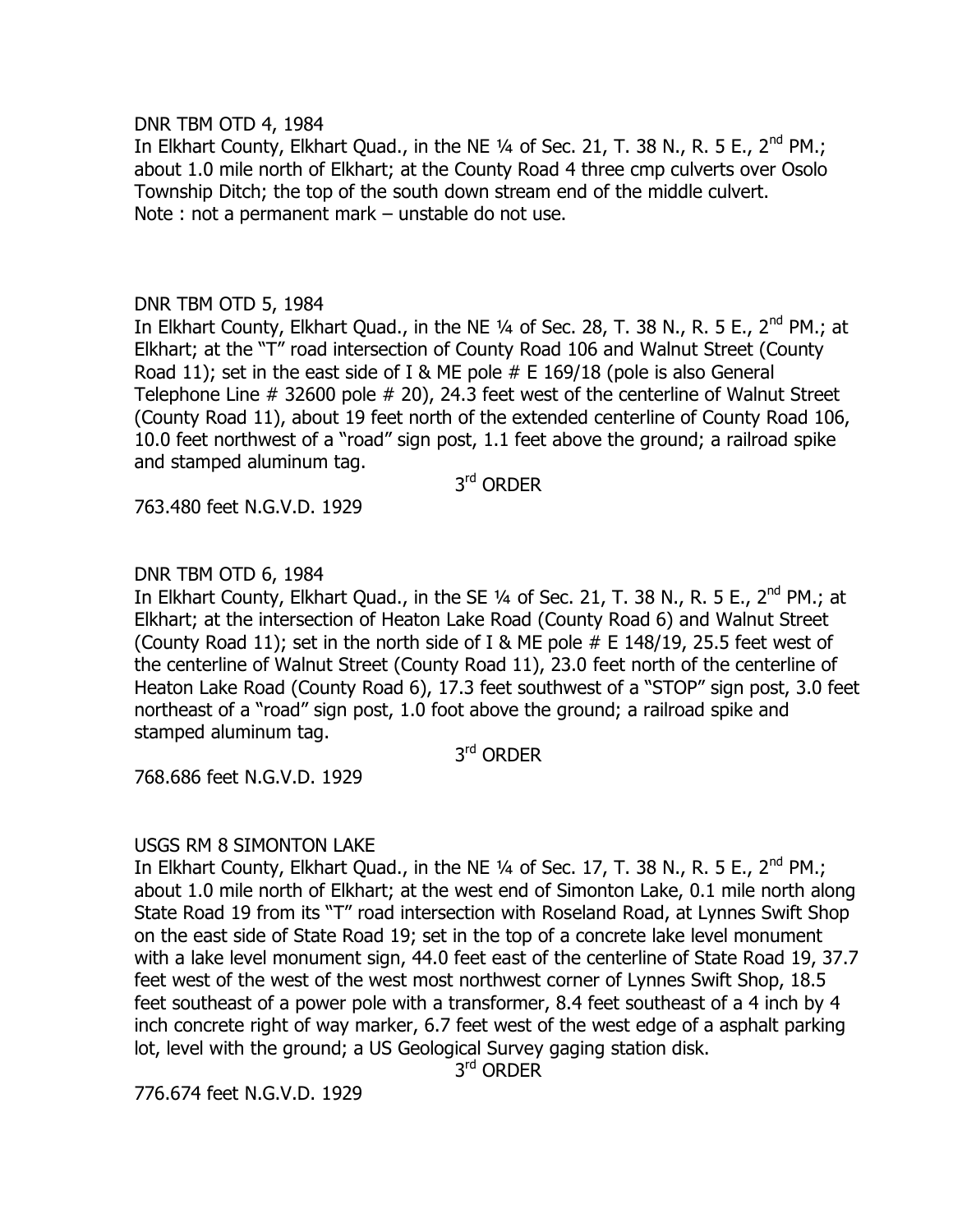### DOT BM F 71 ELK

In Elkhart County, Elkhart Quad., in the NE 1/4 of Sec. 17, T. 38 N., R. 5 E., 2<sup>nd</sup> PM.; about 1.0 mile north of Elkhart; at the west end of Simonton Lake, 0.1 mile north along State Road 19 from its "T" road intersection with Roseland Road, at a private boat ramp on Simonton Lake; set in the top of a 0.8 foot by 0.8 foot concrete post, 69.7 feet south of power pole  $#E$  126/11, 62.6 feet west of the northwest corner of a small building with a broken "LAKES GALLERY" sign, about 34 feet east of the centerline of State Road 19, 28.4 feet south of a 4 inch by 4 inch gate post on the south side of the entrance to the boat ramp, 22.4 feet north of a metal post of a mailbox, 1.7 feet above the ground; a Indiana Department of Transportation disk, stamped "F 71 ELK".

3<sup>rd</sup> ORDER

780.633 feet N.G.V.D. 1929

### DNR TBM SIM 1, 1995

In Elkhart County, Elkhart Quad., in the NW  $\frac{1}{4}$  of Sec. 16, T. 38 N., R. 5 E., 2<sup>nd</sup> PM.; about 1.0 mile north of Elkhart; at the "T" road intersection of County Road 102 and County Road 109; set in the west side of power pole  $#E$  127/40, 65.5 feet south of the extended centerline of County Road 102, 20.4 feet east of the centerline of County Road 109, 3.0 feet south of the post for mail box # 51468, 2.5 feet north of the post for mail box # 51484, 1.2 feet above the ground; a 20 penny nail. 777.999 feet N.G.V.D. 1929

#### DNR TBM EC 2, 1986

In Elkhart County, Elkhart Quad., in the SW 1/4 of Sec. 15, T. 38 N., R. 5 E., 2<sup>nd</sup> PM.; about 1.0 mile north of Elkhart; 0.5 mile north along State Road 19 (Cassopolis Street) from its crossing with Interstate 80/90 to an east-west crossroad (County Road 4), thence 1.7 miles east to a road north (County Road 11); set in the north side of I & ME powerpole # E 149/21, 23.7 feet south of the centerline of County Road 4, 4.0 feet west of the extended centerline of County Road 11, 0.9 foot above the ground; a railroad spike driven through an aluminum tag, stamped "DNR TBM EC 2 1986". 776.654 feet N.G.V.D. 1929

#### DNR BM ELK 16 RESET 1984

In Elkhart County, Foraker Quad., in the SE  $\frac{1}{4}$  of Sec. 25, T. 37 N., R. 5 E., 2<sup>nd</sup> PM.; about 0.5 mile north of Midway; at the County Road 17 bridge over the Elkhart River; set in the top at the south end of the west concrete wingwall of the bridge 15.4 feet west of the centerline of the road, 0.5 foot north of the south face of the wingwall, level with the road; a Indiana Department of Natural Resources control station tablet, stamped "ELK 16 1984 RESET".

772.959 feet N.G.V.D. 1929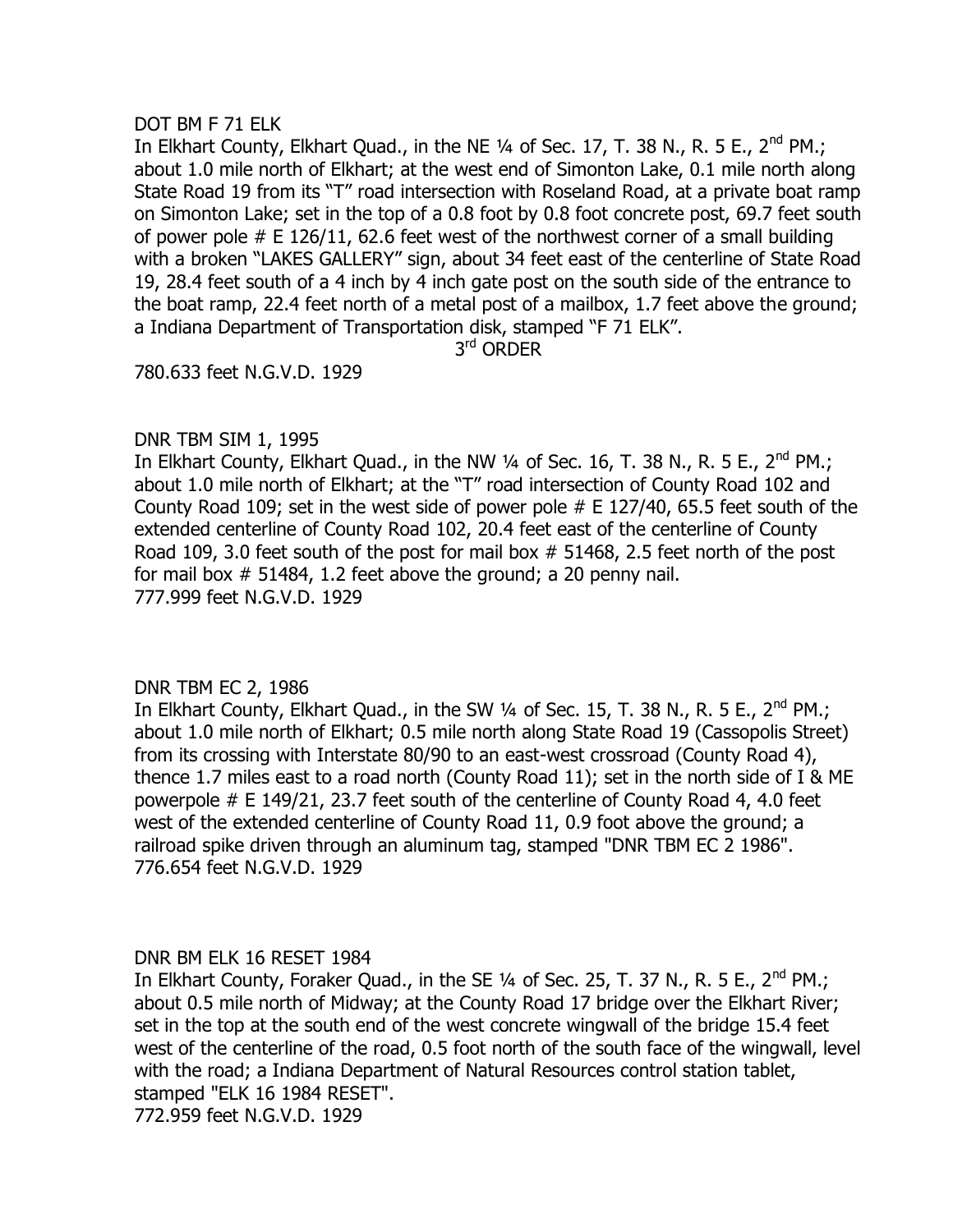#### DNR TBM EML 1, 1986

In Elkhart County, Foraker Quad., in the NE 1/4 of Sec. 36, T. 37 N., R. 5 E., 2<sup>nd</sup> PM.; at Midway; at the intersection of County Road 17 and County Road 45; set in the northeast side of power pole # NIPS Co. 679/481, 23.8 feet southwest of the centerline of County Road 45, 19.5 feet southeast of the extended centerline of County Road 17, 0.9 foot above the ground; a railroad spike.

783.433 feet N.G.V.D. 1929

# DNR TBM EC 5, 1986

In Elkhart County, Foraker Quad., in the NE 1/4 of Sec. 36, T. 37 N., R. 5 E., 2<sup>nd</sup> PM.; at Midway; at the intersection of County Road 45 and County Road 117; set in the south side of power pole # 684/482, 68.0 feet northeast of the centerline of County Road 45, 22.7 feet northwest of the centerline of County Road 117, 0.8 foot above the ground; a railroad spike driven through an aluminum tag, stamped "EC 5 1986". 783.496 feet N.G.V.D. 1929

## DNR BM ELK 48, 1987

In Elkhart County, Foraker Quad., in the SW  $\frac{1}{4}$  of Sec. 31, T. 37 N., R. 5 E., 2<sup>nd</sup> PM.; about 0.5 mile southeast of Midway; about 0.3 mile southeast along County Road 45 from its intersection with a north-south cross road on the section line between Section 36 and 31, to the Michaels Residence (21654 County Road 45), thence to the southwest side of the house to a farm road leading to a 14.5 foot bridge crossing Leedy Ditch, 149.0 feet southwest of County Road 45, 1.4 feet northeast of the southwest corner of the bridge, 0.5 foot above the bridge deck; a Indiana Department of Natural Resources control station tablet, stamped "ELK 48 1987". 780.268 feet N.G.V.D. 1929

## DNR BM ELK 49, 1987

In Elkhart County, Goshen Quad., in the NW  $\frac{1}{4}$  of Sec. 5, T. 36 N., R. 6 E., 2<sup>nd</sup> PM.; at Goshen; about 0.36 mile north along Georgia Road from its intersection with Wilden Road to a northwest bend in the road, and a underground water lift station, east of a gravel access road that extends to Georgia Road; set in the top of a 7 foot diameter concrete man hole, 54.0 feet northeast of power pole #1/059/999, 49.0 feet northeast of the centerline of Georgia Road, 34.0 feet northwest of a 18 inch Oak tree; a Indiana Department of Natural Resources control station tablet, stamped "ELK 49 1987". 785.304 feet N.G.V.D. 1929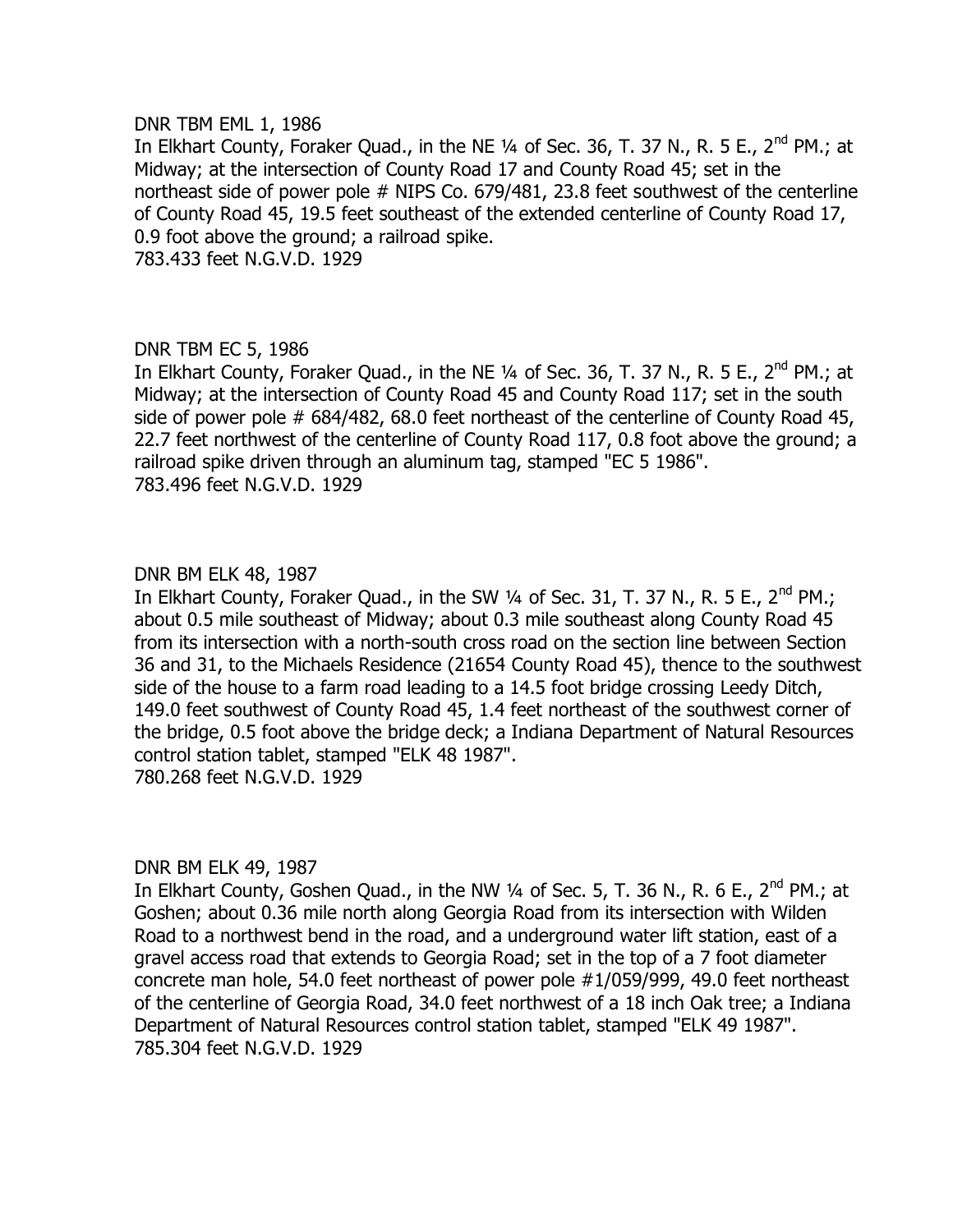### DNR TBM ELK 205, 1987

In Elkhart County, Goshen Quad., in the SW  $\frac{1}{4}$  of Sec. 5, T. 36 N., R. 6 E., 2<sup>nd</sup> PM.; at Goshen; at the intersection of Wilden Road and Georgia Street, in the southeast quadrant of the intersection; 32.0 feet south of the centerline of a drive leading to a trailer court, 22.7 feet east of the centerline of Wilden Road, 1.0 foot above the ground; a railroad spike driven through an aluminum tag, not stamped. 796.462 feet N.G.V.D. 1929

## IFC&WRC BM ELK 18

In Elkhart County, Goshen Quad., in the NE  $\frac{1}{4}$  of Sec. 8, T. 36 N., R. 6 E., 2<sup>nd</sup> PM.; at Goshen; at the River Avenue steel girder bridge over the Elkhart River; set on the southeast wingwall, 3 feet northeast of the south end of the east handrail, about level with the bridge floor; a Indiana Flood Control and Water Resources Commission control station tablet, stamped "ELK 18".

785.067 feet N.G.V.D. 1929

## IFC&WRC BM ELK 19

In Elkhart County, Goshen Quad., in the Center of Sec. 9, T. 36 N., R. 6 E., 2<sup>nd</sup> PM.; at Goshen; at the Pike Street bridge (U.S. 33) over the Elkhart River; set on the south concrete handrail, 27 feet south of the centerline of the bridge, 4 feet above the sidewalk, 3 feet west of the east end; a Indiana Flood Control and Water Resources Commission control station tablet, stamped "ELK 19".

Destroyed 7/12/1994 LJC

798.391 feet N.G.V.D. 1929

## USC&GS BM V 8 RESET 1979

In Elkhart County, Goshen Quad., in the SE 1/4 of Sec. 9, T. 36 N., R. 6 E., 2<sup>nd</sup> PM.; at Goshen; at the Elkhart County Courthouse; set vertically in the west face, at the northwest corner of the building, 1.2 feet south of the northwest corner of the building, 1.0 foot above the ground; a US Coast and Geodetic Survey bench mark tablet, stamped "V 8 1979 RESET". 802.006 feet N.G.V.D. 1929

## IFC&WRC BM ELK 21

In Elkhart County, Goshen Quad., in the SW  $\frac{1}{4}$  of Sec. 9, T. 36 N., R. 6 E., 2<sup>nd</sup> PM.; at Goshen; at the Lincoln Avenue concrete bridge over the Elkhart River, 3 blocks west of the Elkhart County Courthouse; set on the south handrail, 7 feet west of the east end of the handrail, 25 feet south of the center line of the bridge, 3 feet above the sidewalk; a Indiana Flood Control and Water Resources Commission control station tablet, stamped "ELK 21".

791.026 feet N.G.V.D. 1929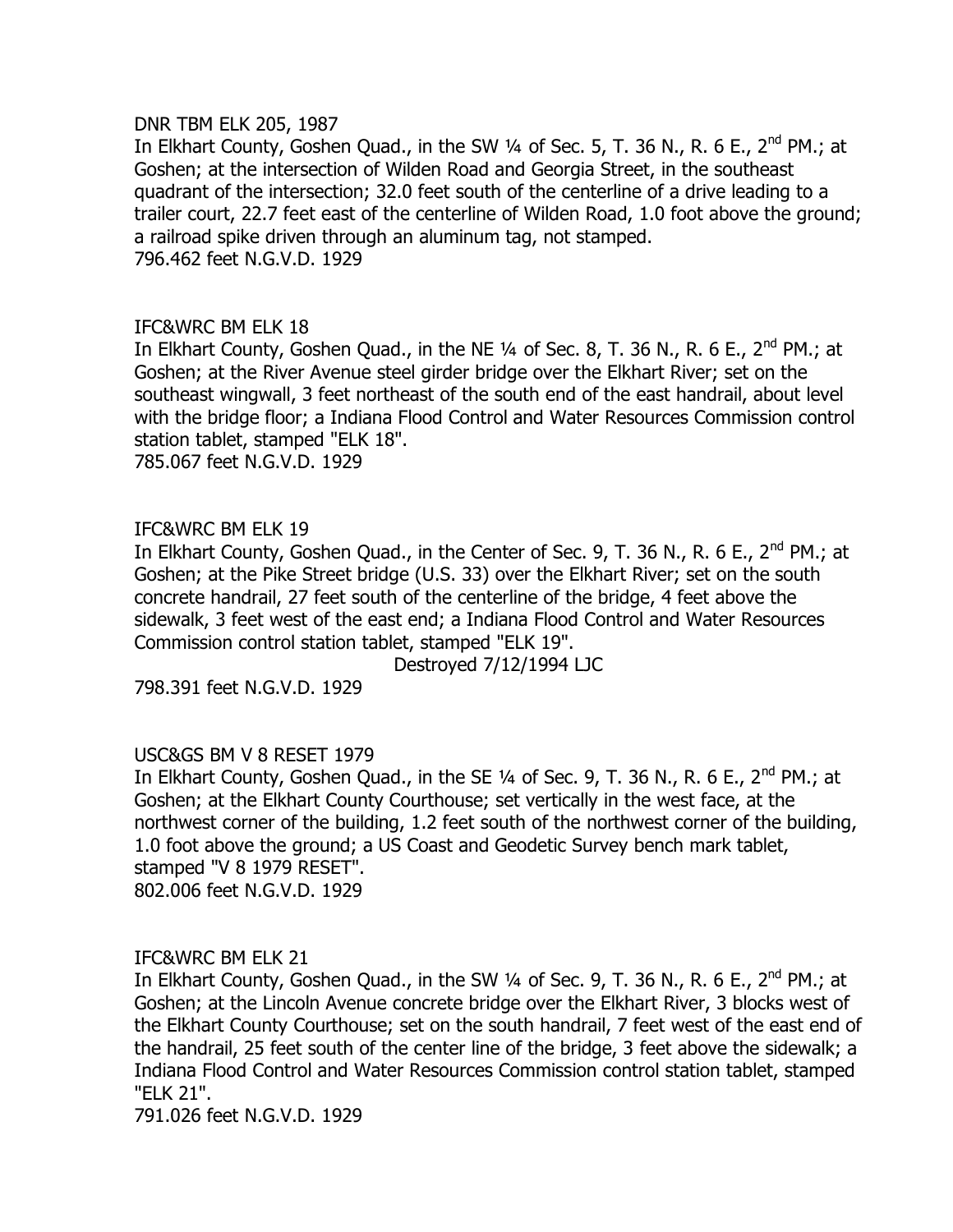#### USC&GS BM U 8, 1946

In Elkhart County, Goshen Quad., in the SE 1/4 of Sec. 9, T. 36 N., R. 6 E., 2<sup>nd</sup> PM.; at Goshen; at the Post Office; set in the top of the east end of the lowest step of the south and main entrance; a US Coast and Geodetic Survey bronze bench mark tablet, stamped "U 8 ELEV 799.090 FT.". 799.090 feet N.G.V.D. 1929

### ISHC BM ELK F 2

In Elkhart County, Goshen Quad., in the NW 1/4 of Sec. 16, T. 36 N., R. 6 E., 2<sup>nd</sup> PM.; at Goshen; set in the northwest wingwall of the State Road 119 bridge over the Elkhart River; a Indiana State Highway Commission tablet. 786.813 feet N.G.V.D. 1929

## DNR BM ELK 26, 1987

In Elkhart County, Goshen Quad., in the NE  $1/4$  of Sec. 28, T. 36 N., R. 6 E., 2<sup>nd</sup> PM.; about 0.5 mile northwest of Waterford Mills; at the intersection of Violet Road and Kercher Road, at the Kercher Road single span bridge over the Elkhart River; set in the northwest corner of the wingwall, 19.0 feet north of the centerline of Kercher Road, 39.3 feet north of power pole # 695/477, 46.0 feet north of the guardrail; a Indiana Department of Natural Resources control station tablet, stamped: "ELK 26 1987". 800.775 feet N.G.V.D. 1929

#### DNR TBM ELK 206, 1987

In Elkhart County, Goshen Quad., in the NW 1/4 of Sec. 27, T. 36 N., R. 6 E., 2<sup>nd</sup> PM.; about 0.5 mile northwest of Waterford Mills; at the intersection of Kercher Road and the Conrail Railroad; set in the west side of power pole # 696/989, 43.0 feet east of centerline of the railroad track, 26.4 feet south of the centerline of Kercher Road, 1.0 foot above the ground; a railroad spike driven through an aluminum tag, stamped "DNR TBM ELK 206 1987".

811.072 feet N.G.V.D. 1929

## DNR TBM 1-04483, 1983

In Elkhart County, Goshen Quad., in the SE  $\frac{1}{4}$  of Sec. 28, T. 36 N., R. 6 E., 2<sup>nd</sup> PM.; at Waterford Mills; at the County Road 40 (Waterford Road) bridge over the Elkhart River; set in a power pole, 45.7 feet east of the east end of the bridge, 22.5 feet north of the centerline of the road, 8.1 feet north of the steel guardrail, 1 foot above the ground; a railroad spike driven through an aluminum tag, stamped "DNR TBM 1-104483 1983". 802.955 feet N.G.V.D. 1929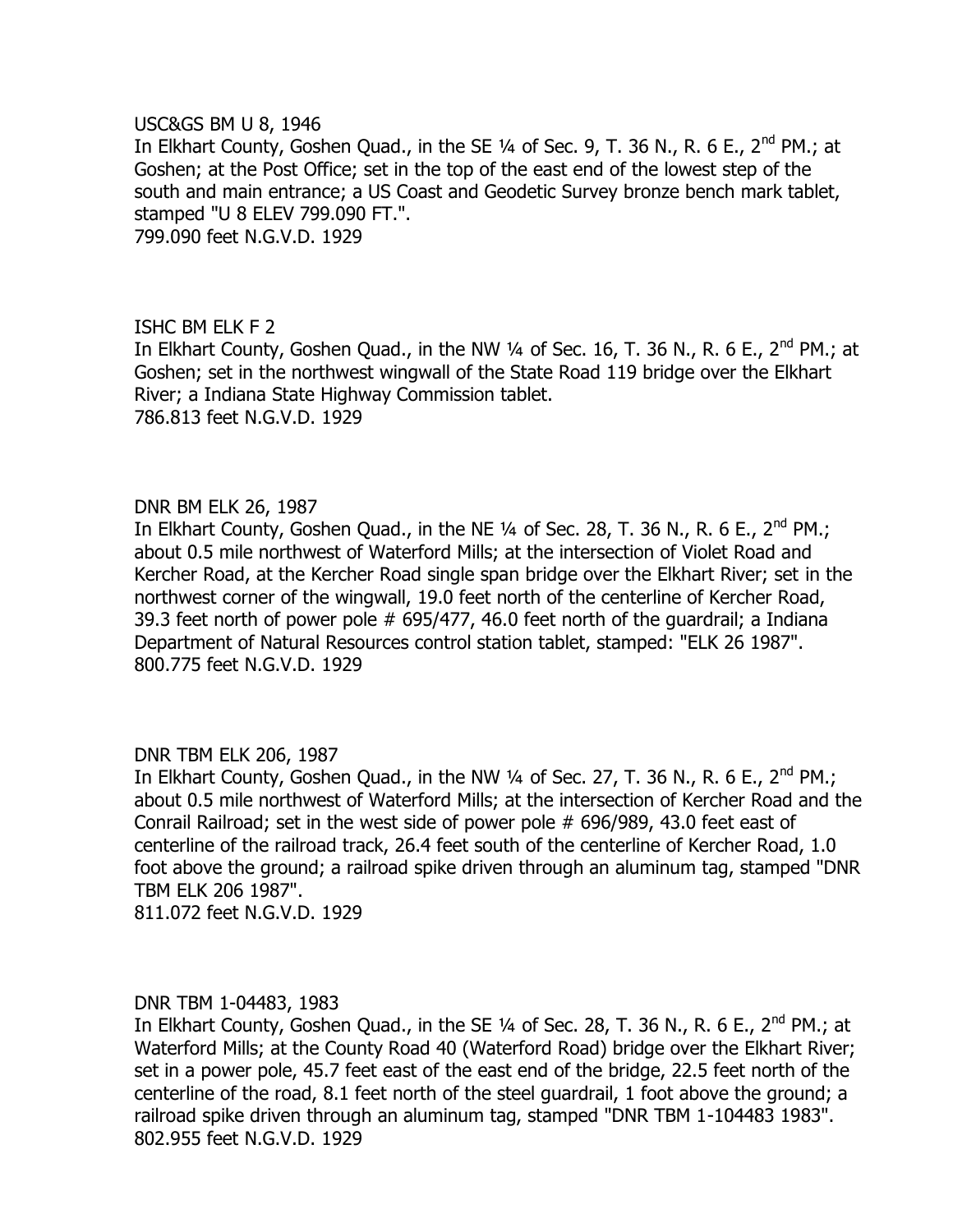#### DNR BM ELK 27, 1987

In Elkhart County, Goshen Quad., in the SE 1/4 of Sec. 28, T. 36 N., R. 6 E., 2<sup>nd</sup> PM.; at Waterford Mills; at the County Road 40 (Waterford Road) single span bridge over the Elkhart River; set in the southeast corner of the bridge, 18.5 feet south of the centerline of County Road 40, 0.5 foot east of the west edge of the wingwall; a Indiana Department of Natural Resources control station tablet, stamped "ELK 27, 1987". 801.206 feet N.G.V.D. 1929

# DNR BM ELK 203, 1987

In Elkhart County, Goshen Quad., in the NW 1/4 of Sec. 27, T. 36 N., R. 6 E., 2<sup>nd</sup> PM.; at Waterford Mills; at the Waterford Elementary School on Highway 15; set vertically in the southwest corner of the school, 149.0 feet east of Highway 15, 2.7 feet east of the west side of the building, 0.2 foot above the ground; a Indiana Department of Natural Resources control station tablet, stamped "ELK 203 1987". 810.132 feet N.G.V.D. 1929

## DNR TBM 101 A 1955

In Elkhart County, Goshen Quad., in the SW  $\frac{1}{4}$  of Sec. 27, T. 36 N., R. 6 E., 2<sup>nd</sup> PM.; 0.5 mile south of Waterford Mills; at the crossing of the Conrail (New York Central) railroad and County Road 40, in the northwest quarter of the crossing; set in the southwest side of a power pole (top of the pole is cut off), 27.0 feet east of the east rail of the tracks, 18.0 feet north of the centerline of County Road 40, 0.7 foot above the ground; a railroad spike.

810.049 feet N.G.V.D. 1929

## DNR TBM ER 122, 1956

In Elkhart County, Goshen Quad., in the SW 1/4 of Sec. 26, T. 36 N., R. 6 E., 2<sup>nd</sup> PM.; about 1.0 mile east-southeast of Waterford Mills; at the intersection of County Roads 40 and 27, in the northeast quarter of the intersection; set in the south side of power pole # 655/852, 23.0 feet north of the centerline of County Road 40, 21.0 feet east of the centerline of County Road 27, 1.0 foot above the ground; a railroad spike driven through a brass tag, stamped, "TBM ER 122 1956". 819.559 feet N.G.V.D. 1929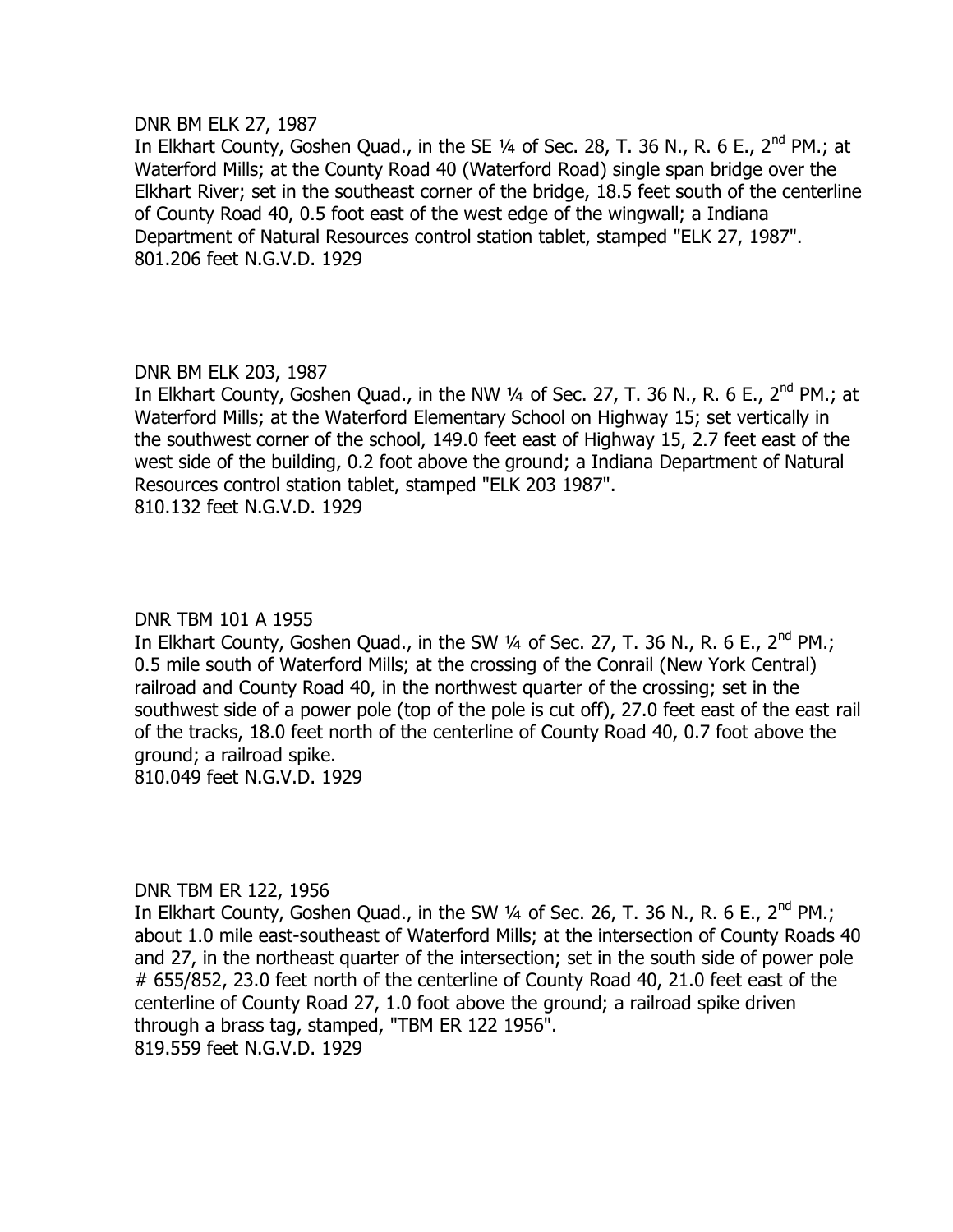#### USC&GS BM J 160, 1946

In Elkhart County, Goshen Quad., in the West  $1/2$  of Sec. 34, T. 36 N., R. 6 E.,  $2^{nd}$  PM.; about 0.9 mile south of Waterford Mills; about 0.23 mile north along Highway 15 from the center of the Highway 15 bridge over the Elkhart River to a "T" road leading east, thence about 0.06 miles east on said road to the intersection of the road and the Conrail (New York Central) Railroad, in the northeast quarter of intersection; set in the top of a concrete post, 39 feet north of the centerline of the road, 28 feet east of the east rail of the track, 21.5 feet north of a fence corner, 1.5 feet west of a fence line, about level with the tracks; a US Coast and Geodetic Survey bronze bench mark tablet, stamped "J 160 1946". 810.637 feet N.G.V.D. 1929

### ISHC BM ELK F 2

In Elkhart County, Goshen Quad., in the SW  $1/4$  of Sec. 34, T. 36 N., R. 6 E., 2<sup>nd</sup> PM.; about 1.5 miles south of Waterford Mills; at the State Road 15 bridge over the Elkhart River; set in the top near the south end of the west sidewalk of the bridge, 18.0 feet west of the centerline of the highway, 6.0 feet north of the south end of the bridge, 0.7 foot above the road; a Indiana State Highway Commission bench mark tablet, stamped, "ELK F 2".

804.804 feet N.G.V.D. 1929

## DNR BM ELK 29, 1987

In Elkhart County, Goshen Quad., in the NE  $\frac{1}{4}$  of Sec. 3, T. 35 N., R. 6 E., 2<sup>nd</sup> PM.; about 1.0 mile northeast of New Paris; at Bainter Town Park, at the County Road 142 single span bridge over the Elkhart River, 15.0 feet east of the centerline of County Road 142, 3.6 feet north of the south end of the bridge abutment, level with road; a Indiana Department of Natural Resources control station tablet, stamped: "ELK 29 1987".

805.315 feet N.G.V.D. 1929

#### DNR BM ELK 125, 1987

In Elkhart County, Goshen Quad., in the NE  $1/4$  of Sec. 3, T. 35, N., R. 6 E., 2<sup>nd</sup> PM.; about 1.0 mile northeast of New Paris; at Bainter Town Park, at the County Road 142 one span Bridge over the Elkhart River; set in the top of the southwest concrete wingwall of the bridge, 17.5 feet south of the centerline of the road, 1.1 feet west of the east face of the wingwall, 0.2 foot below the road; a Indiana Department of Natural Resources control station tablet, stamped "ELK 125 1987". 809.831 feet N.G.V.D. 1929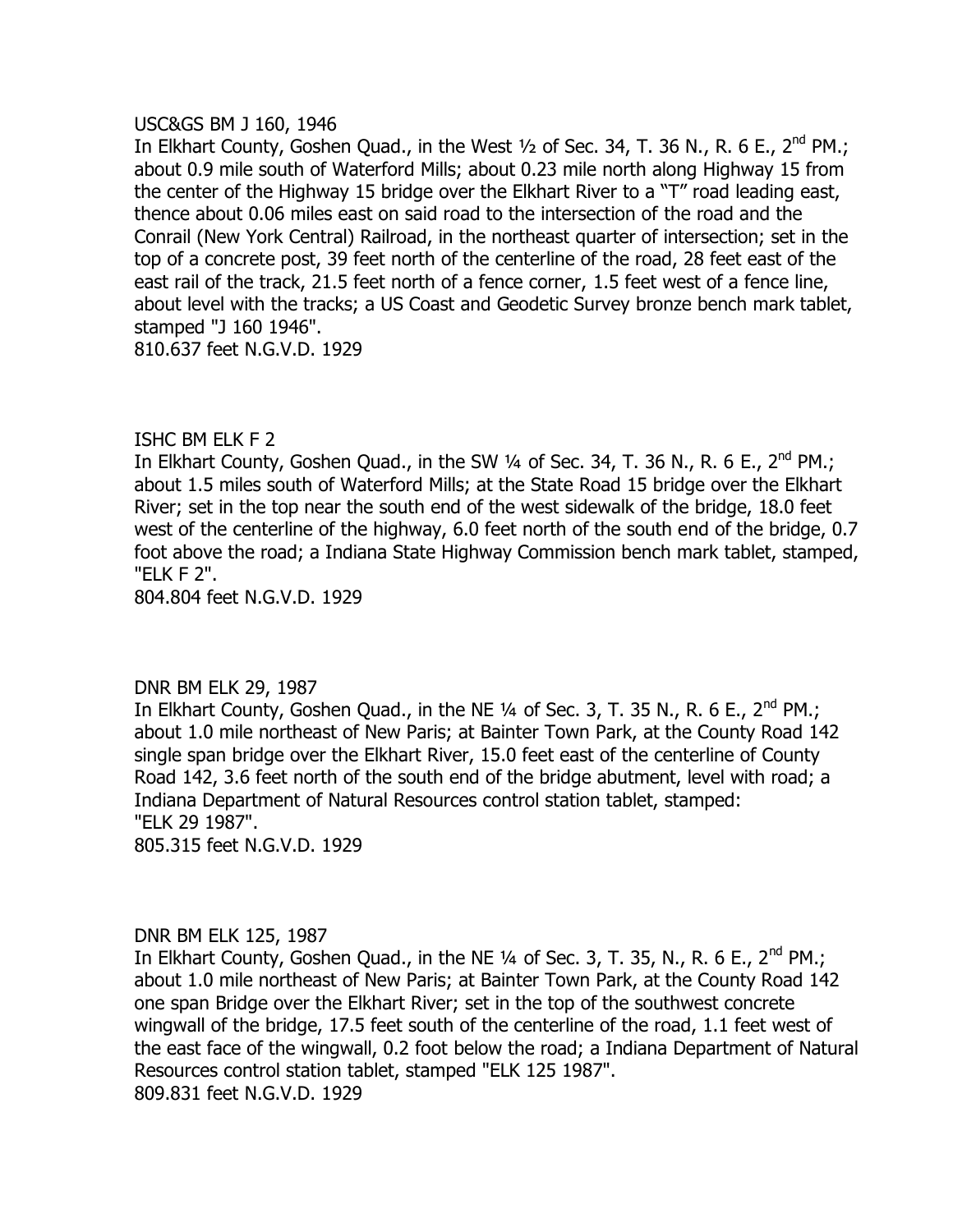#### DNR BM ELK 204, 1987

In Elkhart County, Goshen Quad., in the NW 1/4 of Sec. 11, T. 35 N., R. 6 E., 2<sup>nd</sup> PM.; about 1.0 mile east of New Paris; at the intersection of County Road 29 and County Road 46; set in the top of a concrete post, 67.3 feet southwest of the intersection, 22.7 feet south of the centerline of County Road 46, 3.1 feet northeast of power pole # 528/012; a Indiana Department of Natural Resources control station tablet, stamped "ELK 204 1987".

822.688 feet N.G.V.D. 1929

## DNR BM ELK 207, 1987

In Elkhart County, Goshen Quad., in the SW 1/4 of Section 12, T. 36 N., R. 7 E., 2<sup>nd</sup> PM.: about 1.5 miles southwest of Benton; at the County Road 127 bridge over the Elkhart River; set in the northeast wingwall of the bridge, 14.5 feet east of the centerline of County Road 127, 3.1 north of the northeast corner of the bridge; a Indiana Department of Natural Resources control station tablet, stamped "ELK 207 1987". 817.071 feet N.G.V.D. 1929

## DNR BM ELK 124, 1987

In Elkhart County, Goshen Quad., in the NE  $1/4$  of Sec. 12, T. 35 N., R. 6 E., 2<sup>nd</sup> PM.; about 0.5 mile southwest of Benton; at the County Road 31 covered bridge over the Hydraulic Canal; set in the northwest bridge abutment, 18.7 feet west of the centerline of County Road 31, 1.4 feet west of the northwest bridge abutment, 0.8 foot above the road; a Indiana Department of Natural Resources control station tablet, stamped "ELK 124 1987".

826.585 feet N.G.V.D. 1929

## DNR TBM ER 107, 1955

In Elkhart County, Goshen Quad., in the NE  $1/4$  of Sec. 12, T. 35 N., R. 6 E., 2<sup>nd</sup> PM.; 0.4 mile west of Benton; at the intersection of County Roads 44 and 31, in the southwest ¼ of the intersection; set in the east side of power pole # 655/086, 18.0 feet south of the centerline of County Road 44, 18.0 feet west of the centerline of County Road 31, 0.4 foot below the ground, about level with the road; a railroad spike. 831.457 feet N.G.V.D. 1929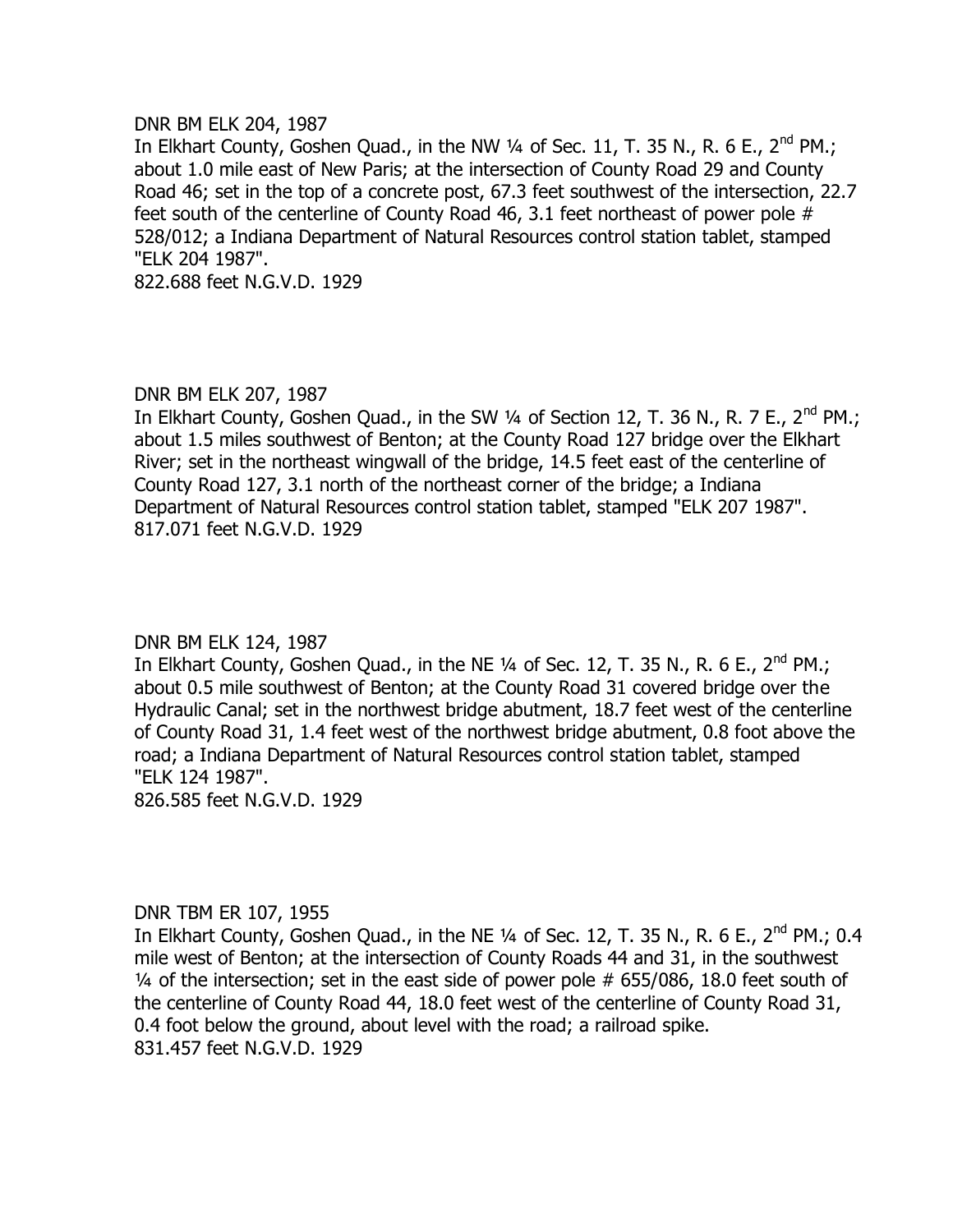#### USC&GS BENTON 1947

In Elkhart County, Goshen Quad., in the SW 1/4 of Sec. 6, T. 35 N., R. 7 E., 2<sup>nd</sup> PM.; at Benton; at the intersection of U.S. 33 and the Norfolk and Western Railroad, in southwest ¼ of the intersection; set in the top of a concrete post, 155 feet northwest of the intersection of U.S. 33 and a east west cross road, 68 feet south of the south rail of the railroad, 52 feet southwest of the centerline of U.S. 33, flush with the ground; a US Coast and Geodetic Survey bronze triangulation station disk, stamped "BENTON 1947".

833.103 feet N.G.V.D. 1929

## ISHC BM F 17 ELK HT

In Elkhart County, Goshen Quad., in the NE  $\frac{1}{4}$  of Sec. 7, T. 35 N., R. 7 E., 2<sup>nd</sup> PM.; at Benton; at the U.S. 33 bridge over the Elkhart River; set in the northwest bridge seat, 21 feet northeast of the centerline of U.S. 33, 0.3 foot northwest of the northeast face of the northwest bridge seat, 0.3 foot southwest of the southeast edge of the northwest bridge seat; a Indiana State Highway Commission bronze bench mark tablet, stamped "F 17 ELK HT".

828.232 feet N.G.V.D. 1929

## USC&GS BM T 20, 1934

In Elkhart County, Goshen Quad., in the SW  $\frac{1}{4}$  of Sec. 19, T. 36 N., R. 7 E., 2<sup>nd</sup> PM.; about 2.5 miles southeast of Goshen; at the New York Central Railroad (Conrail) 36 foot concrete and steel bridge over a small tributary to Horn Ditch; set in the top of the west concrete bridge seat of the bridge, 26.0 feet southwest of the southwest rail of the northwest track, 7.6 feet below the rails; a US Coast and Geodetic Survey bench mark tablet, stamped "T 20 1934".

829.149 feet N.G.V.D. 1929

## DNR BM ELK 20, 1955

In Elkhart County, Goshen Quad., in the SE  $1/4$  of Sec. 9, T. 36 N., R. 6 E., 2<sup>nd</sup> PM.; at Goshen; at the Madison Street Bridge over the Hydraulic Canal; set in the south end of the east bridge seat, 13 feet south of the centerline of Madison Street, 0.7 foot west of the east end of the bridge, 0.5 foot south of the south face of the bridge, 1 foot below the road, a Indiana Flood Control and Water Resources Commission control station tablet, stamped "ELK 20 1955".

792.428 feet N.G.V.D. 1929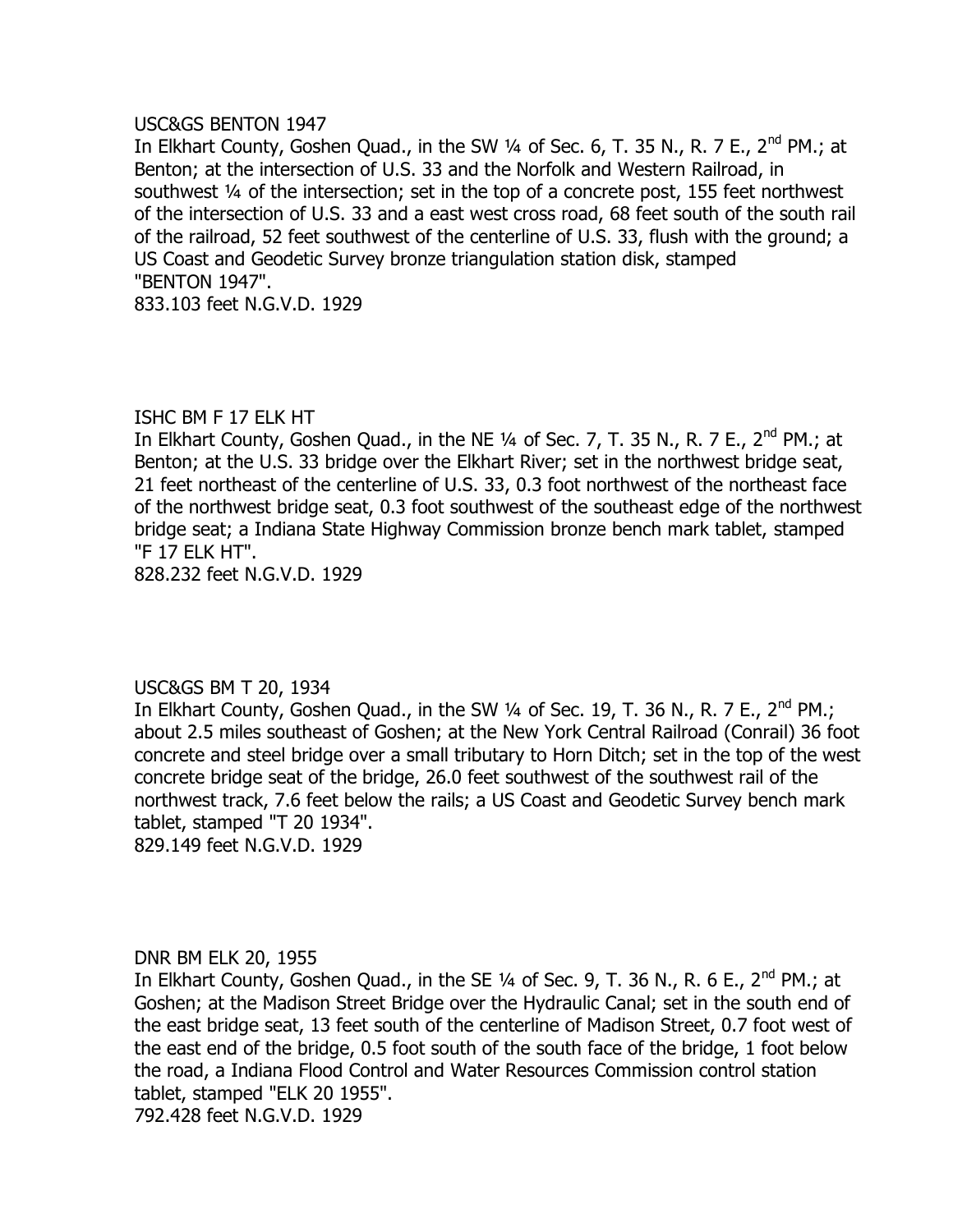#### USC&GS BM Q 160, 1946

In Elkhart County, Goshen Quad., near the NW corner of Sec 15, T. 36 N., R. 6 E., 2<sup>nd</sup> PM.; at Goshen; about 0.4 miles south of the Ninth Street tower along the Conrail Railroad; set vertically in the west wall at the northwest corner of the Goshen Sash and Door Company, 31.5 feet east of the east rail of the main track, 4.3 feet above the ground, 1.4 feet south of the northwest corner; a US Coast and Geodetic Survey bronze bench mark disk, stamped "Q 160 1946".

805.924 feet N.G.V.D. 1929

## ISHC BM ELK F 24

In Elkhart County, Goshen Quad., in the NE  $\frac{1}{4}$  of Sec. 16, T. 36 N., R. 6 E., 2<sup>nd</sup> PM.; at Goshen; at the State Road 119 bridge over the Hydraulic Canal; set in the top of the northeast concrete wingwall of the bridge, 21.7 feet north of the centerline of State Road 119, 1.0 foot below the sidewalk; a Indiana State Highway Commission bench mark tablet, stamped "ELK F24".

794.884 feet N.G.V.D. 1929

## USC&GS BM M 160, 1946

In Elkhart County, Goshen Quad., in the West  $1/2$  of Sec. 15, T. 36 N., R. 6 E., 2<sup>nd</sup> PM.; at Goshen; in the northwest quadrant of the intersection of Jackson Street and Ninth Street; set in a drill hole, in the northeast corner of the concrete base of the east leg of the city water tower, 116 feet west of the west rail of the Conrail Railroad, about level with the tracks; a US Coast and Geodetic Survey bronze bench mark tablet, stamped "M 160 1946".

801.957 feet N.G.V.D. 1929

## NGS BM N 160, 1946

In Elkhart County, Goshen Quad., in the NW 1/4 of Sec.22, T. 36 N, R. 6 E., 2<sup>nd</sup> PM.; at Goshen; at the intersection of State Road15 and College Avenue, in the southeast quadrant of intersection, at Goshen College, in the southeast corner of the John S. Coffman Hall Building; set vertically in a drill hole, 1.4 feet north of the southeast corner, 4.1 feet above the ground; a US Coast and Geodetic Survey bronze bench mark tablet, stamped "N 160 1946".

809.729 feet N.G.V.D. 1929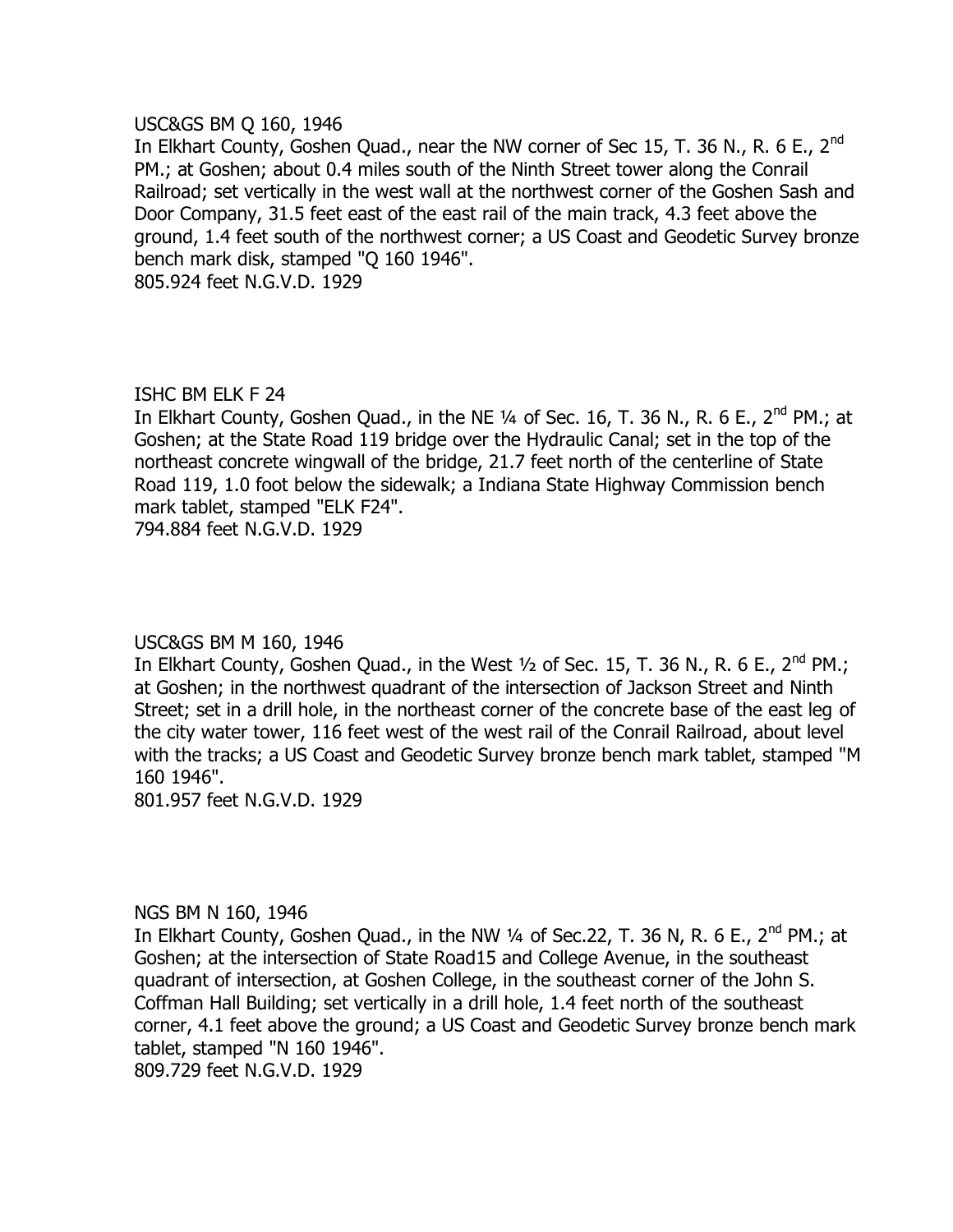#### DNR TBM ER 2

In Elkhart County, Goshen Quad., in the NE 1/4 of Sec. 21, T. 36 N., R. 6 E., 2<sup>nd</sup> PM.; at Goshen; at the Goshen Dam Pond access site, at the flood gate bridge over the hydraulic canal; set in the top near the south end of the southeast concrete wingwall of the bridge, 26.3 feet south of the centerline of the bridge, 0.7 foot north of the south end of the wingwall, 0.7 foot east of the west face of the wingwall; a chiseled cross inside a chiseled square.

798.659 feet N.G.V.D. 1929

# IFC&WRC BM ELK 23

In Elkhart County, Goshen Quad., in the NE 1/4 of Sec. 21, T. 36 N., R.6 E., 2<sup>nd</sup> PM.; at Goshen; at the Northern Indiana Public Service Company Dam on Goshen Dam Pond; set on the southeast retaining wall of the floodgate bridge over the Hydraulic Canal, 7 feet south of the south edge of the gate, level with the ground; a Indiana Flood Control and Water Resources Commission control station tablet, stamped "ELK 23". DESTROYED see DNR BM ELK 23 RESET 1991

798.741 feet N.G.V.D. 1929

## DNR BM ELK 23 RESET 1991

In Elkhart County, Goshen Quad., in the NE 1/4 of Sec. 21, T. 36 N., R.6 E., 2<sup>nd</sup> PM.; at Goshen; at the Northern Indiana Public Service Company Dam on Goshen Dam Pond; set on the southeast wingwall of the emergency control structure, 31.2 feet east of the center of a red and white control pipe used for raising and lowering the flood gates on the emergency control structure, 8.8 feet south of the centerline of the emergency control structure,3.0 feet south of the north face of a concrete curb, 0.6 foot east of the west face of the wingwall; a Indiana Department of Natural Resources control station tablet, stamped "ELK 23 RESET 1991".

3<sup>rd</sup> ORDER

798.656 feet N.G.V.D. 1929

## DNR TBM "A" 1991

In Elkhart County, Goshen Quad., in the NE 1/4 of Sec. 21, T. 36 N., R.6 E., 2<sup>nd</sup> PM.; at Goshen; 0.25 mile south along State Road 15 from its "T" road intersection with College Avenue to a "T" road west (Westwood Road), thence 0.3 mile west to its intersection with Fairoak Drive; set in the east side of a anchor pole, in the southwest 1/4 of the intersection, 35.0 feet west of the centerline of Fairoak Drive, 18.0 feet south of the centerline of Westwood Road, about 1.0 foot above the ground; a railroad spike.

3<sup>rd</sup> ORDER

799.586 feet N.G.V.D. 1929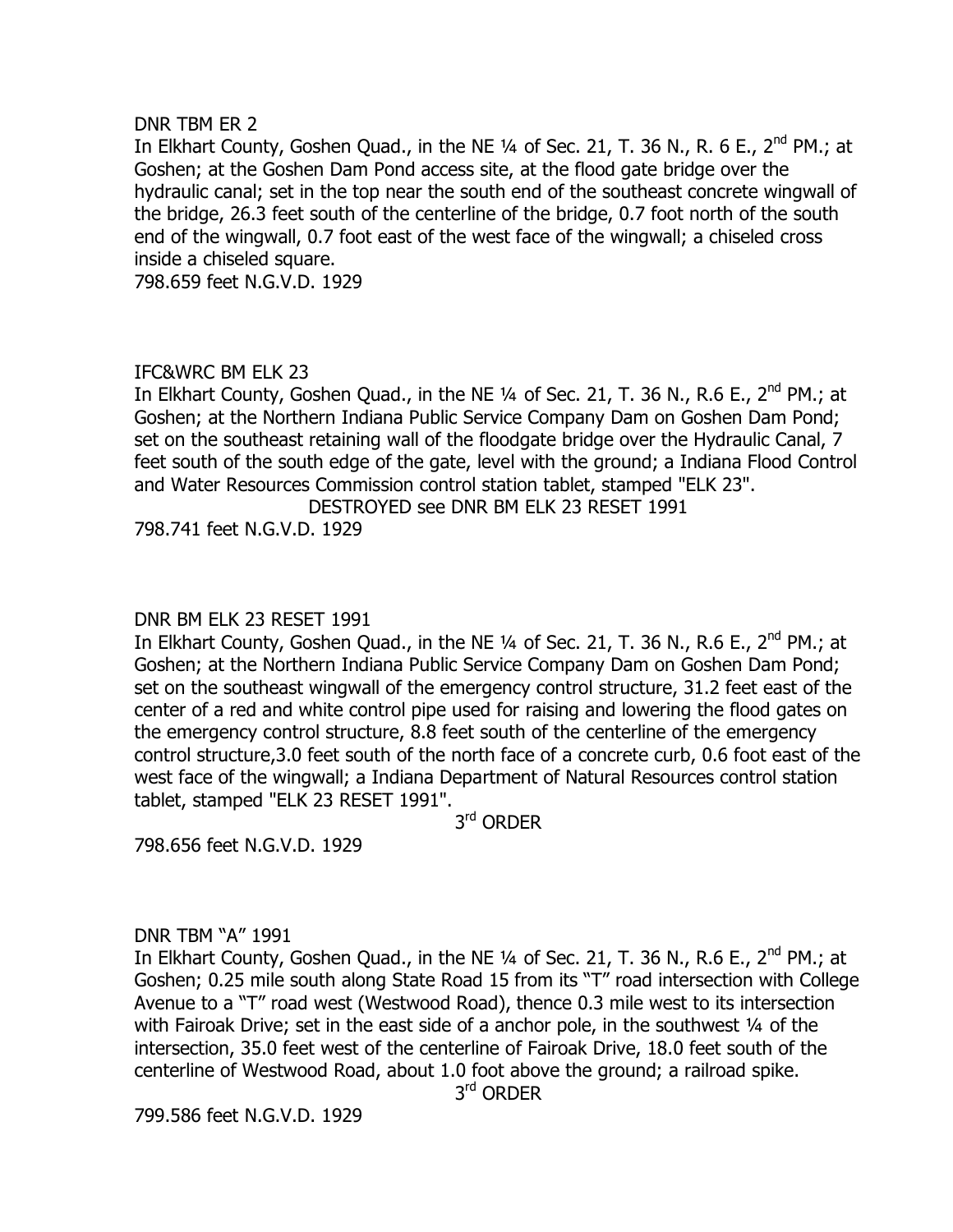### DNR TBM "B" 1991

In Elkhart County, Goshen Quad., in the NE 1/4 of Sec. 21, T. 36 N., R.6 E., 2<sup>nd</sup> PM.; at Goshen; 0.3 mile south along State Road 15 from its "T" road intersection with College Avenue to a "T" road west (Rivervista Drive), thence 0.3 mile west to a bend in the road to the north which becomes Fairoak Drive; set in the north side of power pole # 1- 065/159, 22.0 feet east of the extended centerline of Fairoak Drive, 12.0 feet south of the centerline of Rivervista Drive, about 1.5 feet above the ground; a railroad spike. 3<sup>rd</sup> ORDER Note: not found 11/10/1994 801.536 feet N.G.V.D. 1929

## DNR TBM "C" 1991

In Elkhart County, Goshen Quad., in the NE  $\frac{1}{4}$  of Sec. 21, T. 36 N., R.6 E., 2<sup>nd</sup> PM.; at Goshen; 0.3 mile south along State Road 15 from its "T" road intersection with College Avenue to a "T" road west (Rivervista Drive), thence 0.15 mile west to Mayflower Place; set in the west side of power pole # 687/414, 63.0 feet east of the centerline of Mayflower Place, 14.0 feet north of the centerline of Rivervista Drive, about 1.0 foot above the ground; a railroad spike.

3<sup>rd</sup> ORDER

801.256 feet N.G.V.D. 1929

## DNR BM ELK 202, 1987

In Elkhart County, Goshen Quad., in the SW 1/4 of Sec. 10, T. 36 N., R. 6 E., 2<sup>nd</sup> PM.; at Goshen; at the intersection of  $9<sup>th</sup>$  Street and East Lincoln Avenue, at the Farm Bureau Co-op Building, on the west side of building; set vertically in the concrete steps to the storage building, 42.5 feet east of the centerline of  $9<sup>th</sup>$  Street, 41.5 feet south of the northwest corner of the building, 2 feet above the ground; a Indiana Department of Natural Resources control station tablet, stamped "ELK 202 1987". 799.603 feet N.G.V.D. 1929

## ISHC BM L 160, 1946

In Elkhart County, Goshen Quad., in the SW 1/4 of Sec. 10, T. 36 N., R. 6 E., 2<sup>nd</sup> PM.; at Goshen; at the intersection of East Lincoln Avenue and Olive Street, in the northeast quadrant of intersection; set in the top of a concrete post, 18 feet north of the centerline of East Lincoln Street, 36 feet northeast of a street sign, about 0.5 foot above the intersection, projecting 6 inches above the ground; a Indiana State Highway Commission bronze bench mark tablet, stamped "L 160 1946 ELKT". 799.563 feet N.G.V.D. 1929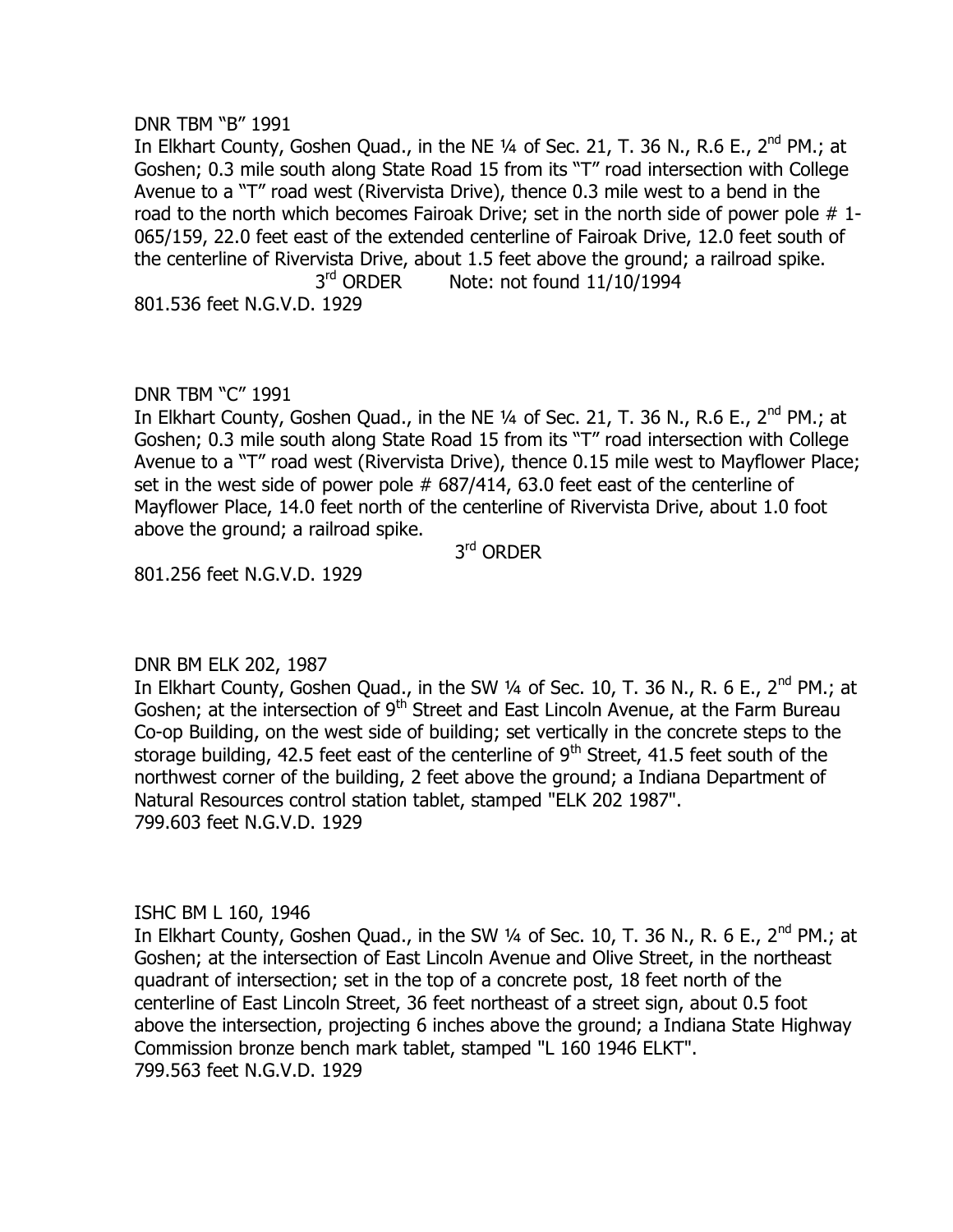#### DNR BM ELK 201, 1987

In Elkhart County, Goshen Quad., in the NE  $\frac{1}{4}$  of Sec. 15, T. 36 N., R. 6 E., 2<sup>nd</sup> PM.; at Goshen; at the intersection of County Road 34 and the Conrail Railroad, at the Johnson Control Office Building, at the main entrance to the building; set in the top of the east concrete slab of the steps leading to the main entrance of the Johnson Control Office Building, 3.1 feet south of the north end of the slab, 15.0 feet east of the extended centerline of the entrance door, 7.0 feet north of the north face of the brick building, 1.9 feet east of the east metal handrail of the main entrance to the building, 1.5 feet west of the east end of a concrete slab, 3.4 feet above the ground; a Indiana Department of Natural Resources control station tablet, stamped "ELK 201 1987". 806.675 feet N.G.V.D. 1929

# DNR BM ELK 47, 1975

In Elkhart County, Goshen Quad., in the SE ¼ of Sec. 10, T. 36 N., R. 6 E., 2nd P.M.; at Goshen; 0.5 mile east along County Road 34 from its junction with U.S. Highway 33 in Goshen to a single span bridge over Rock Run Creek; set in the top of the northeast wingwall, 14.6 feet north of the centerline of County Road 34, 13.5 feet west of the east end of the abutment, 0.6 foot east of the west end of the wingwall, about 0.6 foot below the top of the asphalt centerline of the bridge, 0.5 foot south of the north face of the wingwall, about 0.2 foot above the concrete bridge deck; a Department of Natural Resources brass control station tablet, stamped "ELK 47 1975". 799.018 feet N.G.V.D. 1929

## DNR TBM EK 1, 1975

In Elkhart County, Goshen Quad., in the SE ¼ of Sec. 11, T. 36 N., R. 6 E., 2nd P.M.; about 1.4 miles east of Goshen; 1.32 miles east along County Road 34 from its junction with U.S. Highway 33 in Goshen to a 36-inch pipe culvert under the road; set in the top of the north end of the pipe, 20.5 feet north of the centerline of County Road 34, 1.5 feet below the road; the center of two filed notches.

813.971 feet N.G.V.D. 1929 old elevation superseded 813.748 feet N.G.V.D. 1929 3<sup>rd</sup> Order elevation revised 8/19/2005

## DNR BM ELK 46 RESET 1987

In Elkhart County, Goshen Quad., in the NW  $\frac{1}{4}$  of Sec. 13, T. 36 N., R. 6 E., 2<sup>nd</sup> PM.; about 1.3 miles east of Goshen; at the County Road 34 bridge over Rock Run Creek; set in the top of the south end of the west concrete bridge seat, 15.2 feet south of the centerline of the road, 1.8 feet below the road, 1.7 feet northeast of the southeast corner of the southwest concrete bridge deck, 1.0 foot northwest of the southeast corner of the bridge seat, 0.5 foot south of the south face of the concrete bridge deck; a Indiana Department of Natural Resources control station tablet, stamped "ELK 46 RESET 1987".

810.781 feet N.G.V.D. 1929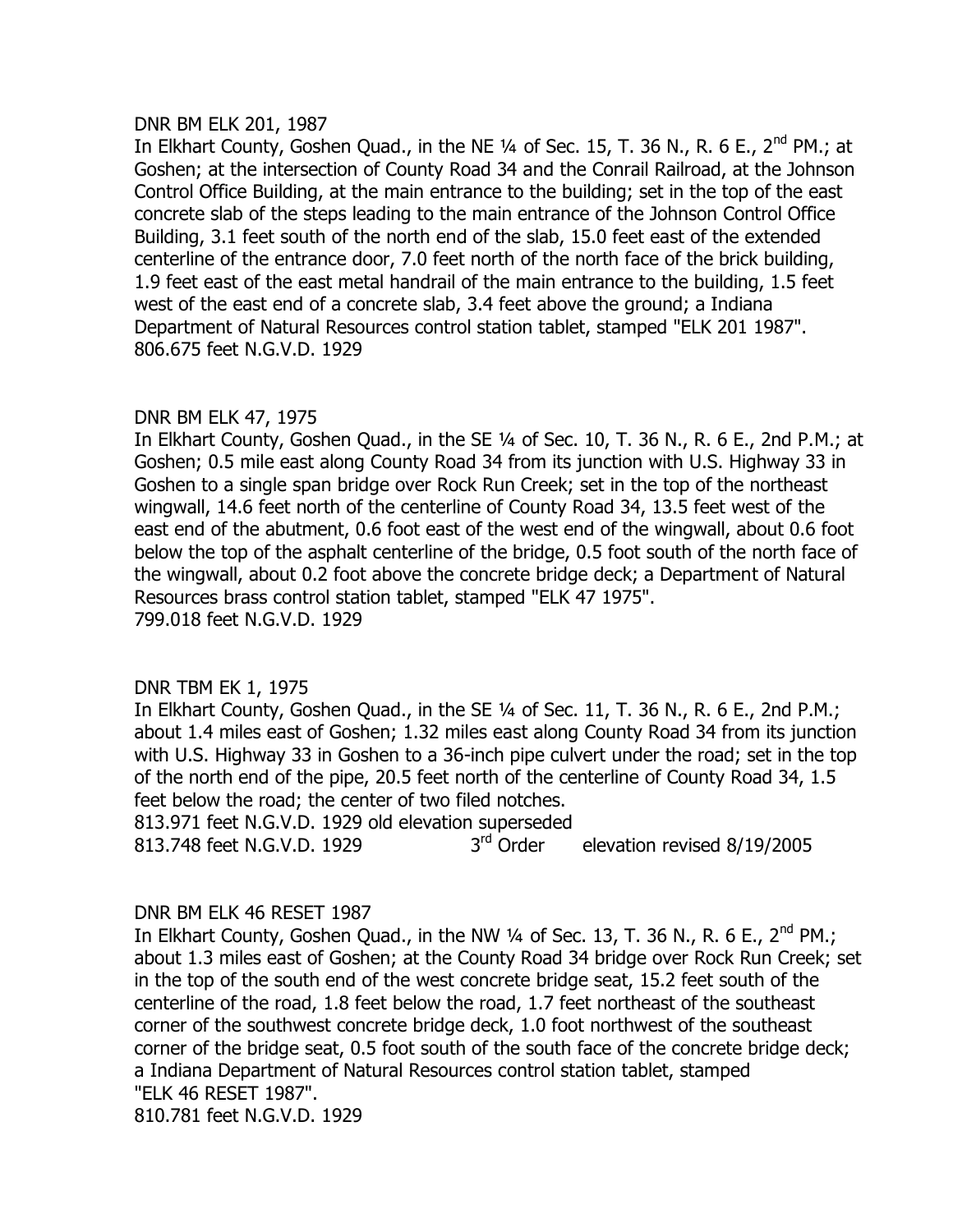#### DNR BM ELK 45, 1975

In Elkhart County, Goshen Quad., in the NW ¼ of Sec. 18, T. 36 N., R. 7 E., 2nd P.M.; about 3.0 miles east of Goshen; 2.86 miles east along County Road 34 from its junction with U.S. Highway 33 in Goshen to a "T" road south (County Road 31); set in the top of a concrete headwall in the southwest quarter of the intersection, 19.8 feet west of the centerline of County Road 31, 16.4 feet south of the center line of County Road 34, 5.3 feet north of the north face of power pole # 681/147, 0.8 foot west of the east face of the headwall, 0.7 foot south of the north face of the headwall; a Department of Natural Resource control station tablet, stamped "ELK 45 1975". 856.528 feet N.G.V.D. 1929

# DNR BM ELK 127, 1987

In Elkhart County, Goshen Quad., in the West  $\frac{1}{2}$  of Sec.9, T. 35 N., R. 6 E., 2<sup>nd</sup> PM.; about 0.5 mile west of New Paris; at the County Road 46 single span bridge over Turkey Creek,53.4 feet north of the centerline of County Road 46, 15.2 feet west of a wooden fence, 10.1 feet west of the east end of the old concrete bridge abutment floor of the destroyed bridge; a Indiana Department of Natural Resources control station tablet, stamped "ELK 127 1987".

803.949 feet N.G.V.D. 1929

## USC&GS BM G 160, 1949

In Elkhart County, Goshen Quad., in the West  $1/2$  of Sec. 9, T. 35 N., R. E., 2<sup>nd</sup> PM.; at New Paris; about 0.1 mile east of the intersection of the Conrail Railroad and County Road 46; set vertically in a drill hole, in the southwest corner of the Jackson Township Fire Department Building, 48 feet north of the centerline of County Road 46, 13 feet east of the centerline of an alley, 3.1 feet north of the corner of the building, 4.1 feet above the level of the sidewalk; a US Coast and Geodetic Survey bronze bench mark tablet, stamped "G 160 1946". 818.811 feet N.G.V.D. 1929

## DNR BM ELK 105, 1986

In Elkhart County, Middlebury Quad., in the SE 1/4 of Sec. 29, T. 38 N., R. 7 E., 2<sup>nd</sup> PM.; about 3.0 miles northwest of Middlebury; 3.6 miles generally northwest along County Road 8 from its intersection with State Road 13 in Middlebury to a road south, the entrance to the Scenic Hills campground; set in the top of a concrete post, 55.6 feet south of the centerline of County Road 8, 35.2 feet west of the centerline of the road leading south, 22.0 feet northwest of power pole, # 677/319, 5.0 feet north of a wooden light pole and a picket fence, level with the ground; a Indiana Department of Natural Resources control station tablet, stamped "ELK 105 1986". 829.303 feet N.G.V.D. 1929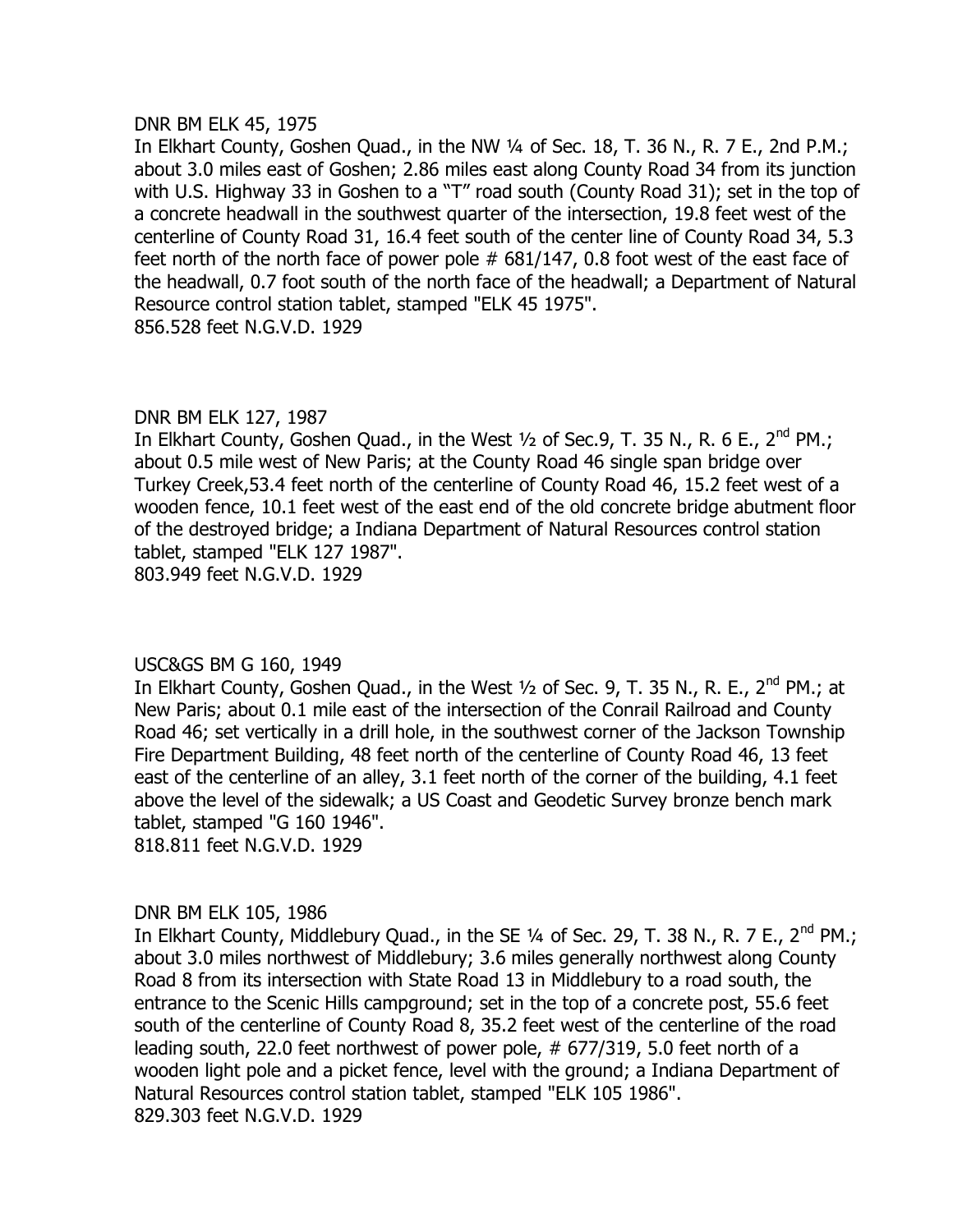#### DNR BM ELK 106, 1986

In Elkhart County, Middlebury Quad., in the North  $\frac{1}{2}$  of Sec. 33, T. 38 N., R. 7 E., 2<sup>nd</sup> PM.; about 2.3 miles north-northwest of Middlebury; 2.6 miles generally northwest along County Road 8 (Bristol Avenue) from its intersection with State Road 13 in Middlebury to a road northeast (County Road 35), thence 0.05 mile to a concrete bridge over the Little Elkhart River; set in the top of the northeast concrete wingwall of the bridge, 16.8 feet east of the centerline of the road, 0.5 feet northeast of the southwest face of the wingwall, 0.1 foot below the road; a Indiana Department of Natural Resources control station tablet, stamped "ELK 106 1986". 799.914 feet N.G.V.D. 1929

## DNR BM ELK 107, 1986

In Elkhart County, Middlebury Quad., in the East  $\frac{1}{2}$  of Sec. 33, T. 38 N., R. 7 E., 2<sup>nd</sup> PM.; about 1.5 miles north of Middlebury; 2.1 miles generally northwest along County Road 8 (Bristol Avenue) from its intersection with State Road 13 in Middlebury to a road east (County Road 10), thence 0.1 mile east to a concrete bridge over the Little Elkhart River; set in the top of the west end of the north concrete wingwall of the bridge, 19.0 feet north of the centerline of the road, 0.8 foot south of the north face of the wingwall, 0.1 foot below the road; a Indiana Department of Natural Resources control station tablet, stamped "ELK 107 1986".

803.285 feet N.G.V.D. 1929

## DNR BM ELK 108, 1986

In Elkhart County, Middlebury Quad., in the NE  $\frac{1}{4}$  of Sec. 4, T. 37 N., R. 7 E., 2<sup>nd</sup> PM.; about 1.0 mile north of Middlebury; 1.4 miles generally northwest along County Road 8 (Bristol Avenue) from its intersection with State Road 13 in Middlebury to a road west (County Road 12); set in the top of a concrete post, 150.3 feet north of the extended centerline of County Road 12, 22.3 feet east of the centerline of County Road 8, 3.8 feet north of a telephone pole, level with the road, level with the ground; a Indiana Department of Natural Resources control station tablet, stamped "ELK 108 1986". 827.551 feet N.G.V.D. 1929

## DNR BM ELK 109, 1986

In Elkhart County, Middlebury Quad., in the NW 1/4 of Sec. 10, T. 37 N., R. 7 E., 2<sup>nd</sup> PM.; about 0.3 mile north of Middlebury; 0.6 mile northwest along County Road 8 (Bristol Avenue) from its intersection with State Road 13 in Middlebury to a road west County Road 14; set in the top near the center of an 8 foot concrete headwall for a culvert, 68.3 feet south of the extended centerline of County Road 14, 15.8 feet east of the centerline of County Road 8, 2.7 feet north of the south end of the headwall, 0.5 foot below the road; a Indiana Department of Natural Resources control station tablet, stamped "ELK 109 1986".

834.729 feet N.G.V.D. 1929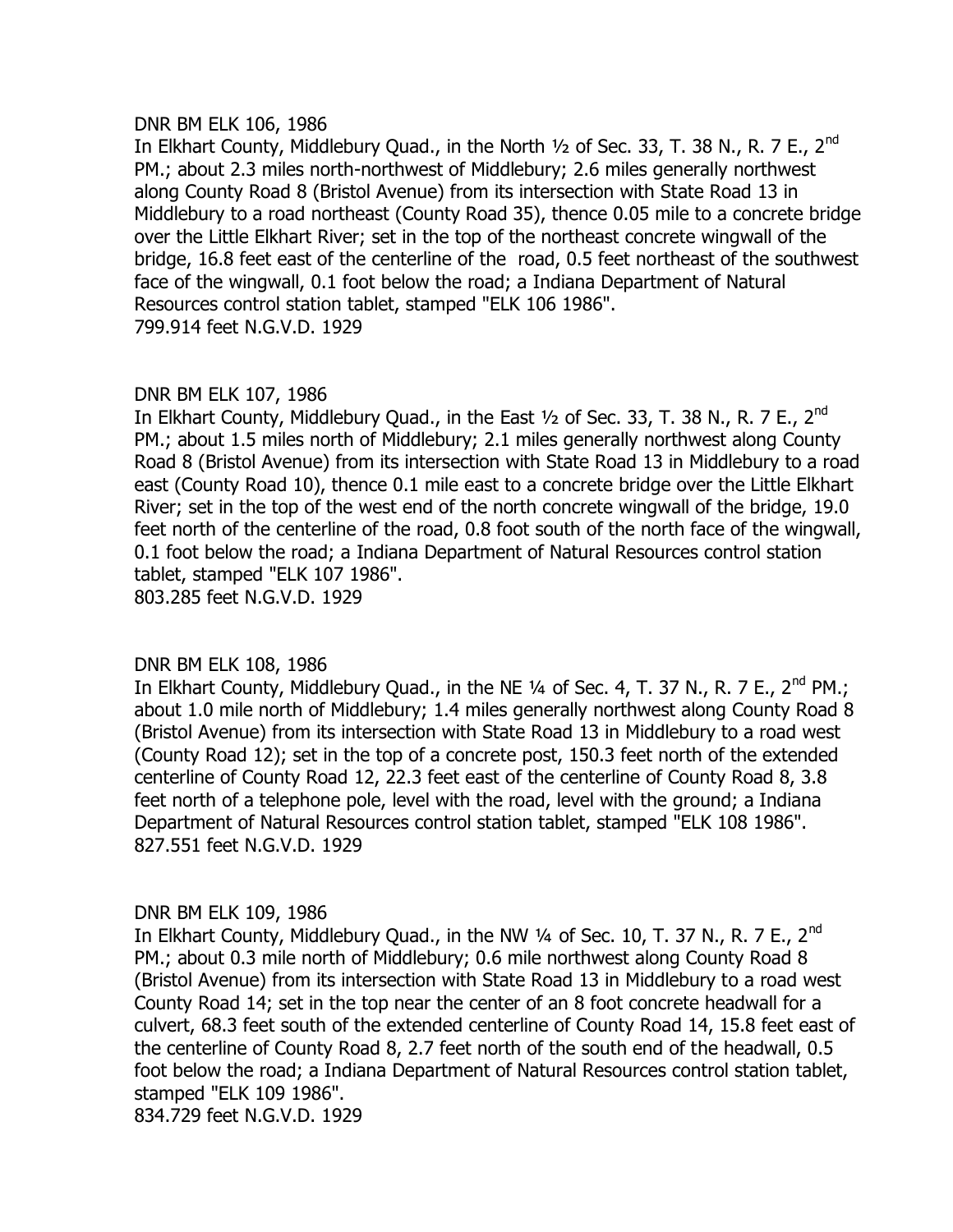#### DNR BM ELK 110, 1986

In Elkhart County, Middlebury Quad., in the NE  $\frac{1}{4}$  of Sec. 10, T. 37 N., R. 7 E., 2<sup>nd</sup> PM.; at Middlebury; at the State Highway 13 bridge over the Little Elkhart River; set in the top of the east concrete headwall of the bridge, 23.6 feet southeast of the centerline of the highway, 1.0 foot southwest of the northeast end of the headwall, level with the road; a Indiana Department of Natural Resources control station tablet, stamped "ELK 110 1986".

821.819 feet N.G.V.D. 1929

## USGS BM 42 WSM 1954

In Elkhart County, Middlebury Quad., in the SW 1/4 of Sec. 10, T. 37 N., R. 7 E., 2<sup>nd</sup> PM.; at Middlebury; at the entrance to the U.S. Post Office; set in the northeast corner of a concrete parapet, 420 feet south and 50 feet east of the crossroads, 3 feet higher than the centerline of the road; a US Geological Survey brass disk, stamped "42 WSM 1954".

837.216 feet N.G.V.D. 1929

## DNR BM ELK 111, 1986

In Elkhart County, Middlebury Quad., in the SE 1/4 of Sec. 10, T. 37 N., R. 7 E., 2<sup>nd</sup> PM.; at Middlebury; at the East Warren Street bridge over the Little Elkhart River; set in the top of the south concrete wingwall of the bridge, 17.0 feet southeast of the centerline of the road, 0.7 foot southwest of the northeast face of the wingwall, 0.4 foot below the sidewalk; a Indiana Department of Natural Resources control station tablet, stamped "ELK 111 1986".

822.158 feet N.G.V.D. 1929

## DNR TBM ELK 215, 1987

In Elkhart County, Middlebury Quad., in the NE  $\frac{1}{4}$  of Sec. 11, T. 39 N., R. 7 E., 2<sup>nd</sup> PM.; about 1.0 mile east of Middlebury; at the intersection of County Road 43 and County Road 16; set in power pole # 657/488, 140.0 feet south of the centerline of County Road 43, 20.0 feet west of the centerline of County Road 16, 0.8 foot above the ground; a railroad spike driven through an unstamped aluminum tag. 848.725 feet N.G.V.D. 1929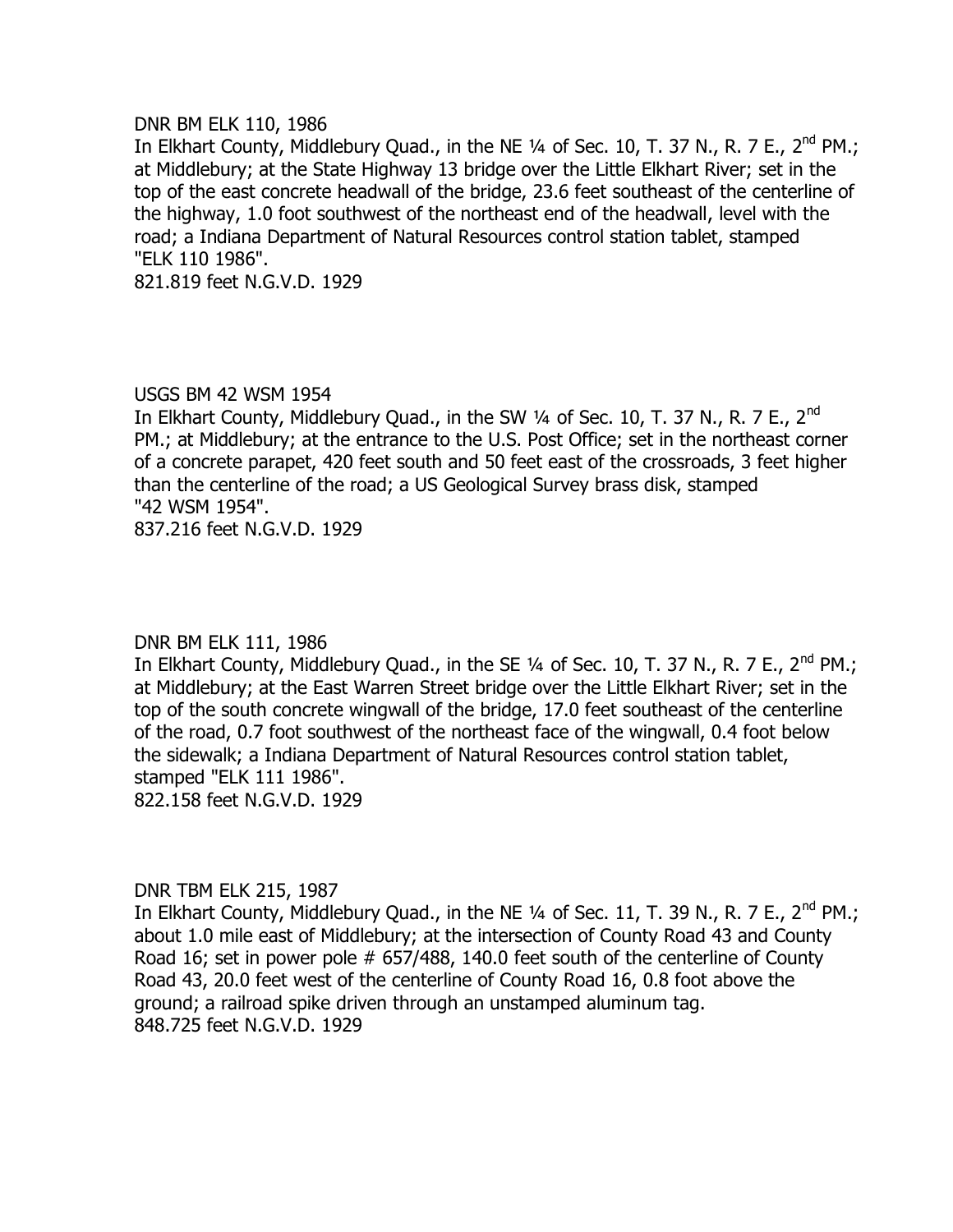#### DNR BM ELK 112, 1986

In Elkhart County, Middlebury Quad., in the North 1/2 of Sec. 15, T. 37 N., R. 7 E., 2<sup>nd</sup> PM.; about 0.5 mile south of Middlebury; 0.8 mile south along State Road 13, from its intersection with Warren Street (the main east-west road in Middlebury), to an 18 foot concrete bridge over an unnamed stream; set in the top at the north end of the west concrete wingwall of the bridge, 23.9 feet west of the centerline of highway, 0.7 foot south of the north face of the wingwall, 0.9 foot below the highway; a Indiana Department of Natural Resources control station tablet, stamped "ELK 112 1986". 850.116 feet N.G.V.D. 1929

## USC&GS MIDDLEBURY RM NO. 1, 1947

In Elkhart County, Middlebury Quad., in the NE 1/4 of Sec. 22, T. 37 N., R. 7 E., 2<sup>nd</sup> PM: about 1.0 mile south of Middlebury; set in the top of a concrete post on the north side of U.S. Highway 20, 740 feet east along U.S. Highway 20 from its intersection with State Road 13, 55.0 feet north of the centerline of U.S. Highway 20, 5.0 feet above the highway, 0.1 foot above the ground; a US Coast and Geodetic Survey reference mark tablet, stamped "MIDDLEBURY NO. 1 1947". 944.848 feet N.G.V.D. 1929

## DNR BM ELK 114, 1986

In Elkhart County, Middlebury Quad., in the SE 1/4 of Sec. 14, T. 37 N., R. 7 E., 2<sup>nd</sup> PM.; about 2.0 miles southeast of Middlebury; 1.5 miles east along US Highway 20, from its junction with State Road 13, south of Middlebury, to a north-south crossroad (County Road 43), thence 0.3 mile north to a concrete bridge over the Little Elkhart River; set in the top at the south end of the west concrete headwall of the bridge, 15.0 feet west of the centerline of the road, 0.6 foot south of the north face of the headwall, level with the road; a Indiana Department of Natural Resources control station tablet, stamped "ELK 114 1986".

836.032 feet N.G.V.D. 1929

## DNR TBM ELK 216, 1987

In Elkhart County, Middlebury Quad., in the NW 1/4 of Sec. 24, T. 37 N., R. 7 E., 2<sup>nd</sup> PM.; about 2.0 miles southeast of Middlebury; east of the State Road 20 bridge over the Little Elkhart River; set in the southwest side of a Sycamore tree, 30.7 feet south of the centerline of State Road 20, 22.0 southeast of power pole # 654/127, 1.5 feet above the ground; a railroad spike driven through an unstamped aluminum tag. 837.377 feet N.G.V.D. 1929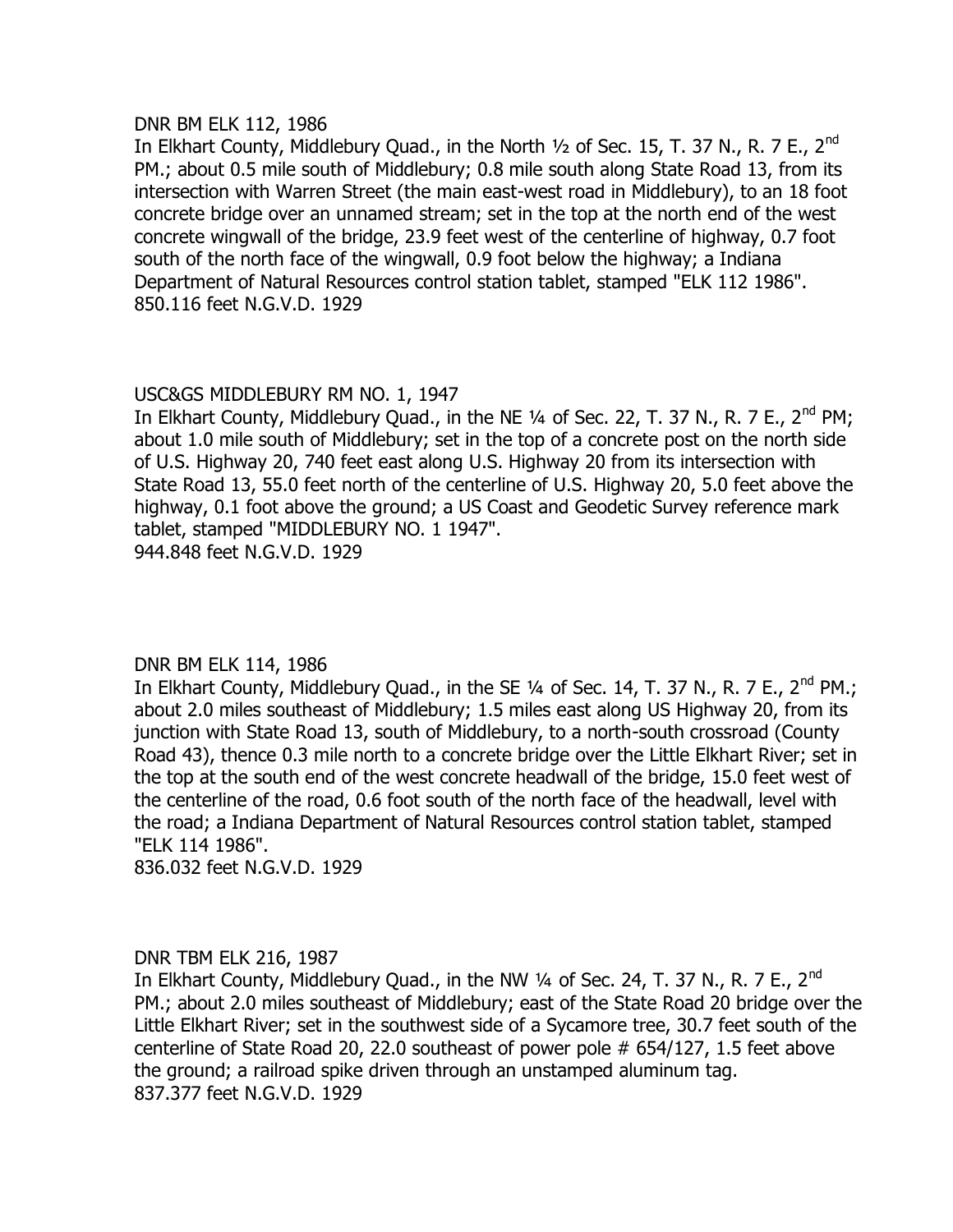#### DNR BM ELK 115, 1986

In Elkhart County, Middlebury Quad., in the NW  $\frac{1}{4}$  of Sec. 24, T. 37 N., R. 7 E., 2<sup>nd</sup> PM.; about 2.5 miles southeast of Middlebury; at the U.S. Highway 20 bridge over the Little Elkhart River; set in the top at the east end of the south concrete wingwall of the bridge, 21.6 feet south of the centerline of the highway, 0.5 foot northeast of the southwest face of the wingwall, 0.2 foot above the road; a Indiana Department of Natural Resources control station tablet, stamped "ELK 115 1986". 837.780 feet N.G.V.D. 1929

## DNR TBM LLK 202, 1976

In Lagrange County, Middlebury Quad., in the NW ¼ of Sec. 18, T. 37 N., R. 8 E., 2nd PM, about 3.1 miles southeast of Middlebury; 3.0 miles east along 250 North Road from its intersection with State Road 13 in Middlebury to a north-south crossroad (1150 West Road), thence 0.8 mile south to a 36-inch pipe under the road; set in the southwest side of a 12-inch Walnut tree, 19.5 feet north of the center of the steel pipe, 15.4 feet west of the centerline of the road, 2.1 feet below the road, 0.9 foot above the ground; a railroad spike driven through an aluminum tag, stamped "DNR TBM LLK 202 1976". 856.355 feet N.G.V.D. 1929

# DNR TBM LLK 201 A RESET 1987

In Lagrange County, Middlebury Quad., in the NW  $\frac{1}{4}$  of Sec. 19, T. 37 N., R. 8 E., 2<sup>nd</sup> PM.; about 2.8 miles southeast of Middlebury; at the intersection of State Road 20 and 1150 West Road; set in the northwest side of an unknown tree, 96 feet east of the centerline of 1150 West Road, 48 feet south of the centerline of State Road 20, 0.7 foot above the ground; a railroad spike driven through an unstamped aluminum tag. 851.525 feet N.G.V.D. 1929

## DNR TBM LLK 200, 1976

In Lagrange County, Middlebury Quad, in the SE ¼ of Sec. 19, T. 37 N., R. 8 E., 2nd PM.; about 3.8 miles southeast of Middlebury; at the "T" road intersection of 1150 West Road and 1075 West Road; set in the southwest side of power pole # 660/416, 197 feet southeast of the centerline of 1150 West Road, 15.0 feet northeast of the centerline of the "T"-road southeast (1075 West Road), 0.7 foot above the ground; a railroad spike driven through an aluminum tag, stamped "DNR TBM LLK 200 1976". 851.377 feet N.G.V.D. 1929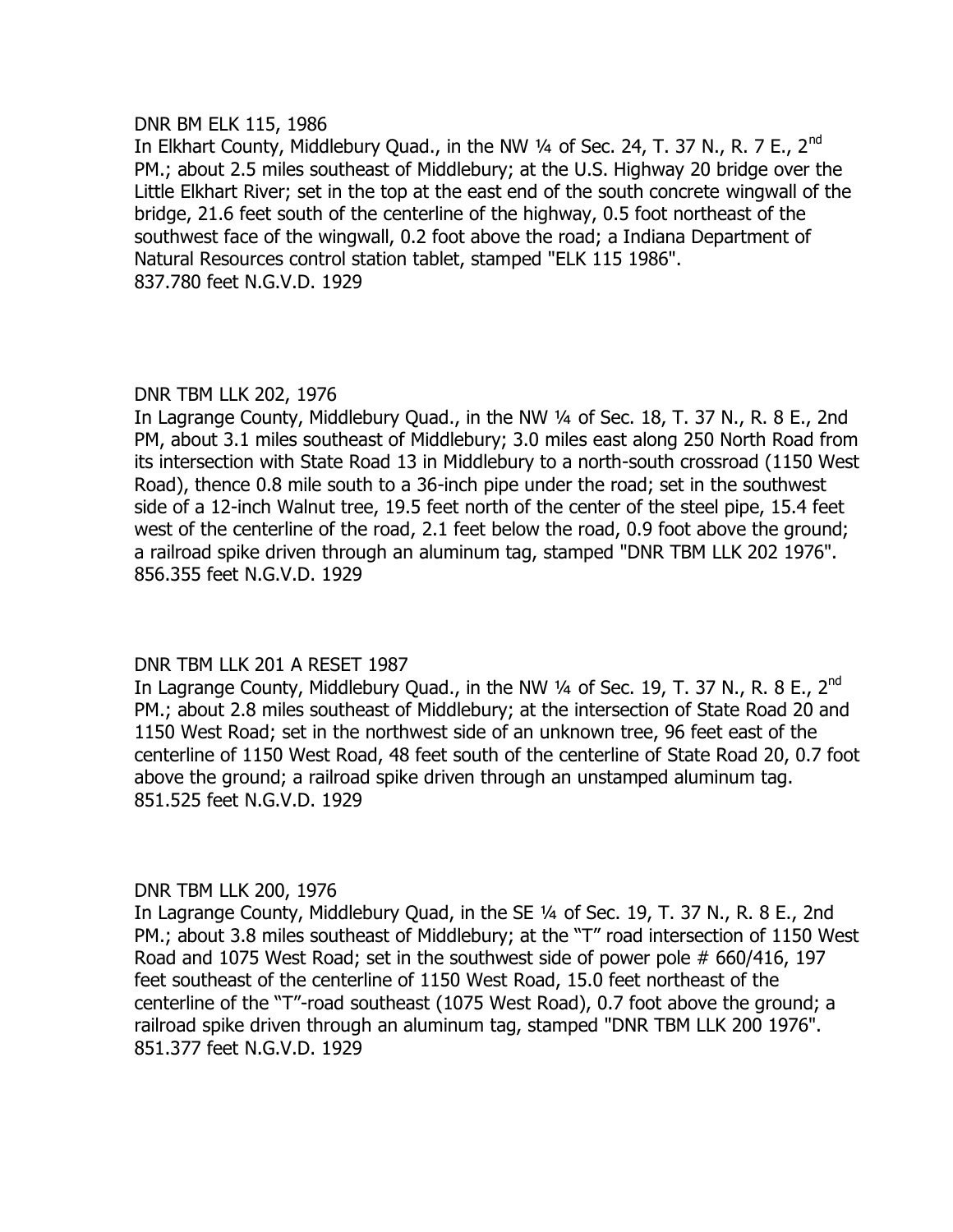#### DNR BM LAG 63, 1975

In Lagrange County, Middlebury Quad., in the SE ¼ of Sec. 19, T. 37 N., R. 8 E., 2nd PM, about 3.8 miles southeast of Middlebury; at the 1150 West Road bridge over the Little Elkhart River; set in the top of a concrete post, 164 feet north of the centerline of a driveway, 129 feet south of the south end of the bridge, 19.3 feet east of the centerline of the north-south road, 1.9 feet south of power pole # 5211/992, 0.4 foot below the road, 0.1 foot above the ground; a Department of Natural Resources brass control station tablet, stamped "LAG 63 1975". 845.574 feet N.G.V.D. 1929

#### DNR TBM ELK 208, 1987

In Elkhart County, Milford Quad., in the SW 1/4 of Sec. 7, T, 35 N., R.7 E., 2<sup>nd</sup> PM.; about 4.2 miles north of Syracuse; at the County Road 31 Bridge over the Elkhart River, set in the southeast wingwall support post of the bridge, 20 feet east of the centerline of County Road 31, 4.4 feet southeast of the southeast corner of the bridge, 2.7 feet above the ground, 2.3 feet below the road; a railroad spike driven through an aluminum tag, stamped "ELK 208 1987". 820.167 feet N.G.V.D. 1929

## DNR BM ELK 33, 1955

In Elkhart County, Millersburg Quad., in the SE 1/4 of Sec.5, T.35 N., R. 7 E., 2<sup>nd</sup> PM.; about 2.0 miles southwest of Millersburg; about 2.3 miles west along County road 44 from its intersection with State Road 13 to a turn to the north, thence 0.1 mile northnortheast, at the Harry Leacock Farm residence; set in the top of a concrete post, 13 feet east of the centerline of County Road 44, 13 feet south of the south drive into the farm residence, 4.2 feet south of a fence line, 0.2 foot above the ground; a Indiana Department of Natural Resources control station tablet, stamped "ELK 33 1955". 836.941 feet N.G.V.D. 1929

## DNR TBM ELK 210, 1987

In Elkhart County, Millersburg Quad., in the NW  $\frac{1}{4}$  of Sec 10, T. 35 N., R. 7 E., 2<sup>nd</sup> PM.; about 1.4 miles southwest of Millersburg; at the County Road 37 Bridge over the Elkhart River; set in the wingwall support post, at the northeast corner of a wooden bridge, 7.0 feet east of the centerline of the road, 14.0 feet north of power pole #9, 4.3 feet northeast of the corner of the bridge; a railroad spike driven through an aluminum tag, stamped "ELK 210 1987".

841.172 feet N.G.V.D. 1929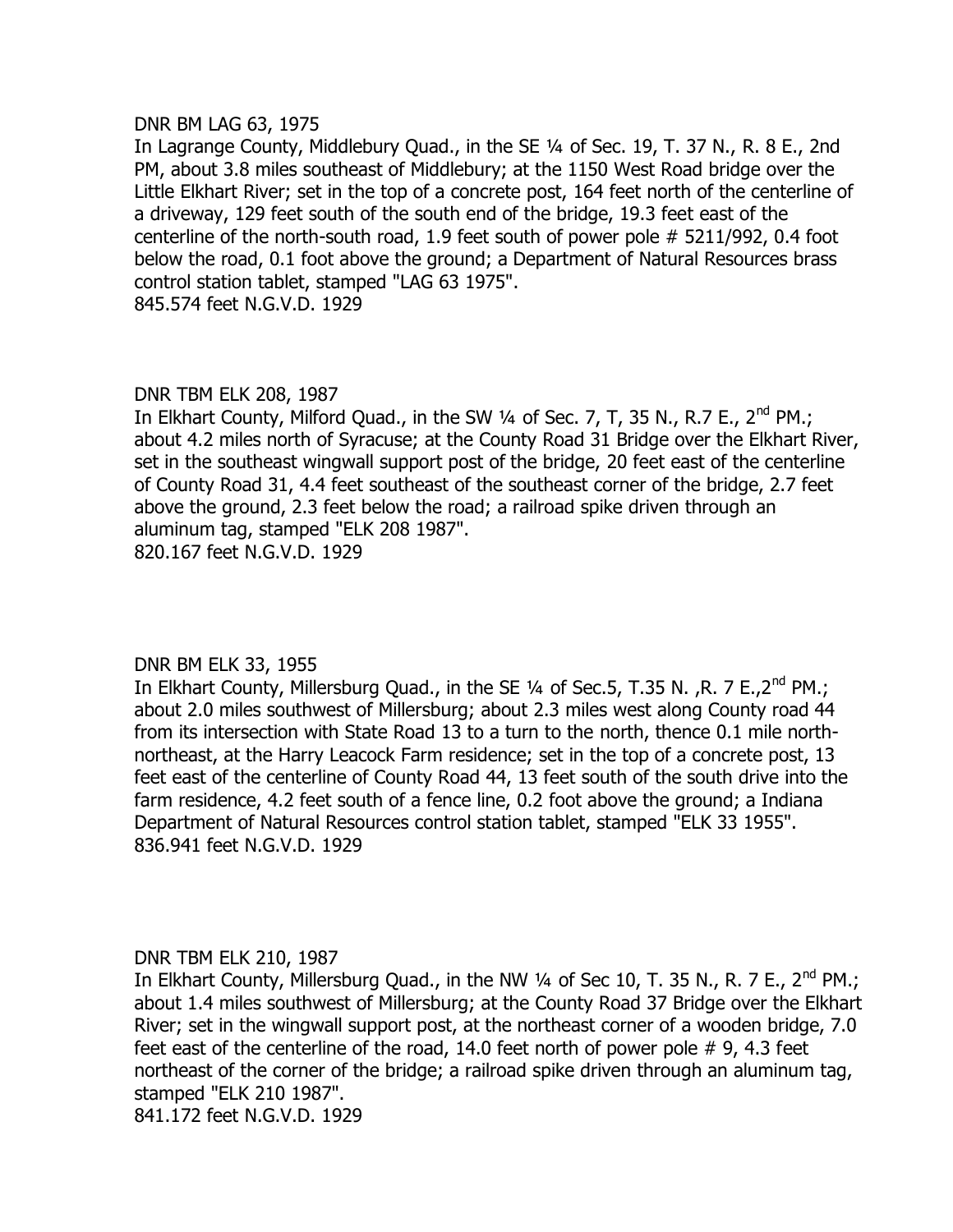#### DNR BM ELK 211, 1987

In Elkhart County, Millersburg Quad., in the West  $\frac{1}{2}$  of Sec. 10, T. 35 N., R. 7 E., 2<sup>nd</sup> PM.; about 1.5 miles southwest of Millersburg; at the intersection of County Road 37 and County Road 46, in the southeast quadrant of the intersection; set in the northeast end of a concrete culvert headwall, 23.5 east of the centerline of County Road 37, 15.3 feet south of County Road 46; a Indiana Department of Natural Resources control station tablet, stamped "ELK 211 1987". 846.164 feet N.G.V.D. 1929

DNR TBM ELK 212, 1987 In Elkhart County, Millersburg Quad., in the East  $1/2$  of Sec. 10, T. 35 N., R. 7 E., 2<sup>nd</sup> PM.; about 1.3 miles south of Millersburg; at the "T" road intersection of County Road 46 and State Road 13, in the northwest quadrant of the intersection; set in the north side of power pole # 686/680 with a transformer, 54.0 feet west of the centerline of State Road 13, 19.4 feet north of County Road 46; a boat spike and an aluminum tag nailed to power pole, stamped "DNR TBM ELK 212 1987". 853.752 feet N.G.V.D. 1929

#### DNR BM ELK 209, 1987

In Elkhart County, Millersburg Quad., in the NW 1/4 of Section 11, T. 35 N., R. 7 E., 2<sup>nd</sup> PM.; about 1.0 mile south of Millersburg; at the State Road 13 bridge over the Elkhart River; set in the northeast wingwall of the bridge, 15.9 feet east of the centerline of State Road 13, 1.3 feet north of the northeast corner of the bridge; a Indiana Department of Natural Resources control station tablet, stamped "ELK 209 1987". 849.197 feet N.G.V.D. 1929

#### DNR TBM ELK 213, 1987

In Elkhart County, Millersburg Quad., in the East  $\frac{1}{2}$  of Sec. 11, T. 35 N., R. 7 E., 2<sup>nd</sup> PM.; about 1.6 miles southeast of Millersburg; at the intersection of County Road 43 and County Road 46, in the northwest quadrant of the intersection; set in the north side of power pole # 1-059/308, 23.2 feet north of the centerline of County Road 46, 27.8 feet west of the centerline of County Road 43, 0.8 foot above the ground; a railroad spike driven through an aluminum tag, stamped "DNR TBM ELK 213 1987". 858.340 feet N.G.V.D. 1929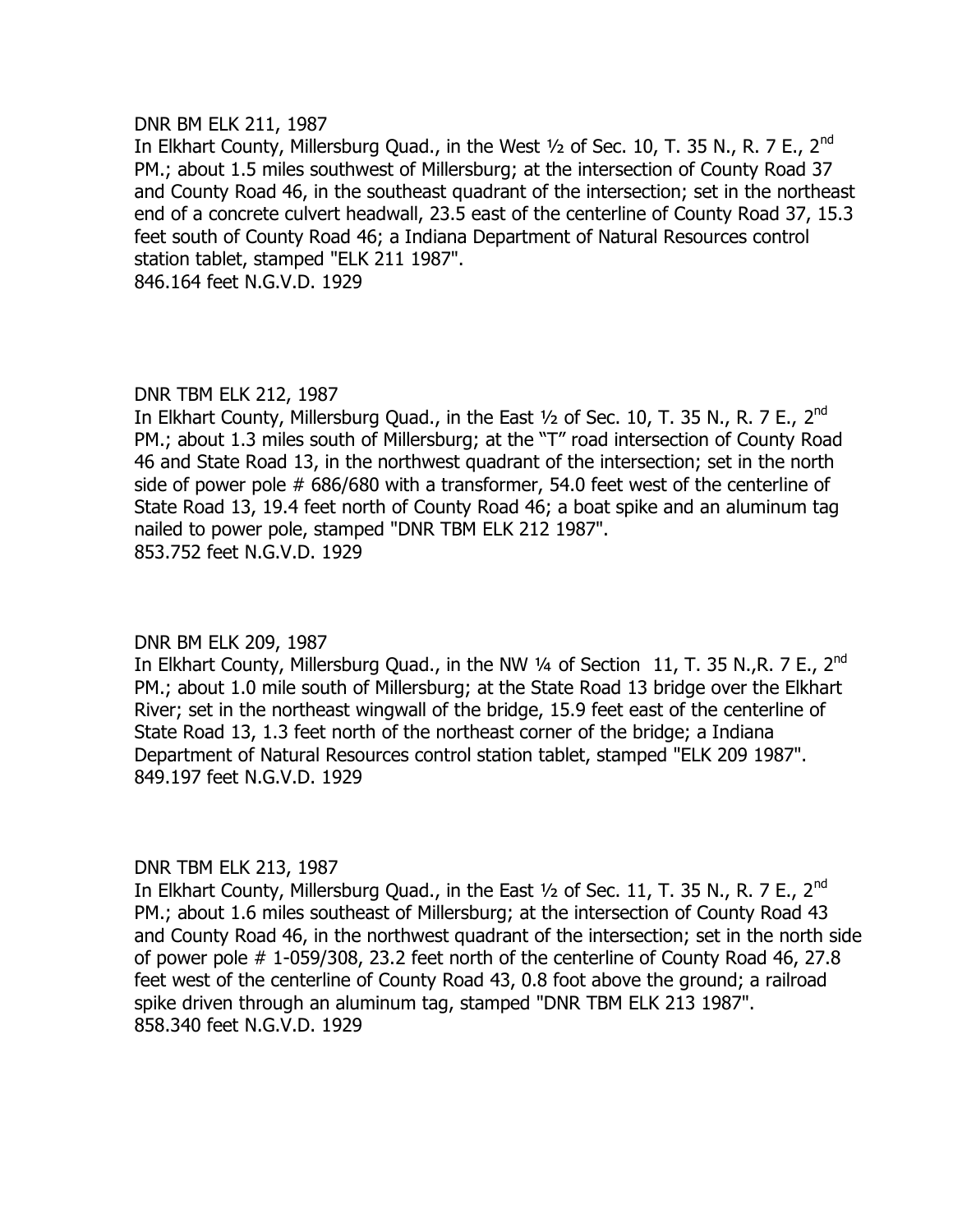#### DNR TBM 3-04483, 1983

In Elkhart County, Millersburg Quad., in the NW  $\frac{1}{4}$  of Sec. 12, T. 35 N., R. 7 E., 2<sup>nd</sup> PM.; about 1.5 miles southeast of Millersburg; at the County Road 43 Bridge (Elkhart County Bridge #351) over the Elkhart River; set in the southwest wooden wingwall of the bridge, 18.0 feet west of the centerline of the road, 6.5 feet northeast of the southwest end of the wingwall, 2.5 feet below the road, 1.4 feet above the ground; a railroad spike driven through a stamped aluminum tag. 853.472 feet N.G.V.D. 1929

## DNR TBM 4-04483, 1983

In Elkhart County, Millersburg Quad., in the NE 1/4 of Sec. 12, T. 35 N., R. 7 E., 2<sup>nd</sup> PM.; about 2.2 miles southeast of Millersburg; at the Conrail (New York Central Railroad) Bridge over the Elkhart River; set in the northeast end of the top step of the southeast concrete abutment of the bridge, 1.1 feet northwest of the southeast end of the abutment, 1.8 feet below the tracks; a chiseled triangle. 867.721 feet N.G.V.D. 1929

## DNR TBM ELK 214, 1987

In Elkhart County, Millersburg Quad., in the East  $1/2$  of Sec. 11, T. 35 N., R. 7 E., 2<sup>nd</sup> PM.; about 2.5 miles southeast of Millersburg; at the intersection of County Road 46 and the Conrail (New York Central) Railroad, in the southeast quadrant of the intersection; set in the north side of power pole, 16.0 feet southwest of the centerline of County Road 46, about 30 feet east of the center of the railroad tracks, 1.3 feet above the ground; a railroad spike driven through an aluminum tag, stamped "DNR TBM ELK 213 1987".

865.197 feet N.G.V.D. 1929

## USC&GS WEAVER 1947 AZIMUTH

In Elkhart County, Millersburg Quad., in the NW 1/4 of Sec. 17, T. 36 N., R. 7 E., 2<sup>nd</sup> PM.; about 4.9 miles northwest of Millersburg; 4.1 miles north along State Road 13 from its crossing with the Wabash Railroad in Millersburg to an east-west crossroad (County Road 34), thence 2.58 miles west to a private drive south; set in top of a concrete post, in the southwest quarter of the intersection, 72.0 feet west of the centerline of the private drive south, 17.7 feet south of the centerline of County Road 34, 2.2 feet west of the west face of power pole # 517/657, 1.0 foot north of a eastwest fence line, 0.5 foot above the ground; a U.S. Coast and Geodetic Survey azimuth mark tablet, stamped "Weaver 1947".

870.968 feet N.G.V.D. 1929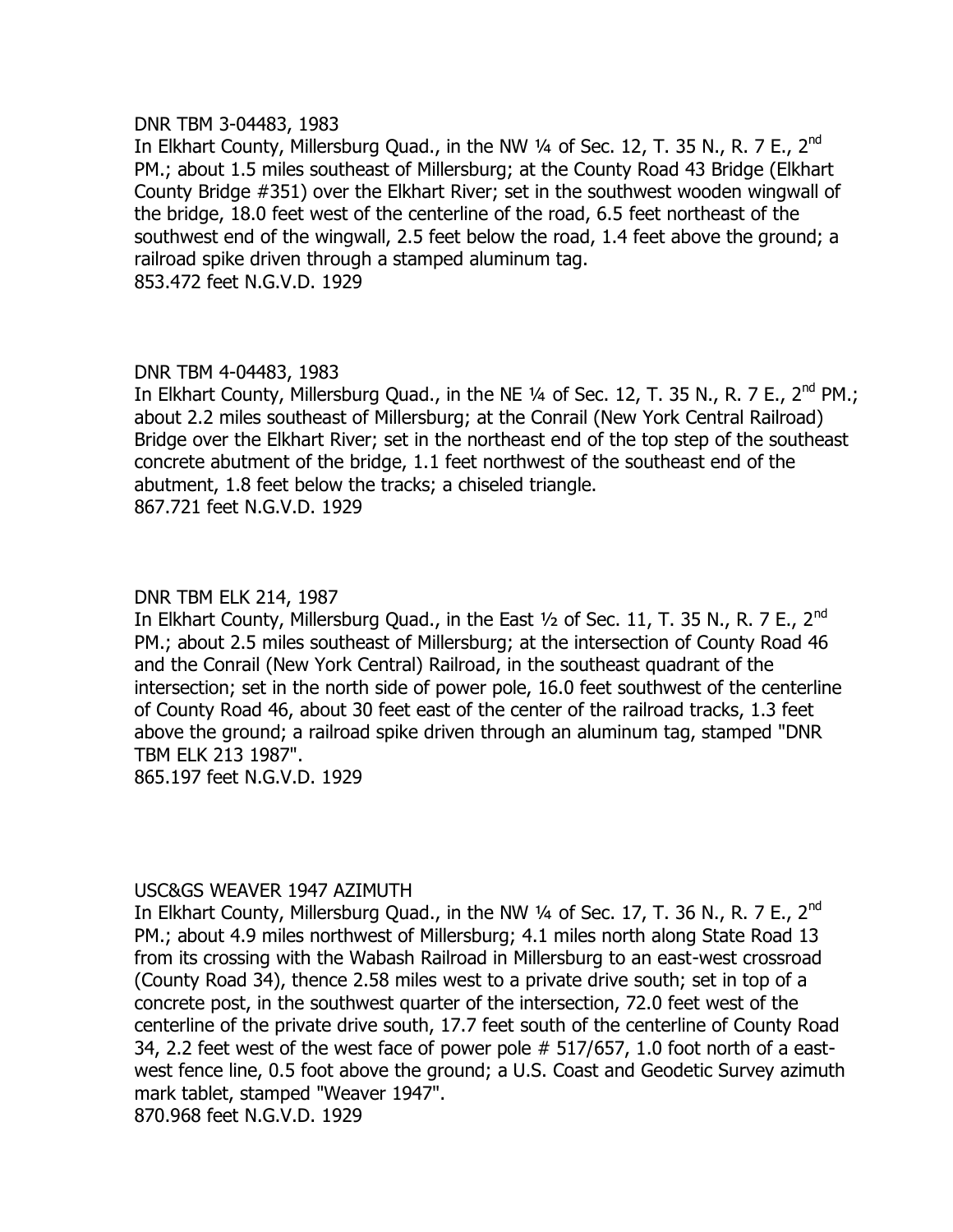#### DNR BM ELK 44, 1975

In Elkhart County, Millersburg Quad., in the NW  $\frac{1}{4}$  of Sec. 16, T. 36 N., R. 7 E., 2<sup>nd</sup> PM.; about 4.6 miles northwest of Millersburg; 4.1 miles north along State Road 13 from its crossing with the Wabash Railroad in Millersburg to an east-west crossroad (County Road 34), thence 2.0 miles west to a north south crossroad (County Road 30); set in top of a concrete headwall in the southeast quarter of the intersection, 23.0 feet east of the centerline of County Road 35, 18.7 feet south of the centerline of County Road 34, 6.1 feet north of the north face of power pole # 661/755, 3.6 feet east of the west edge of the concrete headwall; a Department of Natural Resources control station tablet, stamped "ELK 44 1975".

921.065 feet N.G.V.D. 1929

## DNR BM ELK 43, 1975

In Elkhart County, Millersburg Quad., in the SE  $\frac{1}{4}$  of Sec. 9, T.36 N., R. 7 E., 2<sup>nd</sup> PM.; about 4.4 miles northwest of Millersburg; 4.1 miles north along State Road 13 from its crossing with the Wabash Railroad in Millersburg to an east-west crossroad (County Road 34), thence 1.0 mile west to a north-south crossroad (County Road 37); set in the top of a concrete post in the northwest quarter of the intersection, 208 feet west of the centerline of County Road 37, 26.7 feet north of the centerline of County Road 34, 17.0 feet west of the west face of power pole # 663/750, 2.3 feet southeast of the southeast face of a concrete fence corner post, 0.1 foot above the ground; a Department of Natural Resources brass control station tablet, stamped "ELK 43 1975". 922.195 feet N.G.V.D. 1929

#### DNR BM ELK 42, 1975

In Elkhart County, Millersburg Quad., in the NW  $\frac{1}{4}$  of Sec. 14, T. 36 N., R. 7 E., 2<sup>nd</sup> PM.; about 4.1 miles north of Millersburg; 4.1 miles north along State Road 13 from its crossing with the Wabash Railroad in Millersburg to an east-west crossroad (County Road 34); set in the top of a concrete post in the southeast quarter of the intersection, 46.5 feet south of the centerline of County Road 34, 23.2 feet east of the centerline of State Road 13, 2.2 feet north of the north face of power pole # 686/282, 0.2 foot above the ground; a Department of Natural Resources brass control station tablet, stamped "ELK 42 1975".

898.785 feet N.G.V.D. 1929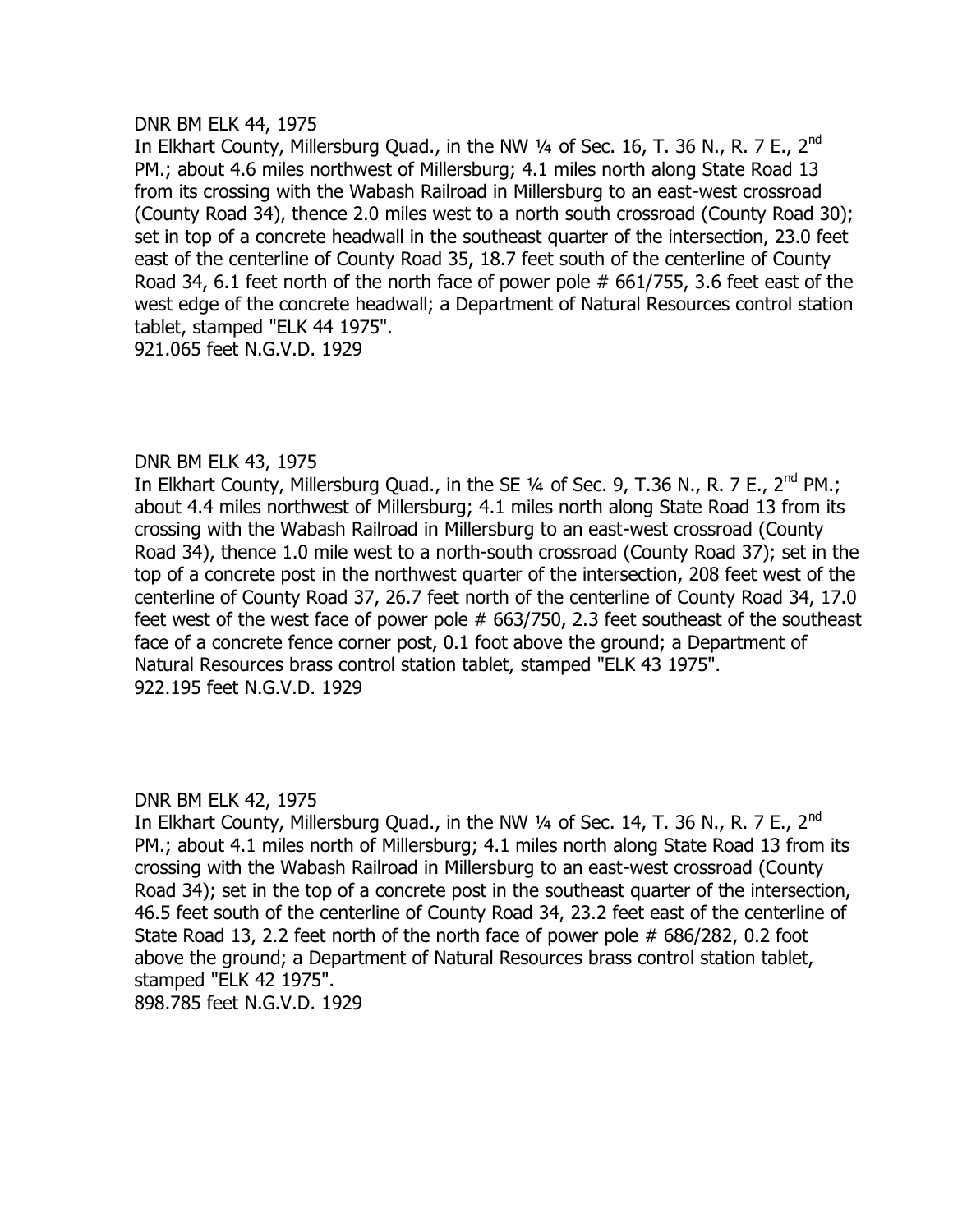#### DNR BM ELK 41, 1975

In Elkhart County, Millersburg Quad., in the SE 1/4 of Sec. 11, T. 36 N., R. 7 E., 2<sup>nd</sup> P.M., about 4.1 miles northeast of Millersburg; 4.1 miles north along State road 13 from its crossing with the Wabash Railroad in Millersburg to an east-west crossroad (County Road 34), thence 1.0 miles east to a "T" road south; set in top of a concrete post in the northwest quarter of the intersection, 20.5 feet north of the centerline of County Road 34, 12.3 feet southwest of a concrete property corner post, 11.9 feet west of the extended centerline of the "T" road south, 2.1 feet east of the east face of power pole # 661/463, 0.1 foot above the ground; a Department of Natural Resources brass control station tablet, stamped "ELK 41 1975". 912.636 feet N.G.V.D. 1929

#### USGS BM 33 WSM 1954

In Elkhart County, Millersburg Ouad, in the SW 1/4 of Sec. 12, T. 36 N., R. 7 E., 2<sup>nd</sup> PM.; about 4.3 miles northeast of Millersburg; 4.1 miles north along State Road 13 from its crossing with the Wabash Railroad in Millersburg to an east-west crossroad (County Road 34), thence 1.0 mile east to a "T" road south; set in the northeast quarter of the intersection in the top of a concrete headwall, 28.4 feet east of the centerline of the "T" road south, 16.4 feet north of the centerline of County Road 34, 0.5 foot south of the north face of the headwall; a U.S. Geological Survey bench mark tablet, stamped "33 WSM 1954".

913.503 feet N.G.V.D. 1929

## DNR BM ELK 40, 1975

In Elkhart County, Millersburg Quad, in the NE 1/4 of Sec. 36, T. 37 N., R. 7 E., 2<sup>nd</sup> PM.; about 5.2 miles southwest of Shipshewana; 3.5 miles south along State Road 5 from its junction with 250 North Road in Shipshewana to an east-west crossroads (100 South Road), thence 4.0 miles west to a north-south crossroads (1200 West Road / the Elkhart-Lagrange County Line Road), in the southwest quarter of the intersection; set in top of a concrete post, 32.1 feet west of the centerline of 1200 West Road, 20.4 feet south of the centerline of 100 South Road, 5.2 feet southwest of power pole # 1436, 6.4 feet west of a fence corner post, 1.1 feet north of a fence line, 0.1 foot above the ground; a Department of Natural Resources brass control station tablet, stamped "ELK 40 1975".

873.030 feet N.G.V.D. 1929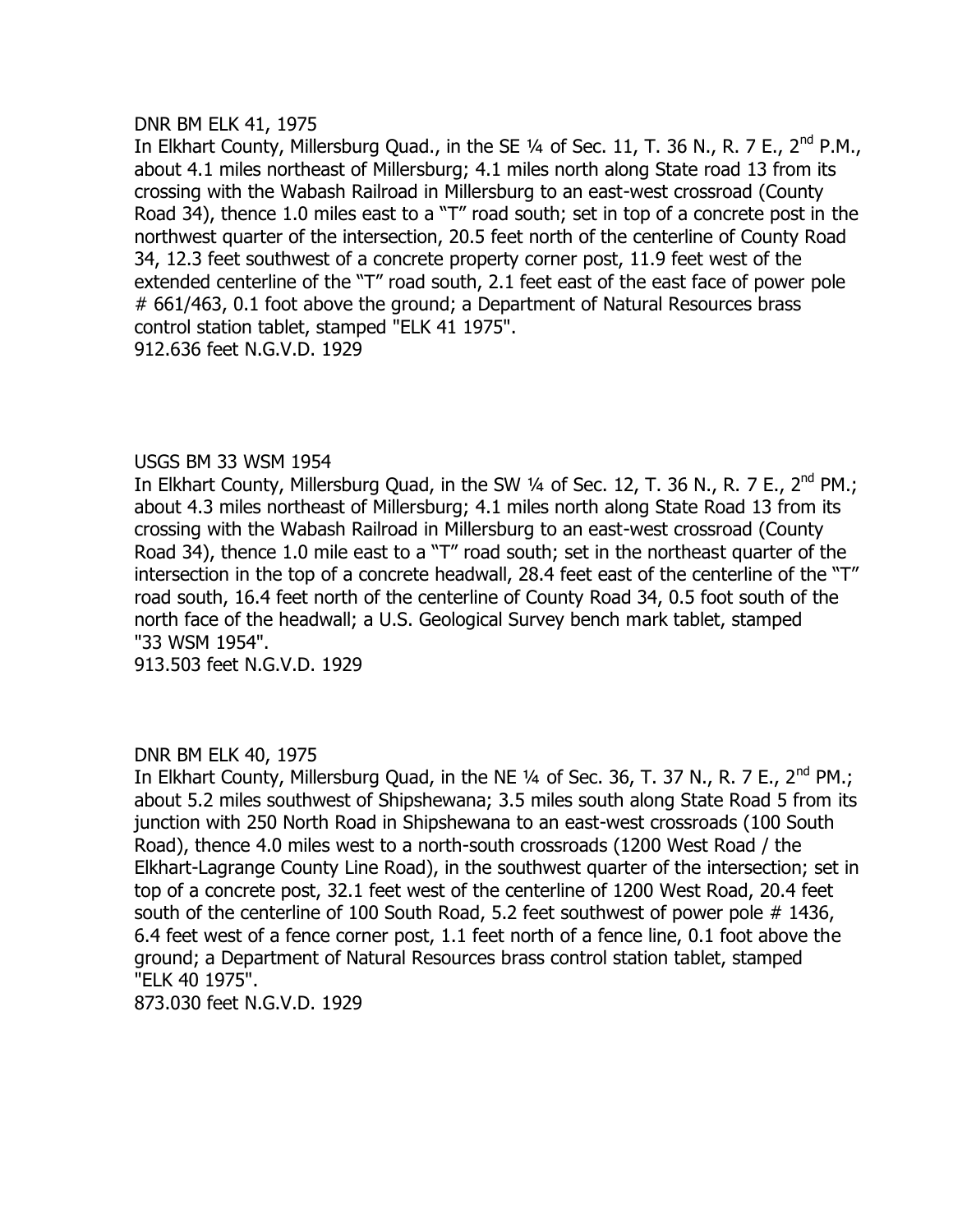#### DNR BM LAG 23, 1975

In Lagrange County, Millersburg Quad, in the NW ¼ of Sec. 6, T. 36 N., R. 8 E., 2nd PM.; about 6.3 miles northeast of Millersburg; 5.6 miles north along State Road 13 from its intersection with the Wabash Railroad at Millersburg to an east-west crossroad (State Road 4), thence 2.0 miles east to a north-south crossroad (County Road 1200 West / Elkhart-Lagrange County Line Road), thence 0.42 mile north to a private farm drive east, in the northeast quarter of the junction; set in the top of a concrete post, 102 feet north of the centerline of the private drive, 23.0 feet east of the centerline of the north-south road, 5.0 feet east of power pole # 661/018, 1.3 feet west of a fence line, 0.1 foot above the ground; a Department of Natural resources brass control station tablet, stamped "LAG 213 1975".

922.480 feet N.G.V.D. 1929

## DNR BM LAG 24, 1975

In Lagrange County, Millersburg Quad, in the SW ¼ of Sec. 6, T. 36 N., R. 8 E., 2nd PM.; about 5.4 miles northeast of Millersburg (Elkhart County); at the "T"-road intersection of 300 South Road and the Elkhart-Lagrange County Line Road (County Road 1200 West), in the northeast quarter of the junction; set in top of a concrete post, 32.0 feet east of the centerline of the Elkhart-Lagrange County Line Road, 15.7 feet north of the center line of300 South Road, 11.7 feet east of a concrete fence corner post, 0.8 foot south of a fence line, 0.1 foot above the ground; a Department of Natural Resources brass control station tablet, stamped "LAG 24 1975". 906.411 feet N.G.V.D. 1929

## DNR BM LAG 25, 1975

In Lagrange County, Millersburg Quad, in the NW 1/4 of Sec. 18, T. 36 N., R. 8 E., 2<sup>nd</sup> PM.; about 4.5 miles northeast of Millersburg (Elkhart County); at intersection of 400 South Road and the Elkhart-Lagrange County Line Road (County Road 1200 West), in the southwest quarter of the intersection; set in top of a concrete post, 47.2 feet east of the centerline of the Elkhart-Lagrange County Line Road, 17.7 feet south of the centerline of400 South Road, 2.0 feet east of telephone pole # 127/57, 1.7 feet north of a fence line, 0.1 foot above the ground; a Department of Natural Resources brass control station tablet, stamped "LAG 25 1975". 920.666 feet N.G.V.D. 1929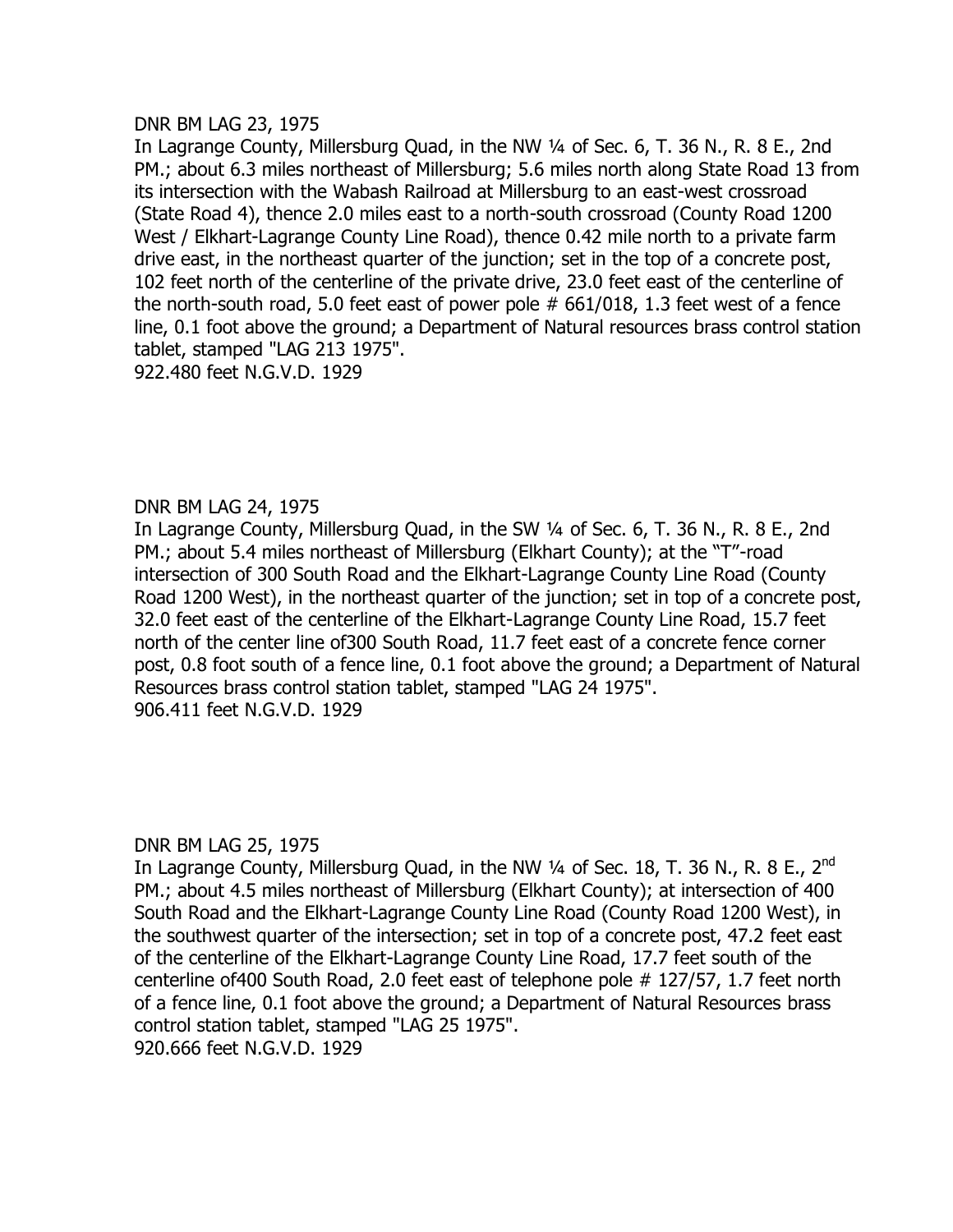#### DNR BM ELK 81, 1984

In Elkhart County, Osceola Quad., in the NW  $\frac{1}{4}$  of Sec. 15, T. 37 N., R. 4 E., 2<sup>nd</sup> PM.; about 0.2 mile east of Osceola; at the junction of U.S. Highway 33 and State Road 219 (the Elkhart and St. Joseph County Line Road); set in the top near the center of an old foundation base for a railroad signal, 88.6 feet south of the centerline of U.S. Highway 33, 48.6 feet east of the centerline of State Road 219 (the Elkhart and St. Joseph County Line Road), 21.6 feet north of the north rail of the tracks, level with the ground; a Indiana Department of Natural Resources control station tablet, stamped "ELK 81 1984".

740.255 feet N.G.V.D. 1929

## DNR TBM 3-BC-5 1982

In Elkhart County, Osceola Quad., in the SW 1/4 of Sec. 15, T. 37 N., R. 4 E., 2<sup>nd</sup> PM.; about 0.6 mile southeast of Osceola; 0.1 mile south along the St. Joseph and Elkhart County Line Road from its junction with U.S. Highway 33 in Osceola to an east-west crossroad, thence 0.25 mile southeast to a road south (County Road 100), thence 0.7 mile south to a curve to the southeast, which becomes County Road 22; set in the west side of I & ME Pole # E 2695, about 100 feet southeast of the intersection, about 20 feet northeast of the centerline of County Road 22, approximately 2 feet above the ground; a railroad spike.

749.623 feet N.G.V.D. 1929

## DNR BM ELK 82, 1986

In Elkhart County, Osceola Quad., in the NW  $\frac{1}{4}$  of Sec. 22, T. 37 N., R. 4 E., 2<sup>nd</sup> PM.; about 0.6 mile southeast of Osceola; 0.1 mile south along the St. Joseph and Elkhart County Line Road from its junction with U.S. Highway 33 in Osceola to an east-west crossroad, thence 0.25 mile southeast to a road south (County Road 100), thence 0.7 mile south to a curve to the southeast, which becomes County Road 22; set in the top of a concrete post, 52.0 feet east of the L.R. Benedict mail box, 13.0 feet northeast of the centerline of County Road 22, 3.4 feet south of power pole # I. & M.E. Co. E. 269 S., level with the ground; a Indiana Department of Natural Resources control station tablet, stamped "ELK 82 1986".

747.114 feet N.G.V.D. 1929

## DNR TBM EC 8, 1986

In Elkhart County, Osceola Quad., in the SW  $\frac{1}{4}$  of Sec. 23, T. 37 N., R. 4 E., 2<sup>nd</sup> PM.; about 1.5 miles southeast of Osceola; 1.1 mile northwest along County Road 22, from the Township School in Jamestown, to a north-south crossroad (County Road 1); set in the west side of a 32 inch tree, 27.0 feet south of the centerline of County Road 22, 22.0 feet northwest of the centerline of County Road 1, 24.6 feet southeast of a telephone pole, 0.8 foot above the ground; a railroad spike driven through an aluminum tag, stamped "DNR TBM EC 8 1986".

754.223 feet N.G.V.D. 1929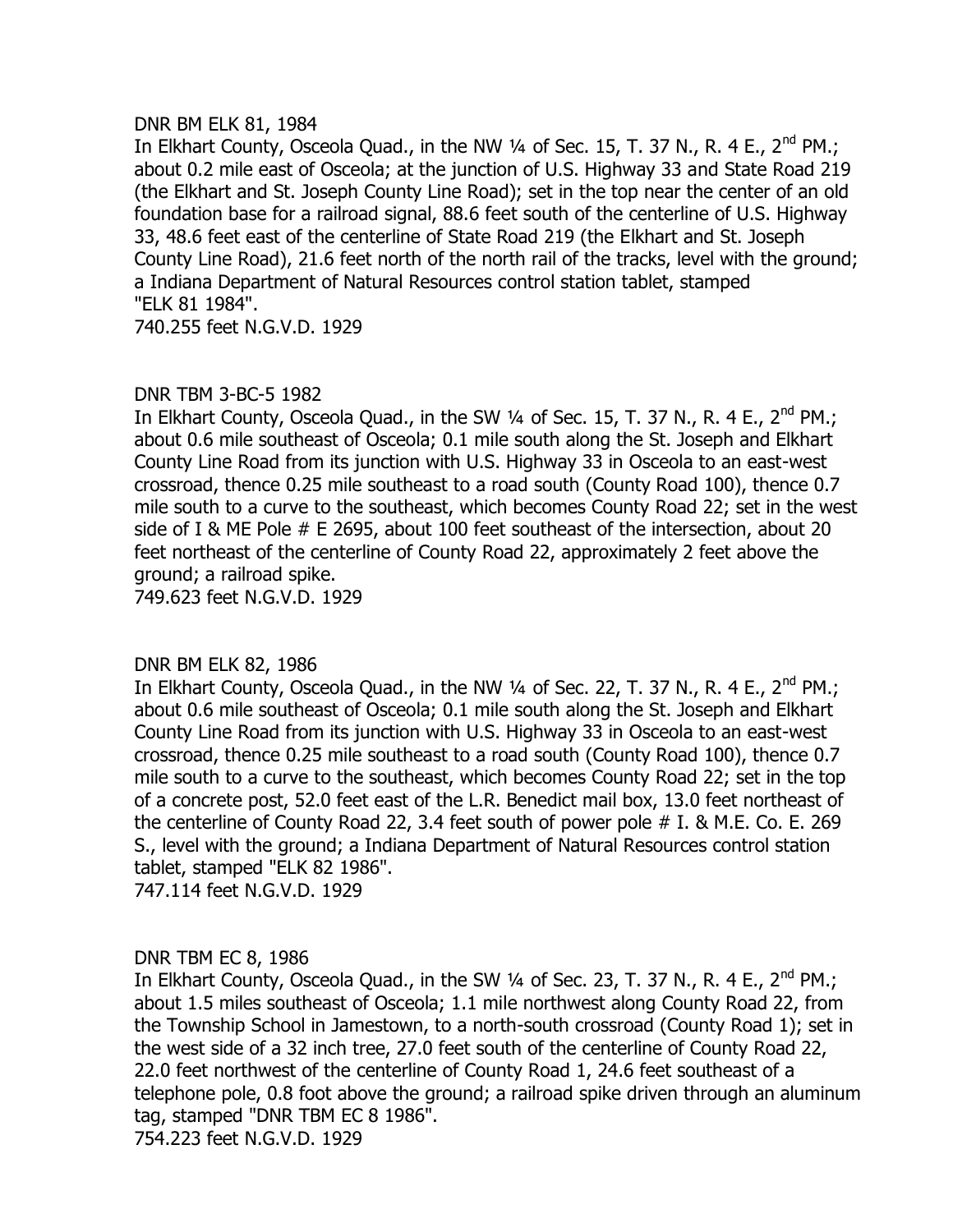#### DNR BM ELK 83, 1984

In Elkhart County, Osceola Quad., in the SE  $1/4$  of Sec. 22, T. 37 N., R. 4 E.,  $2^{nd}$  PM.; about 1.0 northwest of Jamestown; at the County Road 1 bridge over Baugo Creek; set in the top of the south concrete bridge seat, 15.0 feet southeast of the centerline of the road, 0.3 foot northwest of the southeast face of the bridge seat, 1.6 feet below the bridge floor; a Indiana Department of Natural Resources control station tablet, stamped "ELK 83 1984".

748.119 feet N.G.V.D. 1929

#### DNR TBM 3-BC-6, 1982

In Elkhart County, Osceola Quad., in the SE  $\frac{1}{4}$  of Sec. 22, T. 37 N., R. 4 E., 2<sup>nd</sup> PM.; about 1.0 northwest of Jamestown; at the County Road 1 bridge over Baugo Creek; set in the southwest side of a power pole, about 50 feet north of the north end of the bridge, about 40 feet east of the centerline of the road; a railroad spike. 750.804 feet N.G.V.D. 1929

#### DNR TBM 3-BC-7 1982

In Elkhart County, Osceola Quad., in the SE  $\frac{1}{4}$  of Sec. 22, T. 37 N., R. 4 E.,  $2^{nd}$  PM.; about 1.0 northwest of Jamestown; at the County Road 1 bridge over Baugo Creek; set in the west end of the north abutment, about 0.2 feet north of the south end, about 0.0 feet east of the west end; a chiseled triangle. 749.701 feet N.G.V.D. 1929

#### DNR BM 3-BC-8, 1982

In Elkhart County, Osceola Quad., in the NE  $\frac{1}{4}$  of Sec. 26, T. 37 N., R. 4 E., 2<sup>nd</sup> PM.; 0.1 mile southwest of Jamestown; at the County Road 3 Bridge over Baugo Creek; set in the east end of the south abutment, about 0.4 foot west of the east end, about 0.2 foot north of the south end; a chiseled triangle. 761.425 feet N.G.V.D. 1929

#### DNR BM ELK 84, 1984

In Elkhart County, Osceola Quad., in the NE  $\frac{1}{4}$  of Sec. 26, T. 37 N., R. 4 E., 2<sup>nd</sup> PM.; 0.1 mile southwest of Jamestown; at the County Road 3 Bridge over Baugo Creek; set in the top of the north concrete wingwall of the bridge, 14.8 feet northwest of the centerline of the bridge, 0.6 foot northeast of the southwest face of the wingwall, 0.8 feet below the top of the concrete curbing; a Indiana Department of Natural Resources control station tablet, stamped "ELK 84 1984". 761.557 feet N.G.V.D. 1929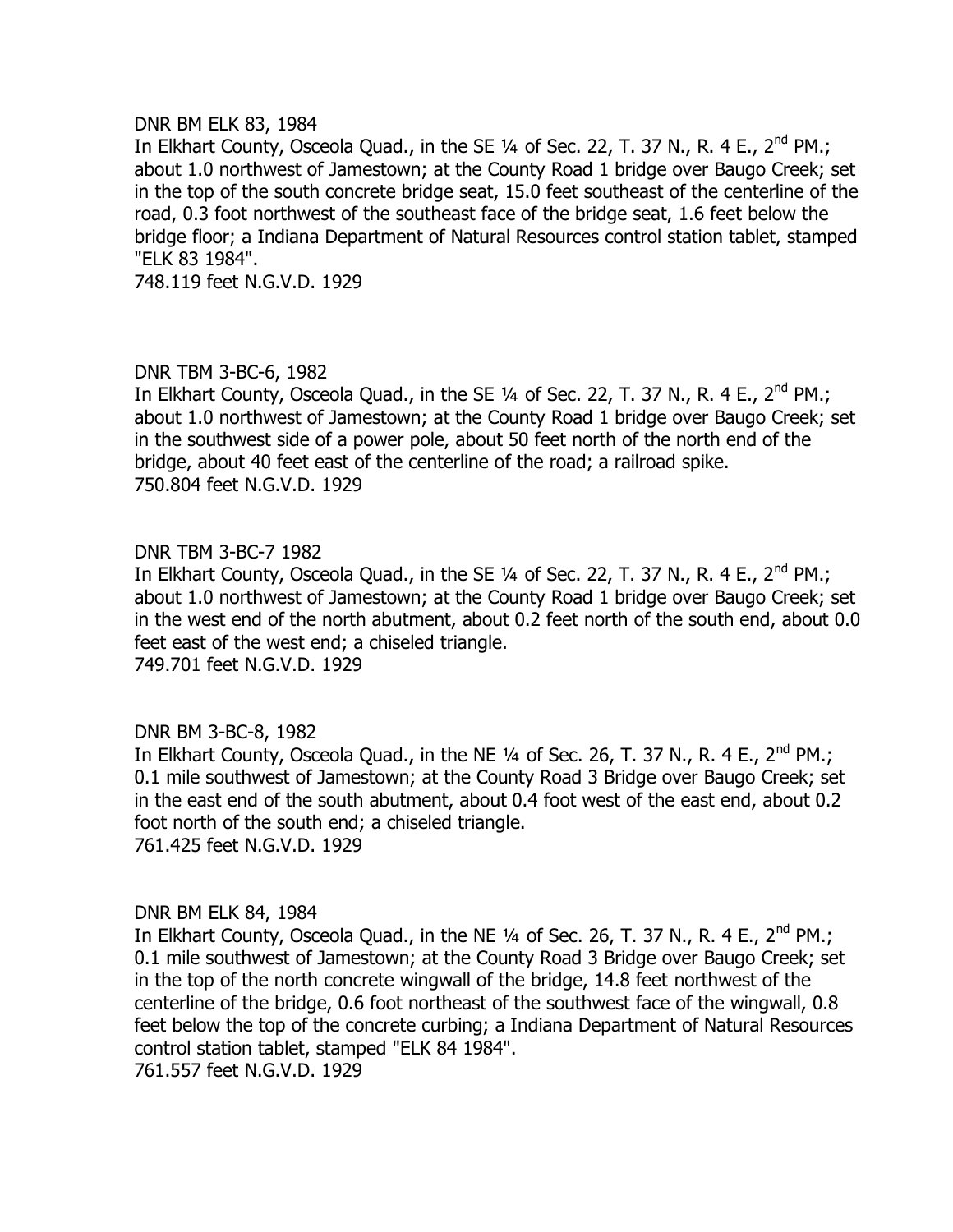#### USC&GS COBUS 1952

In ST. Joseph County, Osceola Quad., in the SE  $1/4$  of Sec. 4, T. 37 N., R. 4 E., 2<sup>nd</sup> PM.; about 1.0 mile north-northeast of Osceola; at the intersection of State Road 219 and Jefferson Road, in a triangular plot of land formed by the road intersection; set in the top of a concrete post, 76.0 feet west of the centerline of State Road 219, 47.0 feet north of the centerline of Jefferson Road, 32.0 feet southeast of a utility pole, 1.0 foot north of a witness post; a US Coast and Geodetic Survey triangulation station tablet, stamped "Cobus 1952".

751.091 feet N.G.V.D. 1929

## USC&GS COBUS 1952 R.M. 2

In ST. Joseph County, Osceola Quad., in the SE  $1/4$  of Sec. 4, T. 37 N., R. 4 E.,  $2^{nd}$  PM.; about 1.0 mile north-northeast of Osceola; at the intersection of State Road 219 and Jefferson Road; set in the top of a square concrete post, 168.3 feet west of the centerline of State Road 219, 93.4 feet west of US Coast and Geodetic Survey station Cobus, 51.0 feet north of the centerline of Jefferson Road, 1.0 foot south of a fence, 1.0 foot south of a witness post, 0.1 foot above the ground; a US Coast and Geodetic Survey reference mark tablet, stamped "COBUS NO 2 1952". 753.384 feet N.G.V.D. 1929

# USC&GS COBUS 1952 R.M. 3, 1984

In ST. Joseph County, Osceola Quad., in the SE 1/4 of Sec. 4, T. 37 N., R. 4 E., 2<sup>nd</sup> PM.; about 1.0 mile north-northeast of Osceola; at the intersection of State Road 219 and Jefferson Road; set in the top of a concrete post, at the base of guy wire for power pole # 244.24, 88.7 feet north of the centerline of Jefferson Road, 75.5 feet west of the centerline of State Road 219, 37.7 feet north of US Coast and Geodetic Survey station Cobus, 33.0 feet southeast of the centerline of the north entrance lane to Jefferson Road, 25.0 feet east-northeast of a utility pole, 1.0 foot south of a witness post, level with the ground; a US Coast and Geodetic Survey bench mark tablet, stamped "COBUS 1952 NO 3 1984". 752.520 feet N.G.V.D. 1929

## DNR TBM COBUS 1, 1995

In Elkhart County, Osceola Quad., in the SW  $\frac{1}{4}$  of Sec. 15, T. 38 N., R. 4 E., 2<sup>nd</sup> PM.; about 3.0 miles northwest of Elkhart; about 0.75 mile north along the Elkhart – St. Joseph County Line Road from its overpass of I 80/90 to its "T" intersection with Cross Creek Road leading east into the Terri Brooke East subdivision, thence about 0.3 mile east to a cmp under the road, over Cobus Creek; set in the concrete sidewalk, 18.8 feet north of the centerline of the road, 17.8 feet west of the cmp, 12.7 feet west of a gas meter, 5.3 feet west of the east end of a wooden fence, 0.6 foot east of the west edge of the sidewalk, 0.5 feet south of the north edge of the sidewalk, 0.5 foot above the road; a chiseled triangle.

782.865 feet N.G.V.D. 1929 3  $3<sup>rd</sup>$  ORDER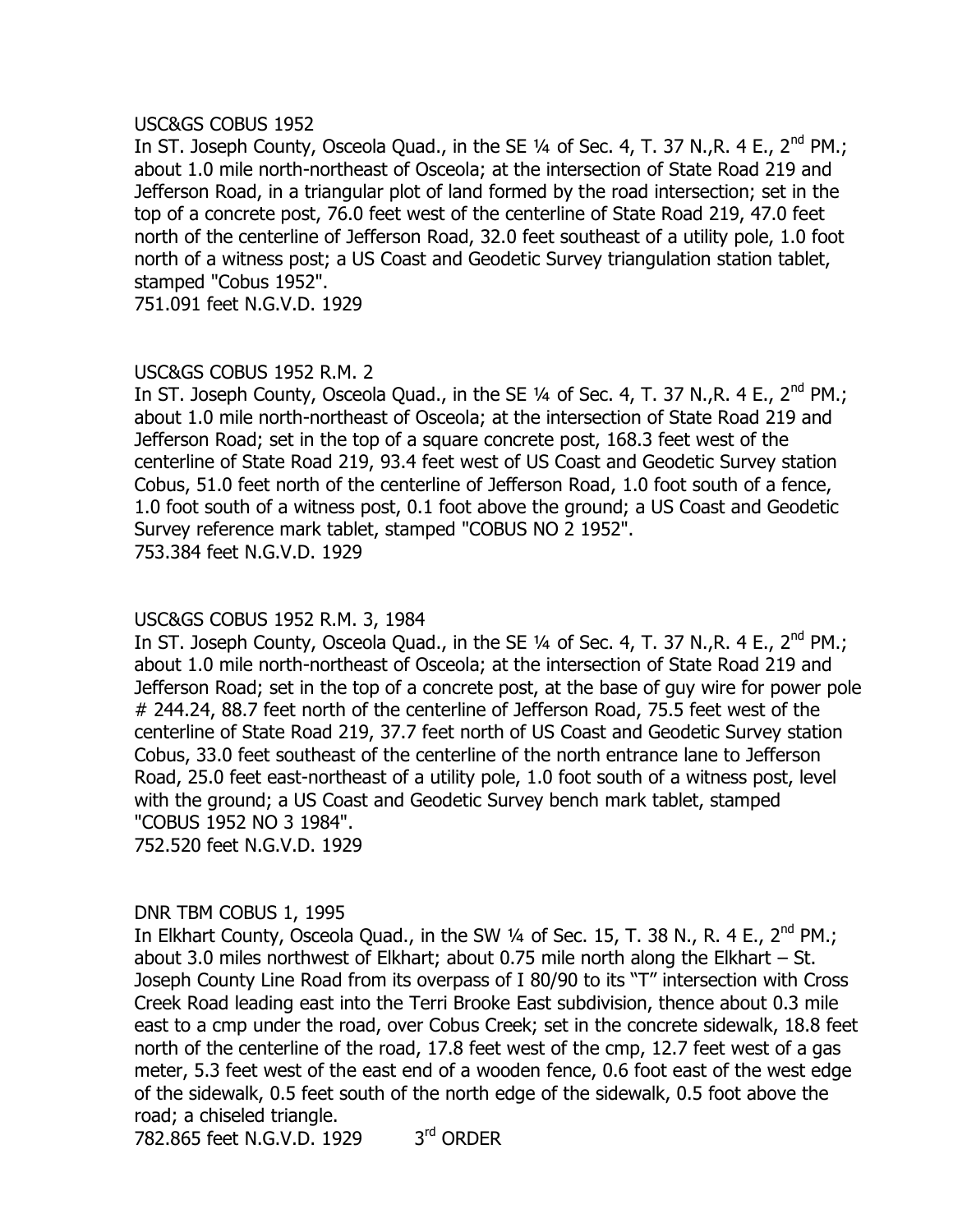#### DNR TBM COBUS 2, 1995

In Elkhart County, Osceola Quad., in the SW 1/4 of Sec. 15, T. 38 N., R. 4 E., 2<sup>nd</sup> PM.; about 3.0 miles northwest of Elkhart; about 0.75 mile north along the Elkhart – St. Joseph County Line Road from its overpass of I 80/90 to its "T" intersection with Cross Creek Road leading east into the Terri Brooke East subdivision, thence about 0.35 mile east to Pebble Brooke Drive, thence 0.4 mile south along Pebble Brooke Drive to its "T" road intersection with Quail Pointe Drive, directly east of # 51837 Pebble Brooke Drive; set in the top of the concrete curb, 19.5 feet east of the extended centerline of Pebble Brooke Drive, 19.0 feet south north of the centerline of Quail Pointe Drive, 18.0 feet north of a flag pole, 4.0 feet north of a "street" sign post, 0.5 foot above the road; a chiseled triangle. 3<sup>rd</sup> ORDER 782.990 feet N.G.V.D. 1929

#### DNR TBM COBUS 3, 1995

In Elkhart County, Osceola Quad., in the SW  $\frac{1}{4}$  of Sec. 15, T. 38 N., R. 4 E., 2<sup>nd</sup> PM.; about 3.0 miles northwest of Elkhart; about 0.75 mile north along the Elkhart – St. Joseph County Line Road from its overpass of I 80/90 to its "T" intersection with Cross Creek Road leading east into the Terri Brooke East subdivision, thence about 0.3 mile east to a cmp under the road, thence north about 550 feet along Cobus Creek to a power pole line; set in the east side of power pole # E 122/73, 106 feet east of the creek, 29.5 feet west of a sprinkler head in the northwest property corner, 1.0 foot above the ground; a railroad spike driven through a aluminum tag, unstamped.

3 rd ORDER

780.658 feet N.G.V.D. 1929

#### DNR BM ELK 1, 1950

In Elkhart County, Osceola Quad., in the NW  $\frac{1}{4}$  of Sec. 10, T. 37 N., R. 4 E., 2<sup>nd</sup> PM.; about 1.0 mile northeast of Osceola; at the State Road 219 concrete arch bridge over the St. Joseph River; set on the southeast concrete handrail, 4.6 feet north of the south end, 24 feet east of the centerline of the road, 4.1 feet above the sidewalk; a Indiana Flood Control and Water Resources Commission control station tablet, stamped "ELK 1 1950". DESTROYED see DOT BM F 77 ELK 735.797 feet N.G.V.D. 1929

#### DOT BM F 77 ELK

In Elkhart County, Osceola Quad., in the NW  $\frac{1}{4}$  of Sec. 10, T. 37 N., R. 4 E., 2<sup>nd</sup> PM.; about 1.0 mile northeast of Osceola; at the State Road 219 bridge over the St. Joseph River; set in the south end of the east concrete guardrail of the bridge, 25.5 feet east of the centerline of State Road 219, 2.8 feet above the road, 1.8 feet north of the south end of the bridge; a Indiana Department of Transportation disk, stamped "F 77 ELK".

3<sup>rd</sup> ORDER

734.838 feet N.G.V.D. 1929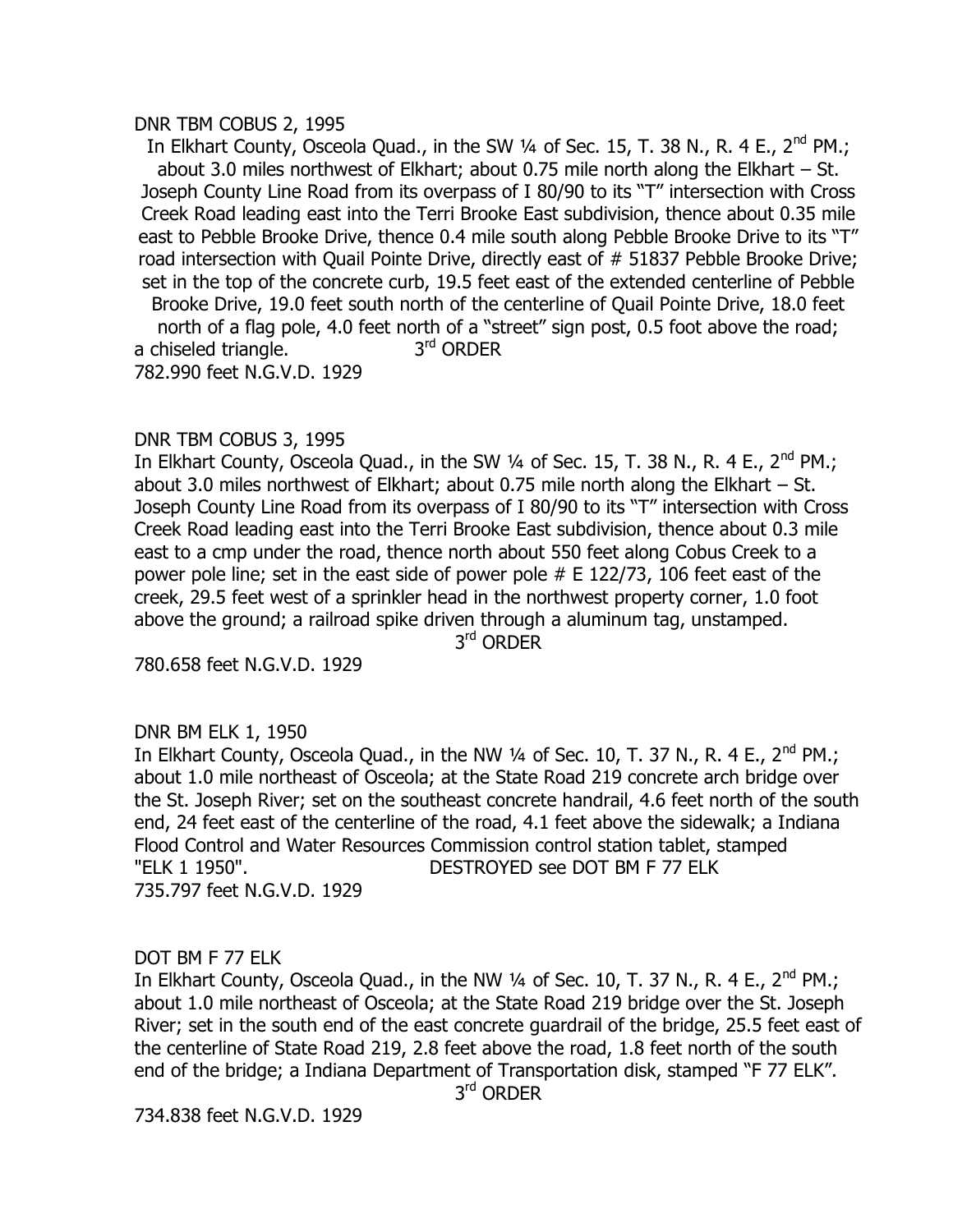#### DNR TBM ELK 1 A, 1993

In Elkhart County, Osceola Quad., in the NE 1/4 of Sec. 9, T. 37 N., R. 4 E., 2<sup>nd</sup> PM.; about 1.0 mile northeast of Osceola; about 0.1 mile south of the State Road 219 bridge over the St. Joseph River; set in the east side of power pole # J 268/436, about 530 feet south of the centerline intersection of State Road 219 and Vistula Road, 36.5 feet west of the centerline of State Road 219, 1.3 feet above the ground; a railroad spike driven through a aluminum tag, stamped "IDNR TBM ELK 1 A 1993".

3<sup>rd</sup> ORDER

736.873 feet N.G.V.D. 1929

## DNR TBM ELK 2 A, 1993

In Elkhart County, Osceola Quad., in the NE  $\frac{1}{4}$  of Sec. 9, T. 37 N., R. 4 E., 2<sup>nd</sup> PM.; about 1.0 mile northeast of Osceola; about 0.2 mile south of the State Road 219 bridge over the St. Joseph River; set in the east side of power pole # 268/99, 150 feet north of the centerline of Lehman Street, 37.7 feet west of the centerline of State Road 219, 1.3 feet above the ground; a railroad spike driven through a aluminum tag, stamped "IDNR TBM ELK 2 A 1993".

3<sup>rd</sup> ORDER

735.885 feet N.G.V.D. 1929

## DNR TBM ELK 3 A, 1993

In Elkhart County, Osceola Quad., in the NW 1/4 of Sec. 10, T. 37 N., R. 4 E., 2<sup>nd</sup> PM.; about 1.0 mile northeast of Osceola; about 0.3 mile south of the State Road 219 bridge over the St. Joseph River; set in the northeast side of power pole # 268/101, in the southeast corner of an adult book store parking lot, 209 feet south of the centerline of Lehman Street, 37.4 feet east of the centerline of State Road 219, 1.1 feet above the ground; a railroad spike driven through a aluminum tag, stamped "IDNR TBM ELK 3 A 1993".

3<sup>rd</sup> ORDER

737.044 feet N.G.V.D. 1929

## DNR BM ELK 78, 1984

In Elkhart County, Osceola Quad., in the NE  $\frac{1}{4}$  of Sec. 10, T. 37 N., R. 4 E., 2<sup>nd</sup> PM.; at Elkhart; 2.0 miles west along U.S. Highway 33 from its junction with State Road 19 to a "T" road north (County Road 1), thence 1.0 mile north to the Harley Holben Elementary School; set in the top at the south corner of a 5 foot 5 inch  $x$  6 foot 5 inch concrete foundation base for a transformer, 208.0 feet west of the centerline of County Road 1 and Ivy Lane, 11.7 feet northeast of the northeast face of the school building, 9.0 feet southeast of the southeast face of the school building, 0.2 foot above the ground; a Indiana Department of Natural Resources control station tablet, stamped "ELK 78 1984".

737.371 feet N.G.V.D. 1929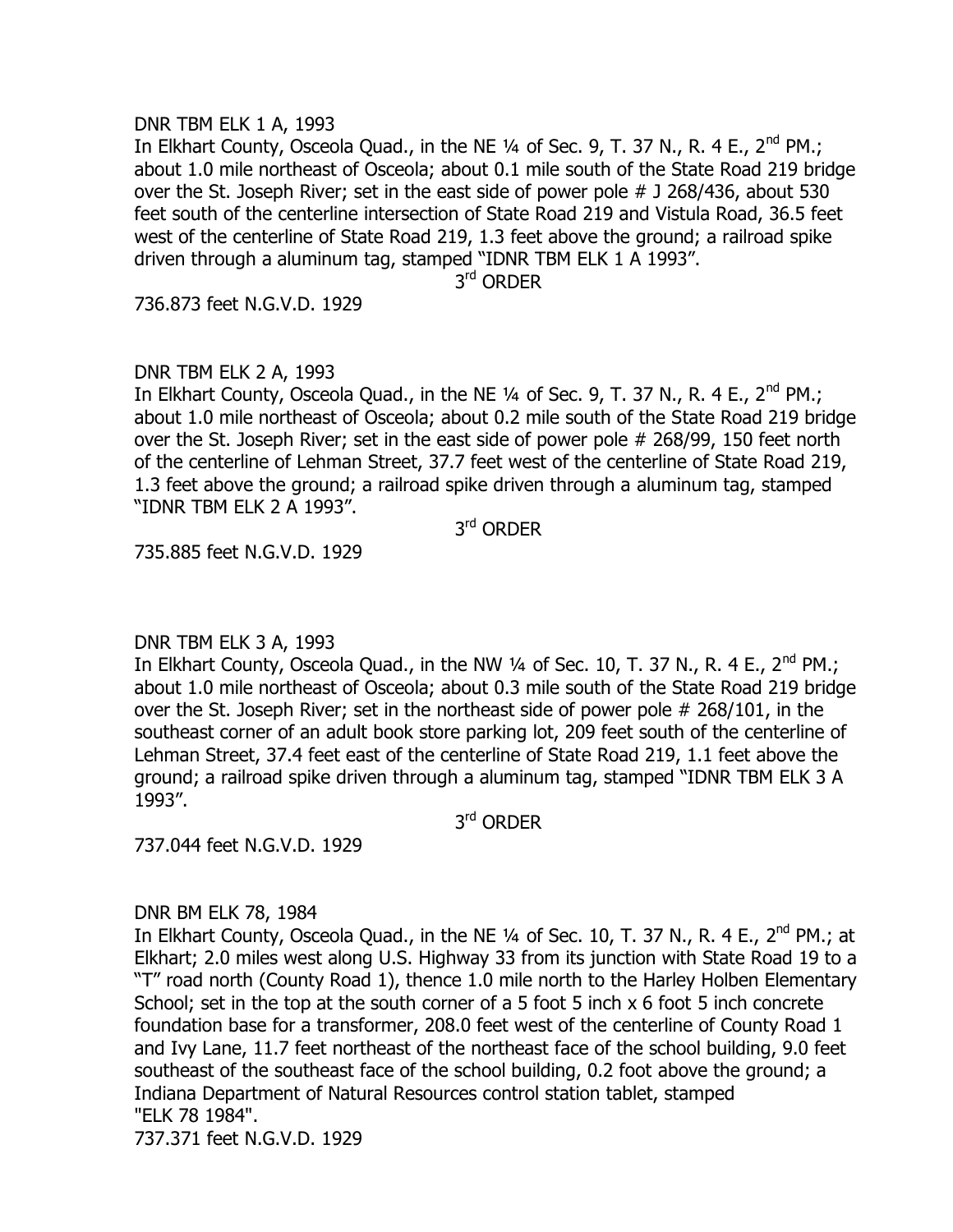#### DNR BM EC 6, 1986

In Elkhart County, Osceola Quad., in the NE 1/4 of Sec. 11, T. 37 N., R. 4 E., 2<sup>nd</sup> PM.; at Elkhart; at the "T" road intersection of County Road 3 and County Road 16; set in the southeast side of a 22 inch tree, 42.0 feet north of the centerline of County Road 16, 9.7 feet west of the extended centerline of County Road 3, 1.3 feet above ground; a railroad spike driven through an aluminum tag, stamped "DNR TBM EC 6 1986". 742.339 feet N.G.V.D. 1929

## DNR TBM TT G 5

In Elkhart County, Osceola Quad., in the SW 1/4 of Sec. 1, T. 37 N., R. 4 E., 2<sup>nd</sup> PM.; at Elkhart; in the southeast quadrant of the "T" intersection of U.S. Highway 20 and Oak Manor Place; set on the northwest corner on the concrete base of the east pilaster at the entrance to Oak Manor Subdivision, 50.4 feet south of centerline of U.S. Highway 20, 24 feet east of centerline of Oak Manor Place, 16.4 feet southwest of a steel "SUNOCO" sign post; a chiseled "X". 741.693 feet N.G.V.D. 1929

#### DNR BM BRADY 1987

In Elkhart County, Osceola Quad., in the NW 1/4 of Sec. 1, T. 37 N., R. 4 E., 2<sup>nd</sup> PM.; at Elkhart; about 0.25 mile north along Jay Dee Street from its "T" road intersection with State Road 20; set in the top of a concrete post, near the old Brady Land Surveying Company Building, 19.7 feet east of the centerline of Jay Dee Street, 86.8 feet northwest of the northwest corner of the old Brady Land Surveying Building, 8.5 feet northwest of power pole # I & ME Co. E 208/260, 45.7 feet east-northeast of power pole I & ME E 208/751, 50.5 southeast of the Department of Natural Resources bench mark STHS, 0.2 foot below the ground; a Indiana Department of Natural Resources control station tablet, stamped "BRADY 1987". 744.523 feet N.G.V.D. 1929

## DNR BM STHS

In Elkhart County, Osceola Quad., in the NW 1/4 of Sec. 1, T. 37 N., R. 4 E., 2<sup>nd</sup> PM.; at Elkhart; about 0.25 mile north along Jay Dee Street from its "T" road intersection with State Road 20, at Calais Cruiser and Elkhart Machinery Corporation, at 55295 Jay Dee Street; set in the top of a one foot pipe culvert with a 3.7 foot concrete headwall, 17.9 feet west of the centerline of Jay Dee Street, 50.5 feet northwest of Department of Natural Resources bench mark "Brady 1987", 0.7 foot above the ground; a Indiana Department of Natural Resources control station tablet, stamped "STHS". 746.174 feet N.G.V.D. 1929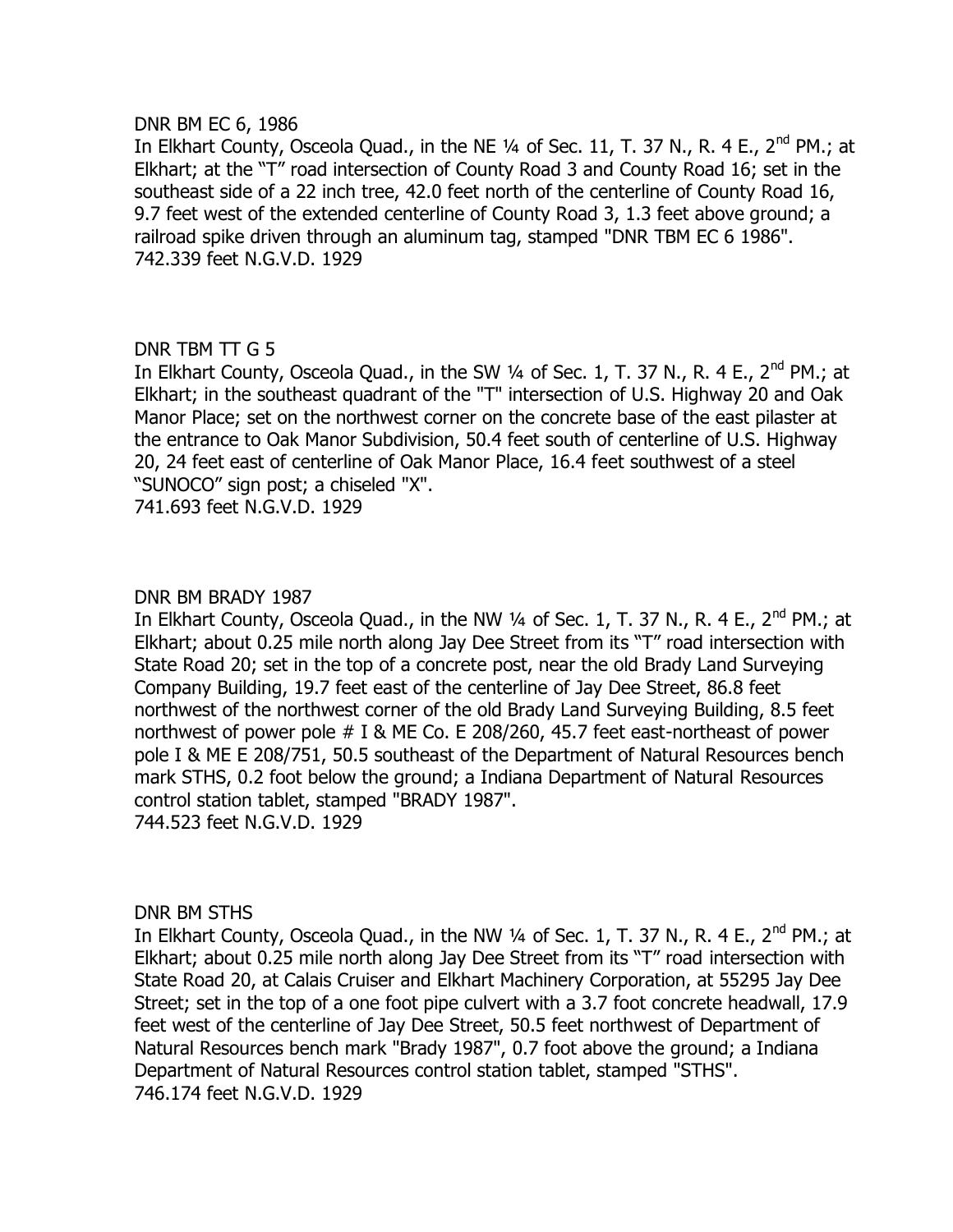#### DNR TBM EC 7, 1986

In Elkhart County, Osceola Quad., in the SE 1/4 of Sec. 12, T. 37 N., R. 4 E., 2<sup>nd</sup> PM.; at Elkhart; at the intersection of South Nappanee Street (State Road 19) and County Road 16, in the southwest quarter of the intersection; set on top of the most northern anchor bolt for a traffic signal post, 34.7 feet west of the centerline of South Nappanee Street, 26.1 feet south of the centerline of County Road 16, 0.8 foot above the sidewalk; a filed cross, stamped "DNR TBM EC 7 1986".

745.749 feet N.G.V.D. 1929

## DNR BM ELK 75, 1984

In Elkhart County, Osceola Quad., in the NW  $\frac{1}{4}$  of Sec. 7, T. 37 N., R. 5 E., 2<sup>nd</sup> PM.; at Elkhart; at the Nappanee Street Bridge (State Road 19) over the St. Joseph River; set in the top at the north end of the east concrete guardrail of the bridge, 32.2 feet east of the centerline of the road, 3.2 feet south of the north end of the concrete guardrail, 2.8 feet above the sidewalk; a Indiana Department of Natural Resources control station tablet, stamped "ELK 75 1984".

747.638 feet N.G.V.D. 1929

## DNR BM ELK 85, 1984

In Elkhart County, Wakarusa Quad., in the NW 1/4 of Sec. 36, T. 37 N., R. 4 E., 2<sup>nd</sup> PM.; about 6.0 miles north of Wakarusa; at the Jackson Road (County Road 26) bridge over Baugo Creek; set in the top of the southwest concrete wingwall of the bridge, 15.3 feet south of the centerline of the bridge, 0.6 foot west of the east end of the wingwall, level with the road; a Indiana Department of Natural Resources control station tablet, stamped "ELK 85 1984".

769.001 feet N.G.V.D. 1929

## DNR TBM 3-BC-9, 1982

In Elkhart County, Wakarusa Quad., in the NW 1/4 of Sec. 36, T. 37 N., R. 4 E., 2<sup>nd</sup> PM.; about 6.0 miles north of Wakarusa; at the Jackson Road (County Road 26) bridge over Baugo Creek; set in the south end of the east abutment, about 0.4 foot west of the east end, about 0.2 foot north of the south end; a chiseled triangle. 768.999 feet N.G.V.D. 1929

## DNR TBM 3-BC-10, 1982

In Elkhart County, Wakarusa Quad., in the NE  $\frac{1}{4}$  of Sec. 35, T. 37 N., R. 4 E., 2<sup>nd</sup> PM.; about 5.8 miles north of Wakarusa; at the County Road 3 Bridge over Baugo Creek; set at the northwest end of the northwest wingwall, about 0.3 foot southeast of the northwest end of the wingwall, about 0.2 foot east of the west face of the wingwall; a chiseled triangle.

767.309 feet N.G.V.D. 1929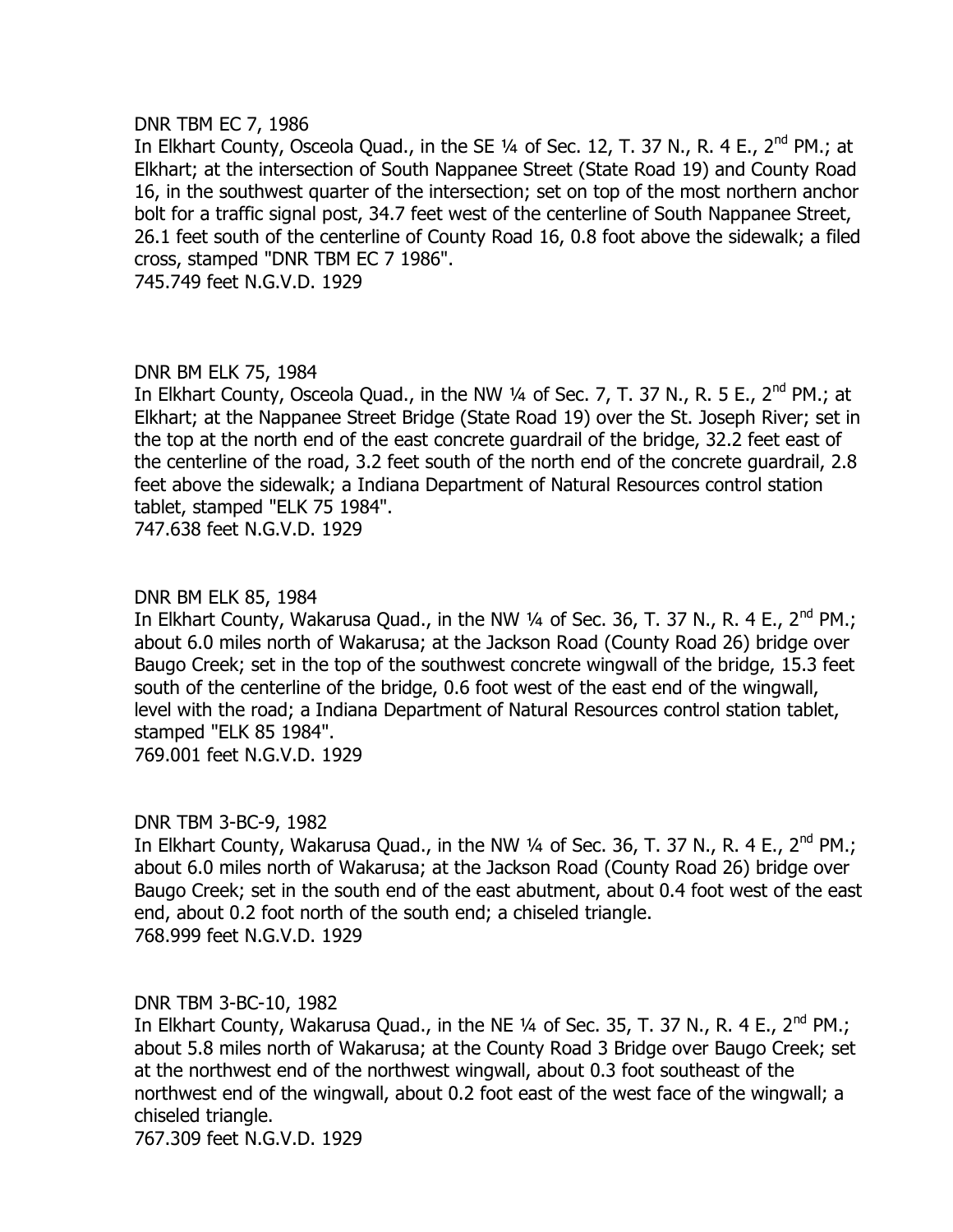#### DNR BM ELK 86, 1984

In Elkhart County, Wakarusa Quad., in the NE  $\frac{1}{4}$  of Sec. 35, T. 37 N., R. 4 E., 2<sup>nd</sup> PM.; about 5.8 miles north of Wakarusa; at the County Road 3 Bridge over Baugo Creek; set in the top of the southwest concrete wingwall of the bridge, 15.1 feet west of the centerline of the road, 1.0 foot south of the north face of the wingwall 1.0 foot below the top of the concrete curbing for the bridge; a Indiana Department of Natural Resources control station tablet, stamped "ELK 86 1984". 767.193 feet N.G.V.D. 1929

## USC&GS BM H 170, 1946

In Elkhart County, Wakarusa Quad., in the SW 1/4 of Sec. 30, T. 37 N., 4 E., 2<sup>nd</sup> PM.; about 6.1 miles north-northeast of Wakarusa; about 0.1 north along State Road 19 from its intersection Jackson Road, at the L. Orville Miller's Cherry Crest Farm; set a drill hole in the top of the north end of the east headwall of a 6 foot by 5 foot concrete box culvert, about 300 feet north of Jackson Road, 108 feet north of the centerline of the driveway to the farm, 30 feet east of the centerline of the highway, about 0.5 foot above the highway; a US Coast and Geodetic Survey bronze disk, stamped "H 170 1946".

788.483 feet N.G.V.D. 1929

# DNR TBM 3-BC-11, 1982

In Elkhart County, Wakarusa Quad., in the NE  $\frac{1}{4}$  of Sec. 2, T. 36 N., R. 4 E., 2<sup>nd</sup> PM.; about 5.0 miles north of Wakarusa; at the Kern Road (County Road 28) bridge over Baugo Creek; set in the north end of the east abutment, at the south end of the northeast wingwall, about 1.5 feet north of the guardrail, about 0.2 foot east of the west face of the wingwall; a chiseled triangle. 774.707 feet N.G.V.D. 1929

## DNR BM ELK 87, 1984

In Elkhart County, Wakarusa Quad., in the SE 1/4 of Sec. 35, T. 36 N., R. 4 E., 2<sup>nd</sup> PM.; about 5.0 miles north of Wakarusa; at the Kern Road (County Road 28) bridge over Baugo Creek; set in the top of the northeast concrete wingwall of the bridge, 17.9 feet north of the centerline of the road, 2.5 feet east of the west face of the northeast wingwall, level with the road; a Indiana Department of Natural Resources control station tablet, stamped "ELK 87 1984".

774.714 feet N.G.V.D. 1929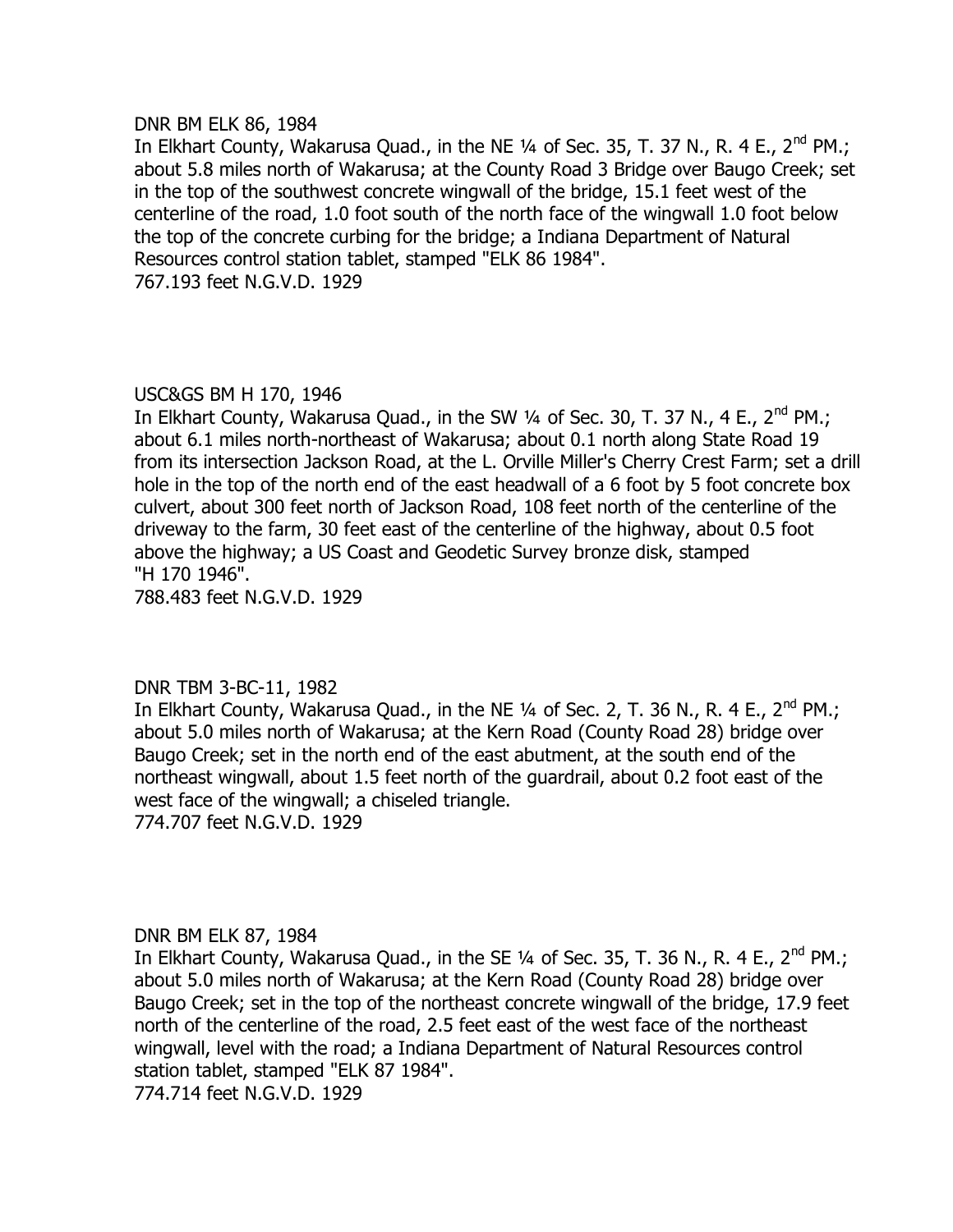#### USC&GS BM J 170, 1946

In Elkhart County, Wakarusa Quad., in the SE 1/4 of Sec. 36, T. 37 N., 4 E., 2<sup>nd</sup> PM.; about 5.0 mile north-northeast of Wakarusa; about 0.2 miles north along State Road 19 from its intersection with Kern Road (County Road 28); set in a drill hole, in the center of the top of the west headwall of a 4 foot concrete box culvert, 30 feet west of the centerline of the highway, about level with the highway; a US Coast and Geodetic Survey bronze disk, stamped "J 170 1946". 803.742 feet N.G.V.D. 1929

#### DNR BM ELK 88, 1984

In Elkhart County, Wakarusa Quad., in the SE  $\frac{1}{4}$  of Sec. 2, T. 36 N., R. 4 E., 2<sup>nd</sup> PM.; about 4.0 miles north of Wakarusa; at the Roosevelt Road (County Road 30) bridge over Baugo Creek; set in the top at the east end of the north concrete headwall of the bridge, 13.5 feet north of the centerline of the road, 0.4 foot east of the west face of the headwall, 0.2 foot below the road; a Indiana Department of Natural Resources control station tablet, stamped "ELK 88 1984".

778.831 feet N.G.V.D. 1929

#### USC&GS BM K 170, 1946

In Elkhart County, Wakarusa Quad., in the NW  $\frac{1}{4}$  of Sec. 7, T. 36 N., R. 4 E., 2<sup>nd</sup> PM.; about 4.0 miles north of Wakarusa; at the intersection of State Road 19 and Roosevelt Road (County Road 30), at the D.A. Yoder Lawndale Farm; set in the top of a concrete post, 90 feet east of and across the highway from the southeast corner of the Yoder farmhouse, 39 feet east of the centerline of State Road 19, 36 feet south of the centerline of Roosevelt Road (County Road 30), 11 feet south of a fence corner, 1.5 feet west of the fence line, about 2 feet above the highway, projecting 5 inches; a US Coast and Geodetic Survey bronze disk stamped "K 170 1946". 816.604 feet N.G.V.D. 1929

## DNR BM ELK 90, 1984

In Elkhart County, Wakarusa Quad., in the East  $\frac{1}{2}$  of Sec. 10, T. 36 N., R. 4 E., 2<sup>nd</sup> PM.; about 3.5 miles north-northwest of Wakarusa; 3.0 miles north along County Road 3 from the crossroad in Wakarusa (Waterford Street) to an east-west crossroad (County Road 32), thence 1.0 mile west to a north-south crossroad, (County Road 1), thence 0.5 mile north to a road northwest, (County Road 130) thence 0.2 mile northwest and west to a bridge over Baugo Creek; set in the top at the west end of the north concrete headwall of the bridge 16.0 feet north of the centerline of the bridge, 0.6 foot west of the east face of the headwall, 0.1 foot above the road; a Indiana Department of Natural Resources control station tablet, stamped "ELK 90 1984". 783.699 feet N.G.V.D. 1929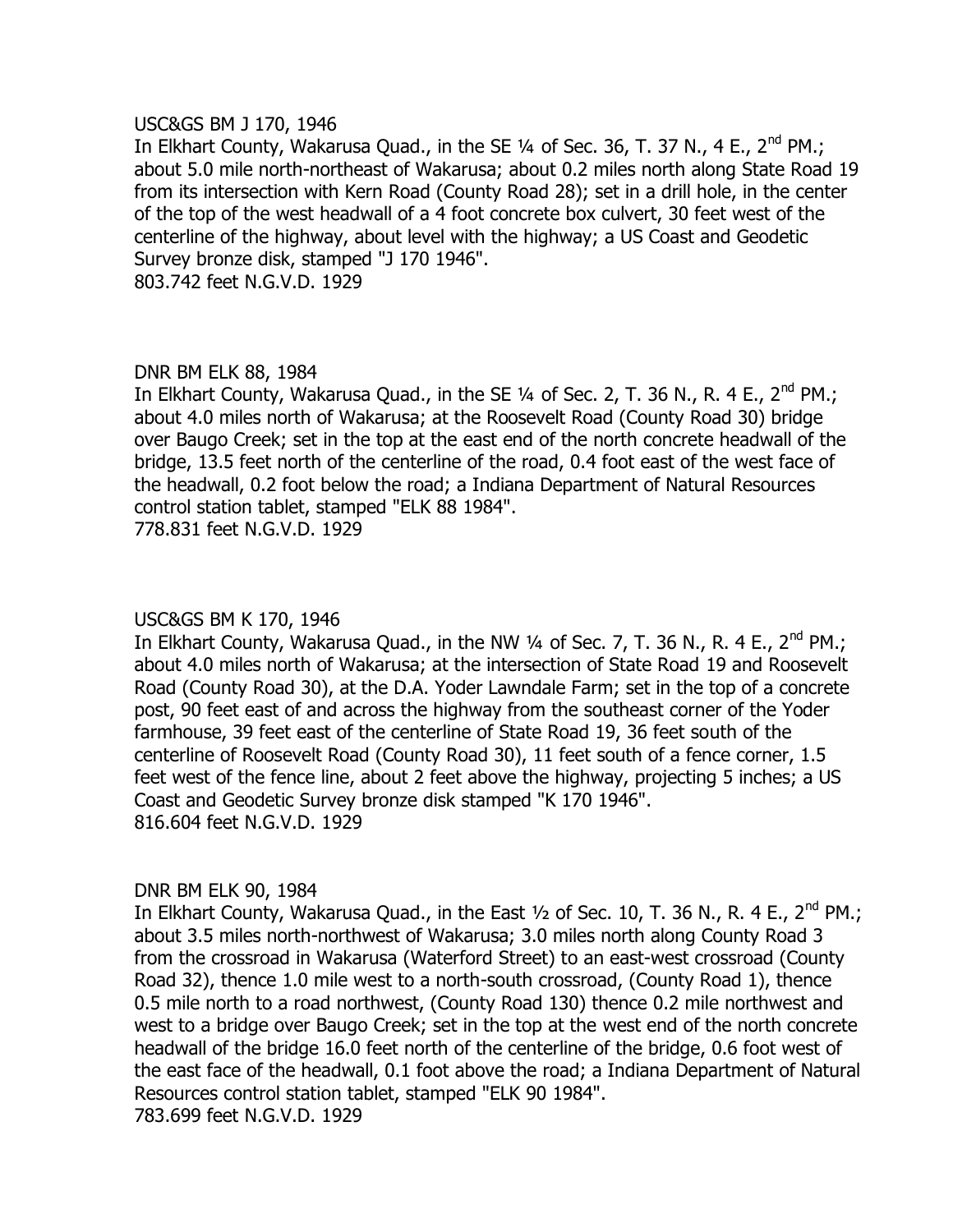#### DNR TBM 3-BC-13, 1982

In Elkhart County, Wakarusa Quad., in the NE 1/4 of Sec. 10, T. 36 N., R. 3 E., 2<sup>nd</sup> PM.; about 3.5 miles north-northwest of Wakarusa; at the County Road 1 Bridge over Baugo Creek; set in the southeast end of the northwest wingwall, about 1.5 feet northwest of the southeast end, about 0.2 foot northeast of the southwest face; a chiseled triangle. 782.217 feet N.G.V.D. 1929

## DNR TBM 3-BC-14, 1982

In Elkhart County, Wakarusa Quad., in the NE 1/4 of Sec. 10, T. 36 N., R. 3 E., 2<sup>nd</sup> PM.; about 3.5 miles north-northwest of Wakarusa; at the County Road 1 Bridge over Baugo Creek; set in the northeast corner of the east abutment, about 0.2 foot south of the north end, about 0.2 foot west of the east end; a chiseled triangle. 783.698 feet N.G.V.D. 1929

## DNR BM ELK 89, 1984

In Elkhart County, Wakarusa Quad., in the SE  $1/4$  of Sec. 10, T. 36 N., R. 4 E., 2<sup>nd</sup> PM.; about 3.5 miles north-northwest of Wakarusa; at the County Road 1 Bridge over Baugo Creek; set in the top at the south end of the west concrete wingwall of the bridge, 18.5 feet west of the centerline of the bridge, 22 feet south of the north corner of the wingwall, level with the road; a Indiana Department of Natural Resources control station tablet, stamped "ELK 89 1984". 782.529 feet N.G.V.D. 1929

## DNR BM ELK 91, 1984

In Elkhart County, Wakarusa Quad., in the SE 1/4 of Sec. 10, T. 36 N., R. 4 E., 2<sup>nd</sup> PM.; about 3.0 miles north-northwest of Wakarusa; at the Madison Road (County Road 32) bridge over Baugo Creek; set in the top at the west end of the north concrete headwall of the bridge, 12.8 feet north of the centerline of the road, 0.4 foot west of the east face of the headwall, level with the road; a Indiana Department of Natural Resources control station tablet, stamped "ELK 91 1984". 786.389 feet N.G.V.D. 1929

## DNR TBM 3-BC-15, 1982

In Elkhart County, Wakarusa Quad., in the SE  $\frac{1}{4}$  of Sec. 10, T. 36 N., R. 4 E., 2<sup>nd</sup> PM.; about 3.0 miles north-northwest of Wakarusa; at the Madison Road (County Road 32) bridge over Baugo Creek; set in the north end of the east abutment, about 0.5 foot east of the west face, about 0.2 foot south of the north face; a chiseled triangle. 786.352 feet N.G.V.D. 1929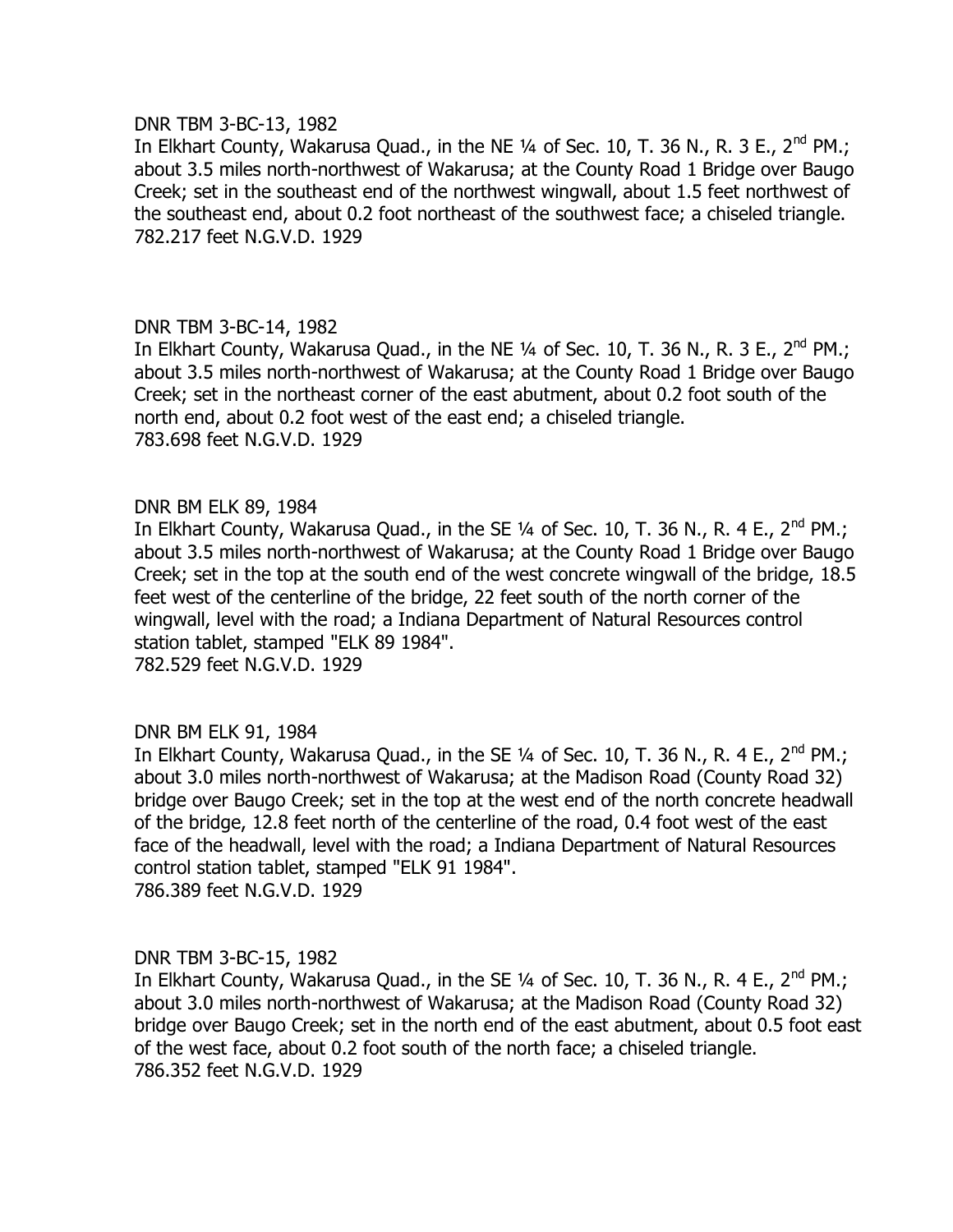#### USC&GS BM L 170, 1946

In Elkhart County, Wakarusa Quad., in the SE 1/4 of Sec. 12, T. 36 N., R. 4 E., 2<sup>nd</sup> PM.; about 3.0 miles north-northeast of Wakarusa; about 0.1 mile north along State Road 19 from its intersection with Madison Road (County Road 32); set in a drill hole, in the top of the north end of the west headwall of a 6 foot by 3 foot box culvert, 28 feet west of the centerline of State Road 19, about level with the road; a US Coast and Geodetic Survey bronze disk, stamped "L170 1946".

807.315 feet N.G.V.D. 1929

## DNR BM ELK 92, 1986

In Elkhart County, Wakarusa Quad., in the NE  $\frac{1}{4}$  of Sec. 22, T. 36 N., R. 4 E., 2<sup>nd</sup> PM.; about 1.9 miles northwest of Wakarusa; at the intersection of New Road (County Road 36) and County Road 1; set in the top of a concrete post, 131.0 feet northeast of the northeast corner of the Baugo Church of the Brethern, 127.6 feet south of the centerline of New Road (County Road 36), 16.7 feet west of the centerline of County Road 1, 3.5 feet north of power pole # NIPS Co. 1-057-534, level with the ground; a Indiana Department of Natural Resources control station tablet, stamped "ELK 92 1986".

821.060 feet N.G.V.D. 1929

## DNR TBM 3-BC-18, 1982

In Elkhart County, Wakarusa Quad., in the SW  $\frac{1}{4}$  of Sec. 23, T. 36 N., R. 4 E., 2<sup>nd</sup> PM.; about 1.0 mile northwest of Wakarusa; at the Osborne Road (County Road 38) 36 foot concrete bridge over Baugo Creek; set in the south end of the west abutment, 17.7 feet south of the centerline of the road, 2.8 feet south of the south face of the bridge, about 1.5 feet above the bridge seat, 0.3 foot north of the south end of the abutment, about level with the road; a chiseled triangle. 807.859 feet N.G.V.D. 1929

## DNR BM ELK 93, 1986

In Elkhart County, Wakarusa Quad., in the SW 1/4 of Sec. 23, T. 36 N., R. 4 E., 2<sup>nd</sup> PM.; about 1.0 mile northwest of Wakarusa; at the Osborne Road (County Road 38) 36 foot concrete bridge over Baugo Creek; set in the top of the northeast concrete bridge seat of the bridge, 16.4 feet north of the centerline of the road, 1.6 feet below the road, 0.8 foot south of the north face of the bridge seat; a Indiana Department of Natural Resources control station tablet, stamped "ELK 93 1986". 806.259 feet N.G.V.D. 1929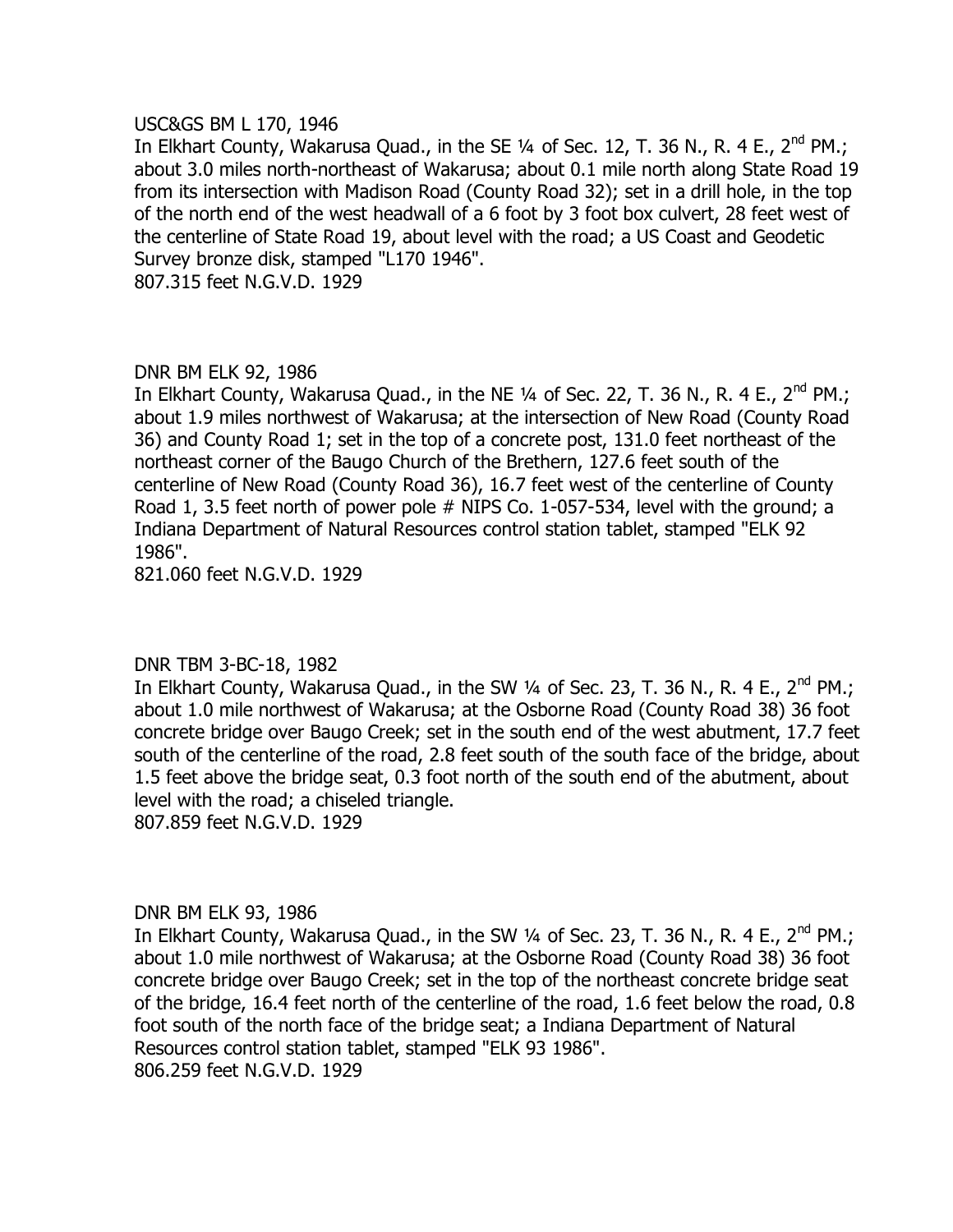#### USC&GS BM Z 170, 1946

In Elkhart County, Wakarusa Quad., in the SW  $\frac{1}{4}$  of Sec. 27, T. 36 N., R. 4 E., 2<sup>nd</sup> PM.; about 1.7 miles west of Wakarusa; at the intersection of Pierce Road and the St. Joseph and Elkhart County Line Road (Ash Road), in the northeast quarter of the intersection; set in a concrete post, 41 feet north of the centerline of Pierce Road, 17 feet east of the centerline of the St. Joseph and Elkhart County Line Road (Ash Road), 17 feet north of guy pole # 506/953, 2 feet west of the fence line, about level with the St. Joseph and Elkhart County Line Road (Ash Road), projecting 5 inches; a US Coast and Geodetic Survey bench mark bronze disk, stamped "Z 170 1946". 825.512 feet N.G.V.D. 1929

## USC&GS BM A 171, 1946

In Elkhart County, Wakarusa Quad., in the NE  $\frac{1}{4}$  of Sec. 34, T. 36 N., R. 4 E., 2<sup>nd</sup> PM.; about 0.8 mile west of Wakarusa; at the intersection of Pierce Road and a gravel County Road 1, in the southwest ¼ of the intersection; set in the top of a concrete post, 33 feet south of the centerline of Pierce Road, 19 feet west of the centerline of County Road 1, 13 feet south of a 20 inch Maple tree, 12 feet south of a fence corner, 1 foot east of the fence, about level with the intersection, projecting 6 inches; a US Coast and Geodetic Survey bronze disk, stamped "A 171 1946". 823.854 feet N.G.V.D. 1929

## USC&GS BM B 171, 1946

In Elkhart County, Wakarusa Quad., in the SW  $\frac{1}{4}$  of Sec. 25, T. 36 N., R. 4 E., 2<sup>nd</sup> PM.; at Wakarusa; at the Community School Building; set vertically in a drill hole, in the east face of the brick wall, at the high school entrance, 5.8 feet south of the center of the doorway, about 2 feet above the sidewalk; a US Coast and Geodetic Survey bronze disk, stamped "B 171 1946".

832.803 feet N.G.V.D. 1929

#### USC&GS BM C 171, 1946

In Elkhart County, Wakarusa Quad., in the SW  $\frac{1}{4}$  of Sec. 25, T. 36 N., R. 4 E., 2<sup>nd</sup> PM.; at Wakarusa; at the Salem Bank & Trust Company; set vertically in a drill hole, in the south face of the stone foundation, 3 feet east of the southwest corner directly beneath a window, 3 feet above the sidewalk; a US Coast and Geodetic Survey bronze bench mark disk, stamped "C 171 1946".

847.095 feet N.G.V.D. 1929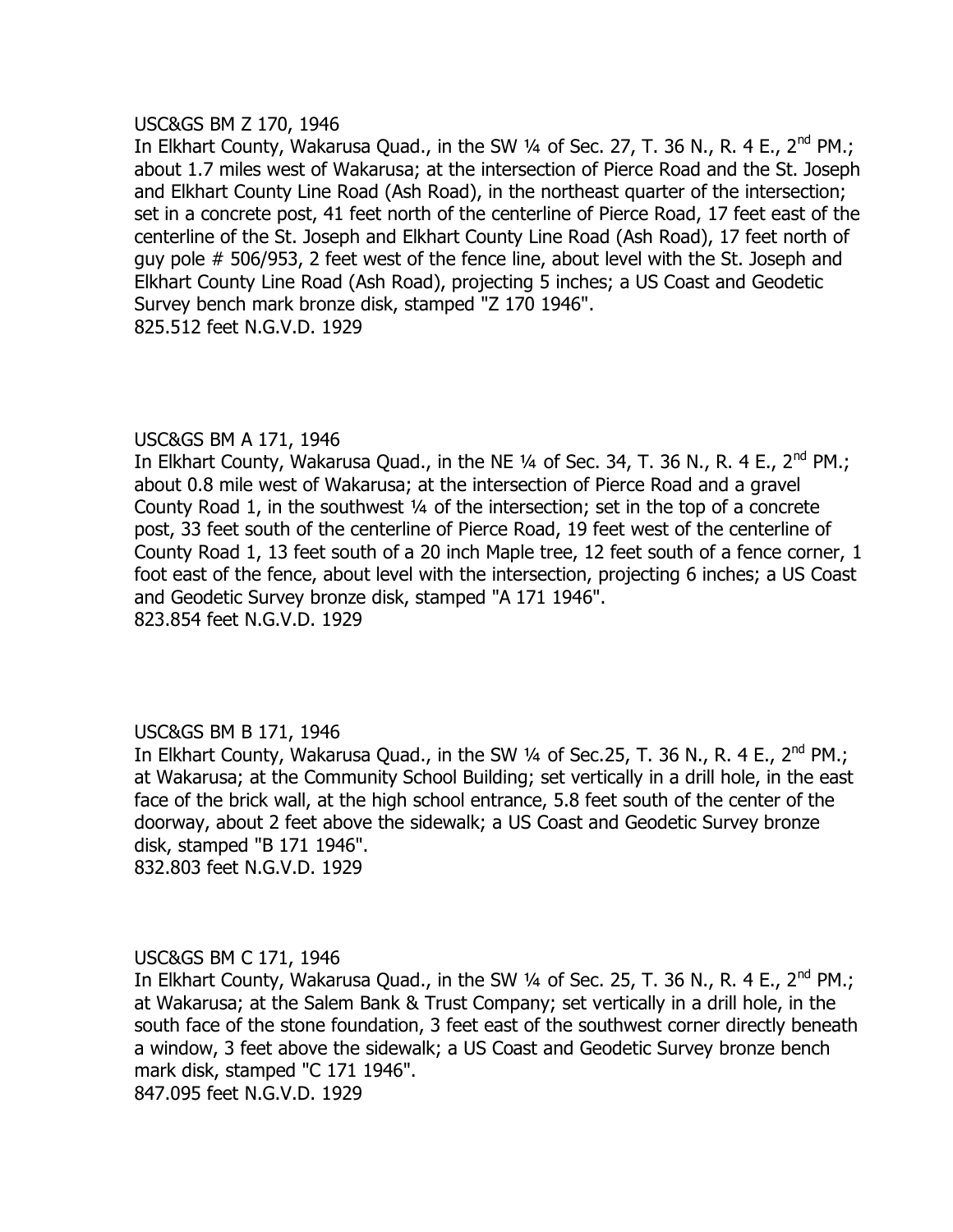#### USC&GS BM D 170, 1946

In Elkhart County, Wakarusa Quad., in the NW  $\frac{1}{4}$  of Sec. 36, T. 36 N., R. 4 E., 2<sup>nd</sup> PM.; at Wakarusa; at the First Christian Church; set vertically in a drill hole, in the north face of the concrete foundation of the church building, 1.0 foot west of the northeast corner, about 1 foot above the ground; a US Coast and Geodetic Survey bronze disk, stamped "D 171 1946".

840.044 feet N.G.V.D. 1929

## DNR TBM HW SJR 10-03282, 1983

In Elkhart County, Osceola Quad., in the NW  $\frac{1}{4}$  of Section 11, T. 37 N., R. 4 E., 2<sup>nd</sup> PM.; at Elkhart; at the Indiana Avenue pipe culvert over Crawford Ditch; set in the west side of a 12 inch Sugar Maple tree, 80.5 feet east of the centerline of the pipe culvert, 44.0 feet north of the centerline of Indiana Avenue, 0.4 foot above the ground; a railroad spike driven thru an aluminum tag, stamped "DNR TBM HW SJR 10-03282".

3<sup>rd</sup> Order

738.551 feet N.G.V.D. 1929 225.1108 meters N.G.V.D. 1929

# DNR TBM HW SJR 11-03282, 1983

In Elkhart County, Osceola Quad., in the NW 1/4 of Section 12, T. 37 N., R. 4 E., 2nd PM.; at Elkhart; at the Nappanee Street bridge over the Elkhart River; set in the top of the southwest conc. wingwall, 32.7 feet west of the centerline of Nappanee Street, 4.6 feet north of the south end of the wingwall, 0.2 foot west of the west end of the concrete handrail of the bridge; a chiseled triangle.

3<sup>rd</sup> Order

737.188 feet N.G.V.D. 1929 224.6954 meters N.G.V.D. 1929

IFC&WRC BM ELK 34, 1955 In Elkhart County, Millersburg Quad., in the NE  $\frac{1}{4}$  of Sec. 9, T. 35 N., R. 7 E., 2<sup>nd</sup> PM.; about 1.3 miles southwest of Millersburg; at the County Road 37 bridge over the Elkhart River; set in the top of the southwest corner of the south bridge seat, 9 feet west of the centerline of the road, 2.4 feet south of the north face of the south abutment, 1.3 feet below the road, 0.3 foot east of the west end of the south bridge seat; a Indiana Flood Control and Water Resources bronze control station tablet, stamped "ELK 34 1955". 842.024 feet N.G.V.D. 1929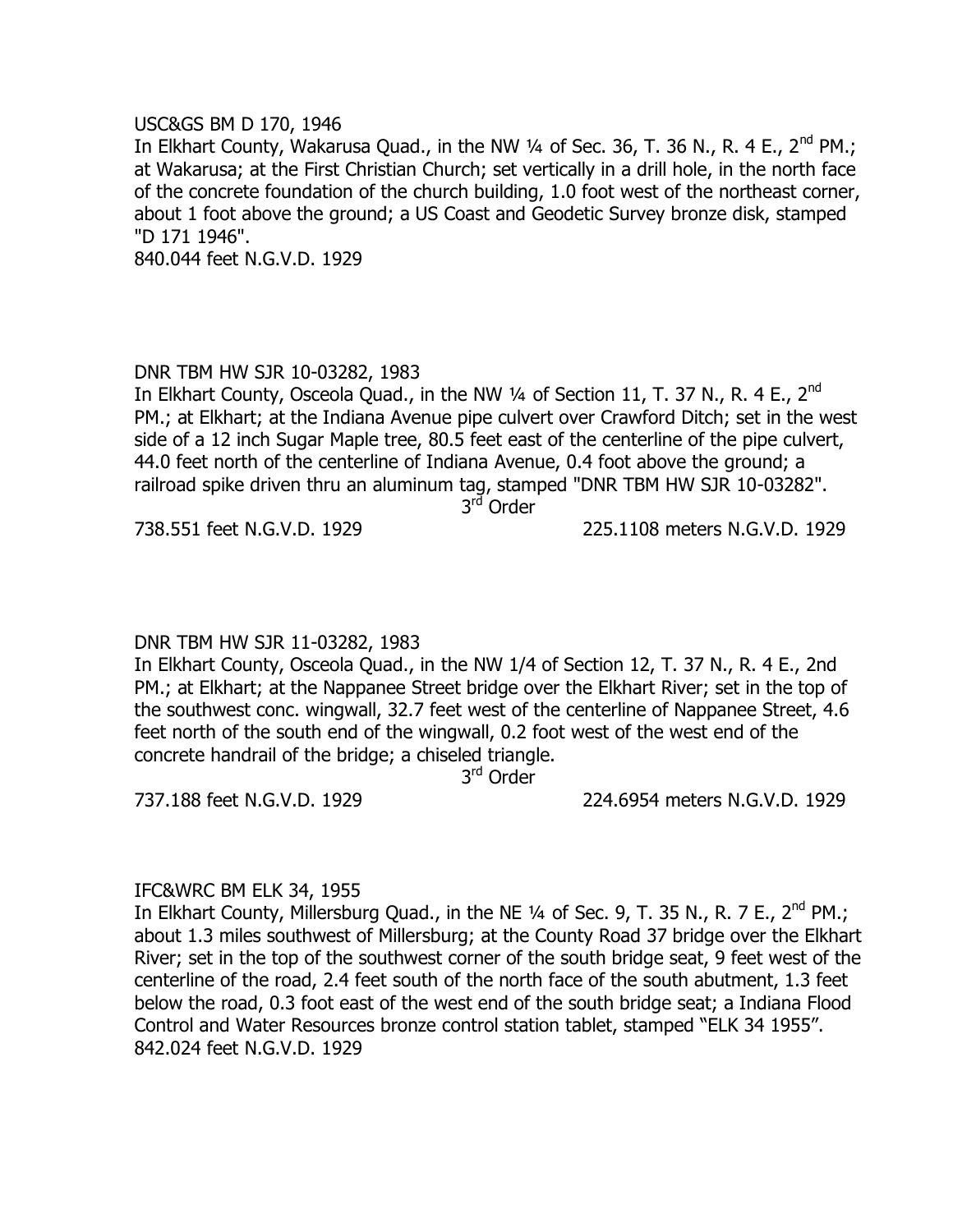#### IFC&WRC BM ELK 35, 1955

In Elkhart County, Millersburg Quad., in the NE  $\frac{1}{4}$  of Sec. 10, T. 35 N., R. 7 E., 2<sup>nd</sup> PM.; about 1.1 miles south of Millersburg; at the State Road 13 bridge over the Elkhart River; set in the top of the northwest wingwall, 14 west of the centerline of the road, 9 feet north of the north end of the bridge, 1.6 feet southeast of the northwest end of the northwest wingwall; a Indiana Flood Control and Water Resources bronze control station tablet, stamped "ELK 35 1955".

Destroyed

848.250 feet N.G.V.D. 1929

#### USGS RM # 3 PINE CREEK

In Elkhart County, Elkhart Quad., in the SW  $\frac{1}{4}$  of Sec. 6, T. 37 N., R. 6 E., 2<sup>nd</sup> PM.; about 1.0 mile east of Elkhart; at the County Road 14 bridge over Pine Creek; set in the top of the north end of the east bridge seat; a chiseled square.

3<sup>rd</sup> ORDER

767.360 feet N.G.V.D. 1929

DNR TBM PC 1

In Elkhart County, Elkhart Quad., in the NW  $\frac{1}{4}$  of Sec. 6, T. 37 N., R. 6 E., 2<sup>nd</sup> PM.; about 1.0 mile east of Elkhart; at the County Road 17 bridge over Pine Creek; set in the top of the northeast wingwall; a chiseled triangle.

3 rd ORDER

762.242 feet N.G.V.D. 1929

HUNTER LAKE USGS GAGING LAKE MONUMENT

In Elkhart County, Middlebury Quad., in the NW  $\frac{1}{4}$  of Section 25, T. 38 N., R. 7 E., 2<sup>nd</sup> P. M.; about 4 miles northeast of Middlebury; about 0.7 miles east along State Road 120 from its intersection with State Road 13, on the north side of Hunter Lake, at the Private Boat Ramp " HUNTER LAKE LEE'S LANDING"; set on top of a concrete lake monument, 126 feet south of the centerline of State Road 120, 64 feet east of the extended centerline of the boat ramp, 51.8 feet east of a wooden light pole, 2 feet above the ground; a U.S. Geological Survey Gaging Station tablet, "UNSTAMPED".

3<sup>rd</sup> Order

861.310 feet N.G.V.D. 1929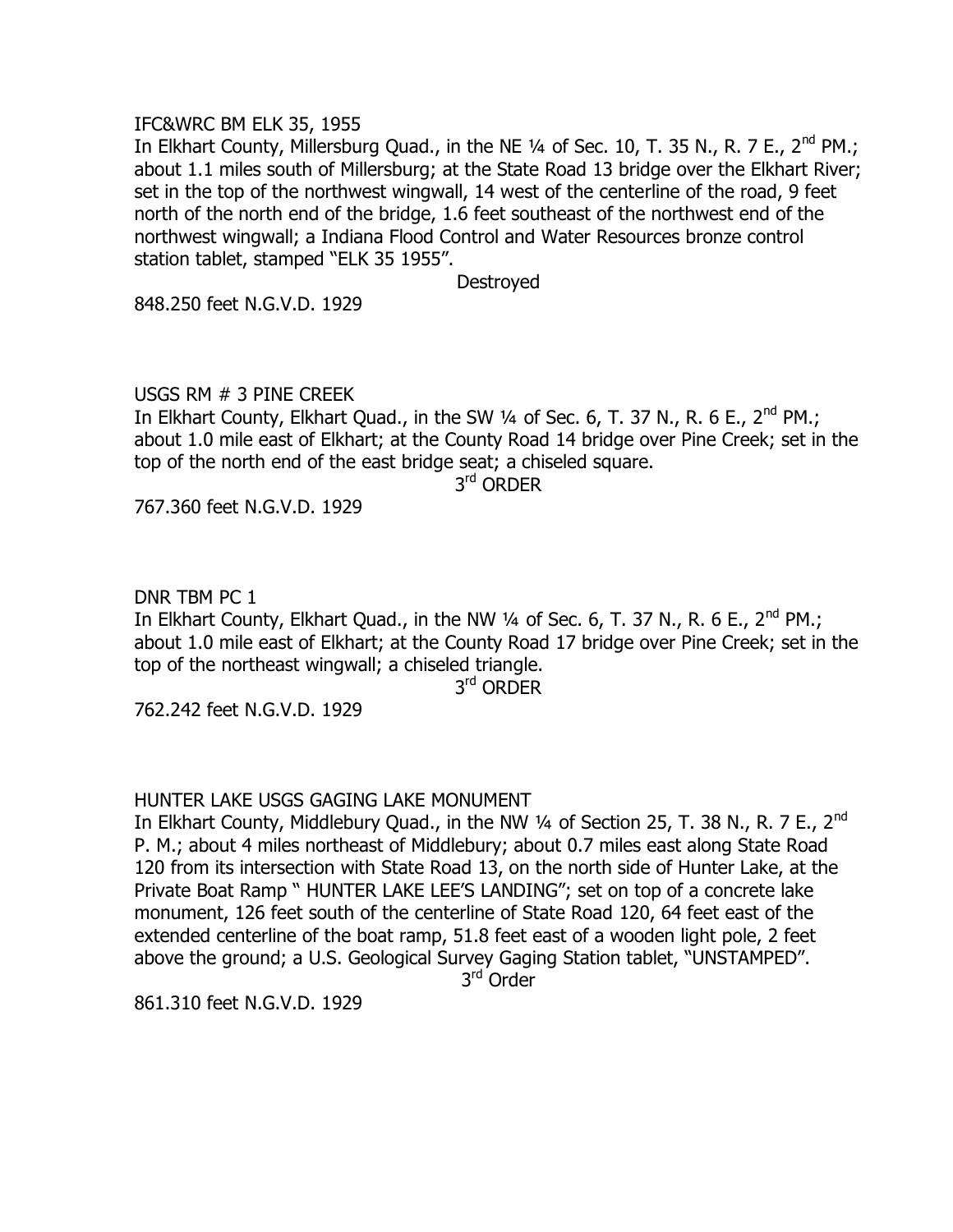#### DNR TBM ELKCO 1, 2005

In Elkhart County, Middlebury Quad., in the SE 1/4 of Section 25, T. 38 N., R. 7 E., 2<sup>nd</sup> P. M.; about 3.6 miles northeast of Middlebury; about 0.7 mile southeast along County Road 43 from its intersection with State Road 120 to the intersection of Cottage Grove Drive; thence east along Cottage Grove Drive about 0.35 miles, near the south end of Hunter Lake, near the outlet control CMP culvert under Cottage Grove Drive; set in the northwest side of power pole # 1-063/592 with 6 guy wires, on the south end of a culde-sac at the east end of Cottage Grove Drive, 16 feet east of the centerline of Cottage Grove Drive, 140 feet north along Cottage Grove Drive from the centerline intersection of the outlet CMP, about 0.8 foot above the ground; a railroad spike driven through an aluminum tag, stamped "IDNR TBM ELKCO 1 2005".

3<sup>rd</sup> Order

861.523 feet N.G.V.D. 1929

#### DNR TBM ELKCO 2, 2005

In Elkhart County, Middlebury Quad., in the SE 1/4 of Section 24, T. 38 N., R. 7 E., 2<sup>nd</sup> P. M.; about 4.2 miles northeast of Middlebury; in the northwest 1/4 of the intersection of State Road 120 and County Line Road (1200 West Rd.); set in the south side of power pole # 1-065/857, 44 feet north of the centerline of State Road 120, 20 feet west of the centerline of County Line Road (1200 West Rd.), 8.7 feet southwest of a "STOP" sign post, 2.6 feet northeast of a broken of concrete post with exposed rebar (Elkhart County Surveyor's Mark), about 0.9 foot above the ground; a railroad spike driven through an aluminum tag, stamped "IDNR TBM ELKCO 2 2005".

3<sup>rd</sup> Order

871.467 feet N.G.V.D. 1929

## DNR TBM ELKCO 3, 2005

In Elkhart County, Middlebury Quad., in the NE  $\frac{1}{4}$  of Section 25, T. 38 N., R. 7 E., 2<sup>nd</sup> P. M.; about 4.1 miles northeast of Middlebury; in the southwest 1/4 of the intersection of State Road 120 and Forest Lake Drive; set in the northeast side of power pole # 1- 053/704 with a transformer, 153 feet west of the centerline of Forest Lake Drive, 47 feet south of the centerline of State Road 120, 42 feet east of the centerline a paved private drive, 1.5 feet west of the west face of a telephone pedestal, about 0.7 foot above the ground; a railroad spike driven through an aluminum tag, stamped "IDNR TBM ELKCO 3 2005".

3<sup>rd</sup> Order

880.272 feet N.G.V.D. 1929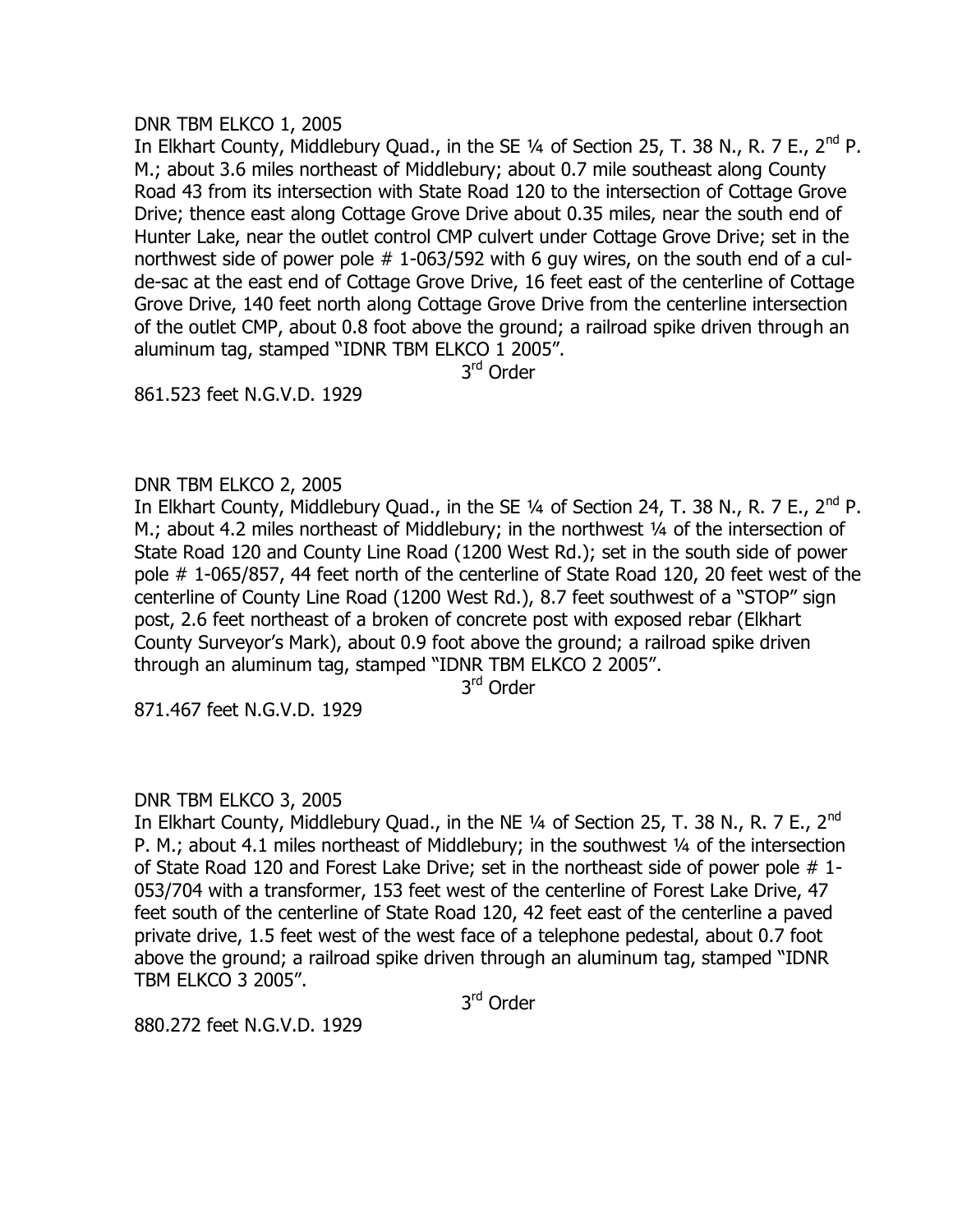#### DNR TBM ELKCO 4, 2005

In Elkhart County, Middlebury Quad., in the SW 1/4 of Section 25, T. 38 N., R. 7 E., 2<sup>nd</sup> P. M.; about 3.5 miles northeast of Middlebury; about 0.7 mile southeast along County Road 43 from its intersection with State Road 120 to the intersection of Cottage Grove Drive on the south side of Hunter lake, in the southeast 1/4 of the intersection; set in the north side of power pole # 1-063/504, 69 feet east of the centerline County Road 43, 20 feet south of the centerline of Cottage Grove Drive, 8.9 feet east of a "NO OUTLET" sign post, about 0.8 foot above the ground; a railroad spike driven through an aluminum tag, stamped "IDNR TBM ELKCO 4 2005".

3<sup>rd</sup> Order

869.853 feet N.G.V.D. 1929

#### DNR TBM ELKCO 6, 2005

In Elkhart County, Goshen Quad., in the SE 1/4 of Section 5, T. 36 N., R. 6 E., 2<sup>nd</sup> P. M.; at Goshen; at the North Indiana Avenue bridge over Rock Run Creek; set in the top of the southwest concrete abutment of the bridge, 15.0 feet west of the centerline of the road, 11.2 feet north of the south end of the abutment, 0.7 foot southwest of the southwest corner of the concrete bridge deck, 0.55 foot south of the north end of the abutment, 0.45 foot east of the west face of the abutment, 0.3 foot below the top of the concrete bridge deck; a cut triangle.

3<sup>rd</sup> Order

783.046 feet N.G.V.D. 1929

#### DNR TBM ELKCO 7, 2005

In Elkhart County, Goshen Quad., in the SE 1/4 of Section 5, T. 36 N., R. 6 E., 2<sup>nd</sup> P. M.; at Goshen; at the intersection of North Indiana Avenue and West Wilden Avenue, in the southwest ¼ of the intersection; set in the top of the south concrete headwall of a culvert under West Wilden Avenue, 101.5 feet west of the centerline of North Indiana Avenue, 98.5 feet northwest of a fire hydrant on the west side of North Indiana Avenue, 18.4 feet south of the centerline of West Wilden Avenue, 13.0 feet east of the extended centerline of a asphalt drive leading north into a mobile home (Creekside Estates) community, 4.65 feet east of the west end of the headwall, 4.4 feet west of the east end of the headwall, about 1.0 foot below the centerline of West Wilden Avenue, 0.45 foot north of the south face of the headwall, 0.45 south of the north face of the headwall; a cut square.

3<sup>rd</sup> Order

780.838 feet N.G.V.D. 1929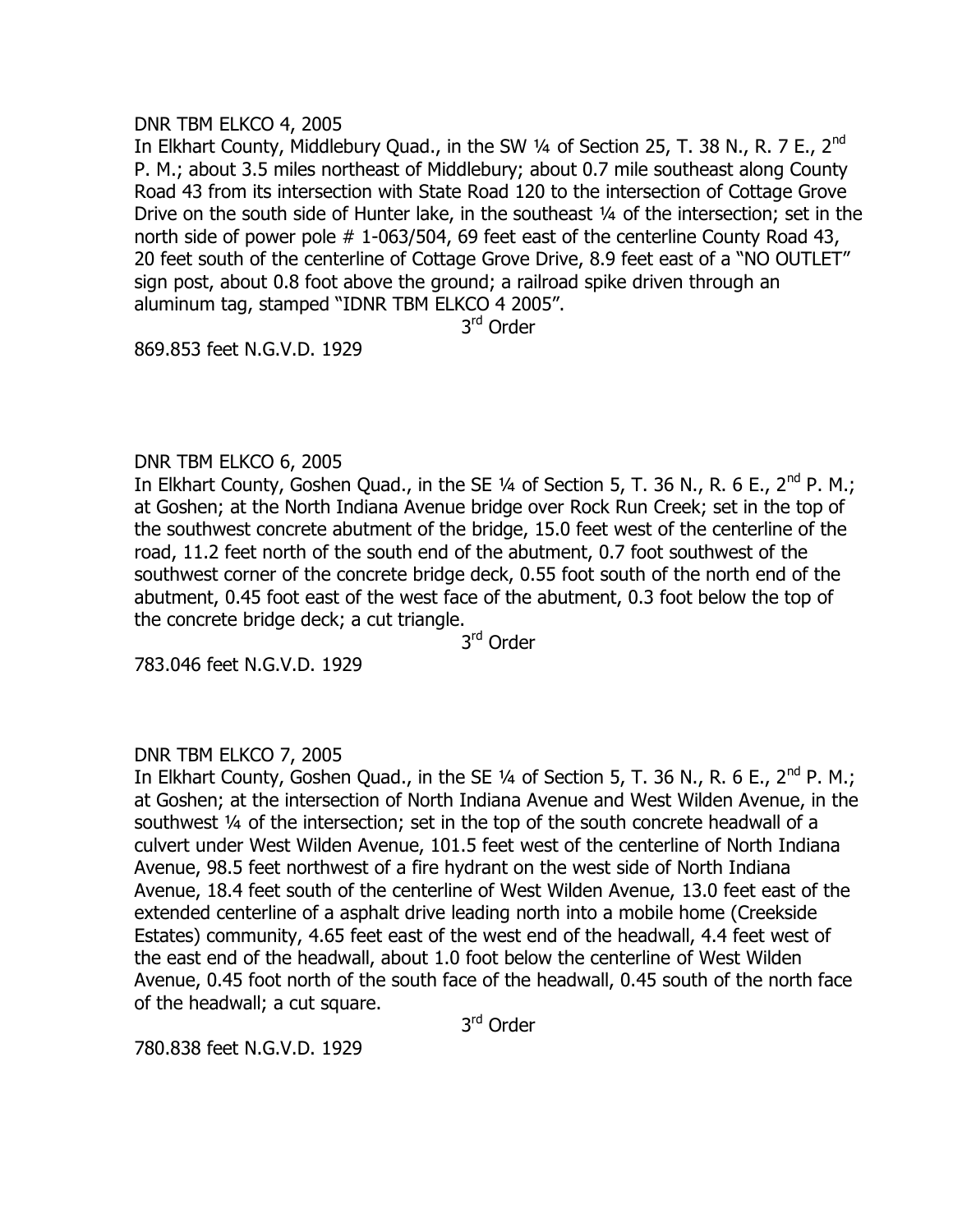#### DNR TBM ELKCO 8, 2005

In Elkhart County, Goshen Quad., in the SW  $\frac{1}{4}$  of Section 4, T. 36 N., R. 6 E., 2<sup>nd</sup> P. M.; at Goshen; at the West Wilden Avenue bridge over Rock Run Creek; set in the top of the southwest concrete abutment/west concrete bridge seat of the bridge, in the northwest corner of the abutment; 16.5 feet south of the centerline of the road, 11.5 feet west-northwest of the southwest corner of the south concrete sidewalk of the bridge, 10.6 feet north of a east-west metal fence on the north side of a cemetery, 8.6 feet southwest of the southwest corner of the concrete bridge deck, 4.0 feet northwest of the west metal end post of the chain link fence along the south edge of the south concrete sidewalk of the bridge, 3.7 feet south of the south metal guardrail of the bridge, 1.8 feet north of the south face of the abutment, about level with the road; a cut "X" inside a cut "L" that forms a square.

3<sup>rd</sup> Order

784.981 feet N.G.V.D. 1929

## DNR TBM ELKCO 9, 2005

In Elkhart County, Goshen Quad., in the NW  $\frac{1}{4}$  of Section 9, T. 36 N., R. 6 E., 2<sup>nd</sup> P. M.; at Goshen; west of the intersection of Oakridge Avenue and North First Street, at the steel truss bridge over Rock Run Creek between Oakridge Park and Oakridge Cemetery; set in the top of the northeast end of the south concrete abutment of the bridge, 52.0 feet north of the centerline of the north gravel road of the Oakridge Cemetery, 14.4 feet southeast of the centerline of the bridge, 10.25 feet northeast of the southwest end of the abutment, 4.1 feet above the concrete bridge seat, 3.25 feet southeast of the southeast edge of the metal bridge deck, 1.55 feet southeast of the southeast face of the south end truss of the bridge, 0.5 foot southeast of the northwest face of the abutment, 0.5 foot northwest of the southeast face of the abutment, level with the top of the metal bridge deck; a cut triangle.

3<sup>rd</sup> Order

783.392 feet N.G.V.D. 1929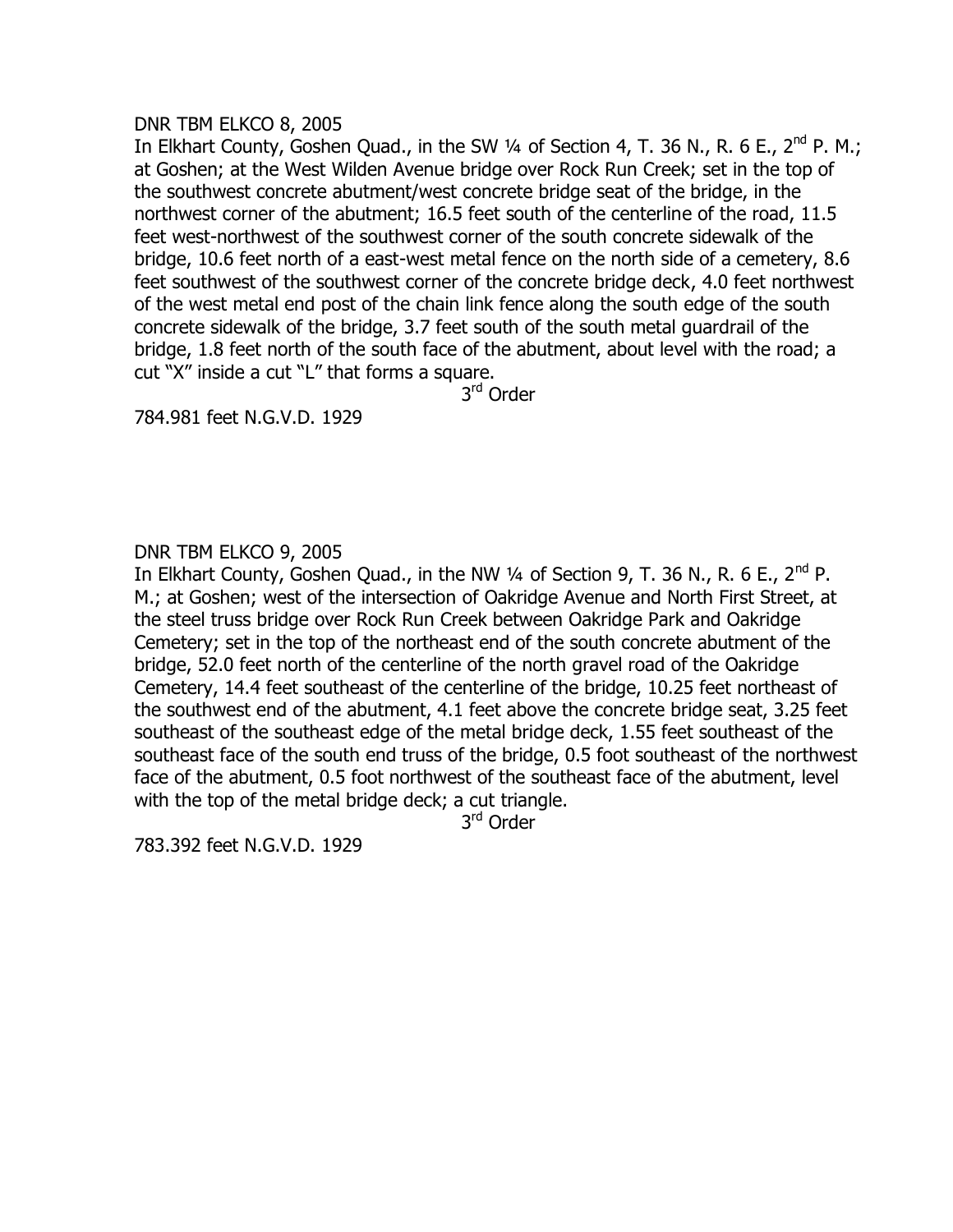#### DNR TBM ELKCO 10, 2005

In Elkhart County, Goshen Quad., in the NW  $\frac{1}{4}$  of Section 9, T. 36 N., R. 6 E., 2<sup>nd</sup> P. M.; at Goshen; at the North First Street bridge over Rock Run Creek; set in the top of the southeast corner of the southwest concrete abutment of the bridge, 23.5 feet north of the centerline of the north most gravel road of the Oakridge Cemetery, 15.0 feet west of the centerline of the road, 6.65 feet northeast of the top center of a metal manhole, 6.5 feet south of the northeast corner of the abutment, 2.8 feet southwest of the southeast corner of the west concrete wheel guard/curb of the bridge, 1.9 feet east of the centerline of the southwest concrete gutter of the bridge, 1.15 feet east of the west face of the abutment, 0.5 foot southeast of the southeast corner of the south most of two metal "I" beam set vertically in the top of the abutment, 0.3 foot north of the south face of the abutment; a cut "L" forming a square.

3<sup>rd</sup> Order

789.103 feet N.G.V.D. 1929

## DNR TBM ELKCO 11, 2005

In Elkhart County, Goshen Quad., in the NE 1/4 of Section 9, T. 36 N., R. 6 E., 2<sup>nd</sup> P. M.; at Goshen; at the North Third Street (State Road 15) bridge over the Conrail Railroad and Rock Run Creek; set in the top of the northeast concrete abutment of the bridge, 21.5 feet east of the centerline of the north bound lanes of the bridge, 5.65 feet east of the east face of the concrete guardrail of the bridge, 3.0 feet east of the centerline of the east concrete sidewalk of the bridge, 0.85 foot north of the north metal end post of the east chainlink fence on the bridge, 0.75 foot south of the north end of the concrete abutment, 0.6 foot east of the west face of the abutment, 0.4 foot above the concrete sidewalk; a cut triangle.

3<sup>rd</sup> Order

817.216 feet N.G.V.D. 1929

## SHCOI BM F 36 ELK

In Elkhart County, Goshen Quad., in the NE 1/4 of Section 9, T. 36 N., R. 6 E., 2<sup>nd</sup> P. M.; at Goshen; at the North Main Street bridge over Rock Run Creek; set in the top of the northwest concrete retaining wall of the bridge, 24.0 feet west of the centerline of the road, 5.9 feet west of the east face of the west concrete curb of the road, 0.6 foot north of the north face of the concrete bridge deck, 0.5 foot south of the north face of the concrete retaining wall, 0.45 foot east of the east metal end post that is set in the top of the concrete retaining wall of the chainlink fence on the retaining wall, about 0.4 foot above the asphalt road, level with the top of the concrete bridge deck; a State Highway Commission of Indiana Survey BM tablet, stamped "F 36 ELK".

3<sup>rd</sup> Order

792.957 feet N.G.V.D. 1929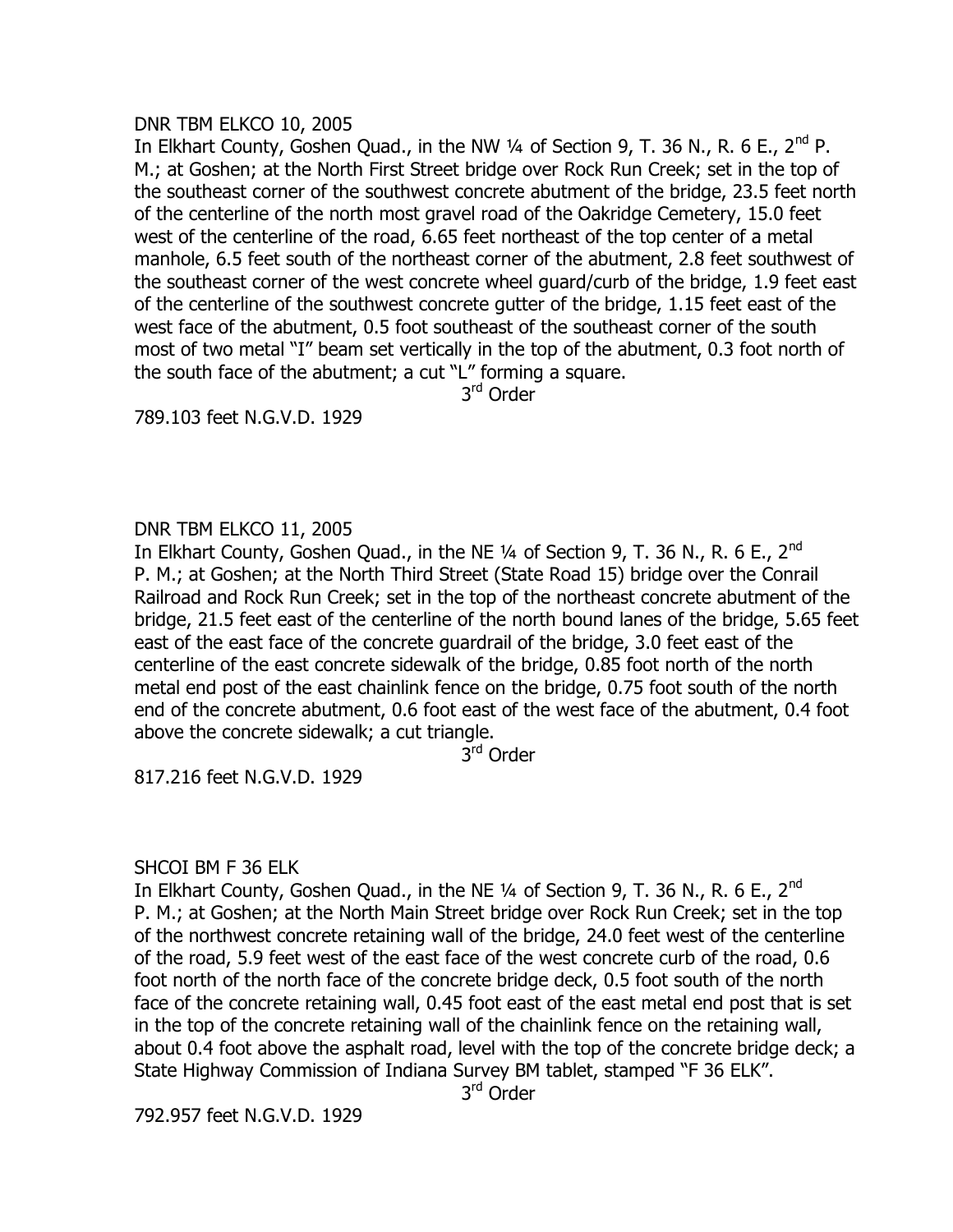#### DNR TBM ELKCO 12, 2005

In Elkhart County, Goshen Quad., in the NE  $\frac{1}{4}$  of Section 9, T. 36 N., R. 6 E., 2<sup>nd</sup> P. M.; at Goshen; at the North Main Street bridge over Rock Run Creek; set in the top of the northwest corner of the concrete bridge deck, 25.0 feet west of the centerline of the road, 6.9 feet west of the east face of the west concrete curb of the road, 0.8 foot southwest of the east metal end post that is set in the top of the concrete retaining wall of the chainlink fence on the retaining wall, about 0.4 foot above the asphalt road, 0.25 foot south of the south face of the concrete retaining wall, level with the concrete sidewalk of the bridge; a cut "X" inside a cut "L" that forms a square.

3<sup>rd</sup> Order

792.891 feet N.G.V.D. 1929

## DNR TBM ELKCO 13, 2005

In Elkhart County, Goshen Quad., in the NE  $\frac{1}{4}$  of Section 9, T. 36 N., R. 6 E., 2<sup>nd</sup> P. M.; at Goshen; at the North Fifth Street bridge over Rock Run Creek; set in the top of the west end of the southeast concrete retaining wall of the bridge, 22.0 feet east of the centerline of the road, 14.3 feet north of power pole # 663/434, 9.0 feet northwest of the northwest metal corner post of a chainlink fence, 8.8 feet northeast of the south metal end post of the east chainlink fence of the bridge, 3.4 feet east of the east face of the concrete sidewalk of the bridge, 1.0 foot below the top of the east concrete sidewalk of the bridge, 0.9 foot north of the south face of the retaining wall, 0.7 foot south of the north face of the retaining wall, about 0.1 foot below the level of the ground; a cut triangle.

3<sup>rd</sup> Order

790.411 feet N.G.V.D. 1929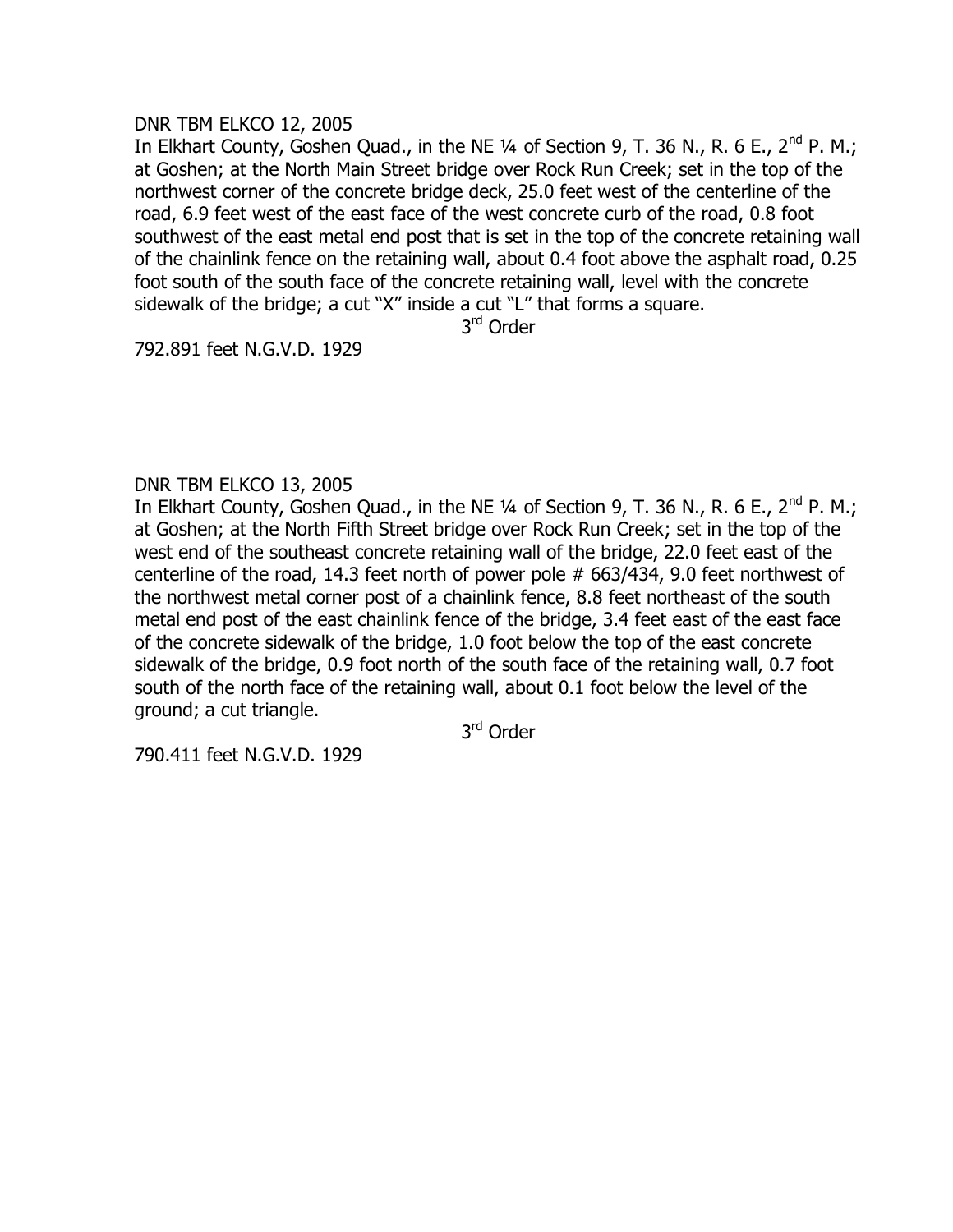#### DNR TBM ELKCO 14, 2005

In Elkhart County, Goshen Quad., in the NE  $\frac{1}{4}$  of Section 9, T. 36 N., R. 6 E., 2<sup>nd</sup> P. M.; at Goshen; at the Maple City Greenway-Pumpkinvine Nature Trail bridge over Rock Run Creek, the first Greenway bridge upstream of the Fifth Street bridge over Rock Run Creek; set in the top of the northeast concrete wingwall of the bridge, about 0.15 mile northwest along the gravel abandoned Buffalo and Mississippi Railroad and the Maple City Greenway-Pumpkin Vine Nature Trail from its intersection with Cottage Avenue, about 0.12 mile southeast along the abandoned Buffalo and Mississippi Railroad and the Maple City Greenway-Pumpkin Vine Nature Trail from its intersection with North Fifth Street north of the North Fifth Street bridge over Rock Run Creek, 46.5 feet southwest of the centerline of the gravel abandoned Buffalo and Mississippi Railroad which now serves as an alley, 16.5 feet southeast of the centerline of the northeast concrete bridge approach, 11.5 feet east of the north end of the southeast metal truss of the bridge, 10.0 feet east of the west end of the wingwall and the southeast end of the northeast concrete bridge seat, 8.0 feet west of the east end of the wingwall, about 2.0 feet below the centerline of the bridge at the centerline of Rock Run Creek1.0 foot above the ground on the northeast side of the wingwall, 0.7 foot northeast of the southwest face of the wingwall, 0.5 foot southwest of the northeast face of the wingwall; a cut "X" inside a cut square.

3<sup>rd</sup> Order

793.686 feet N.G.V.D. 1929

## DNR TBM ELKCO 15, 2005

In Elkhart County, Goshen Quad., in the SW  $\frac{1}{4}$  of Section 10, T. 36 N., R. 6 E., 2<sup>nd</sup> P. M.; at Goshen; at the Cottage Avenue bridge over Rock Run Creek; set in the top of the north concrete wingwall of the bridge, 31.2 feet southwest of the centerline of the Pumpkinvine Nature Trail, 17.8 feet northwest of the centerline of the bridge, 5.9 feet southwest of the northeast metal end post of the northwest chainlink fence of the bridge, 5.7 feet northwest of the southeast face of the northwest concrete curb and sidewalk of the bridge, 1.9 feet northeast of the southwest face of the wingwall, 1.3 feet east of the west face of the wingwall, 0.8 foot southwest of the northeast face of the wingwall, about 0.4 foot above the top of the concrete bridge deck, level with the top of the concrete sidewalk of the bridge; a cut square.

3<sup>rd</sup> Order

796.409 feet N.G.V.D. 1929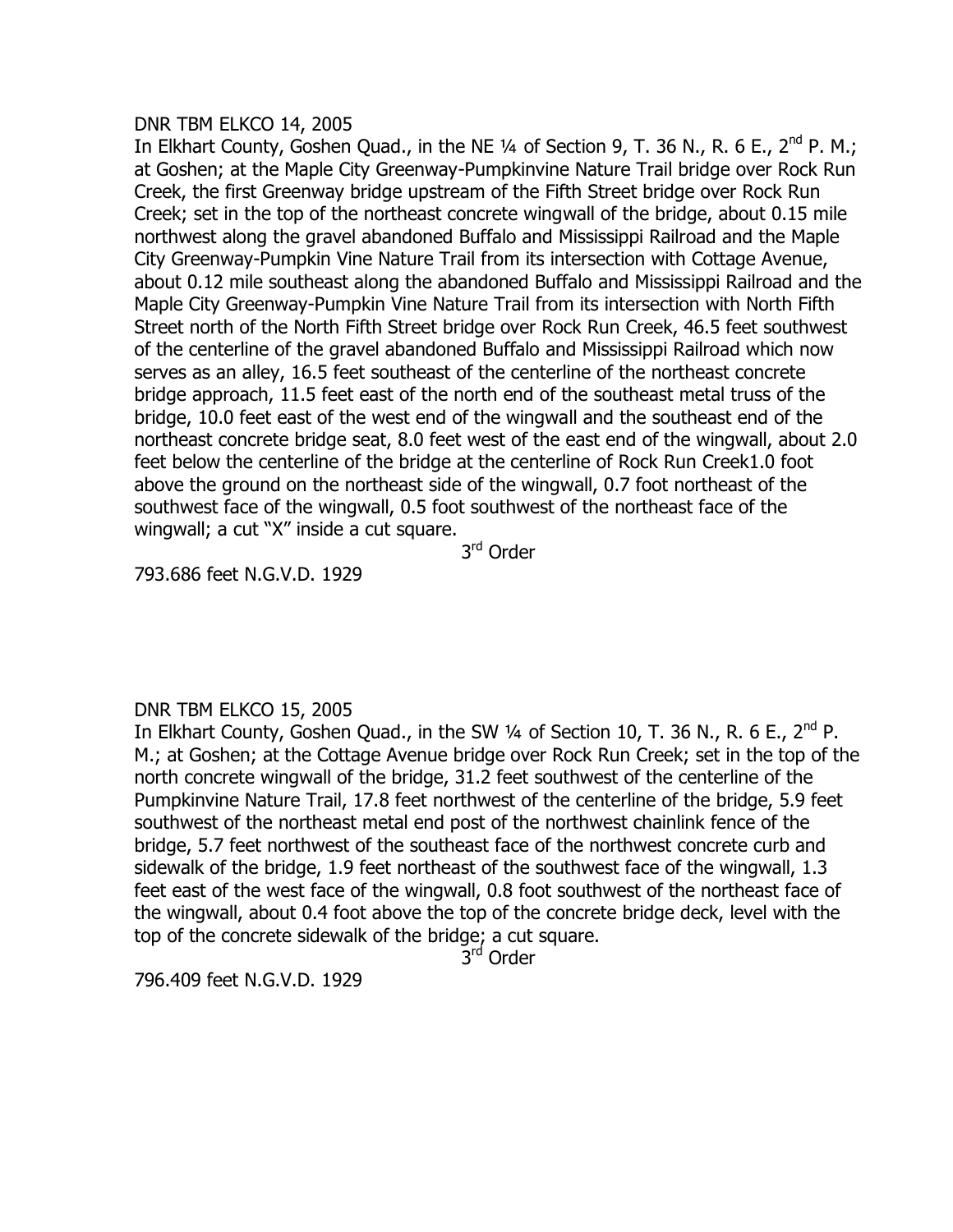## DNR TBM ELKCO 16, 2005

In Elkhart County, Goshen Quad., in the SW 1/4 of Section 10, T. 36 N., R. 6 E., 2<sup>nd</sup> P. M.; at Goshen; at the Maple City Greenway-Pumpkinvine Nature Trail steel pony truss bridge over Rock Run Creek, at the intersection of Bridge Street, Cottage Avenue and Crescent Street, the bridge is set on the old abandoned Buffalo and Mississippi Railroad bridge seat; set in the top of the northwest concrete wingwall of the bridge, about 125 feet east of the intersection of the roads, 40.0 feet west of the extended centerline of North Eighth Street, 39.0 feet south of the centerline of Bridge Street, 7.2 feet northeast of the centerline of the bridge, 3.8 feet below the top of the northeast metal truss, 1.5 feet west of the northwest end of the northeast metal truss, 0.9 foot northwest of the northwest end of the wood bridge deck, 0.8 foot southeast of the northwest face of the wingwall, 0.7 foot northwest of the southeast face of the wingwall, 0.5 foot below the top of the wood bridge deck; a cut triangle.

3<sup>rd</sup> Order

796.960 feet N.G.V.D. 1929

## DNR TBM ELKCO 17, 2005

In Elkhart County, Goshen Quad., in the SW  $\frac{1}{4}$  of Section 10, T. 36 N., R. 6 E., 2<sup>nd</sup> P. M.; at Goshen; at the East Lincoln Avenue (State Road 4) bridge over Rock Run Creek; set in the top of the north end of the west concrete bridge seat, 21.3 feet north of the centerline of the road, 3.7 feet below the top of the concrete sidewalk, 1.1 feet east of the east face of the northwest concrete abutment of the bridge, 0.8 foot west of the east face of the bridge deck, 0.6 foot south of the north face of the bridge seat, 0.6 foot north of the north face of the concrete bridge deck; a cut triangle.

3<sup>rd</sup> Order

793.656 feet N.G.V.D. 1929

## DNR TBM ELKCO 18, 2005

In Elkhart County, Goshen Quad., in the SW 1/4 of Section 10, T. 36 N., R. 6 E., 2<sup>nd</sup> P. M.; at Goshen; at the Maple City Greenway-Pumpkinvine Nature Trail wood bridge over Rock Run Creek, about 0.15 mile southeast along Logan Street from its "T" road intersection with North Ninth Street to a railroad side track, thence about 500 feet northeast along the side track to the Maple City Greenway-Pumpkinvine Nature Trail and the bridge; set in the east side of the wood bridge joist of the  $2^{nd}$  wood pier streamward of the west end of the bridge, 23.5 feet east of the west end of the wood bridge deck, 8.0 feet south of the centerline of the wood bridge, 3.0 feet below the top of the wood bridge deck, 0.6 foot below the top of the wood joist, 0.5 foot above the bottom of the wood joist, 0.3 foot north of the south end of the wood joist, 0.3 foot south of the south edge of the wood bridge deck; a 20 penny nail driven through two fender washers.

3<sup>rd</sup> Order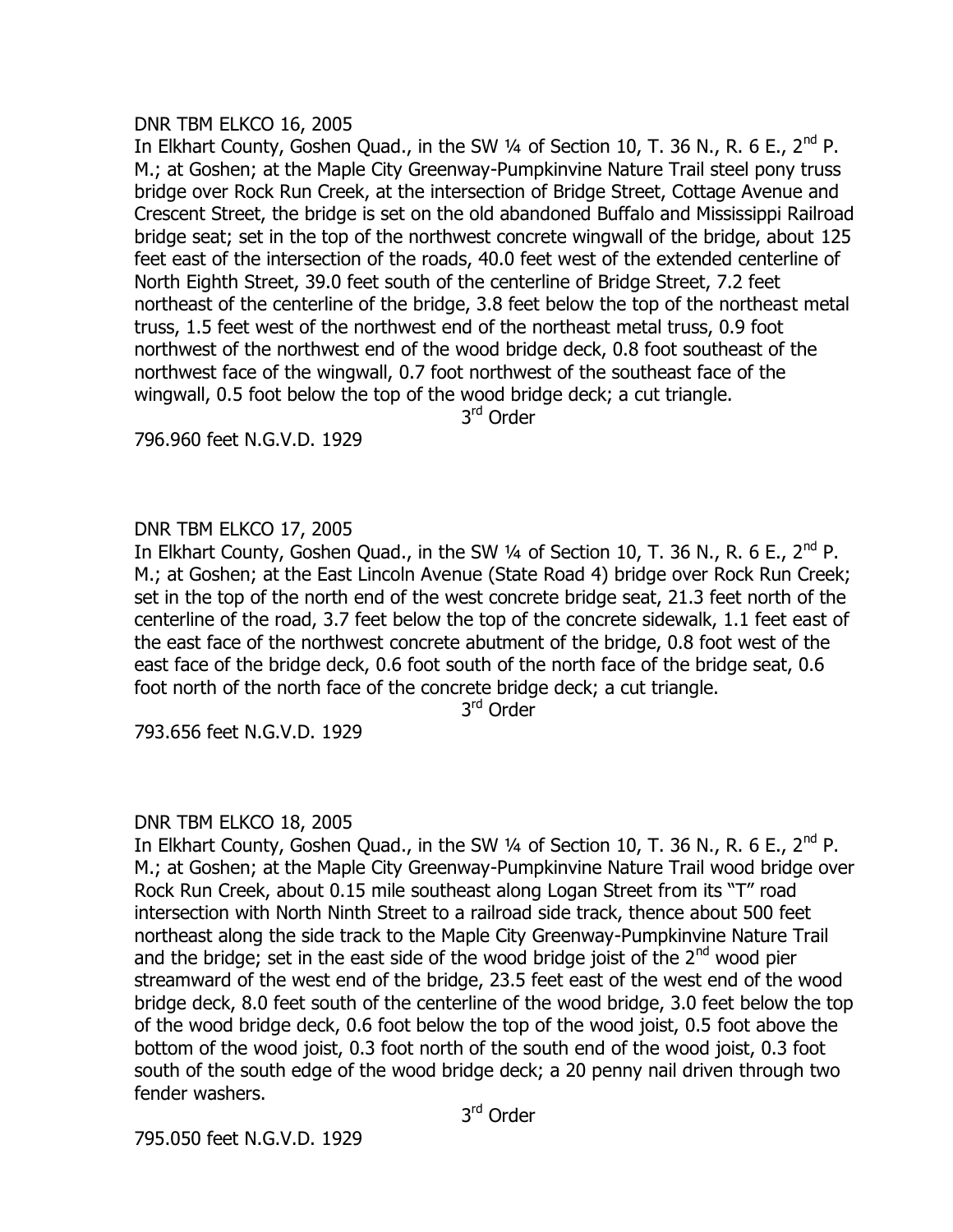## DNR TBM ELKCO 19, 2005

In Elkhart County, Goshen Quad., in the NW 1/4 of Section 18, T. 36 N., R. 7 E., 2<sup>nd</sup> P. M.; about 2.2 miles east of Goshen; at the "T" road intersection of County Road 31 and County Road 34, in the southwest ¼ of the intersection; set in the northeast side of power pole # 1-057/725, 39.5 feet east of the centerline of the concrete drive to the south leading to the residence # 63025, 23.0 feet west of the centerline of County Road 31, 21.5 feet south of the centerline of County Road 34, 5.6 feet west-northwest of a metal road sign post, 4.7 feet west-northwest of a green pvc telephone pedestal # 507/20, 3.6 feet south of the center of a metal grate cover of a drop inlet, 0.7 foot above the ground, about 0.5 foot below the centerline of County Road 34; a railroad spike driven through a aluminum tag, stamped "IDNR TBM ELKCO 19 2005"

3<sup>rd</sup> Order

856.442 feet N.G.V.D. 1929

# DNR TBM ELKCO 20, 2005

In Elkhart County, Goshen Quad., in the SW 1/4 of Section 7, T. 36 N., R. 7 E., 2<sup>nd</sup> P. M.; about 2.5 miles east of Goshen; about 0.5 mile north along County Road 131 from its intersection with County Road 34 to a 90 degree turn to the east, and a private gravel drive to the north; set in the east side of power pole  $# 1-060/206$  with two guy wires to the west, 36.7 feet north-northeast of and across a private drive to the west from a green pvc telephone pedestal, 19.0 feet north of the extended centerline of the road to the east, 15.5 feet north of the centerline of a gravel private drive to the west, 11.3 feet west of the extended centerline of County Road 31 to the south, 1.4 feet above the ground; a railroad spike driven through a aluminum tag, stamped "IDNR TBM ELKCO 20 2005".

3<sup>rd</sup> Order

845.570 feet N.G.V.D. 1929

# DNR TBM ELKCO 21, 2005

In Elkhart County, Goshen Quad., in the NE 1/4 of Section 7, T. 36 N., R. 7 E., 2<sup>nd</sup> P. M.; about 2.7 miles east of Goshen; at the County Road 33 wood bridge (Elkhart County bridge No. 209) over Rock Run Creek; set in the top of the northwest wood timber cap of the north wood bridge seat, 14.5 feet west of the centerline of the road, 3.3 feet east of a round wood barbwire fence post, 1.45 feet northwest of the northwest corner of the north most wood guardrail support post of the bridge, 1.25 feet west of the west face of the west wood wheel guard/curb of the bridge, 1.0 foot above the top of the north wood bridge seat, 0.5 foot north of the south face of the timber bridge seat cap, 0.5 foot south of the north face of the timber bridge seat cap and the southeast end of the northwest wood wingwall of the bridge, about 0.4 foot below the top of the asphalt of the bridge, 0.25 foot east of the west face of the timber bridge seat cap; a railroad spike with a cut triangle on top.

3<sup>rd</sup> Order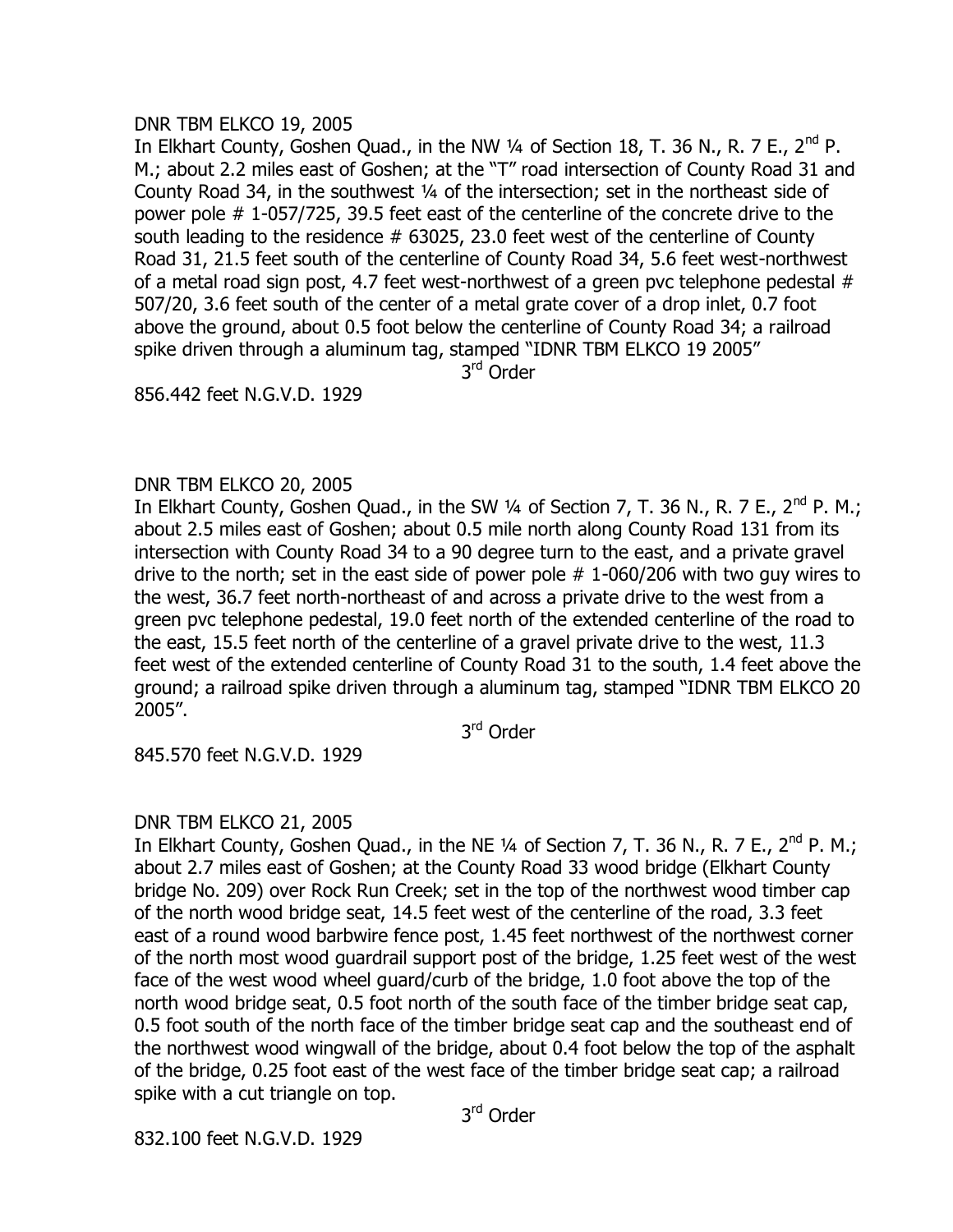#### DNR TBM ELKCO 22, 2005

In Elkhart County, Millersburg Quad., in the SE  $\frac{1}{4}$  of Section 5, T. 36 N., R. 7 E., 2<sup>nd</sup> P. M.; about 4 miles east of Goshen; at the County Road 35 bridge over Rock Run Creek; set on the south end of the west concrete curb of the bridge, at the southwest corner of the bridge, 11.9 feet west of the centerline of County Road 35, 0.7 foot north of the south face of the west curb, 0.5 foot east of the west face of the curb, about 1 foot above the road; a chiseled "X".

3<sup>rd</sup> Order

854.389 feet N.G.V.D. 1929

## DNR BM ELK 2 RESET 2009

In Elkhart County, Elkhart Quad., in the NE 1/4 of Sec. 7, T. 37 N. R. 5 E., 2<sup>nd</sup> PM.; at Elkhart; at the Bridge Street bridge over the St. Joseph River; set on the top of the west end of the north concrete guardrail of the bridge, 6.5 feet north of the south face of the north concrete curb, 2.1 feet east of the west end of the concrete guardrail, 0.5 foot south of the north face of the guardrail, 0.5 foot north of the south face of the guardrail, 4.7 feet above the concrete sidewalk; a Indiana Department of Natural Resources control station tablet, "not stamped".

2<sup>nd</sup> Order

735.601 feet N.G.V.D. 1929 735.185 feet N.A.V.D. 1988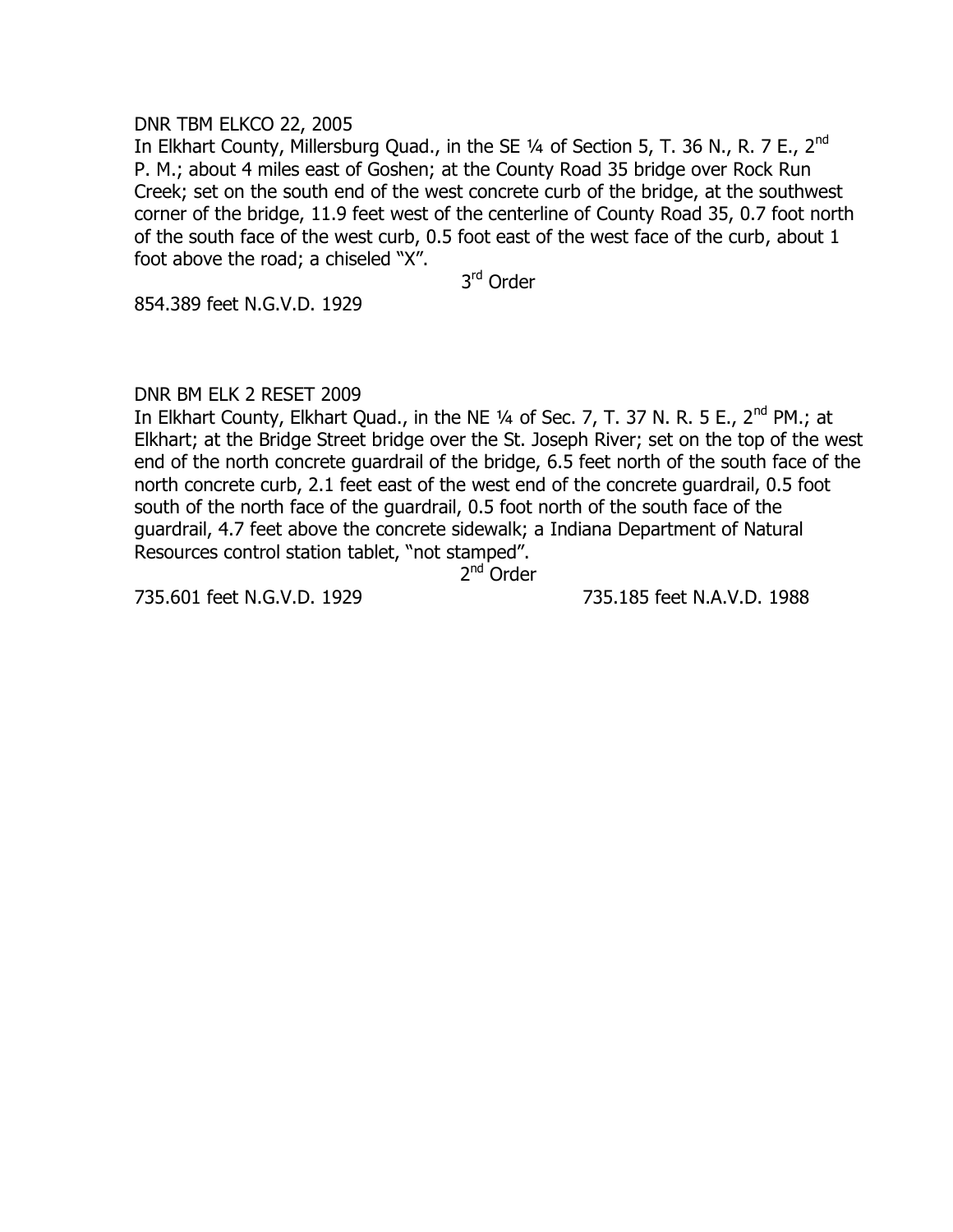## IDNR TBM ELKCO 25 2012

IN Elkhart County, Osceola Quad., set in the SW ¼ of section 10, T. 38 N., R. 4 E., 2<sup>nd</sup> P. M. About 0.3 miles east of the St. Joseph and Elkhart County Line Road, Set at the C. R. 2 bridge (CMP) over Cobus Creek. Set at the SE  $\frac{1}{4}$  of C. R. 2 and the CMP.  $\pm$ 130 feet east of the C. R. 2 CMP over Cobus creek, 40.5 feet south of the centerline of C. R. 2, about 0.8 foot above the ground, set on the north side of power pole # E122- 37, A railroad spike through an aluminum tag stamped "IDNR TBM ELKCO 5 2012" 783.37 feet NAVD 1988 GPS Elevation

## IDNR TBM ELKCO 26 2012

IN Elkhart County, Osceola Quad., set in the NW ¼ of section 22, T. 38 N., R. 4 E., 2<sup>nd</sup> P. M. From the intersection of C. R. 10 and County Line Road; thence easterly along C. R. 10 about 0.25 miles to the C. R. 10 bridge over Cobus Creek. Set in the southeast corner of the bridge. Set on the south metal guardrail. Set on the  $2^{nd}$  "I" beam support post west of the east end of the bridge. Set on top of the southwest ¼ of the "I" beam, 16 feet south of the centerline of C. R. 10, 13.4 feet west of the southeast corner of the concrete bridge deck, 2.3 feet above the concrete bridge deck. Two filed notches. 775.57 feet NAVD 1988 GPS Elevation

## IDNR TBM ELKCO 27 2012

IN Elkhart County, Osceola Quad., set in the SW ¼ of section 22, T. 38 N., R. 4 E., 2<sup>nd</sup> P. M. Set at the I90 and I80 Toll Road bridge over Cobus Creek. Set on top of the west end of the north concrete headwall of the bridge. 17.5 feet north of the north face of the north metal guardrail, 1.4 feet east of the west end of the headwall, 0.5 foot south of the north face of the headwall, 0.5 foot north of the south face of the headwall,  $\pm$  4 feet below the toll road, A cut triangle. 772.04 feet NAVD 1988 GPS Elevation

## IDNR TBM ELKCO 28 2012

IN Elkhart County, Osceola Quad., set in the SW ¼ of section 22, T. 38 N., R. 4 E., 2<sup>nd</sup> P. M. Set at the C. R. 6 (Cleveland Road) bridge (two CMP'S) over Cobus Creek. Set on top of the west most "I" beam support post for the north metal guardrail for the bridge, 15 feet north of the centerline of C. R. 6, 9.1 feet east of a bridge warning sign post, 27 feet west of the centerline of two CMP'S under C. R. 6, Set on top of the northeast ¼ of the "I" beam. Two filed notches. 767.39 feet NAVD 1988 GPS Elevation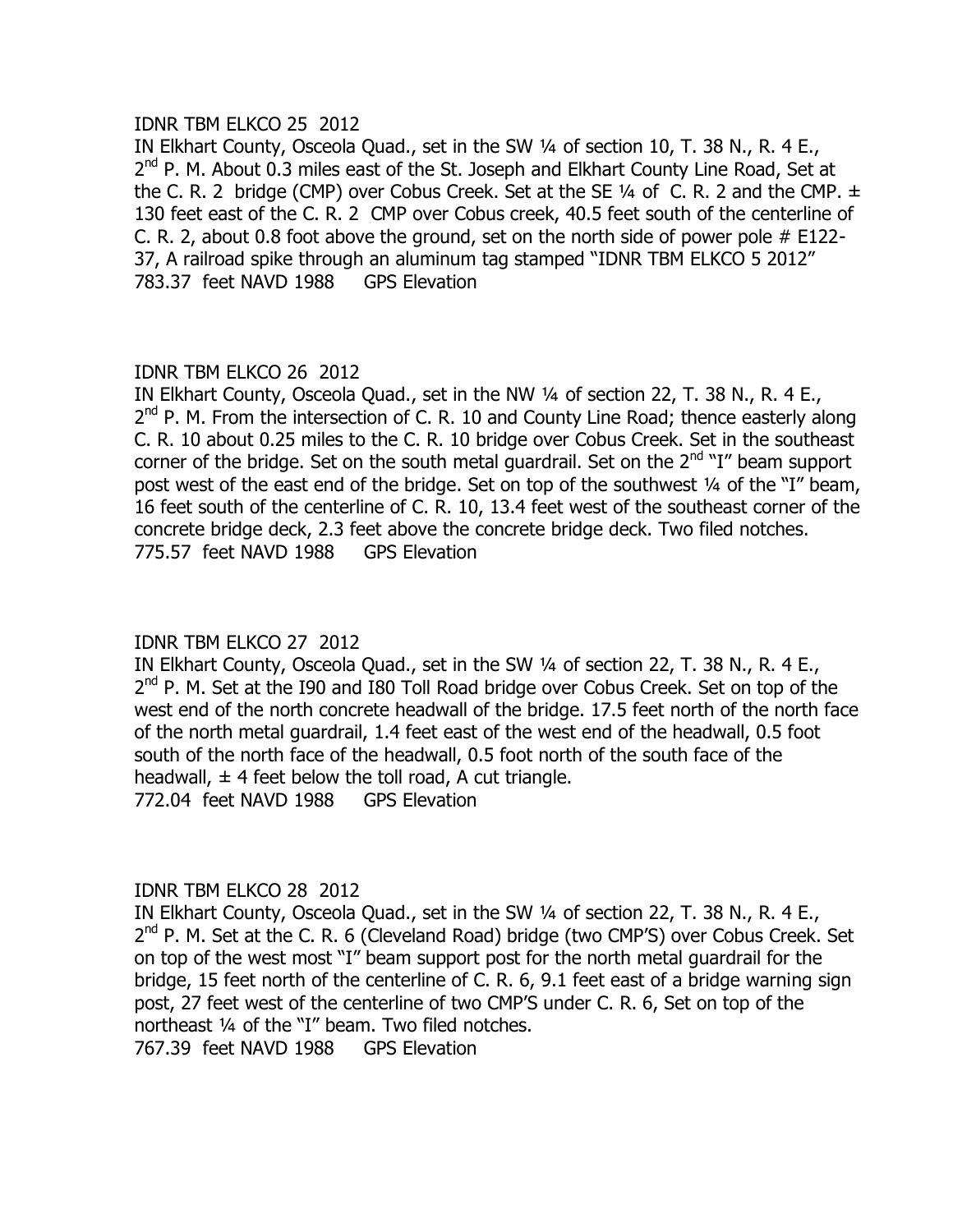#### IDNR TBM ELKCO 29 2012

IN Elkhart County, Osceola Quad., set in the NE ¼ of section 27, T. 38 N., R. 4 E., 2<sup>nd</sup> P. M. Set at the "Old Farm" Road bridge (CMP) over Cobus Creek. Set on the northerly concrete headwall of the CMP. 21 feet northerly of the centerline of Old Farm Road, 5.2 feet easterly of the west edge of the concrete apron, 0.9 foot northerly of the southerly edge of the headwall, 6 feet westerly of the centerline of the CMP,  $\pm$  1 foot below the road, A cut line forming a triangle.

764.56 feet NAVD 1988 GPS Elevation

## IDNR TBM ELKCO 30 2012

IN Elkhart County, Osceola Quad., set in the SE ¼ of section 27, T. 38 N., R. 4 E., 2<sup>nd</sup> P. M. Set at the C. R. 8 Road bridge over Cobus Creek. Set on top of the east most "I" beam of the north metal guardrail for the bridge. 12.5 feet north of the centerline of C. R. 8, 29 feet east of the centerline of the bridge, about 1 foot above the ground. Set on top of the NE ¼ of the "I" beam. Two filed notches. 757.84 feet NAVD 1988 GPS Elevation

#### IDNR TBM ELKCO 31 2012

IN Elkhart County, Osceola Quad., set in the NW ¼ of section 3, T. 37 N., R. 4 E., 2<sup>nd</sup> P. M. Set at the C. R. 12 Road bridge over Cobus Creek. Set on the southwest corner of the bridge deck. 12 feet south of the centerline of C. R. 12, 6.0 feet east of the southwest corner of the bridge seat (abutment?), 0.6 foot north of the south face of the concrete bridge deck, 0.5 foot west of the west face of the concrete bridge deck, about 2.3 feet below the metal guardrail, about level with C. R. 12. A cut triangle. 745.33 feet NAVD 1988 GPS Elevation

## IDNR TBM ELKCO 35 2012

IN Elkhart County, Osceola Quad., set in the NW ¼ of section 3, T. 37 N., R. 4 E., 2<sup>nd</sup> P. M. Set at a wood railroad trestle over Cobus Creek. Set on top of the north end of the east wood bridge seat, 2.6 feet north of the north face of the north rail of the tracks, 0.45 foot east of the west face of the bridge seat, 8.0 feet south of the north end of the bridge seat. A spike driven flush into the top of the bridge seat. 746.09 feet NAVD 1988 GPS Elevation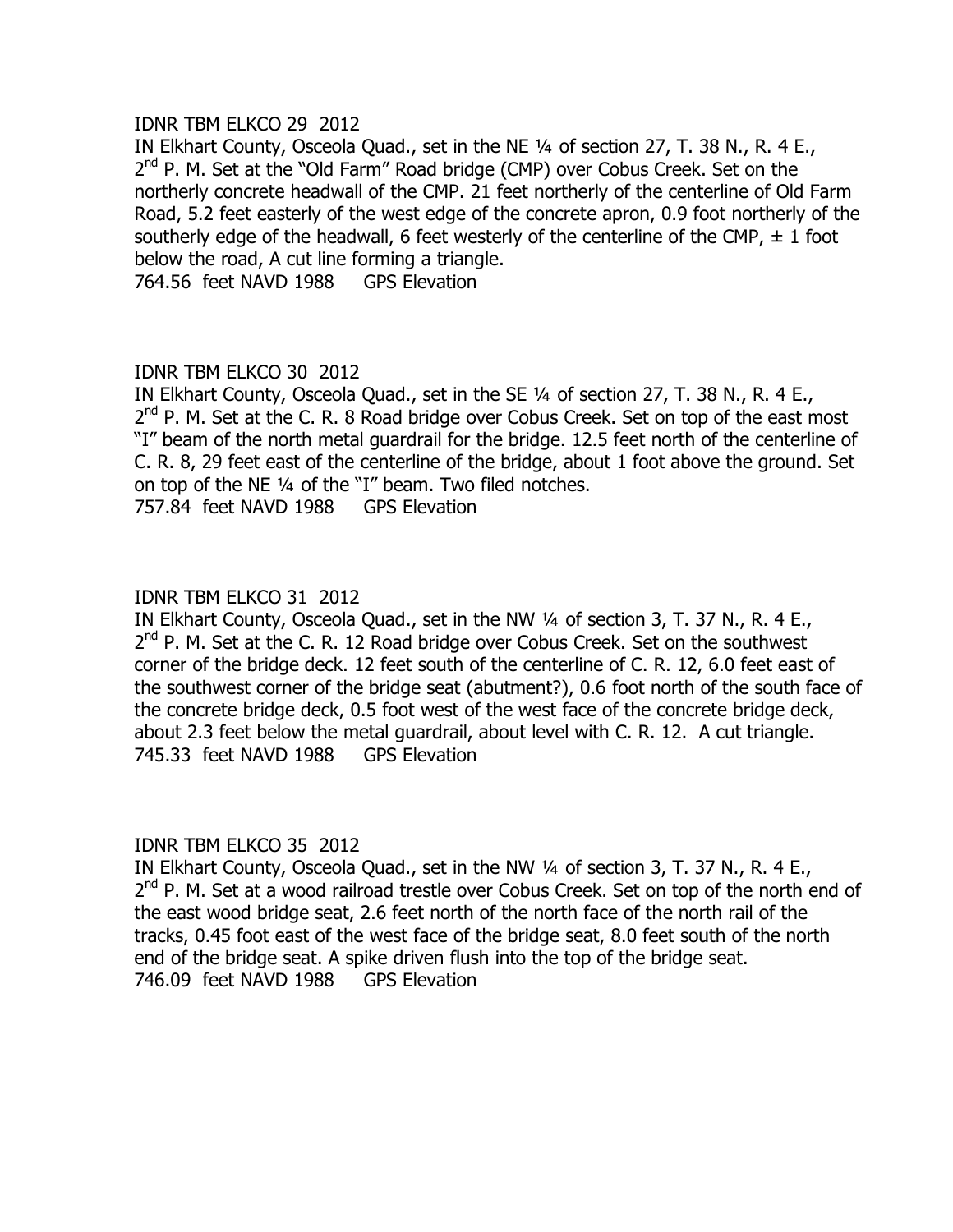#### IDNR TBM ELKCO 32 2012

IN Elkhart County, Osceola Quad., set in the NE ¼ of section 3, T. 37 N., R. 4 E., 2<sup>nd</sup> P. M. Set at the Old U. S. 20 bridge over Cobus Creek, Set on the northeast corner of the concrete bridge deck. 23.7 feet north of the centerline of Old U. S. 20, 0.15 foot south of the north face of the concrete bridge deck, 0.15 foot west of the east edge of the bridge deck, about level with the road. A cut line forming a triangle. 737.85 feet NAVD 1988 GPS Elevation

## IDNR TBM ELKCO 33 2012

In Elkhart County, Elkhart Quad., Set in the SE ¼ of section 21, T.38 N., R. 5 E.,  $2^{nd}$  P. M. Set on the north side of Elkhart. Set at the I80 – I90 Toll Road Bridge over Osolo Township Ditch. Set on top of the south concrete headwall of the bridge. 11.5 feet south of the south face of the metal guardrail, 0.6 foot west of the east face of the headwall, 0.6 foot north of the south face of the headwall,  $\pm$  3 feet below the I80 – I90 Toll Road. A cut triangle.

773.61 feet NAVD 1988 GPS Elevation

## IDNR TBM ELKCO 34 2012

In Elkhart County, Elkhart Quad., Set in the SW ¼ of section 21, T.38 N., R. 5 E., 2<sup>nd</sup> P. M. Set on the north side of Elkhart. Set at the County Road 6 Bridge over Osolo Township Ditch. Set on top of the west end of the concrete guardrail of the bridge. 34.5 feet north of the centerline of C. R. 6, 1.0 feet east of the west end of the concrete guardrail, 0.4 foot south of the north face of the guardrail, 0.3 foot north of the south face of the guardrail, 2.8 feet above the ground. A cut triangle.<br>771.17 feet NAVD 1988 GPS Elevation 771.17 feet NAVD 1988

#### IDNR TBM ELKCO 36 2012

In Elkhart County, Elkhart Quad., Set in the SE 1/4 of section 28, T.38 N., R. 5 E., 2<sup>nd</sup> P. M. Set on the north side of Elkhart. Set in the Parke Place Estates Mobile Home Park. Set at the Parke Place Street concrete culvert over Osolo Township Ditch. Set on top of the southwest concrete abutment of the culvert. 13.5 feet south of the centerline of Parke Place Street, 1.0 feet south of the south face of the south concrete curb, 6.8 feet west of the east end of the concrete abutment and the west face of the concrete culvert, 0.3 foot north of the south face of the abutment, about 1.1 foot below the top of the concrete curb. A cut triangle.

759.17 feet NAVD 1988 GPS Elevation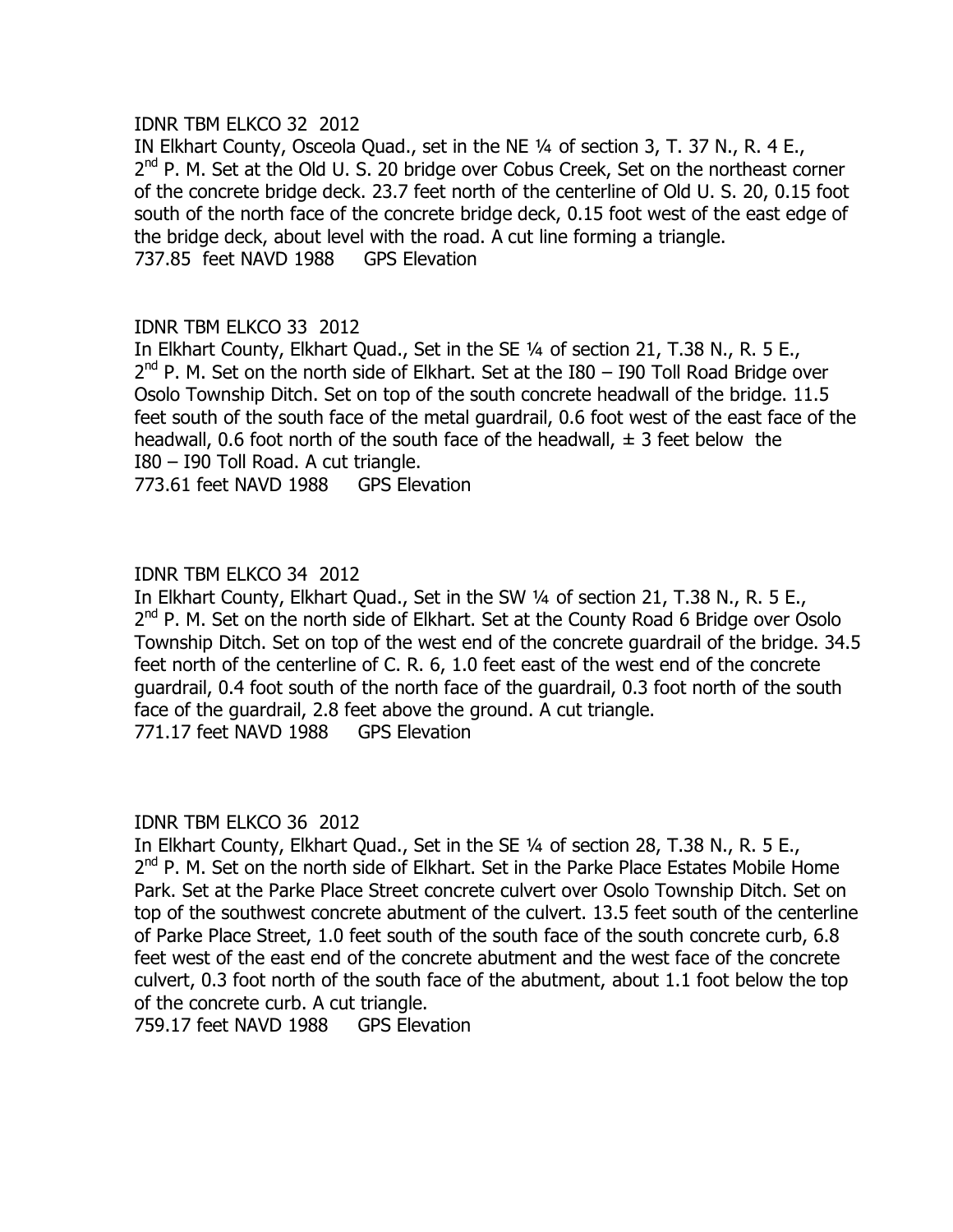## IDNR TBM ELKCO 37 2012

In Elkhart County, Elkhart Quad., Set in the SE ¼ of section 28, T.38 N., R. 5 E., 2<sup>nd</sup> P. M. Set on the north side of Elkhart. Set in the Boardwalk Retirement Community Mobile Home Park. Set at the New York Ave. concrete culvert over Osolo Township Ditch. 13.5 feet south of the centerline of New York Ave., 0.8 foot south of the south face of the south concrete curb, 2.6 feet west of the east end of the concrete abutment and the west face of the concrete culvert, 0.3 foot north of the south face of the concrete abutment, about 2.5 feet below the top of the concrete curb. A cut triangle. 758.62 feet NAVD 1988 GPS Elevation

# IDNR TBM ELKCO 38 2012

In Elkhart County, Elkhart Quad., Set in the SE ¼ of section 28, T.38 N., R. 5 E., 2<sup>nd</sup> P. M. Set on the north side of Elkhart. Set in the Highland Mobile Home Park. Set at mobile home access street with two round concrete culverts over Osolo Township Ditch. Set at the NE ¼ of the bridge and set in the concrete sidewalk. 15.5 feet north of the centerline of the street, 0.65 foot east of the east end of the concrete curb, 0.3 foot south of the north edge of the concrete sidewalk, about level with the street, Set in the sidewalk. A cut triangle.

760.51 feet NAVD 1988 GPS Elevation

# IDNR TBM ELKCO 39 2012

In Elkhart County, Elkhart Quad., Set in the NW ¼ of section 33, T.38 N., R. 5 E., 2<sup>nd</sup> P. M. Set in Elkhart. Set at the Reckell Ave. bridge over Osolo Township Ditch. Set on the northeast corner of the east most "I" beam for the north metal guardrail. 10.5 feet north of the centerline of Reckell Ave., 1.3 feet west of the east end of the north metal guardrail, about 2.0 feet above the ground. Two cut notches. 756.95 feet NAVD 1988 GPS Elevation

# IDNR TBM ELKCO 40 2012

In Elkhart County, Elkhart Quad., Set in the NW ¼ of section 33, T.38 N., R. 5 E., 2<sup>nd</sup> P. M. Set in Elkhart. Set at the near the SW 1/4 of Modrell Blvd. bridge over Osolo Township Ditch. Set on the north side of power pole # "E190-640", 27.5 feet south of the centerline of Modrell Blvd., 53 feet westerly of the centerline of the downstream end of the ½ CMP under Modrell Blvd., about 2.1 feet above the ground. A spike with a plastic sheath (a pre fab TBM).

756.16 feet NAVD 1988 GPS Elevation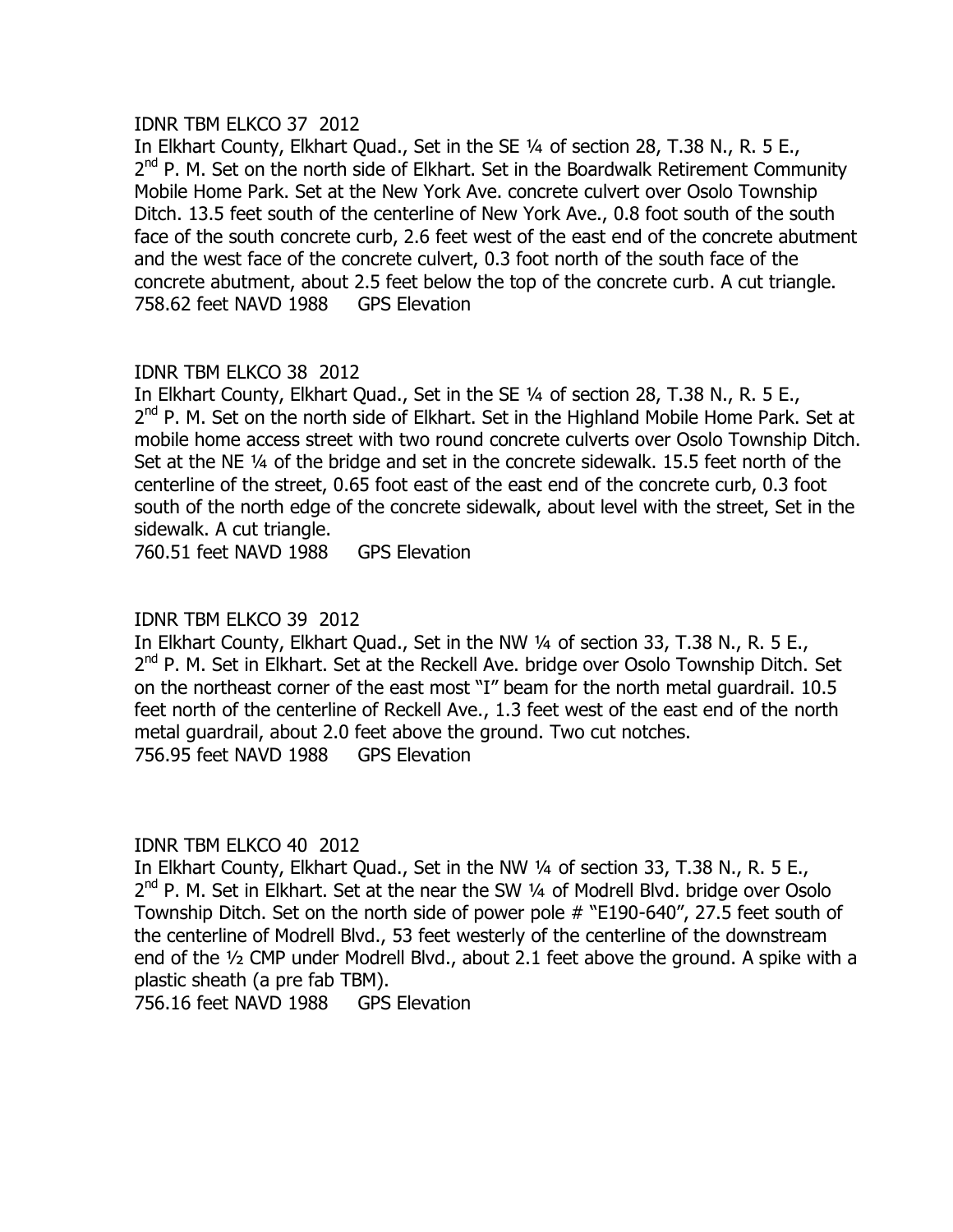## IDNR TBM ELKCO 41 2012

In Elkhart County, Elkhart Quad., Set in the NW ¼ of section 33, T.38 N., R. 5 E., 2<sup>nd</sup> P. M. Set in Elkhart. Set at the Sunset Ave. bridge over Osolo Township Ditch. Set on the northwest corner of the east most "I" beam for the north metal guardrail. 11 feet north of the centerline of Sunset Ave., 12.5 feet easterly of the centerline of the ½ CMP under Sunset Ave., 1.9 feet west of the east end of the north metal guardrail, about 2.6 feet above the ground. Two cut notches. 755.03 feet NAVD 1988 GPS Elevation

## IDNR TBM ELKCO 42 2012

In Elkhart County, Elkhart Quad., Set in the SW ¼ of section 33, T.38 N., R. 5 E., 2<sup>nd</sup> P. M. Set in Elkhart. Set in the NE 1/4 of the intersection of Baldwin Street and Van Buren Street. Set at the Baldwin Street Bridge (Two CMP Arches) over Osolo Township Ditch. Set at the northwest corner of the two CMP'S. Set on the south end of a concrete retaining wall along the right bank of Osolo Township Ditch. 49 feet north of the centerline of Baldwin Street, 17 feet east of the centerline of Van Buren Street, 0.6 feet west of the east face of the retaining wall, 0.4 feet north of the south end of the retaining wall, about  $\pm$  2.5 below Baldwin Street. A cut triangle. 750.87 feet NAVD 1988 3rd Order

#### IDNR TBM ELKCO 43 2012

In Elkhart County, Elkhart Quad., Set in the SW ¼ of section 33, T.38 N., R. 5 E., 2<sup>nd</sup> P. M. Set in Elkhart. Set at the intersection of Lily Street and McPherson Street. Set at the McPherson Street Bridge (Two Round CMP'S ) over Osolo Township Ditch. Set on top of and near the center of the north concrete headwall. 35 feet northwest of the centerline of McPherson Street, 25 feet northeast of the centerline of Lily Street, 0.85 feet northeast of the southwest face of the concrete headwall, 8.0 feet northeast of the southwest end of the headwall, 7.2 feet southwest of the northeast end of the headwall, about  $\pm$  0.3 below McPherson Street.

A small cut triangle. The May 1988 2<sup>rd</sup> Order

## IDNR TBM ELKCO 44 2012

In Elkhart County, Elkhart Quad., Set in the SW ¼ of section 33, T.38 N., R. 5 E., 2<sup>nd</sup> P. M. Set in Elkhart. Set at the intersection of Lily Street and Grant Street. Set at the Grant Street Bridge (Two Round CMP'S ) over Osolo Township Ditch. Set on the easterly side of power pole # "E190-609", 32 feet northwest of the centerline of Grant Street, 13 feet northeast of the centerline of Lily Street, 12 feet southwest of the centerline of the two CMP'S, about 1 foot above the ground. A steel spike in the power pole. The power pole of the contract of the 752.23 feet NAVD 1988 3rd Order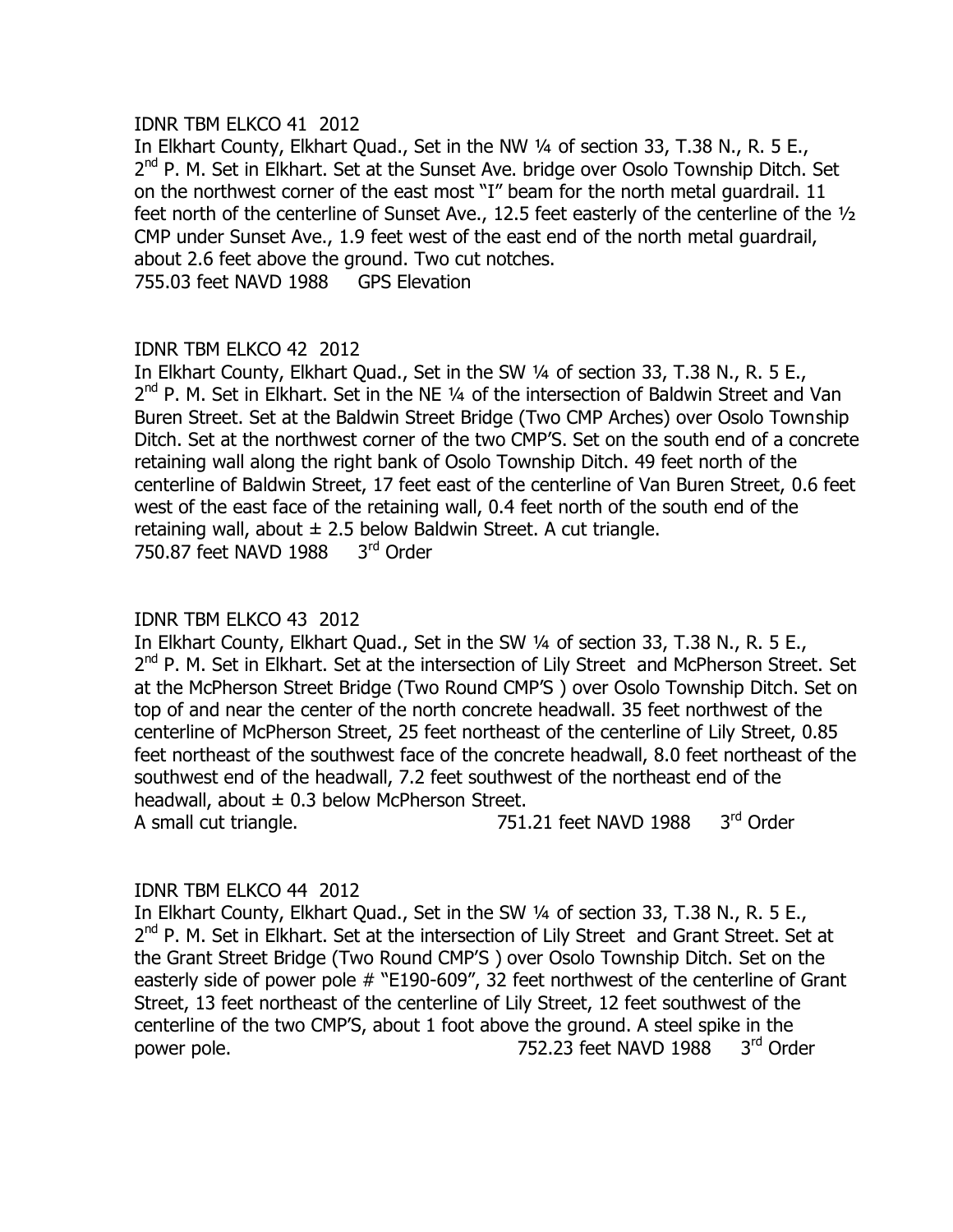#### IDNR TBM ELKCO 45 2012

In Elkhart County, Elkhart Quad., Set in the SW ¼ of section 33, T.38 N., R. 5 E., 2<sup>nd</sup> P. M. Set in Elkhart. Set in the SE 1/4 of the intersection of Lily Street and Erwin Street. Set at the Erwin Street Bridge (Two CMP Arches ) over Osolo Township Ditch. Set in the northeast corner of handicapped access section of sidewalk. 24 feet southeast of the centerline of Erwin Street, 14.5 feet northeast of the centerline of Lily Street, 11.5 feet southwest of the centerline of the two CMP'S, 0.6 feet southeast of the northwest face of the sidewalk, 0.7 feet southwest of the northeast end of the sidewalk. A cut triangle. The mass of the 750.61 feet NAVD 1988 3rd Order

## IDNR TBM ELKCO 46 2012

In Elkhart County, Elkhart Quad., Set in the SW ¼ of section 33, T.38 N., R. 5 E.,  $2^{nd}$  P. M. Set in Elkhart. Set in the SE 1/4 of the intersection of Lily Street and East Beardsley Street. Set at the East Beardsley Ave. concrete Bridge over Osolo Township Ditch. Set in the northerly side of power pole # 190-143. 17.5 feet southeast of the centerline East Beardsley Ave., 11 feet northeast of the extended centerline of Lily Street, 16 feet northwest of the northwest corner of the southerly concrete guardrail, 10.5 feet northeast of the center of a fire hydrant, about 1.8 feet above the ground. A bolt with a square head. 750.82 feet NAVD 1988 3rd Order

## IDNR TBM ELKCO 47 2012

In Elkhart County, Elkhart Quad., Set in the SW ¼ of section 33, T.38 N., R. 5 E., 2<sup>nd</sup> P. M. Set in Elkhart. Set at the Greenleaf Blvd. concrete arch bridge over Osolo Township Ditch. About  $\pm$  300 feet westerly along Greenleaf Blvd. from the concrete arch bridge over Osolo Township Ditch, 19 feet northerly of the centerline Greenleaf Blvd., 8.5 feet southerly of the southerly edge of the concrete sidewalk, 29.4 feet southwest of the southwest corner of a concrete pad for a large green electric control box, about 1.3 feet above the ground. Set in the northerly side of power pole  $# E190 - 200$ , A railroad spike. 745.19 feet NAVD 1988  $3<sup>rd</sup>$  Order